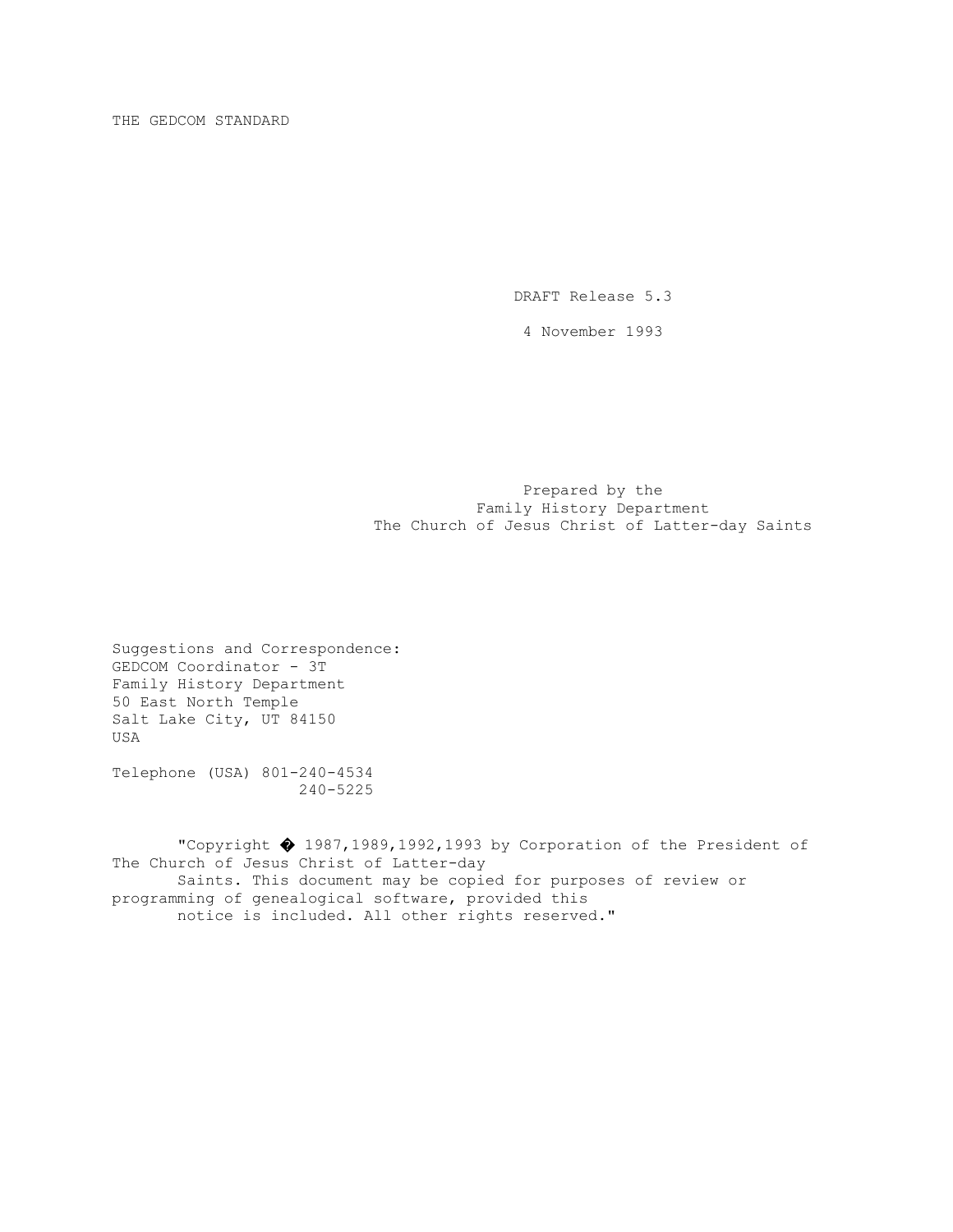```
Introduction . . . . . . . . . . . . . . . . . . . . . . . . . . . . . . . . 
. . . . .3
     Purpose and Content of Document. . . . . . . . . . . . . . . . . . . . . 
 . . . . .3
       Changes in Version 5.x. . . . . . . . . . . . . . . . . . . . . . . . 
. . . . .3
       GEDCOM Product Registration . . . . . . . . . . . . . . . . . . . . . 
. . . . .5
       GEDCOM Software Library . . . . . . . . . . . . . . . . . . . . . . . 
. . . . .5
Chapter 1
     Data Representation Grammar. . . . . . . . . . . . . . . . . . . . . . . 
. . . . .6
        Concepts. . . . . . . . . . . . . . . . . . . . . . . . . . . . . . . 
. . . . .6
       Grammar . . . . . . . . . . . . . . . . . . . . . . . . . . . . . . . 
. . . . .7
       Usage Description . . . . . . . . . . . . . . . . . . . . . . . . . . 
. . . . .9
Chapter 2
     Lineage-linked Grammar . . . . . . . . . . . . . . . . . . . . . . . . . 
. . . . 14
        Introduction. . . . . . . . . . . . . . . . . . . . . . . . . . . . . 
. . . . 14
        Lineage-linked Grammar Organization . . . . . . . . . . . . . . . . . 
. . . . 14
       Record Structures of the Lineage-linked Form. . . . . . . . . . . . .
. . . . 15
       Substructures of the Lineage-linked Form. . . . . . . . . . . . . . . .
. . . . 19
      Primitive Elements of the Lineage-linked Form . . . . . . . . . . . .
. . . . 26
       Compatibility with other GEDCOM versions. . . . . . . . . . . . . . . .
. . . . 42
        Packaging the GEDCOM Transmission File . . . . . . . . . . . . . . . 
. . . . 43
        User Defined Tags . . . . . . . . . . . . . . . . . . . . . . . . . . 
. . . . 43
        Sample Lineage-linked GEDCOM Transmission . . . . . . . . . . . . . . 
 . . . . 44
        Sample EVENT_RECORD . . . . . . . . . . . . . . . . . . . . . . . . . 
. . . . 46
Chapter 3
    Using Character Sets in GEDCOM . . . . . . . . . . . . . . . . . . . . .
```
. . . . 47

TABLE OF CONTENTS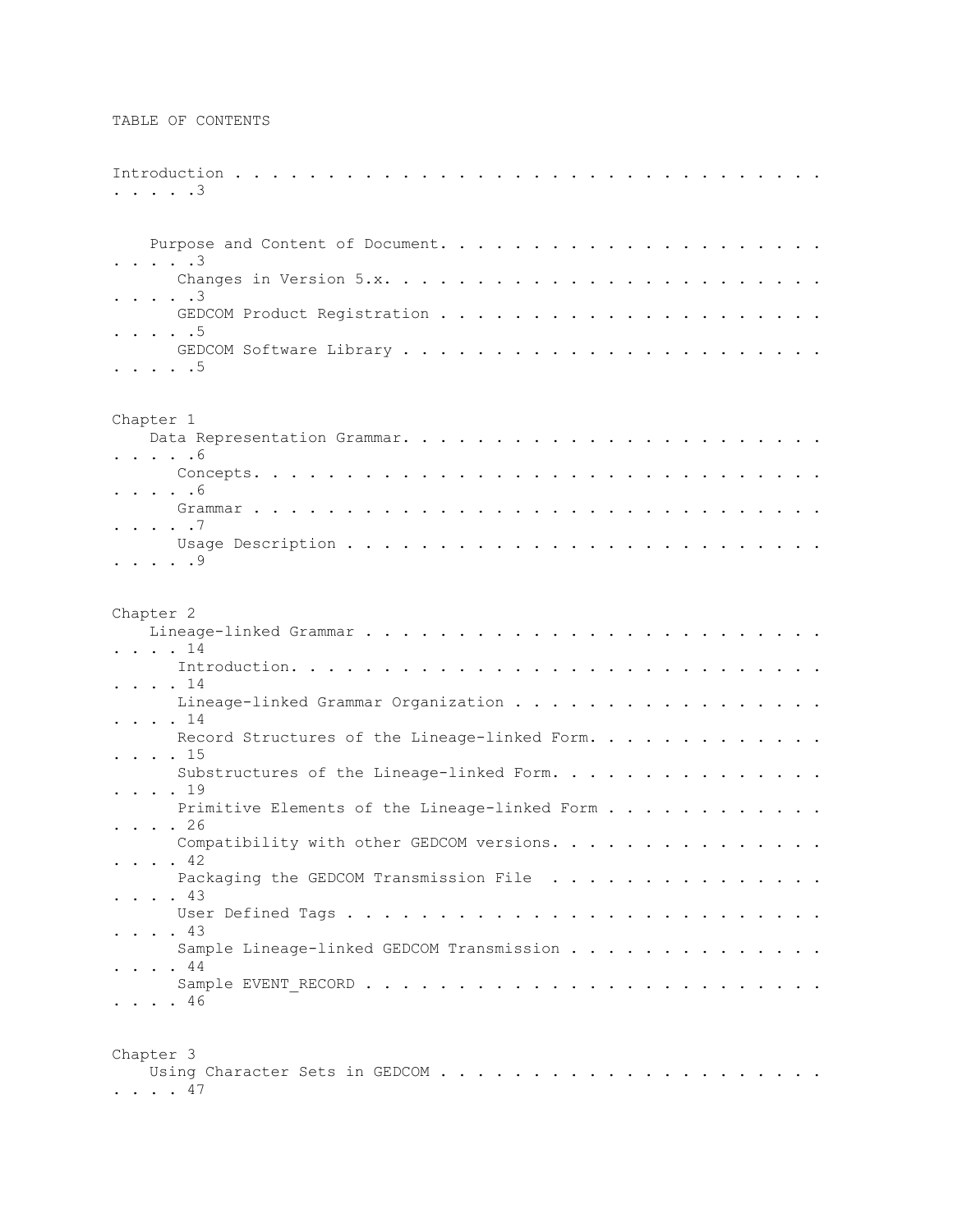8-bit ANSEL . . . . . . . . . . . . . . . . . . . . . . . . . . . . . . . . . 47 Unicode (ISO 10646) . . . . . . . . . . . . . . . . . . . . . . . . . . . . . 48 Appendix: A Lineage-linked GEDCOM Tag Definition. . . . . . . . . . . . . . . . . . . . . . 50 B Proposed Event and Role Tags. . . . . . . . . . . . . . . . . . . . . . . . . 62 C Ansel Character Set . . . . . . . . . . . . . . . . . . . . . . . . . . . . . 68 Introduction GEDCOM was developed by the Family History Department of the Church of Jesus Christ of Latter-day Saints to provide a flexible uniform format for exchanging computerized genealogical data. GEDCOM is an acronym for GEnealogical Data Communication. GEDCOM is provided to foster the sharing of genealogical information and the development of a wide range of inter-operable software products to assist genealogists, historians, and other researchers. Purpose and Content of This Document This technical document is written for computer programmers, system developers, and technically sophisticated users. The chapters in this document contain the following GEDCOM specifications: \* Data Representation Grammar \* \* Values \* Lineage-linked GEDCOM Grammar \* Character Sets \* GEDCOM Transmission File

This document describes GEDCOM at two different levels. The lower level defines a generalpurpose data representation language for representing any kind of structured information in a sequential media. The higher level defines specific content for data to be exchanged between compatible systems.

The lower level is known as the GEDCOM data format and deals with the syntax and identification of structured information in general, but does not deal with the semantic content of any particular kind of data. The lower level GEDCOM format and the basic GEDCOM concepts are presented in chapter 1. This chapter will also be useful to those using GEDCOM for other kinds of data, not just genealogical data.

The higher level is known as a GEDCOM form. A GEDCOM form is defined for each kind of data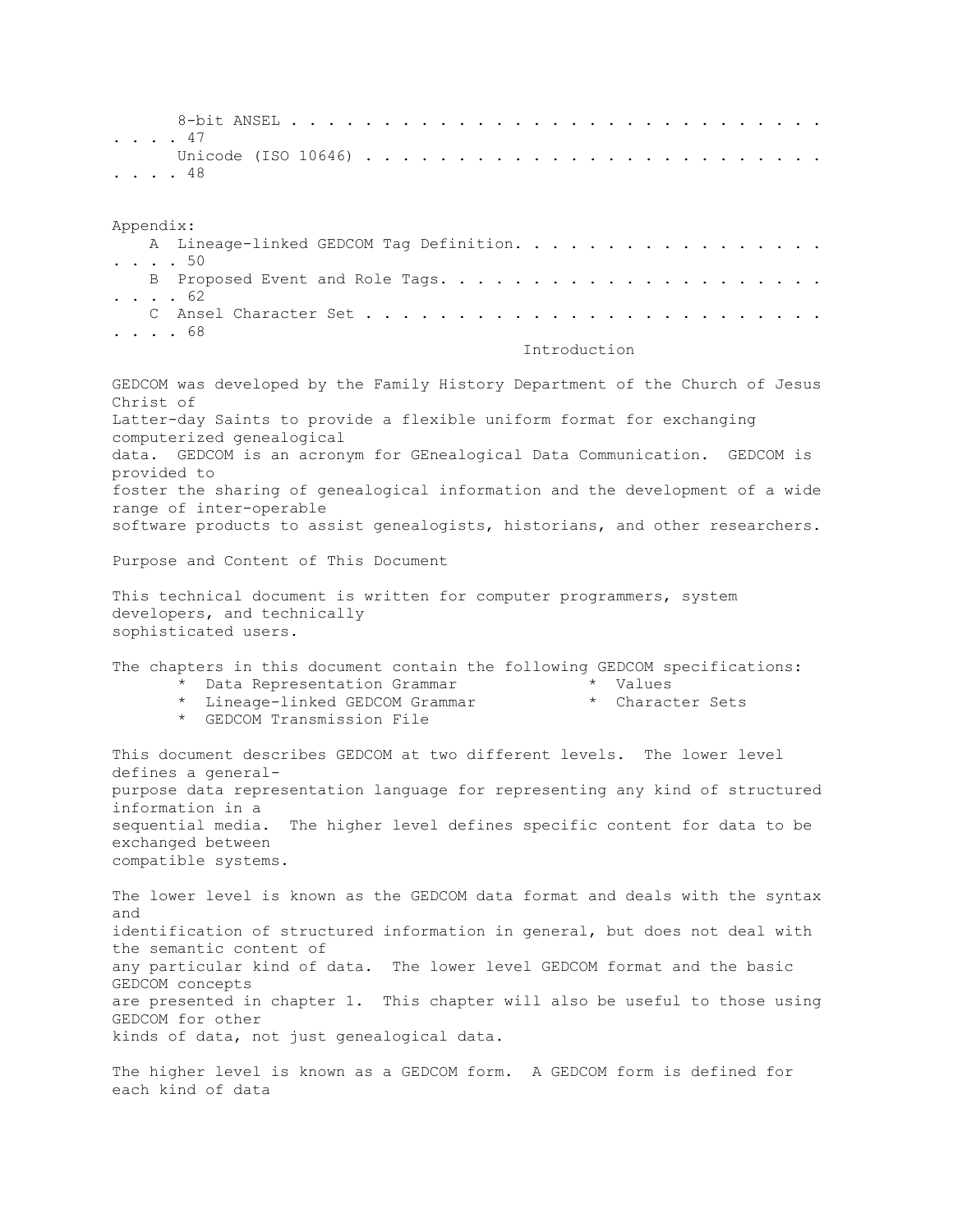that uses the GEDCOM data format. The only GEDCOM form presented in this document is called the Lineage-linked GEDCOM form. Other GEDCOM forms have been used for other kinds of data, including several that are not related to genealogy. The Lineagelinked GEDCOM form is defined in chapter 2 and is the form used by commercial genealogical software systems for exchanging compiled, linked information about individuals with accompanying source citations and evidence records. The other forms of GEDCOM are not publicly exchanged at this time, and are not discussed in this document. Changes in Version 5.x Prior versions of The GEDCOM Standard were released in October 1987 (3.0) and

August 1989 (4.0). Versions 1 and 2 were drafts for public discussion and were not established as a standard.

This GEDCOM draft version (5.x) includes the first standard definition of the Lineage-linked form of GEDCOM and also includes the first major expansion of the Lineage-linked form since its initial use in GEDCOM 3.0. The existing registered GEDCOM-compatible systems should still be able to exchange most data with newer systems that use this version and will still be considered GEDCOMcompatible for submitting information to the Family History Department. See chapter 2, "Compatibility with previous GEDCOM releases", for compatibility detail. There are several purposes for version 5.x of GEDCOM:

Re-define the description of the GEDCOM data representation grammar in a shorter, more precise format, for ease of understanding (see chapter 1). The GEDCOM format remains the same, even though the description of it is changed.

Define the combinations of tags, values, and pointers allowed in the Lineage-linked form

 (see chapter 2). This is the form of GEDCOM currently exchanged by commercial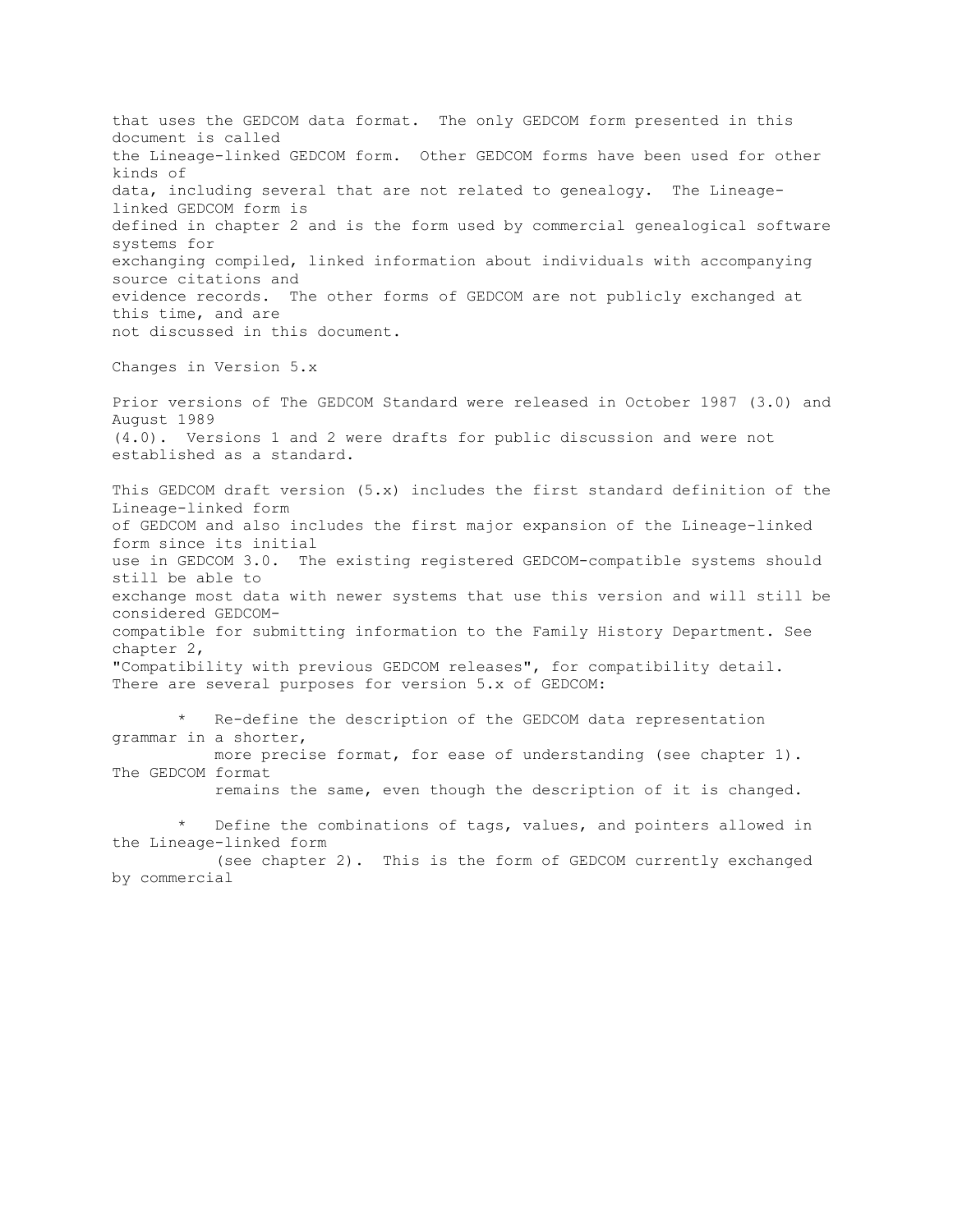genealogical software systems, and it remains unchanged except for new tags and upward-compatible structural extensions listed below. (The Lineage-linked form should not be confused with other forms of GEDCOM, which apply the basic GEDCOM data format with different tag, value, and pointer combinations for other purposes.) Define representations for support information such as source

citations, and or notes. (See chapter 2 for suggested source citation structure in the Lineage-linked grammar.)

\* Define additional EVENt and Role tags.

Define user-defined ASSOciations with INDIviduals including direct family relationships.

Require SOURce VERSion (product version) and GEDCom VERSion information in the HEADer record.

Define DATE modifier (ABT, BEF, AFT, BET) and a more rigorously defined regular date format.

Some changes in Version 5.2 - 5.3 that were not in previous 5.x versions are:

An address structure was defined to provide consistency to the addresses used in the many different structures. The Phone number is now subordinate to address.

A new tag for marrital status (MSTAT) at the time of an event was used added to the event structure.

A mechanism for creating user-defined tags. These are defined in a SCHEMA definition in the header record.

 \* The inclusion of the Unicode standard (ISO 10646) as an additional character set standard (see chapter 3).

A MULTI MEDIA LINK structure was introduced to provide links to digitized video and sound files.

The NAME tag used in the SOURCE STRUCTURE was changed back to the TITLe tag

to be used with the title of a book or article.

The SOURCE STRUCTURE was changed. Compatibility may affect 5.x systems that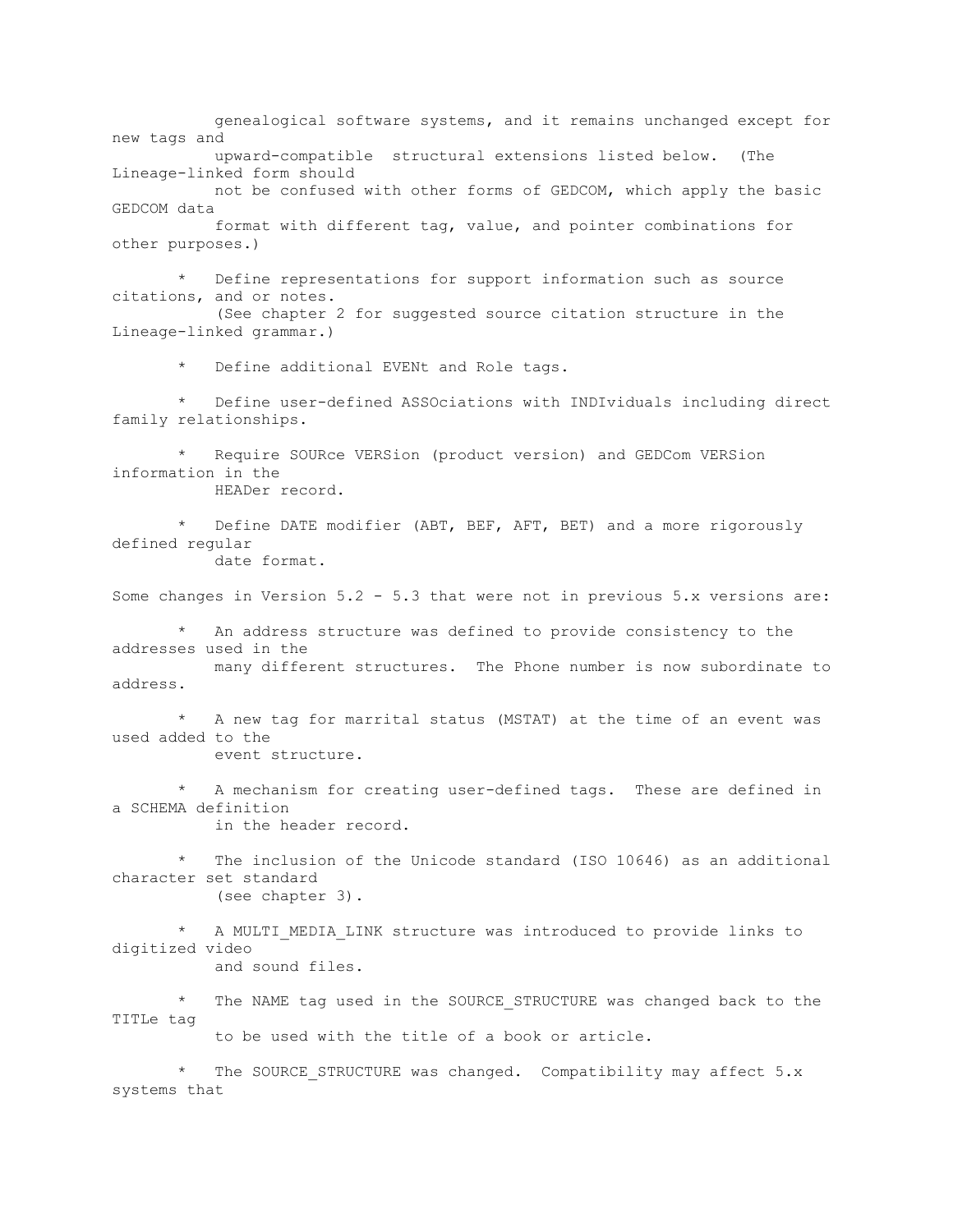was using the CPLR, XLTR, AUTH, INFT tags in substructures within the source structure. See originator (ORIG) substructure for handling the name of the originator of the source data. \* Relocated all tags from the SUPPORT\_INFO structure to the various structures where

they specifically apply.

 \* Added the use of the FORM {FORMAT} tag in both the HEADER and PLACE STRUCTURE. The FORM tag in the header record subordinate to the PLAC

 tag indicates that all of the locality names are specified in a consistent hiarchy as

 specified by the value of the FORM. For example; 2 FORM City, County, State.

 GEDCOM 5.2 used the TYPE tag subordinate to the PLAC tag for this purpose.

GEDCOM Product Registration

Developers of GEDCOM-compatible products using the Lineage-linked form of GEDCOM (see chapter 2) should register their product by submitting the following information to the GEDCOM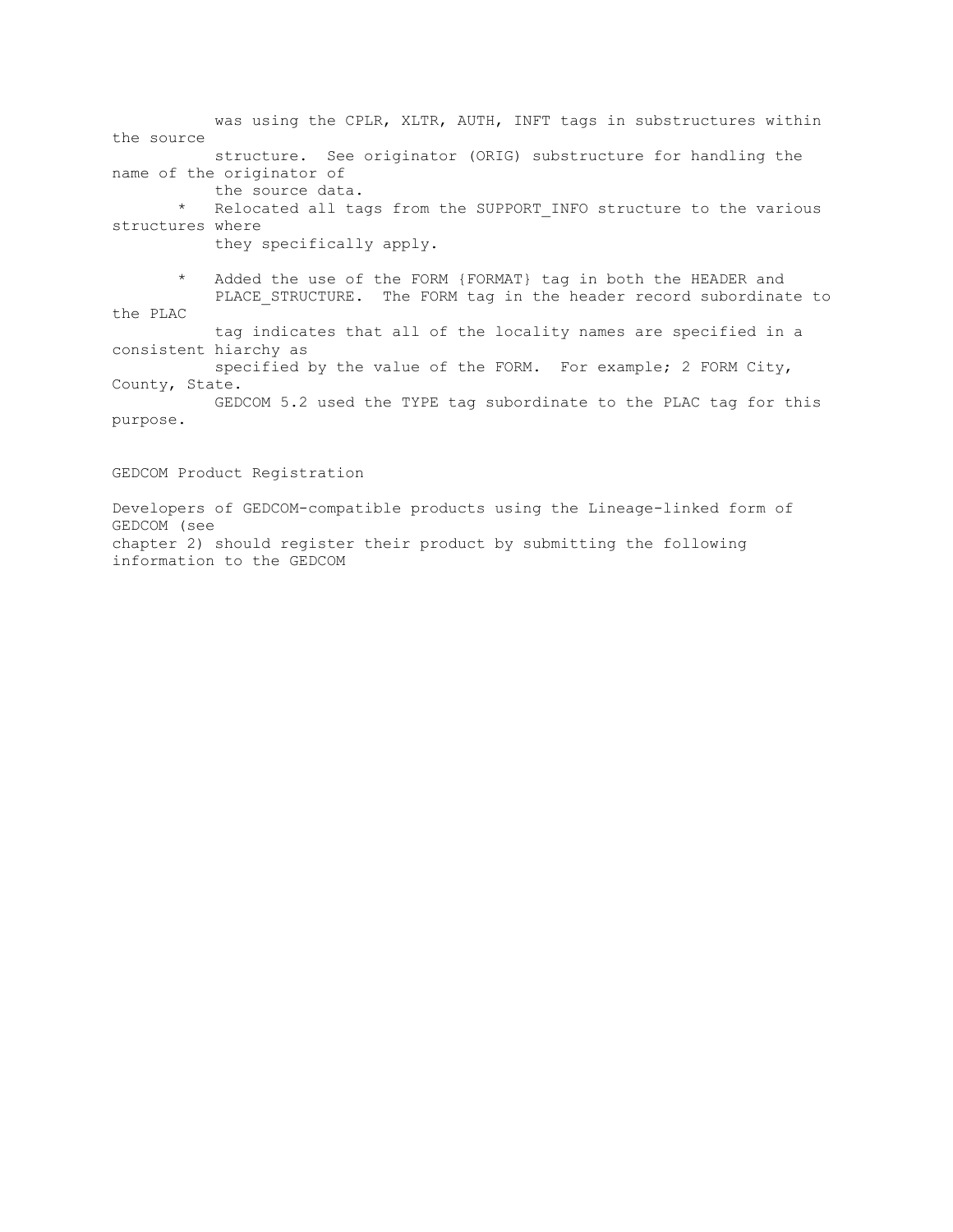coordinator:

 \* A diskette containing a small sample of GEDCOM output from the product being registered. This should be data which represents all of the fields managed by your system and that can be used for testing compatibility with other developer's systems. \* A proposed unique SOURce name in the GEDCOM header record to identify the product (not the company). This name can be up to 40 characters long, allowing mixed upper and lower case, with no embedded spaces. Use an underscore ( ) to connect multiple words instead of spaces or a combination of upper and lower case letters i.e. FamilyRecords or Family Records. Family History reserves the right to require uniqueness within the first 10 characters of this name. An optional text file containing relevant technical documentation about the product's GEDCOM implementation. GEDCOM Software Library

A library of unrestricted public domain source code, in the C programming language, is available to help reduce the work required to achieve GEDCOM compatibility.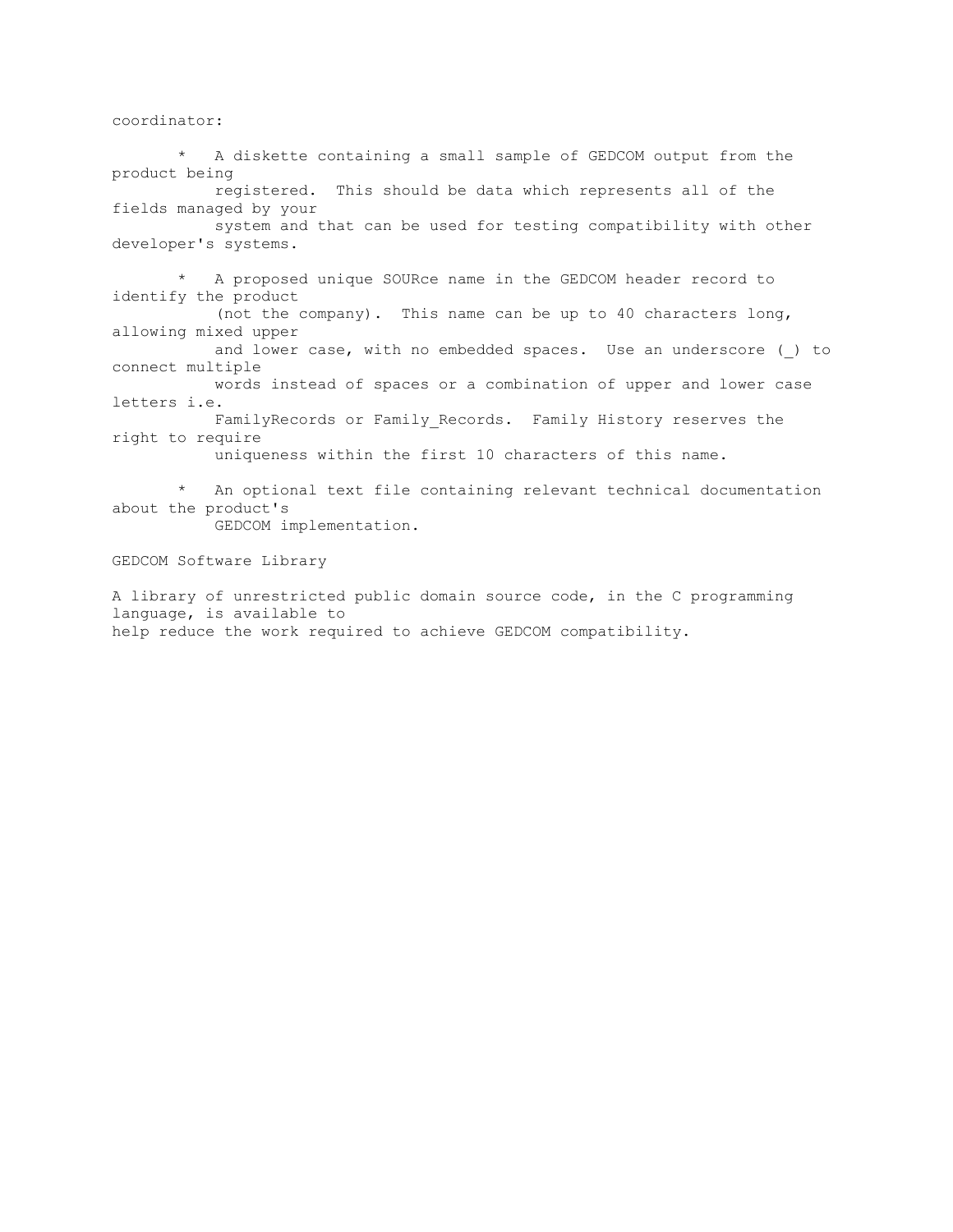Chapter 1

### DATA REPRESENTATION GRAMMAR

#### INTRODUCTION

This chapter describes the core GEDCOM data representation language.

The generic data representation language defined in this chapter may be used to represent any form of structured information, not just genealogical data, using a sequential stream of characters.

### CONCEPTS

A GEDCOM transmission represents a database in the form of a sequential stream of related records. A record is represented as a sequence of tagged, variable-length lines, arranged in a hierarchy. A line always contains a hierarchical level number, a tag, and an optional value. A line may also contain a cross-reference identifier or a pointer. The GEDCOM-line is terminated by a carriage return, a line feed character, or any combination of these.

The tag in the GEDCOM-line identifies the type of information contained in the line, in the same sense that a field-name identifies a field in a database record. This means that the data is selfdefining. Tags allow a field to occur any number of times within a record, including zero times. They also allow the use of different or new fields to be included in the GEDCOM data without introducing incompatibility, because the receiving system will ignore data which it does not understand and process only the data that it does understand.

The hierarchical relationships are indicated by the hierarchical level number. Subordinate lines have a higher level number. The hierarchy allows a line to have sub-lines, which in turn may have their own sub-lines, and so forth. A line and its sub-lines constitute a context or enclosure, that is, a cluster of information pertaining directly to the same thing. This hierarchical arrangement corresponds with the natural hierarchy found in most structured information.

A series of one or more lines constitutes a record. The beginning of a new record is indicated by a line whose level number is 0 (zero).

A GEDCOM receiver system scans the input for expected information by looking for specific tags and processing the associated values. Unrecognized tags (perhaps from a sending system whose database contains some different information) are handled by not processing the associated value nor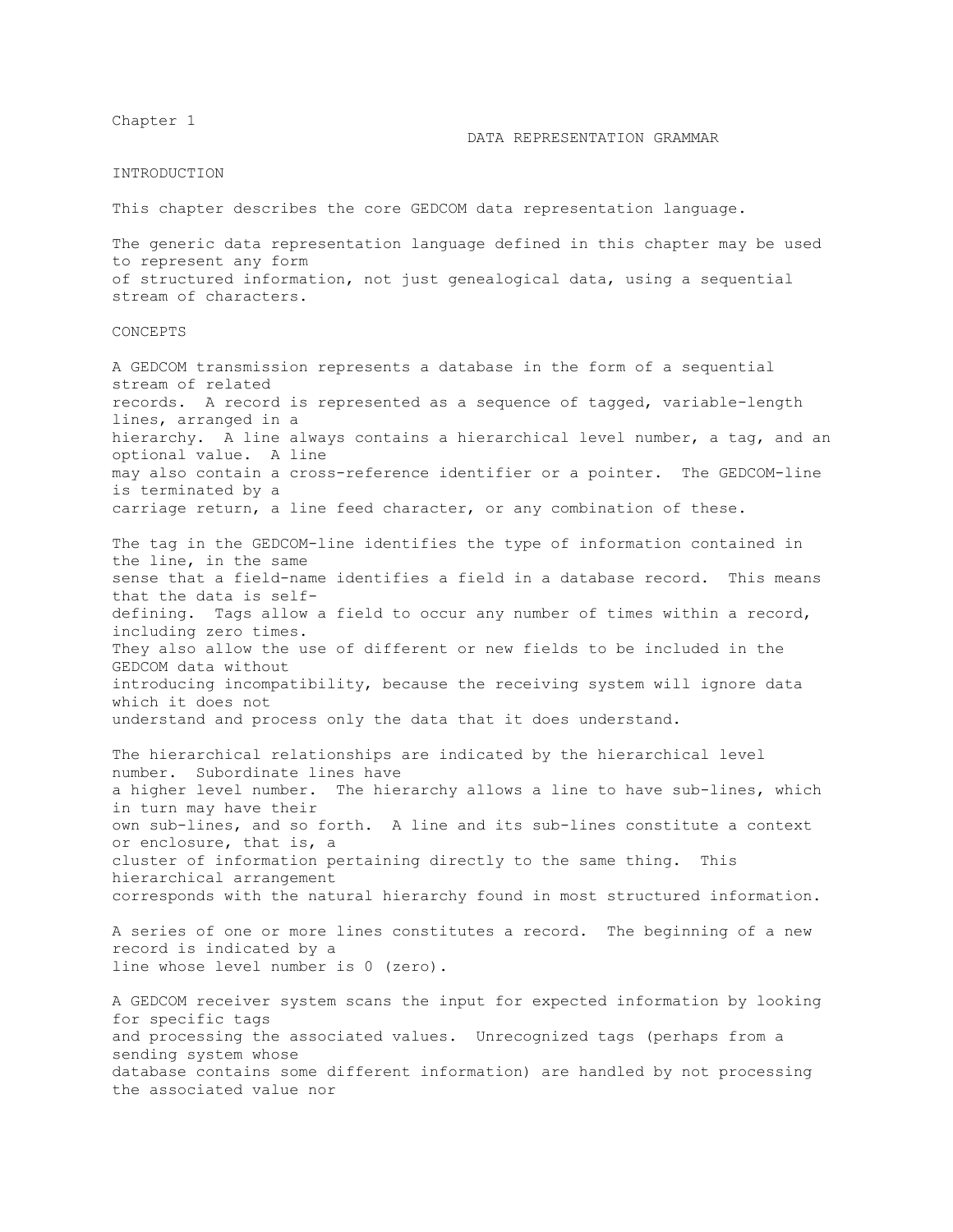its enclosed sub-lines; that is, the entire context is ignored. These are treated as exceptions by printing them in an exception report or saving them in some generic way. Saved exception lines may be recombined when the data is exported.

In addition to hierarchical relationships, GEDCOM defines inter-record relationships which allow a record to be logically related to other records, without introducing redundancy. These relationships are represented by two additional but optional parts of a line: a crossreference pointer and a crossreference identifier. The cross-reference pointer "points at" a related record, identified by a required, matching unique cross-reference identifier. The cross-reference identifier is analogous to a primary key in relational database terminology.

### GRAMMAR

The grammar for the GEDCOM data format--a data representation language--is defined in this chapter. The grammar is a set of rules that specify what sequences of characters are valid GEDCOM expressions. The rules are expressed as a set of pattern definitions, where each pattern is defined in terms of either a more primitive sub-pattern, or a constant. Pattern definitions consist of the pattern name, a separator (:=), followed by either a constant, a more primitive sub-pattern, or a set of alternatives of these. When a set is used, the alternatives are enclosed in square brackets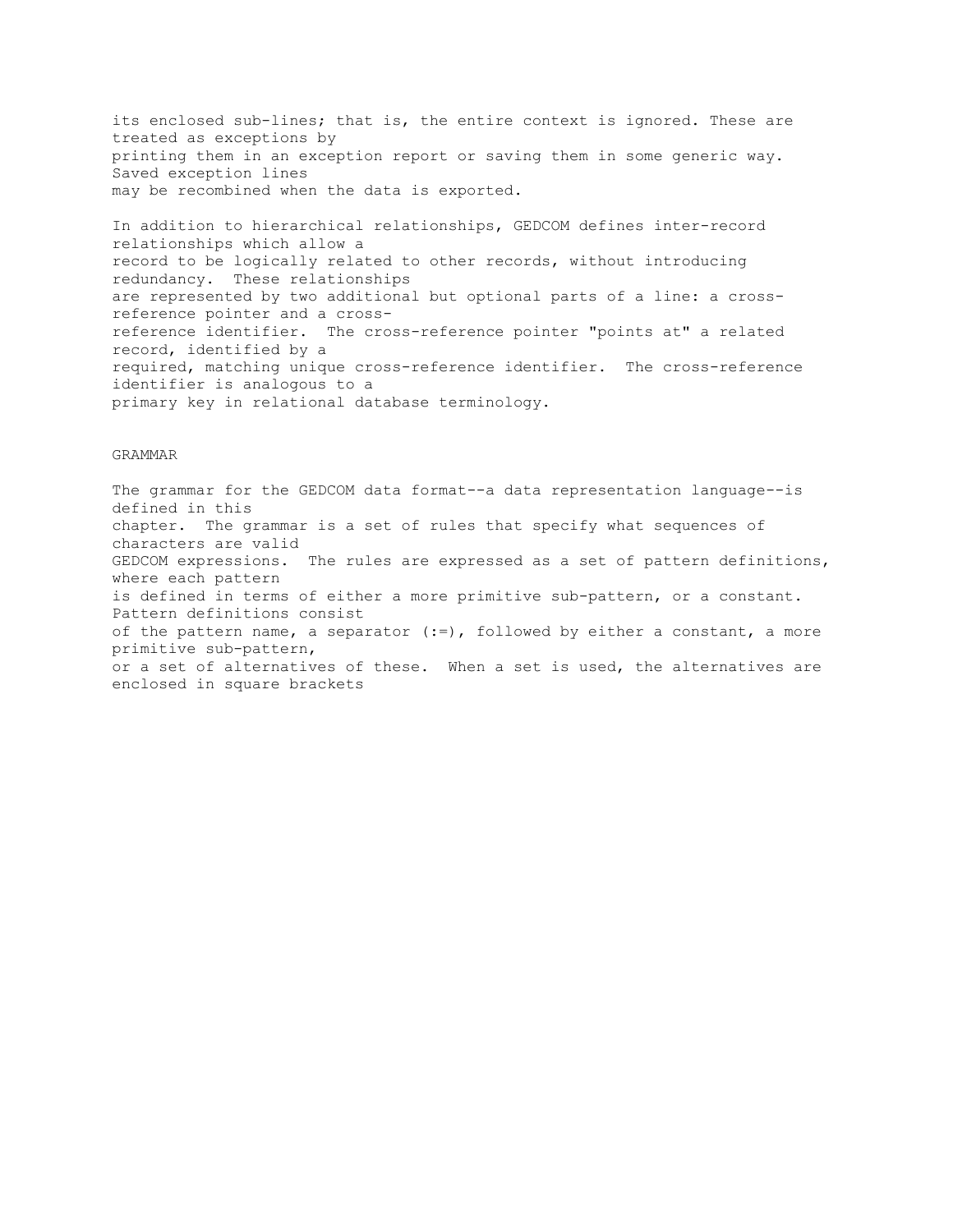[] with the alternatives separated by a vertical bar ([alternative 1 | alternative 2]). Only one is to be selected. The user can read the grammar components of the selected subpattern by substituting any sub-patterns until all sub-patterns are resolved.

A GEDCOM transmission consists of a sequence of physical records, each of which consists of a sequence of gedcom lines, all contained in a sequential file or stream of characters. The following rules pertain to the gedcom\_line:

The beginning of a new physical record is designated by a line whose level number is 0.

 \* Physical records are intended to be small enough to fit within a memory buffer of typical

size, though absolute limits are not established.

The total length of a GEDCOM-line, including leading white space and terminators, does not exceed 255 characters. Long text can be represented by using

CONTinue or

CONCatenate tags.

Leading white space (tabs, spaces, and extra line terminators) preceding a GEDCOM-line

 should be ignored by the reading system. Systems generating GEDCOM should not place

 any white space in front of the GEDCOM-line (at least for the near future, see

 "Compatibility With Previous GEDCOM Versions" at the end of chapter 2).

Level numbers must not contain leading zeroes which are not significant, for example, level one must be 1, not 01.

GEDCOM-lines constructed with user defined tags must include a tag definition in the a

 schema substructure in the transmission header record. The user defined tag must begin

with an underscore (). The schema allows a receiving system to interpret the associated

 data. (See the User Defined Tags section in chapter 2 for more information).

# GRAMMAR SYNTAX

A gedcom\_line has the following syntax:

 gedcom\_line:= level delim opt xref id tag opt line value terminator

for example:

1 OCCU Teacher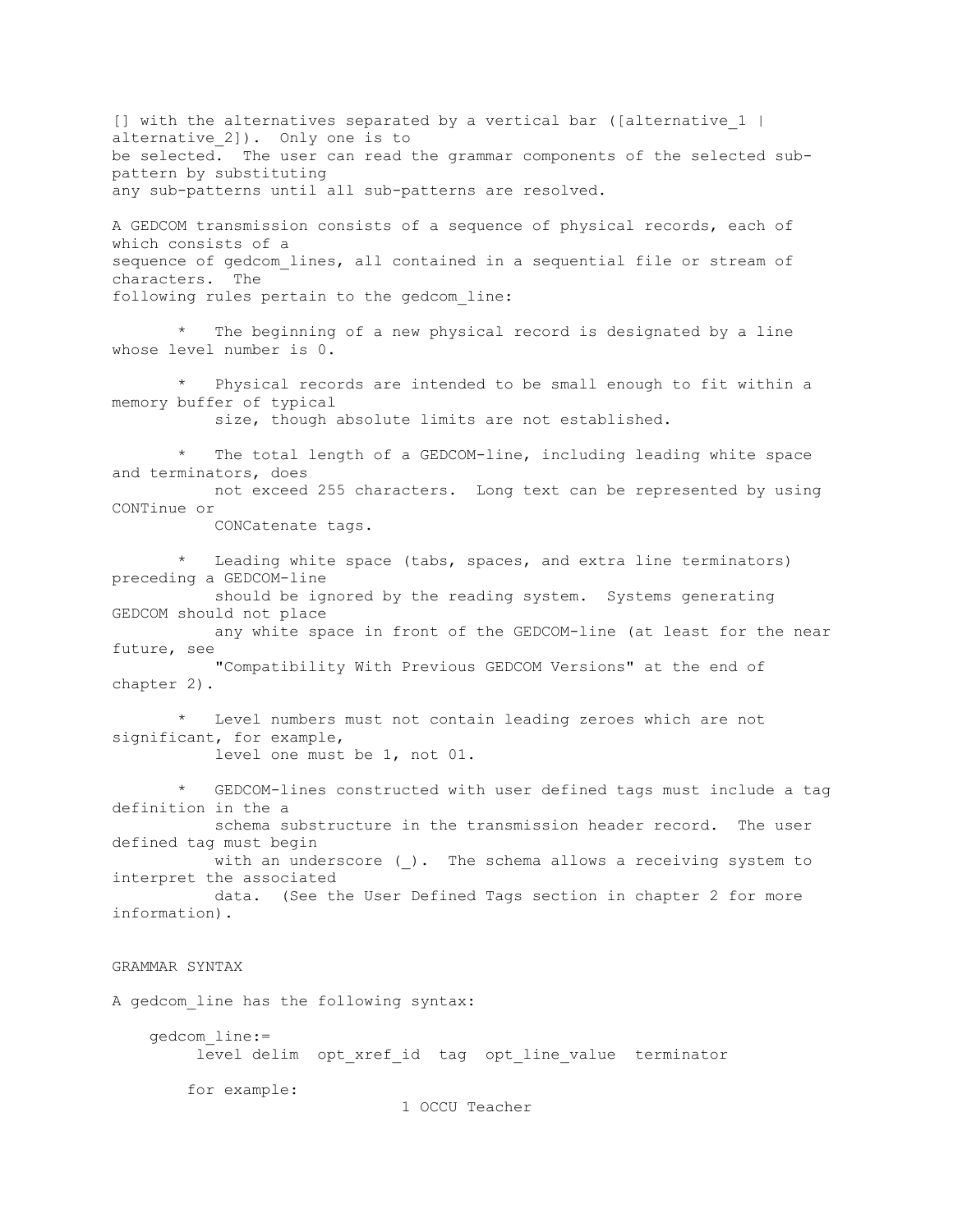```
 The components of the sub-patterns above are defined below in 
alphabetical order. Some of the
     components are defined in terms of more primitive sub-patterns:
     alpha:=
    [ (0x41) - (0x5A) | (0x61) - (0x7A) | 0x5F ]
       Any ASCII letter: A-Z, a-z, and ( ) underscore
     alphanum:=
      [ alpha | digit ]
    any char:=
     [ alpha | digit | otherchar | (#) | ( ) | (@) (@) ]
     delim:=
     [ (0x20) ]
```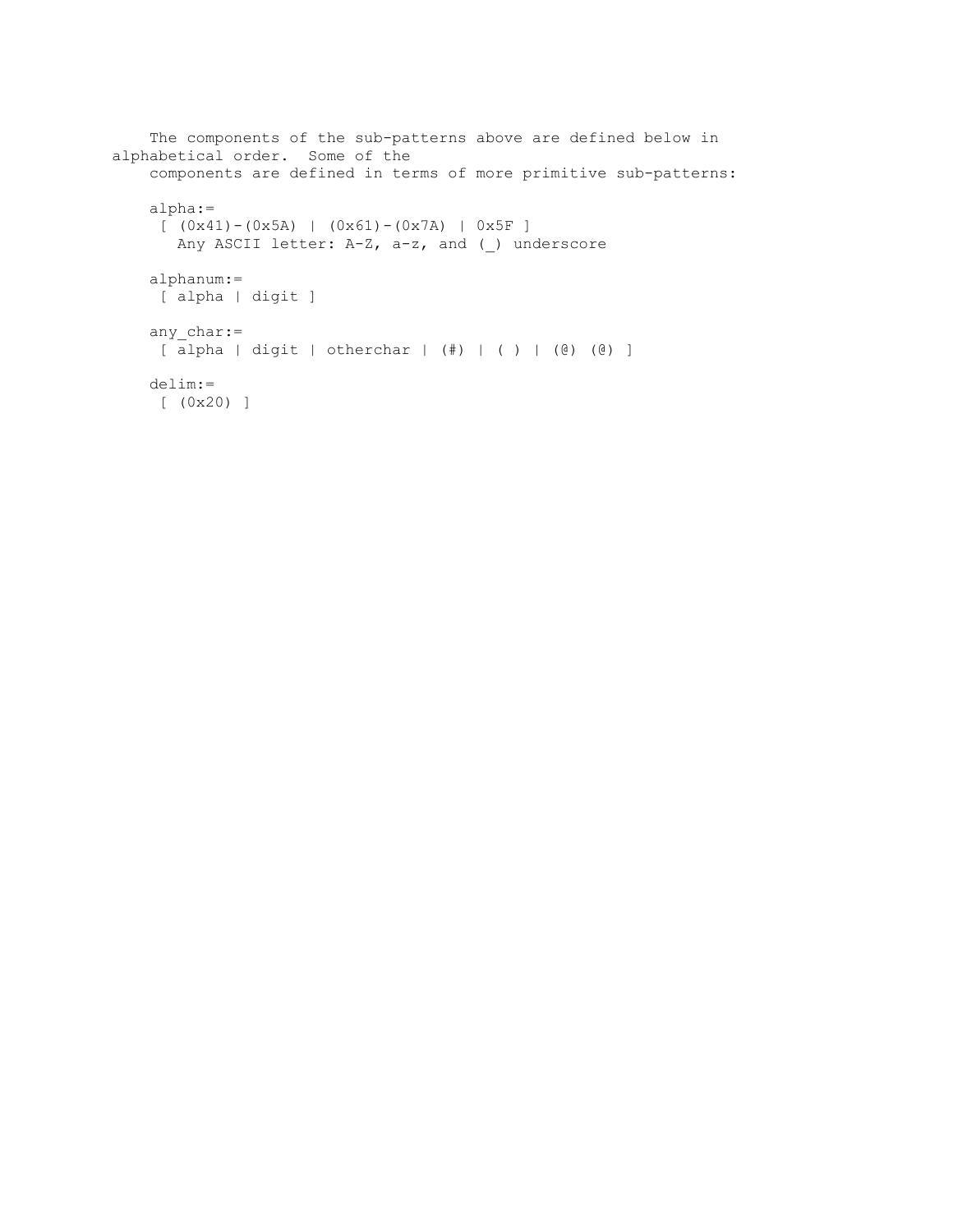```
 space_character
     digit:=
     [ (0x30) - (0x39) ]One of the digits 0, 1, 2, 3, 4, 5, 6, 7, 8, 9 escape:=
    [ (@) (#) escape text (@) non at ]
    escape text:=
     [ any char | escape text any char ]
       The escape text is coded to meet the rules of a particular GEDCOM
form. For the lineage-
       linked form the definitions are found in Chap. 2.
     level:=
      [ digit | level digit ]
        (Do not use non-significant leading zeroes such as 02.)
    line_item:=
    [ pointer | escape | any char ]
    line_value:=
     [ line item | line value line item ]
    non at:=
     [ alpha | digit | otherchar | (#) | ( ) ]
     null:=
        () nothing
     opt_line_value:=
    [ null | delim | delim line value ]
     opt_xref_id:=
     [ null | pointer delim ]
     otherchar:=
    [(0x21)-(0x22) (0x24)-(0x2F) (0x3F) (0x3F) (0x5B)-(0x5F) (0x60)|
      (0x7B) - (0x7E) | (0x80) - (0xFF)]
    Any ASCII character except control characters (0x00 - 0x1F), alphanum,
space ( ), number sign
    (\#), at character (\Theta), and the DEL character (0x7F).
     pointer:=
    [ "@" alphanum pointer string "@" ]
   pointer_char:=
    [ non at ]
     pointer_string:=
     [ null | pointer char | pointer string pointer char ]
     tag:=
      [ alphanum | tag alphanum ]
```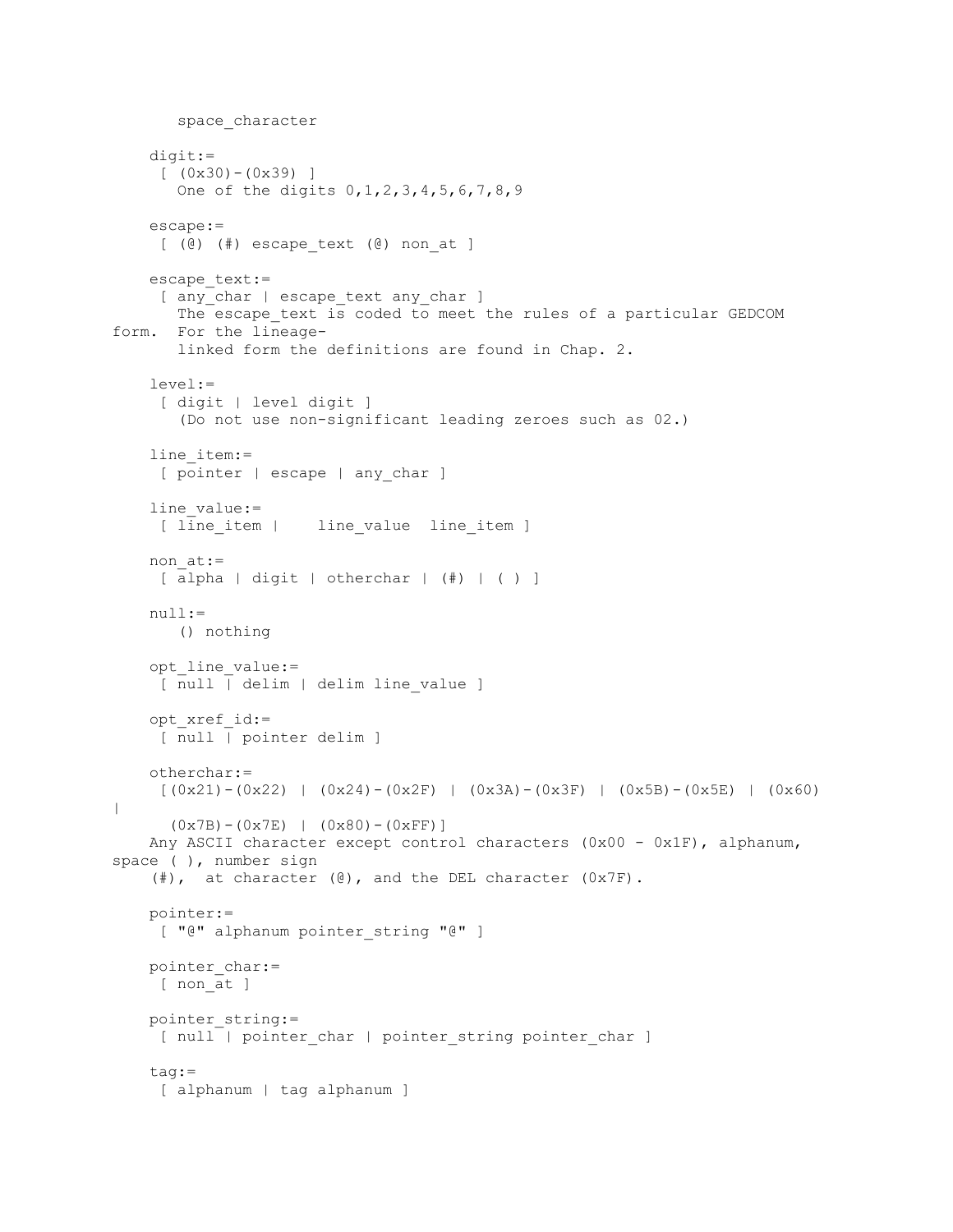| terminator:=      |                                       |  |
|-------------------|---------------------------------------|--|
| [ carriage return | line feed   carriage return line feed |  |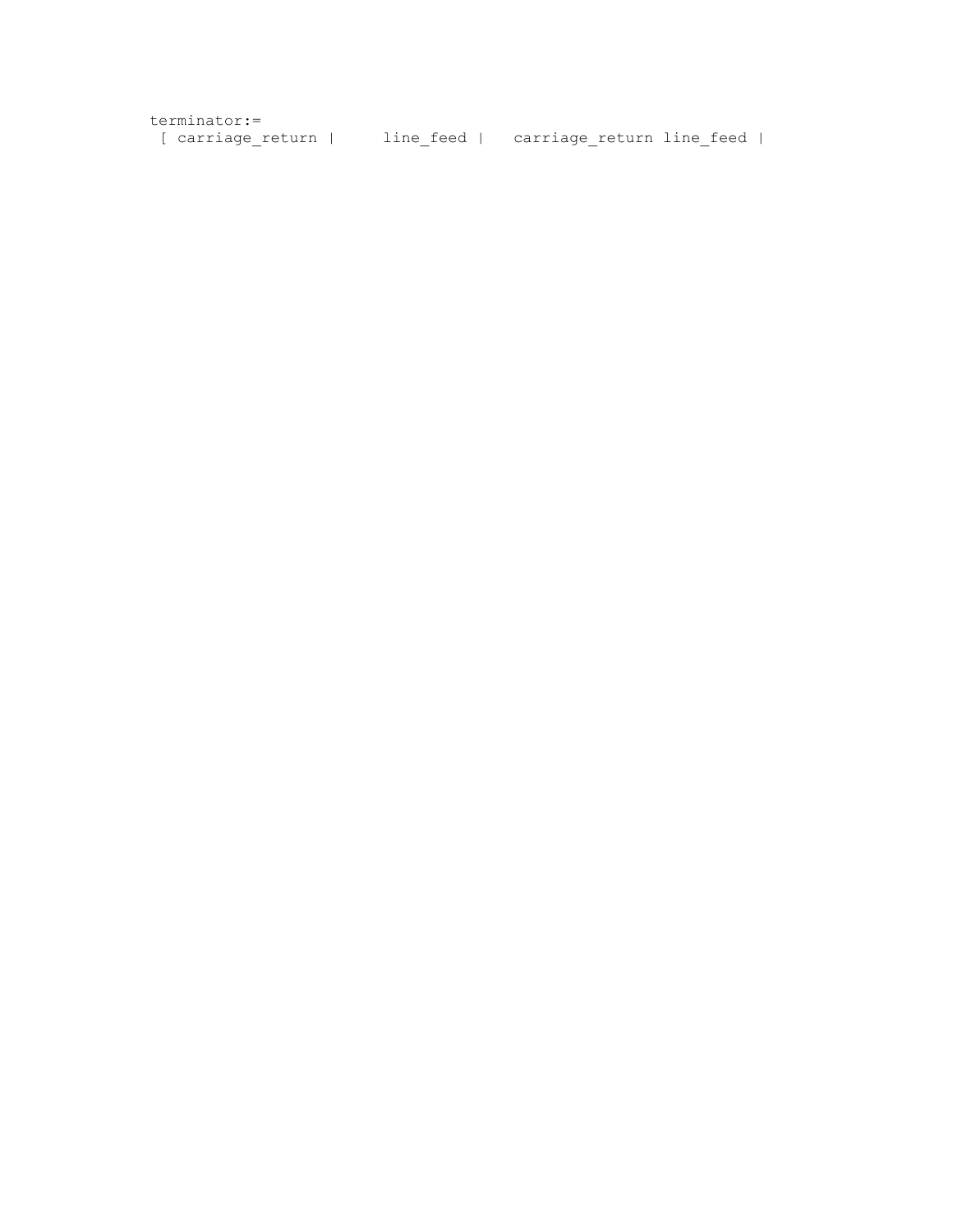line feed carriage return ] USAGE DESCRIPTION: alpha:= The alpha characters include the underscore which is used to link word pieces together in forming tag names or tag labels. any char:= Any character except the control characters found in the range of 0x00 - 0x1F. If an @ is desired as part of the line value, it must be written in GEDCOM as a double @, ie., "3 doz. @ \$20.00" must be stored as "3 doz. @@ \$20.00". delim:= The delim (delimiter), a single space character, terminates both the variable-length level number and the variable-length tag. Note that space characters may also be present in a value. escape:= The escape is a sequence in the grammar used to specify special processing, such as switching character sets or calendars for date interpretation, or for indicating an inclusion of a non GEDCOM data form into the GEDCOM structure. The form of the escape sequence is: @# escape\_text @ non\_at. for example: @#DJULIAN@. The non at after the final at character ( $\theta$ ) should be discarded if it is a space ( ). Otherwise, it should be retained as part of the text following the escape. Output systems should always place a space ( ) after the escape sequence. The specific format of the escape sequence is defined for the specific GEDCOM form being defined. (See chapter 2 for the escape sequence definition for the lineage-linked form). escape text:= The escape text is defined to meet the requirements of a particular GEDCOM form. For the lineage-linked form the definitions are found in Chap. 2. level:= The level number works the same way as the level of indentation in an indented outline, where indented lines provide detail about the item under which they are indented. A line at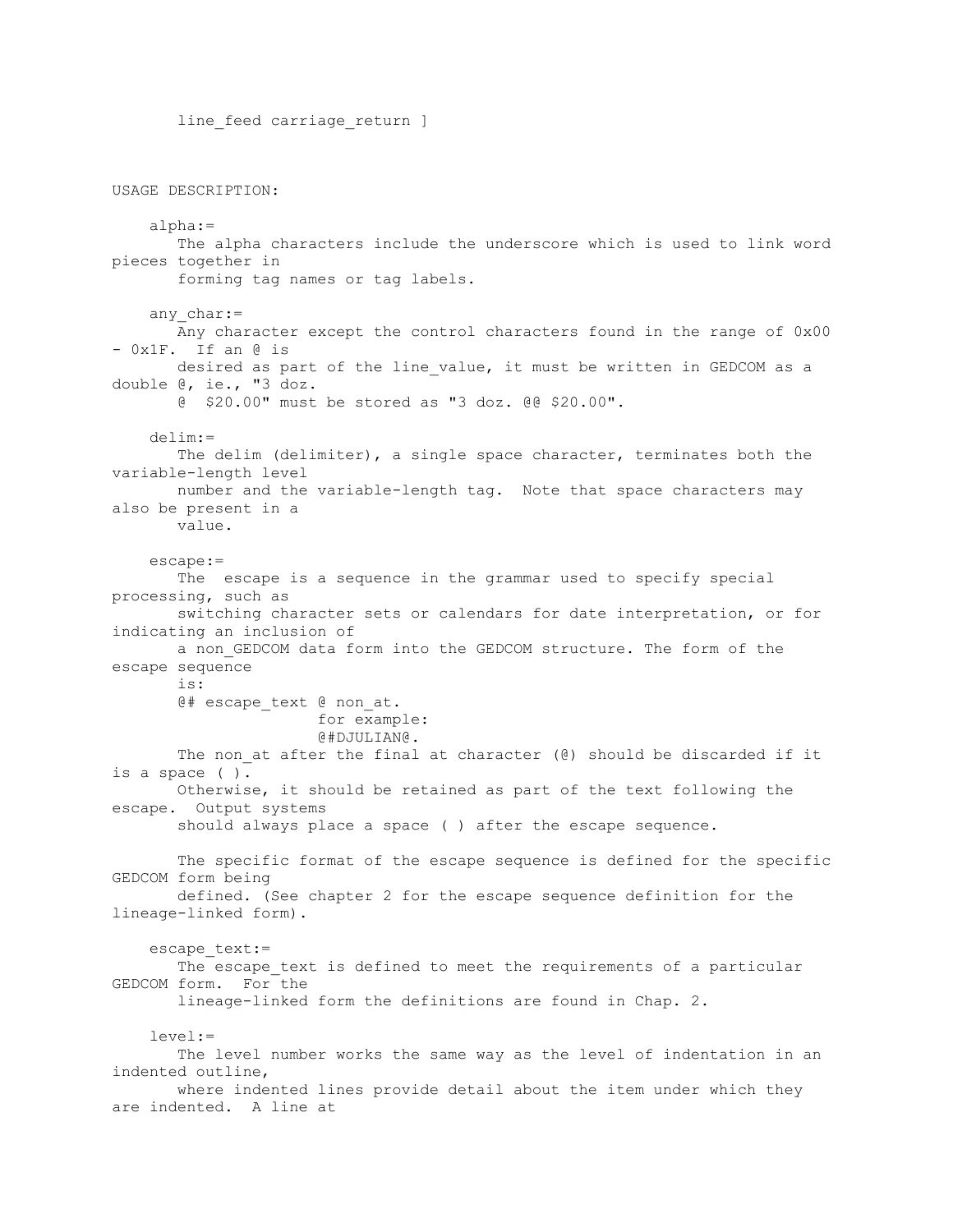any level L is enclosed by and pertains directly to the nearest preceding line at level L-1. The Level L may increase by 1 at most. Level numbers must not contain leading zeroes which are not significant, for example level one must be (1), not (01).

 The enclosed subordinate lines at level L are said to be in the context of the enclosing superior line at level L-1. The meaning of a tag (see tag below) is interpreted in the context of the tags of the enclosing line(s). Take the following record about an individual's birth and death dates, for example:

> 0 INDI 1 BIRT 2 DATE 12 MAY 1920 1 DEAT 2 DATE 1960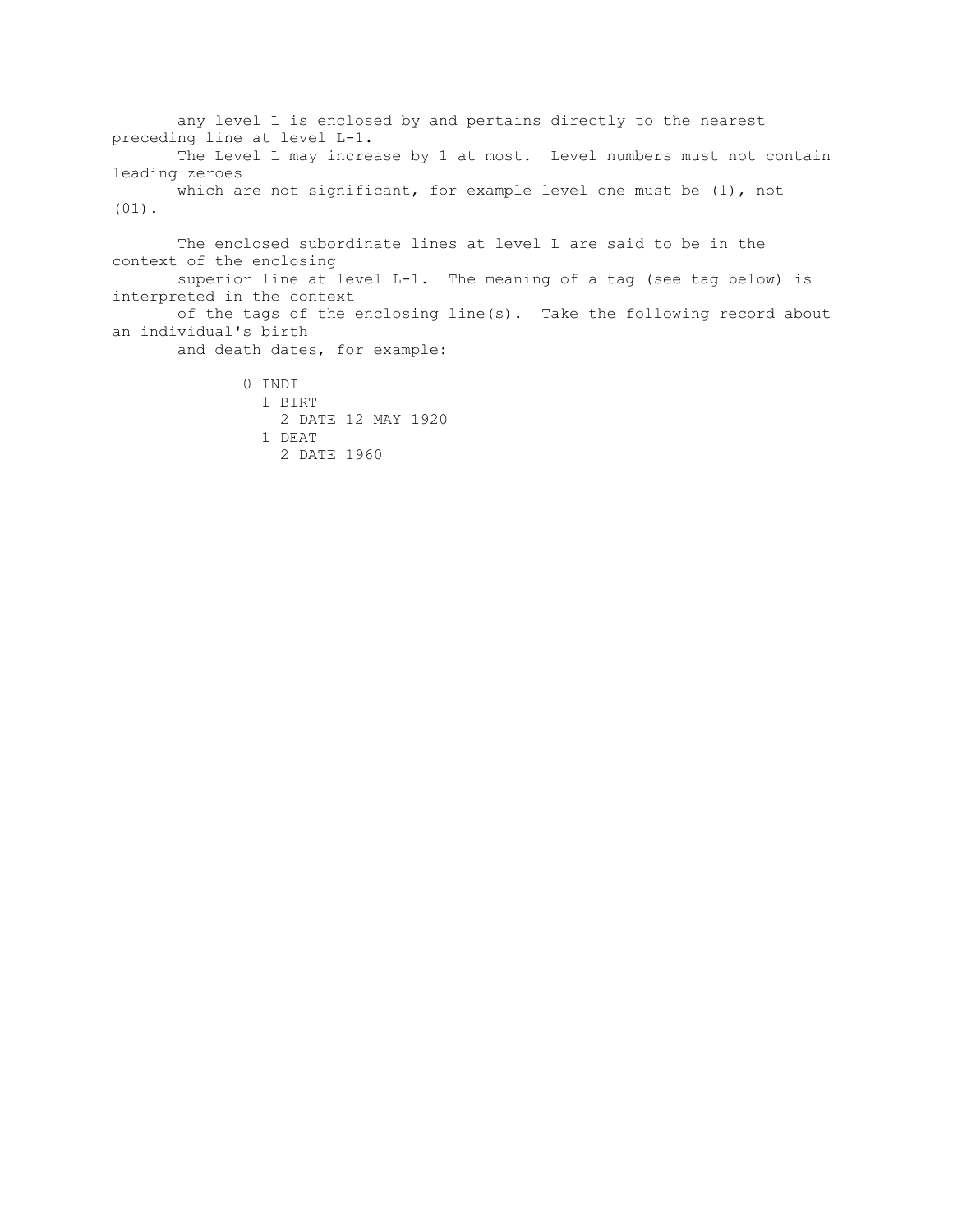In this example, the expression DATE 12 MAY 1920 is interpreted within the INDI (individual) BIRT (birth) context, representing the Individual's birth date. The second DATE is in the INDI DEAT (death) context. The complete meaning of DATE depends on the context. (Note: the above example is indented according to the level numbers to make the concept more obvious. In the actual GEDCOM data there is no indentation, just level numbers lined up vertically on the left margin). NOTE: Some existing systems provide an option to produce an indented GEDCOM output for user readability, using space or tab characters between the terminator and the level number of the next line to visibly show the hierarchy. Also, some have suggested allowing extra blank lines to visibly separate physical records. These features may be incorporated into the GEDCOM standard at some future time, but for now, such a change would render some existing systems incompatible. Therefore, we recommend that new systems be prepared to discard extra carriage returns, line feeds, spaces and tabs immediately preceding the level number during input. Output should still be constrained to level numbers without indentation or blank lines, until most receiving systems are prepared to deal with this change. line\_value:= The line value identifies an object within the domain of possible values allowed in the context of the tag. The combination of the tag, the line value, and the hierarchical context of the supporting gedcom lines provides the understanding of the enclosed values. This domain is defined by a specific grammar for representing a given GEDCOM form (see chapter 2 for Lineage-linked grammar). Values whose source information contains illegible parts of the value should be indicated by replacing the illegible part with ... (ellipses). Values are generally not encoded in binary or other abbreviation schemes for reducing space requirements, and they are generally constrained to be understandable by a typical user without decoding. This is intended to reduce the decoding burden on the receiving software. A GEDCOM-optimized data compression standard will be defined in the future to reduce space requirements. Meanwhile, users may agree to compress and decompress GEDCOM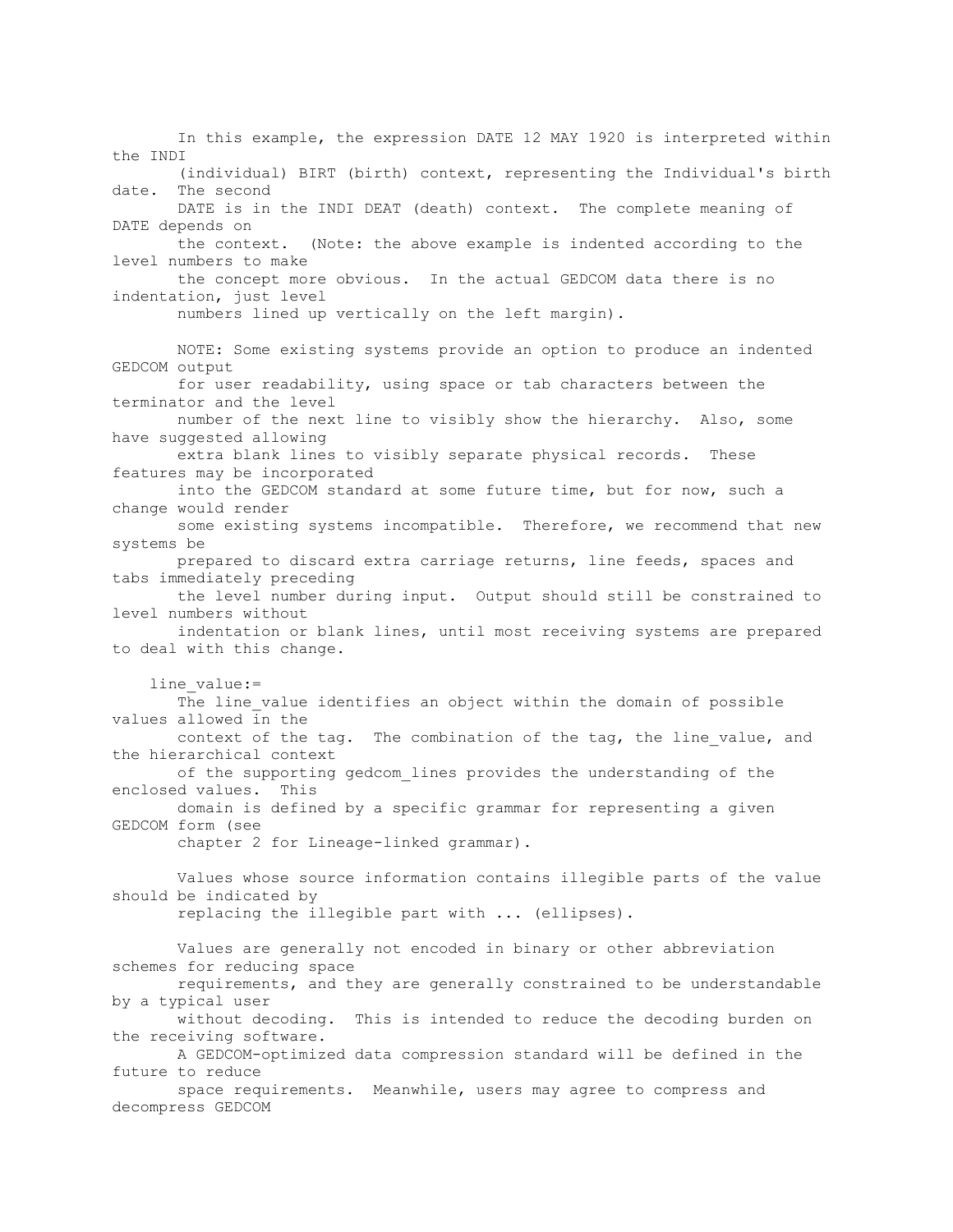files using any compression system available to both sender and receiver. The line value within the context of a tag hierarchy of gedcom lines represents one piece of information and corresponds to one field in traditional database or file terminology. opt\_xref\_id:= (See pointer.) The opt xref id is formed by any arbitrary combination of characters from the pointer char set. The first character must be an alpha or a digit. The opt xref id is not retained in the receiving system, and may therefore be formed from any convenient combination of identifiers from the sending system. No meaning is attributed by the receiver to any part of the opt xref id, other than its unique association with the associated record. The use of the colon (:) character is also reserved. otherchar:=  $[(0x21)-(0x22)]$   $(0x24)-(0x2F)]$   $(0x3A)-(0x3F)]$   $(0x5B)-(0x5E)]$   $(0x60)$ |  $(0x7B) - (0x7E)$  |  $(0x80) - (0xFF)$ ] Any ASCII character except control characters (0x00 - 0x1F), alphanum, space ( ), number sign  $(\#)$ , at character  $(\mathcal{C})$ , and the DEL character  $(0 \times 7F)$ . If any of these characters appear in the level, xref ID, or pointer segments of the GEDCOM line, then that substructure should be written to an exception file. If any of these characters appear in the value segment and the proper escape processing has not been invoked, then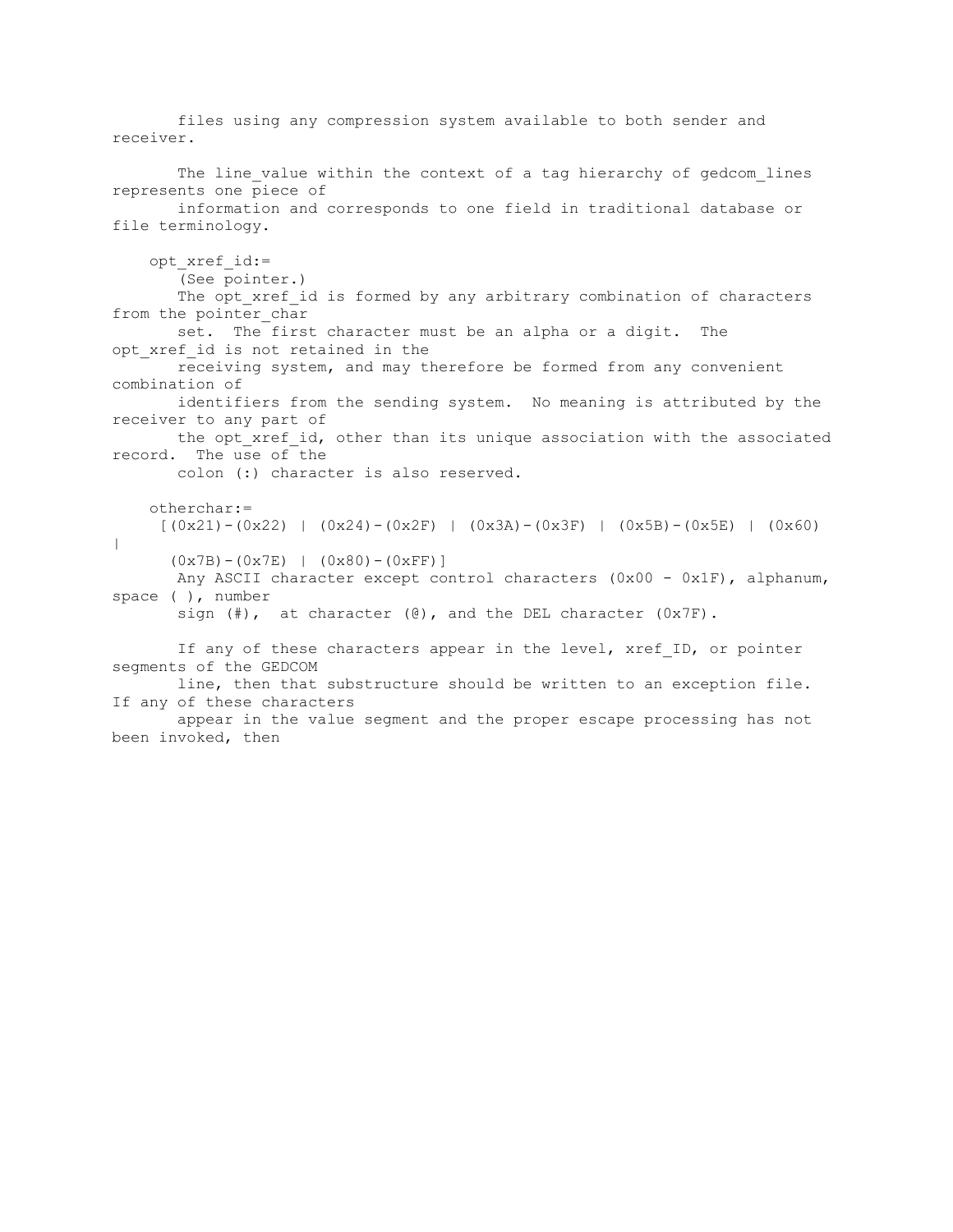they should be replaced by a (^) (0x5E) character, unless the character is a TAB (0x09) character which can be replaced with a space (0x20) character. These changes should also be recorded on an exception file. pointer:= A pointer stands in the place of the context identified by the matching xref\_id. Theoretically, a receiving system should be prepared to follow a pointer to find any needed value in a manner that is transparent to the logic of the subsystem that is looking for specific tags. This highly-flexible facility will probably be used more in the future. For the time being, however, the use of pointers is explicitly defined within the GEDCOM form (Such as defined in Chapter 2). The pointer represents the association between two objects that usually reside in different records. There can, however, be an association between objects within the same logical record. If this condition exists it is indicated in the pointer record composition containing an (!) character that separates the parent record's cross-reference ID from the specific substructure's cross-reference ID which is at some subordinate level to the logical at level zero. The cross-reference ID of the substructure subordinate to a zero level record is always composed of the Record ID number and the Substructure ID number, such as @I132!1@. By including the Record Id number in the pointers which associate objects within a record will allow the GEDCOM processors to build the index only at the record level and then search sequentially for the appropriate substructure cross reference ID. Complex logical record structures are divided into small physical records to accommodate memory constraints, many-to-many relationships, and independent record creation and deletion. The pointer must match a corresponding xref id within the transmission, unless the colon (:) character is present (future network reference to a permanent file record). A pointer is given instead of duplicating an object, though the logical result is equivalent. An expanded traversal of a record tree includes following the pointers to related records to some depth, and splicing those records (logically) into the resultant expanded tree. Pointers may refer to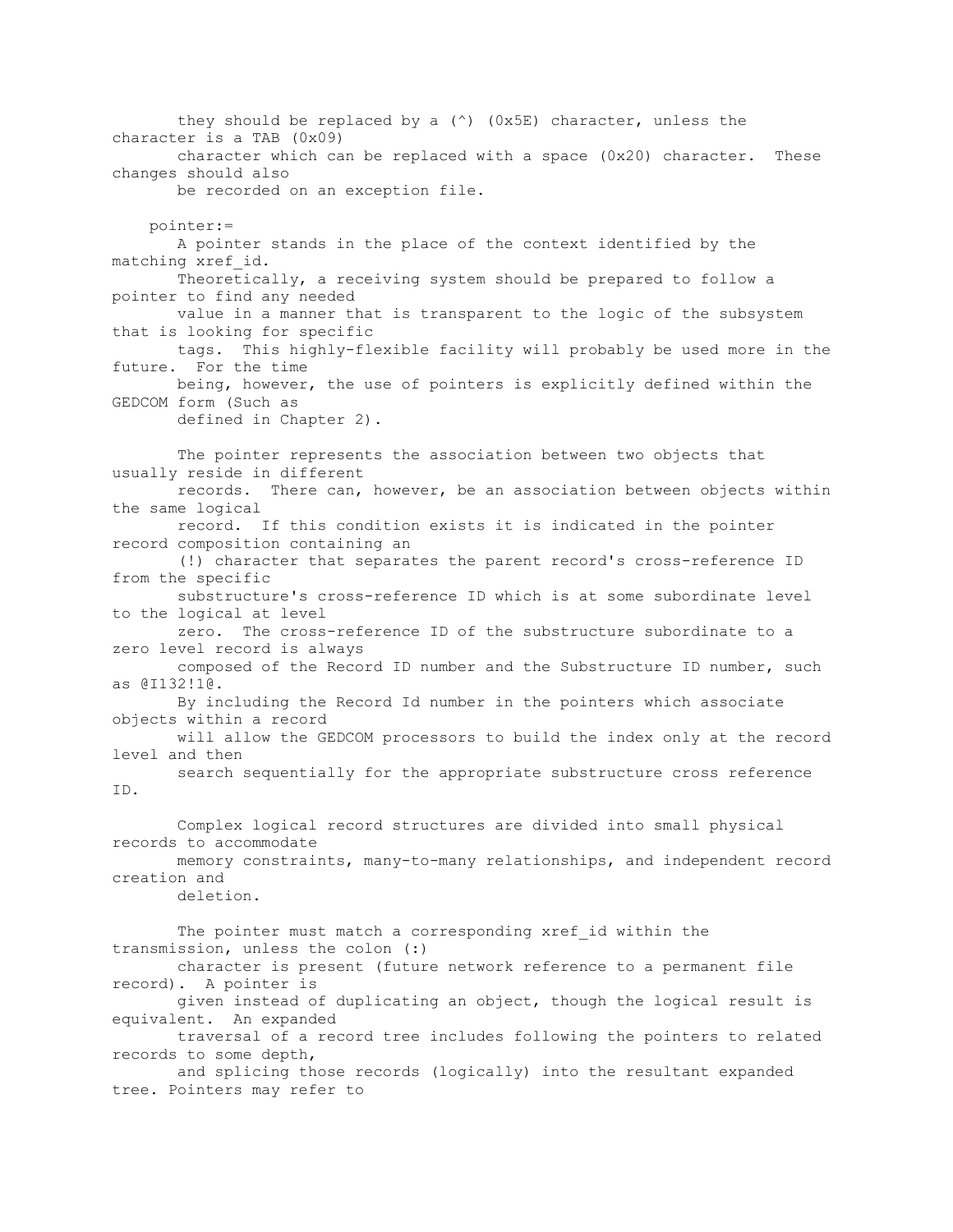either records which have not yet appeared in the transmission (forward reference) or to records that have already appeared earlier in the transmission (backward reference). This arrangement usually requires a preliminary pass to construct a look up table to support random access by xref id during subsequent passes. tag:= A tag consists of a variable length sequence of alphanum characters. All user defined tags, that is tags used which have not been defined by the GEDCOM standard must begin with an underscore character. (0x95). All user defined tags must be defined in the SCHEMA substructure of the HEADer record. The tag represents the meaning of the line value within the context of the enclosing lines, and contributes to the meaning of enclosed subordinate lines. Specific tags are defined in Appendix A. Although existing tags are only three or four characters long, systems should prepare to handle tags of any length. Tags will be unique within the first 15 characters. Valid combinations of specific tags, line values, xref ids, and pointers are constrained by the GEDCOM form defined for representing a given kind of information (see chapter 2 for the Lineage-linked form grammar). terminator:= The terminator delimits the variable-length line value and signals the end of the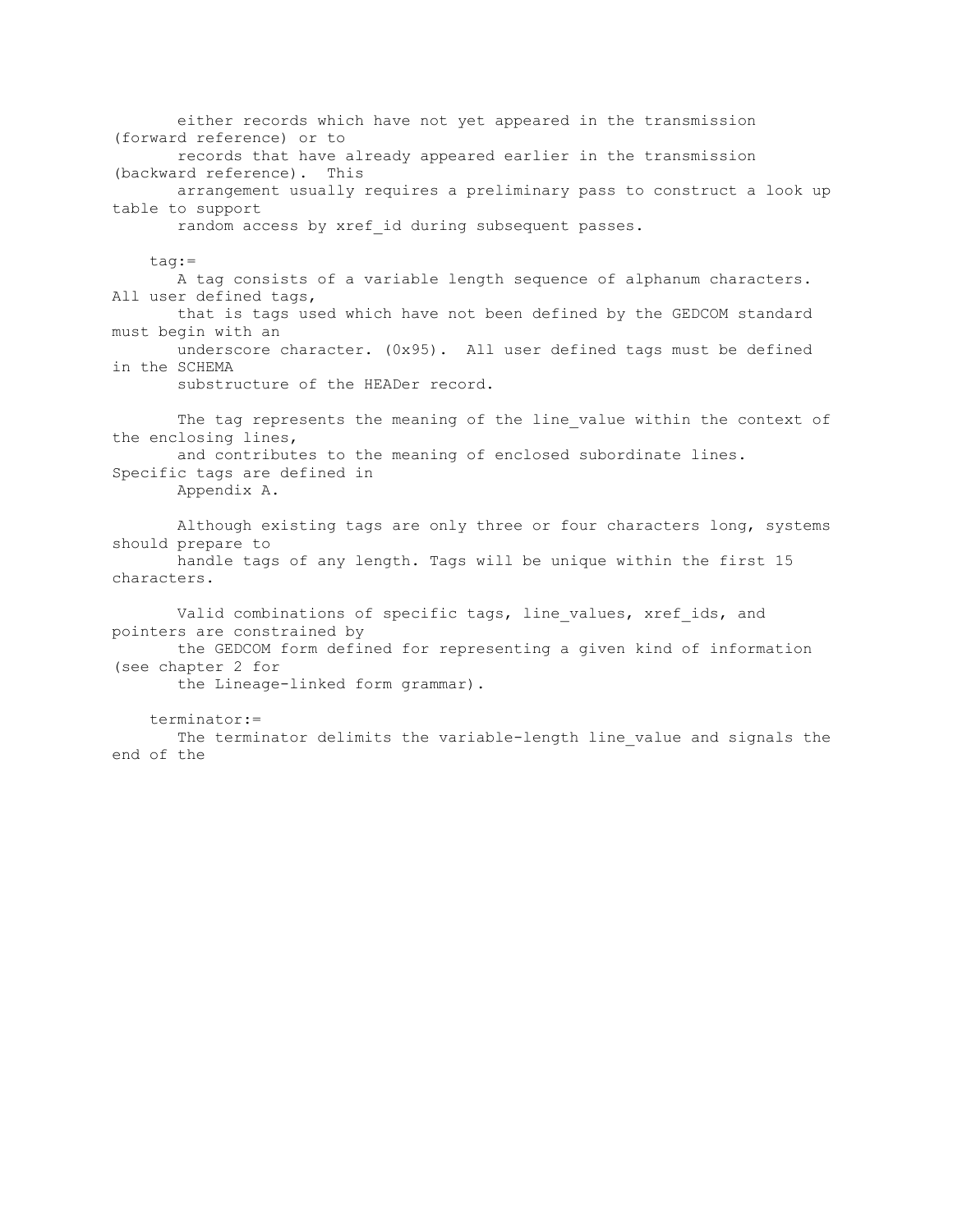gedcom line. The valid terminator characters are: [ carriage\_return | line feed  $|$ carriage return line feed | line\_feed carriage\_return ]

### Examples:

The following are examples of valid but unrelated GEDCOM-lines:

 0 @1234@ INDI . . . . 1 AGE 13 . . . 1 CHIL @1234@ . . . 1 NOTE This is a note field that is 2 CONT continued on the next line.

The first line has a level number 0, a xref id of  $@1234@$ , an INDI tag, and no value. The second line has a level number 1, no xref id, an AGE tag, and a value of 13. The third line has a level number 1, no xref id, a CHIL tag, and a value of a pointer to a xref\_id named @1234@.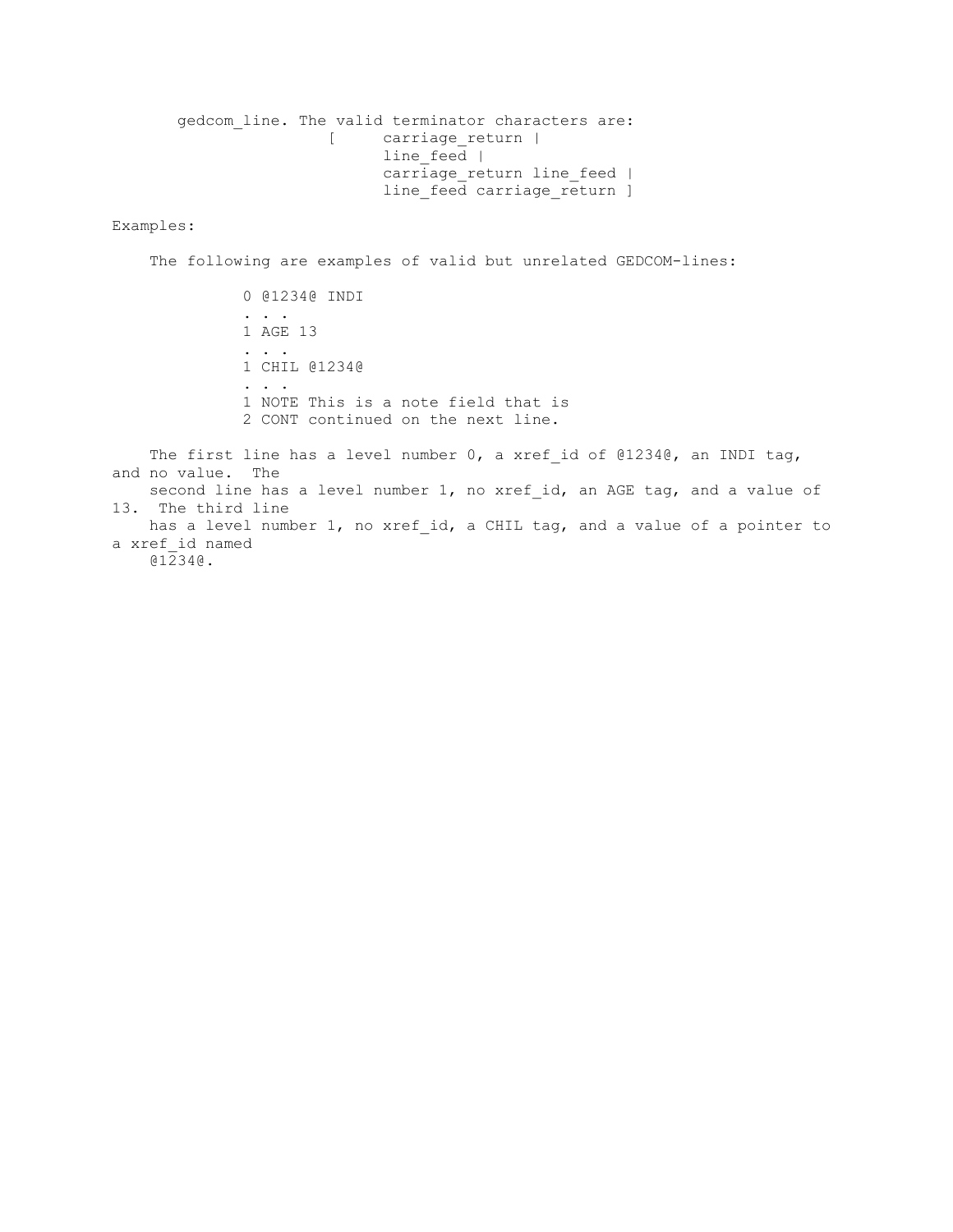## Chapter 2 LINEAGE-LINKED GRAMMAR

### INTRODUCTION

This chapter describes the specific tag, value, and pointer combinations used for exchanging lineage-linked genealogical information in the GEDCOM format. Lineage-linked data pertains to individuals linked in family relationships across multiple generations. The chapter also addresses specific compatibility issues pertaining to previous Lineage-linked GEDCOM releases and contains a sample Lineage-linked GEDCOM transmission.

The Lineage-linked grammar defined in this chapter is based on the general framework of the GEDCOM data representation grammar defined in the Chapter 1. The lineagelinked grammar defines the GEDCOM form used by commercial genealogical software systems to exchange data. Other specialized GEDCOM-based grammars have been created for different uses. These other uses of the general-purpose GEDCOM data representation should not be confused with this specific usage for lineage-linked genealogical data, as defined in this chapter as the only approved form of GEDCOM exchanged by commercial genealogical software systems at this time.

## LINEAGE-LINKED GRAMMAR ORGANIZATION

This Lineage-linked GEDCOM grammar is organized into three sections:

 \* Record structure components \* Substructure patterns (Arranged alphabetically by substructure name) \* Primitive elements (Arranged alphabetically by primitive name)

Structures and substructures are indicated by enclosing the structure name within double angle <<brackets>>. Primitive element patterns are enclosed in single angle <brackets>.

The definition of each structure consists of the structure name, a separator (:=), and the structure's component pattern. This pattern consists of (a) GEDCOM-lines composed of primitive elements, and/or (b) substructures. Some primitive elements consist of two or more alternative sub-pattern choices. These choices are shown by listing the alternative sub-patterns between opening and closing square [brackets] and separating each choice with a vertical bar  $(|)$ , meaning that exactly one of the alternate substitutions must be selected. Some definitions of primitive elements use the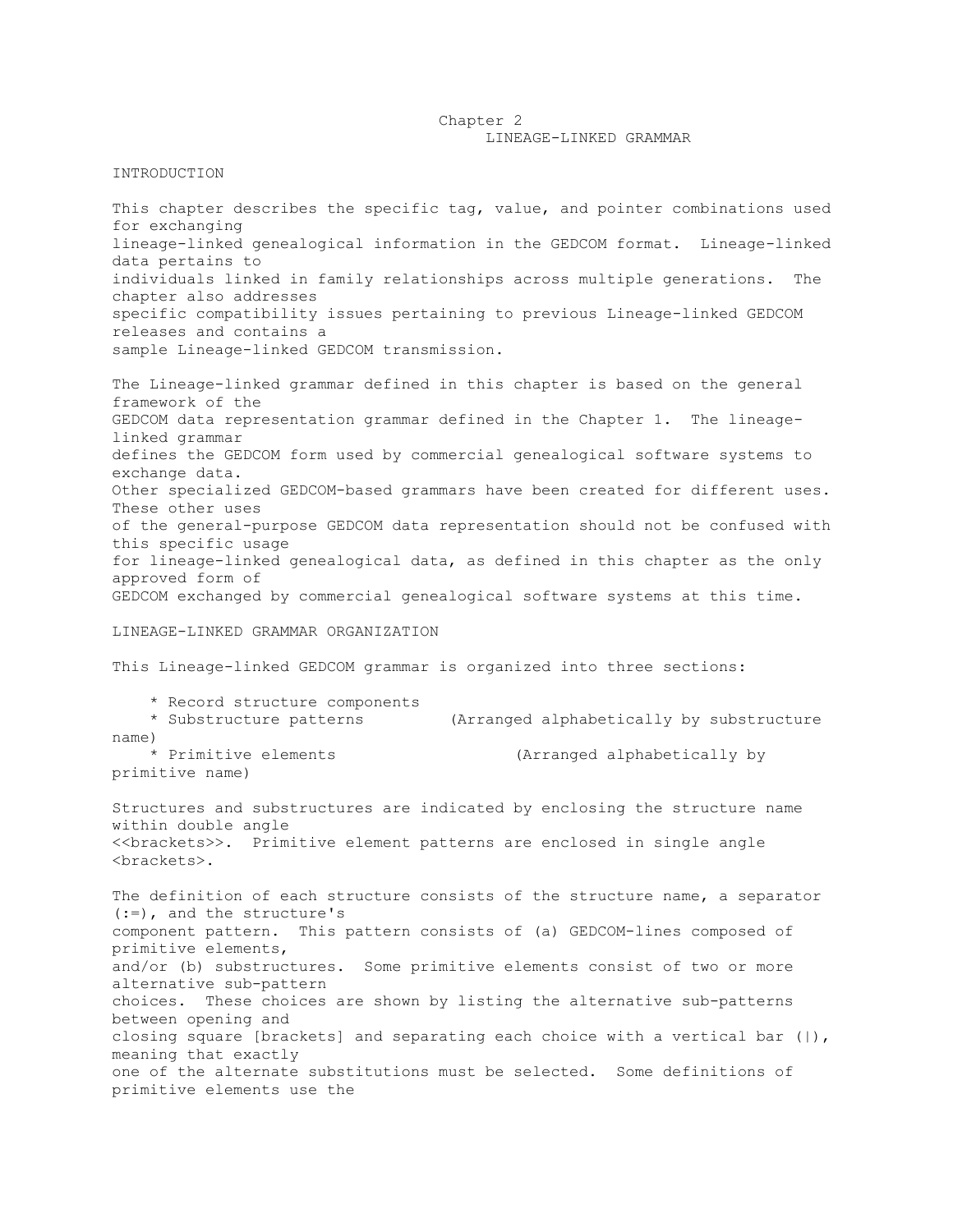definition of other primitive elements to complete their definition. This is shown by including the name of the detailed element type inside angle <br/>brackets> in the definition. The number of sub-pattern occurrences allowed within a pattern is defined in an occurrence definition in curly {braces} on each line. This number indicates the minimum and maximum number of occurrences allowed for a pattern component in the form {minimum:maximum}. Note that minimum and maximum occurrence limits are defined relative to the enclosing superior line. This means that a required line (minimum = 1) is not required in an instance where the optional enclosing line is not given. Similarly, a line occurring only once (maximum = 1) may occur multiple times as long as each occurs only once under its own multipleoccurring superior line. The level numbers for any sub-structure are represented as  $(n)$ ,  $(+1)$ ,  $(+2)$ , and so forth, so that they may be used in more than one place at different starting level numbers. In these cases, (n) equals the level number where the pattern first appears, and the (+1) means one level greater than level n, (+2) means two levels greater than level n, and so forth. Unless stated otherwise, the only ordering imposed on GEDCOM-lines within an enclosure arises when multiple opinions or other items are presented for which only one may be expected by a receiving system. For example, a person may have been known by more than one name, or evidence may suggest a birth either in 1840 in New York or in 1837 in Pennsylvania. In these cases, the most credible or preferred information is listed first, followed by less credible or less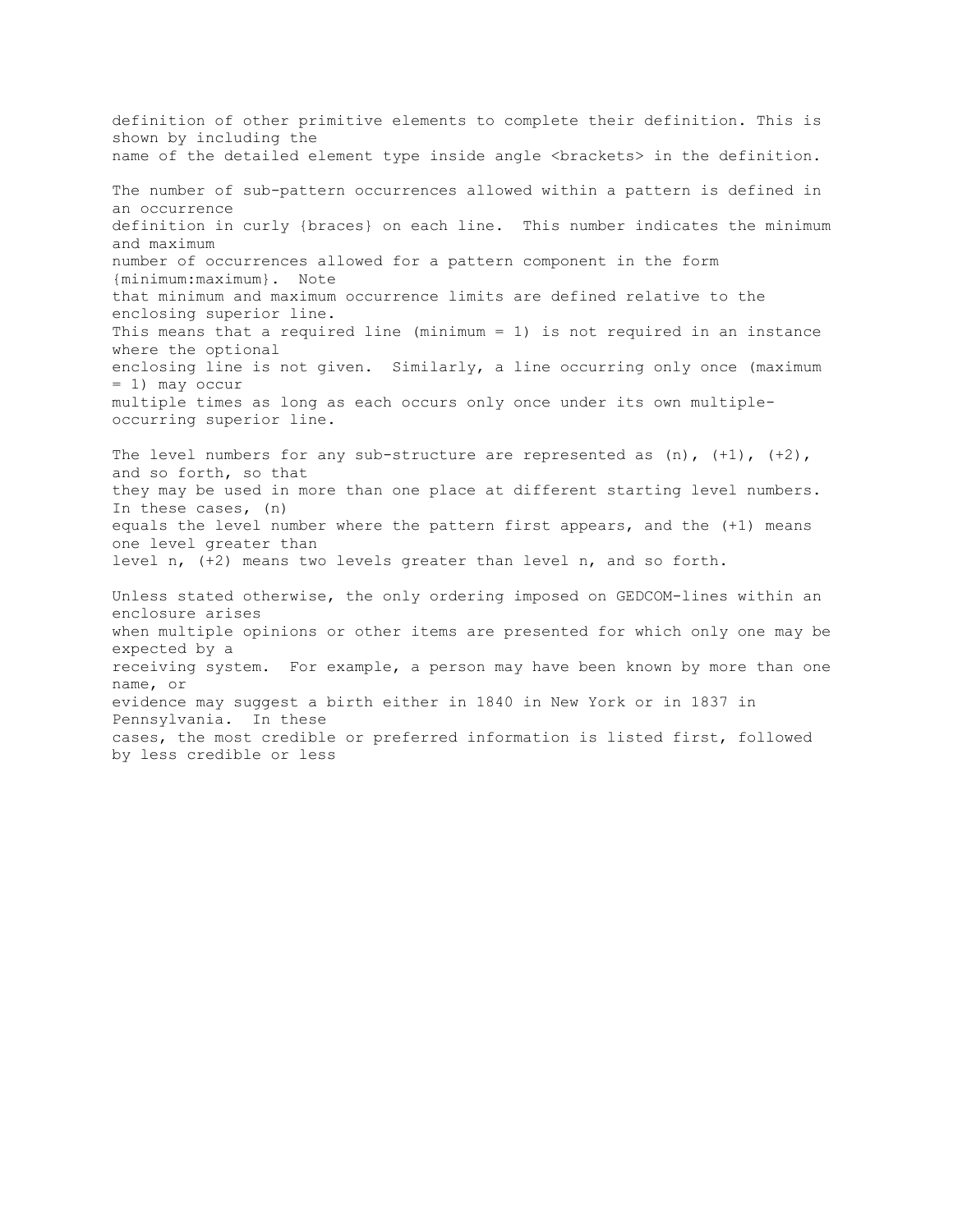preferred items. The QUAY tag may also be used to show the preferred data (see appendix A). Systems that support only a single field within a context should use the first item in the list. Conflicting dates or places of an event should be represented in separate event structures to provide a place for the accompanying source citations, rather than place multiple dates or multiple places under the same enclosing event. Even though no other ordering is defined beyond the one described above, some GEDCOM programming tools optimize performance based on the assumption that tags generally appear in a typical order. Therefore, sending systems are encouraged to present GEDCOM structures in the same general order as the one given in these patterns, unless there is a reason to use a different sequence. This form uses the tag TYPE as a subordinate tag to names, places, events, etc. The intent of this tag is meant to further define its superior tag for the viewer only, it is not intended to inform a computer program how to process the data. The difference between this value and a note value would be that displaying systems should always display the type value when they display the associated data. Therefore, cautious consideration should be used in using the TYPE tag. RECORD STRUCTURES OF THE LINEAGE-LINKED FORM LINEAGE\_LINKED\_GEDCOM:= This is a model of the Lineage-linked GEDCOM structure for submitting data to other lineage-linked GEDCOM processing systems. A header and a trailer record are required and they enclose any number of data records. 0 <<HEADER>>  $\{1:1\}$  0 <<RECORD>> {0:M} 0 TRLR {1:1} There are specific subordinate GEDCOM-lines that may be used as subordinate GEDCOM lines to other superior GEDCOM-lines. For example: 1 BIRT 2 DATE 02 Oct 1937 3 QUAY 1 In the above example QUAY at level 3 indicates how reliable or correct the birth date value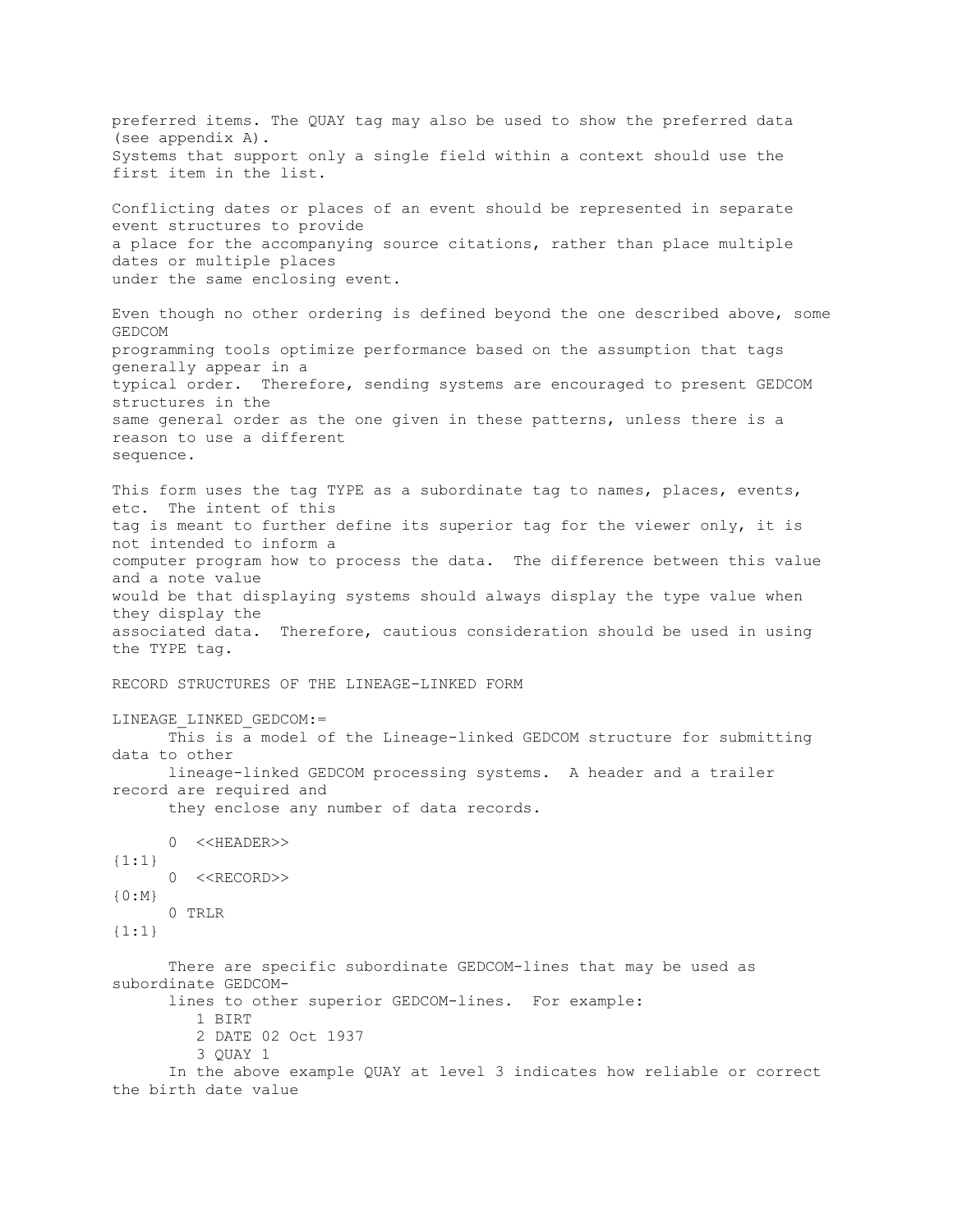is. The QUAY tag applies to any tag that contains a value. This tag is not shown in any of

 the structures but the reader and writer of GEDCOM should expect that the QUAY tag

 could be present as a subordinate tag to any tag that has an associated value.

### HEADER:=

 The header structure provides information about the entire transmission. The SOURce system name identifies which system sent the data. The DESTination system name identifies the receiving system. Submission to the Family History Department for Ancestral File is

ANSTFILE. For LDS temple submissions it is TempleReady.

|           | n | HEAD                                                |
|-----------|---|-----------------------------------------------------|
| ${1:1}$   |   | +1 SOUR <system_name></system_name>                 |
| ${1:1}$   |   |                                                     |
| ${1:1}$   |   | +2 VERS <version number=""></version>               |
| ${0:1}$   |   | +2 NAME <product name=""></product>                 |
| ${0:1}$   |   | +2 CORP <corporate name=""></corporate>             |
| ${0:1}$   |   | +3 < <address_structure>&gt;</address_structure>    |
|           |   | +2 DATA <name_of_source_data></name_of_source_data> |
| ${0:1}$   |   | +3 DATE <publication date=""></publication>         |
| ${0:1}$   |   | +1 DEST <system_name></system_name>                 |
| ${0:1}$   |   | +1 DATE <transmission date=""></transmission>       |
| ${0:1}$   |   |                                                     |
| ${0:1}$   |   | +2 TIME <time value=""></time>                      |
| ${1:1}$   |   | +1 SUBM @XREF:SUBM@                                 |
| ${0:M}$   |   | +1 FILE <file name=""></file>                       |
|           |   | +1 COPR <copyright_statement></copyright_statement> |
| ${0:1}$   |   | +2 CONT <text></text>                               |
| ${0:M}$   |   | +1 SCHEMA                                           |
| ${0:1}$   |   | +2 << USER TAG SCHEMA>>                             |
| $\{1:N\}$ |   | +1 GEDC                                             |
| ${1:1}$   |   |                                                     |
| $\{1:1\}$ |   | +2 VERS <version number=""></version>               |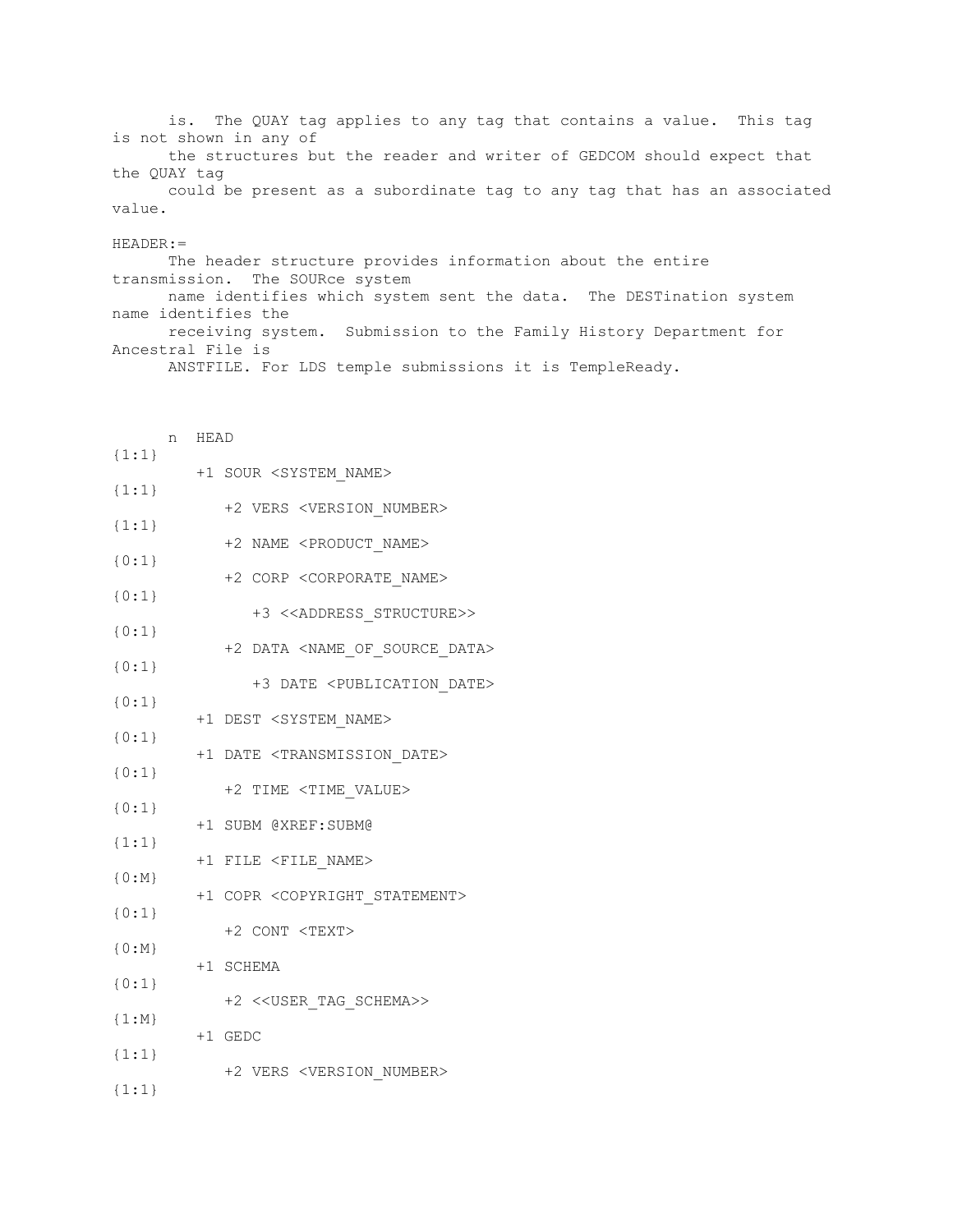|                  |   | +2 FORM <gedcom form=""></gedcom>                           |
|------------------|---|-------------------------------------------------------------|
| ${0:1}$          |   | +1 CHAR < CHARACTER SET>                                    |
| ${0:1}$          |   |                                                             |
| ${0:1}$          |   | +2 VERS <version number=""></version>                       |
| ${0:1}$          |   | +1 LANG <language of="" text=""></language>                 |
| ${0:1}$          |   | +1 PLAC                                                     |
| $\{1:1\}$        |   | +2 FORM <place hierarchy=""></place>                        |
| $RECORD :=$      |   |                                                             |
| ${0:1}$          |   | n < <event record="">&gt;</event>                           |
| ${0:1}$          | n | < <family_record>&gt;</family_record>                       |
| ${0:1}$          |   | n < <individual record="">&gt;</individual>                 |
| ${0:1}$          |   | n < <note record="">&gt;</note>                             |
| ${0:1}$          |   | n < <repository_record>&gt;</repository_record>             |
| ${0:1}$          |   | n < <source record=""/> >                                   |
| ${1:1}$          |   | n < <submitter record="">&gt;</submitter>                   |
| 1                |   |                                                             |
| FAMILY RECORD: = |   | n @XREF:FAM@ FAM                                            |
| $\{0:1\}$        |   | +1 HUSB @XREF:INDI@                                         |
| ${0:1}$          |   | +1 WIFE @XREF:INDI@                                         |
| ${0:1}$          |   | +1 CHIL @XREF: INDI@                                        |
| ${0:M}$          |   |                                                             |
| ${0:M}$          |   | +1 REFN <user_reference_number></user_reference_number>     |
| ${0:M}$          |   | +1 <fam_evnt_tag></fam_evnt_tag>                            |
| ${0:1}$          |   | +2 TYPE <family_event_descriptor></family_event_descriptor> |
| ${0:1}$          |   | +2 DATE <date_value></date_value>                           |
| ${0:1}$          |   | +2 < <place_structure>&gt;</place_structure>                |
|                  |   |                                                             |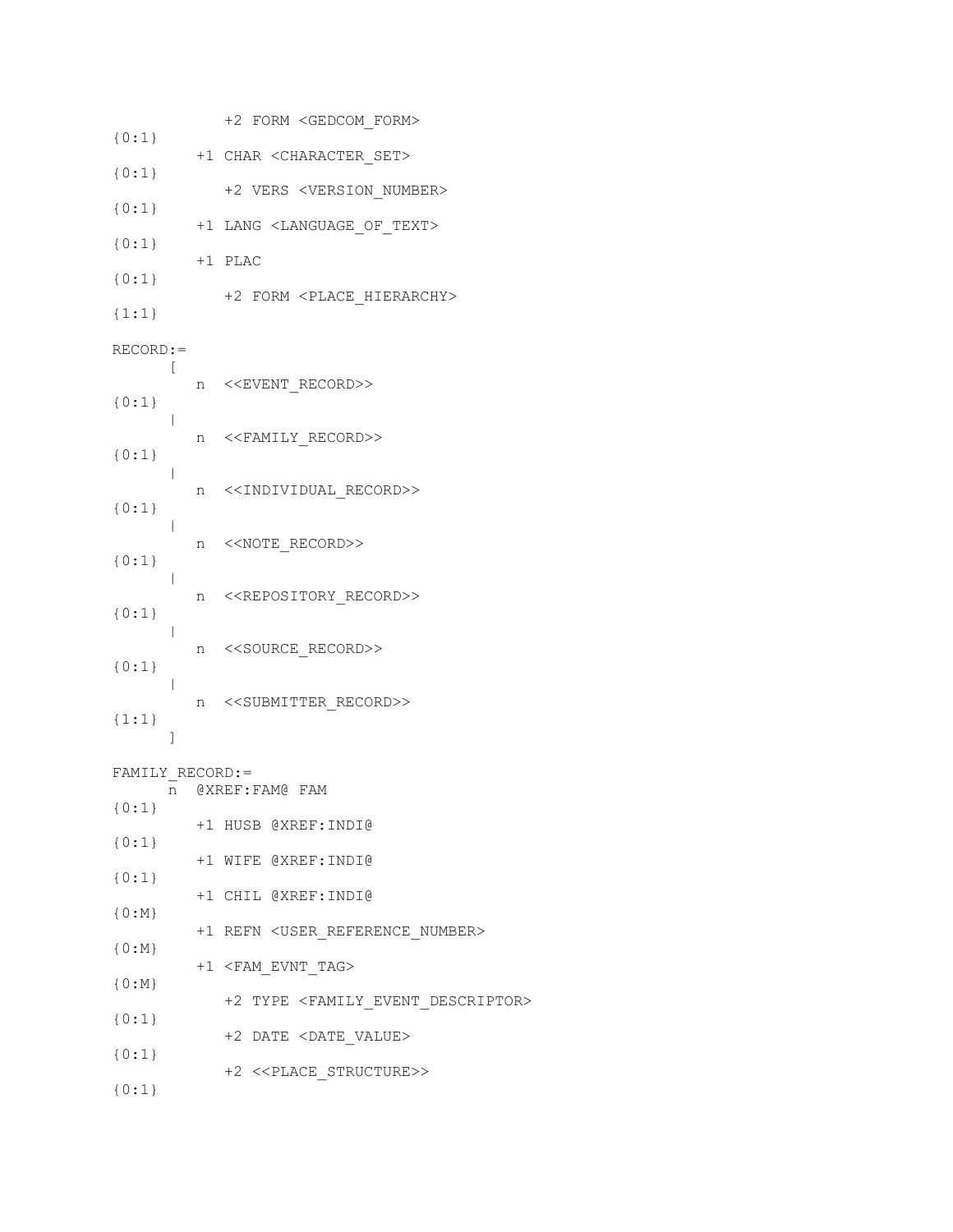- +1 <DIV\_EVNT\_TAG> {0:M}
- +2 TYPE <DIVORCE\_DESCRIPTOR> {0:M}
- +2 DATE <DATE\_VALUE>
- {0:1} +2 <<PLACE\_STRUCTURE>
- +1 ASSO @XREF:ANY@
	- +2 TYPE <ASSOCIATION\_DESCRIPTOR>
- +1 NCHI <COUNT\_OF\_CHILDREN>
- {0:1} +1 <<LDS\_FAM\_ORDINANCE\_EVENT>>
- {0:M} +1 <<SOUR\_STRUCTURE>>
- {0:1} +1 <<NOTE\_STRUCTURE>>
- +1 <<MULTI\_MEDIA\_LINK>>
- {0:M} +1 <<CHANGE\_DATE>>
- {0:M}

{0:1}

{0:1}

{0:M}

{0:1}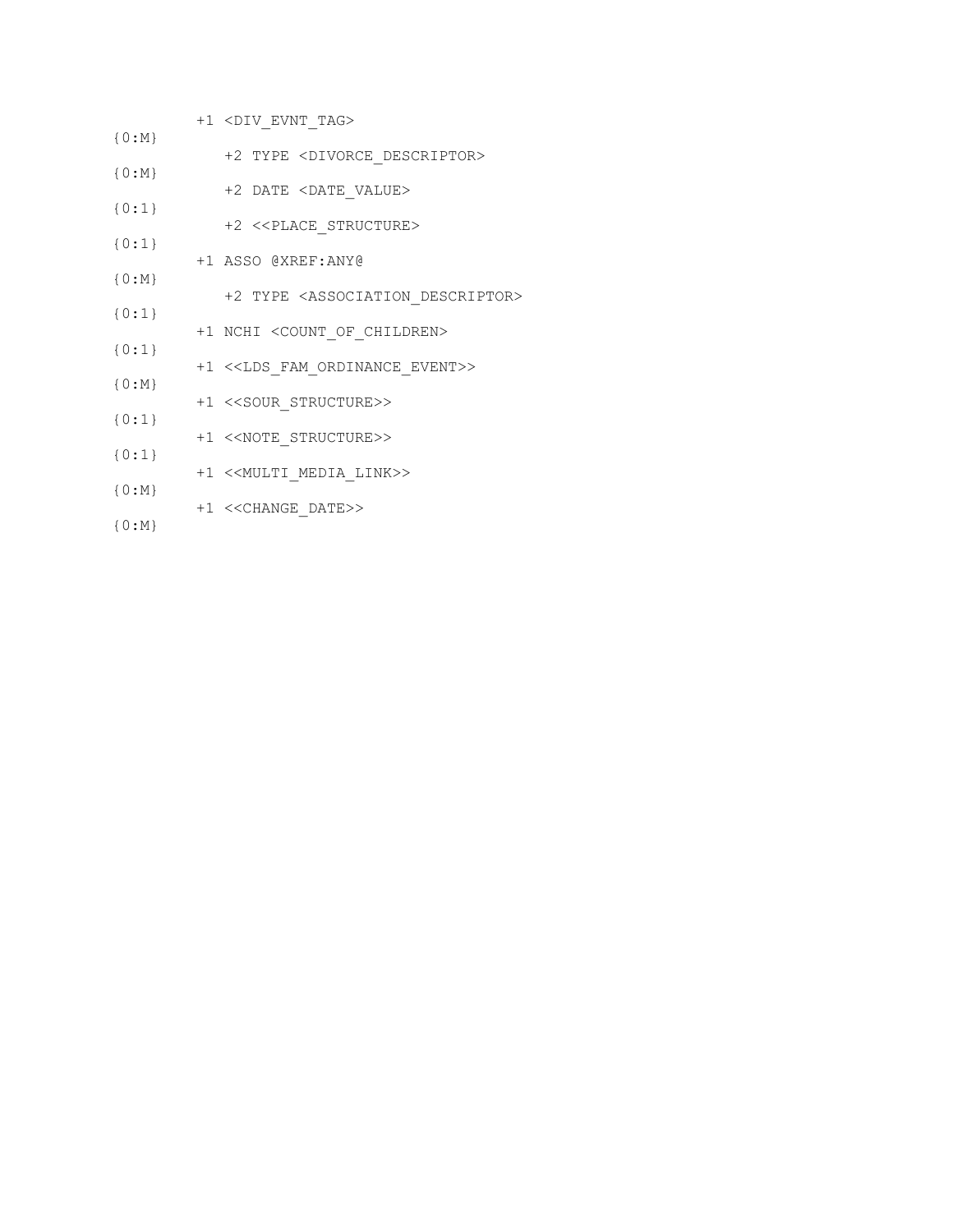INDIVIDUAL\_RECORD:= The occurrence of FAMS and FAMC tags show  $\{0:1\}$ , however; when an individual is referenced in a FAMily record as either a spouse or child, then this record must include a corresponding FAMS and/or FAMC tags. The association of one individual to another can be represented by using the ASSO tag in the individual record to point to the record of the associated individual. The relationship or association is shown in the value field of the subordinate TYPE tag. n @XREF:INDI@ INDI +1 <<INDIVIDUAL>> {1:1} +1 FAMS @XREF:FAM@ {0:M} +1 FAMC @XREF:FAM@  ${0:M}$  +2 <<CHILD\_FAMILY\_EVENT>> {0:M} +1 ASSO @XREF:REC@  $\{0:N\}$  +2 TYPE <ASSOCIATION\_DESCRIPTOR> {0:1} +1 <<LDS\_INDI\_ORDINANCE\_EVENT>>  ${0:M}$ +1 RFN <PERMANENT RECORD FILE NUMBER> {0:M} +1 REFN <USER\_REFERENCE\_NUMBER> {0:M} +1 AFN <ANCESTRAL\_FILE\_NUMBER> {0:1} +1 ALIA @XREF:INDI@  ${0:M}$  +1 ANCI @XREF:SUBM@  ${0:M}$  +1 DESI @XREF:SUBM@ {0:M} +1 <<SOUR\_STRUCTURE>> {0:1} +1 <<NOTE\_STRUCTURE>> {0:1} +1 <<MULTI\_MEDIA\_LINK>> {0:M} +1 <<CHANGE\_DATE>> {0:M} EVENT\_RECORD:= This structure represents event-oriented evidence information that is claimed as a basis for a

 submitter's opinion expressed in Lineage-linked INDIVIDUAL and FAMILY records. Event

 records define an event in terms of a what happened, where and when it happened, and what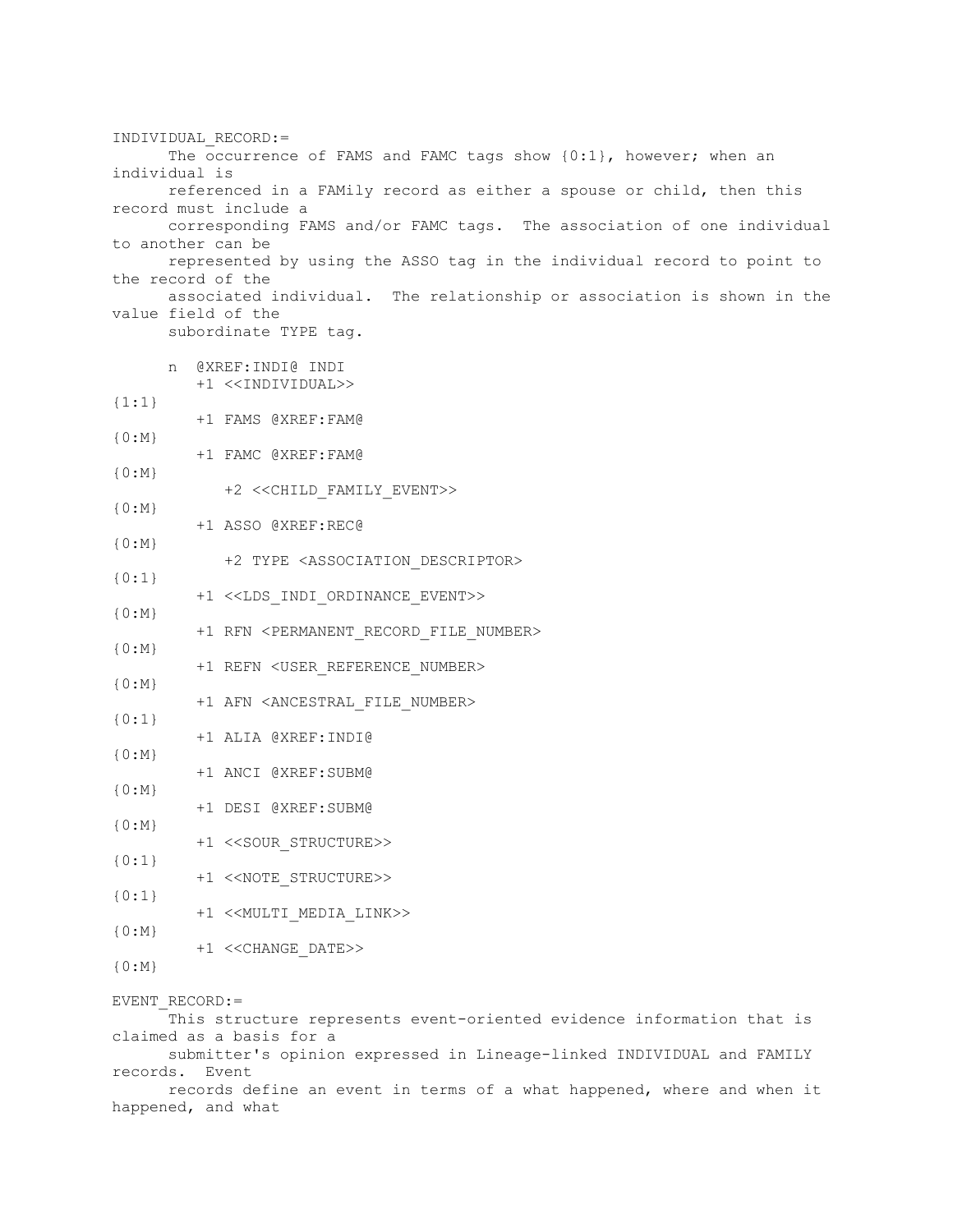```
 individuals are mentioned in the record.
       These event records in some cases will be the source for assertions 
made in compiling lineage-
      linked data. SOURce pointers to the bibliographic description of where 
this event information
      was recorded should be a part of this record. 
       Evidence records from historical sources are kept separate from opinion 
records created by the
      submitter. The information contained in evidence records is not 
redundant with respect to the
      information contained in submitter's opinions, even when names, dates, 
or places are the
       same, because the authority for asserting the information is different.
       Roles of an event which pertain to the event itself are placed 
subordinate to the event tag. 
       Roles of individuals mentioned in the event which are relationship 
roles such as the
      "husband's father" is placed subordinate to the role tag of the groom. 
For example, the
      minister at a wedding's role would be represented by the 0 EVENt-
MARRiage-OFFIciator
      structure. The father of the husband would be represented by the 0 
EVENt-MARRiage-
      HUSBand-FATHer structure. 
       n @XREF:EVEN@ EVEN
          +1 <<CHANGE_DATE>> 
{0:M}
         +1 <EVENT_TAG> 
{1:1} 
             +2 TYPE <EVENT_DESCRIPTOR> 
{0:1}
             +2 DATE <DATE_VALUE> 
{0:1} 
             +2 <<PLACE_STRUCTURE>> 
{0:1} 
             +2 PERI <TIME_PERIOD> 
{0:M}
```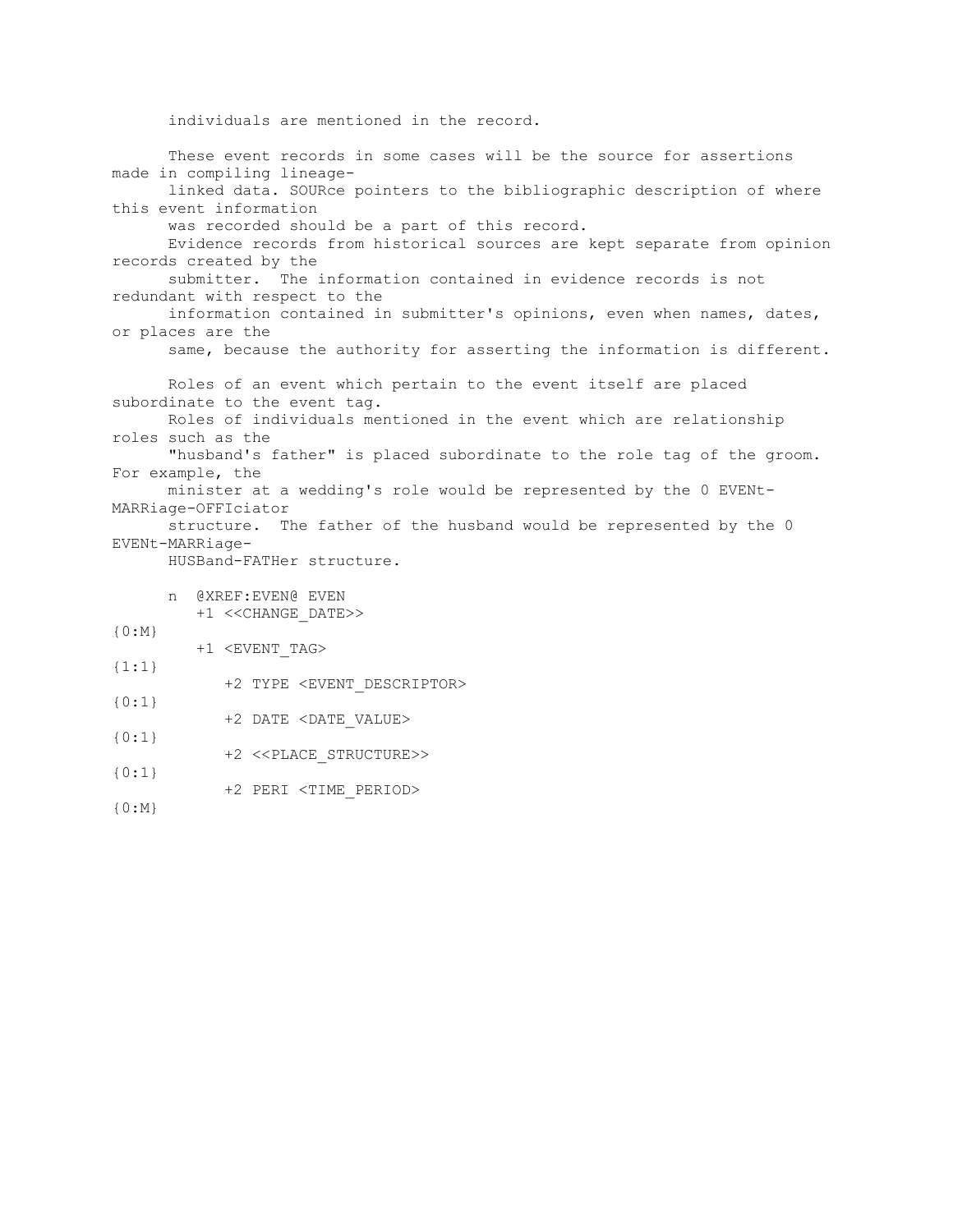```
 +2 RELI <RELIGIOUS_AFFILIATION> 
{0:1}
             +2 <<MULTI_MEDIA_LINK>> 
{0:M}
            +2 <<TEXT_STRUCTURE>> 
{0:1}
            +2 <<SOUR_STRUCTURE>> 
{0:M} +2 <<NOTE_STRUCTURE>> 
{0:M} +2 <ROLE_TAG> 
{0:M}
               +3 TYPE <ROLE_DESCRIPTOR> 
{0:1} 
               +3 <<INDIVIDUAL>> 
{0:1} 
               +3 ASSO @XREF:INDI@ 
{0:M}
                   +4 TYPE <ASSOCIATION_DESCRIPTOR> 
{1:1}
               +3 <RELATIONSHIP_ROLE_TAG> [NULL | @XREF:INDI@ ] 
{0:M}
                  +4 TYPE <ROLE_DESCRIPTOR> 
{0:1} 
                  +4 <<INDIVIDUAL>> 
{0:1} 
NOTE RECORD:= \frac{1}{2} /* must contain cross reference ID */
      n <<NOTE_STRUCTURE>> 
{1:1} 
         +1 <<CHANGE_DATE>> 
{0:M}
REPOSITORY RECORD:= \frac{1}{2} /* must contain cross reference ID */
     n <<REPOSITORY STRUCTURE>>
{1:1}
         +1 <<CHANGE_DATE>> 
{0:M}SOURCE RECORD:= /* must contain cross reference ID */
     n <<SOURCE_STRUCTURE>> 
{1:1}
        +1 <<CHANGE_DATE>> 
{0:M}SUBMITTER_RECORD:=
      The submitter record identifies individuals or organizations that 
contributed the opinion
      information contained within the GEDCOM transmission. All records in 
the transmission are
      assumed to be submitted by the SUBMITTER referenced in the HEADer, 
unless a SUBMitter
      reference inside a specific record points at a different SUBMITTER.
     n @XREF:SUBM@ SUBM 
{1:1}
```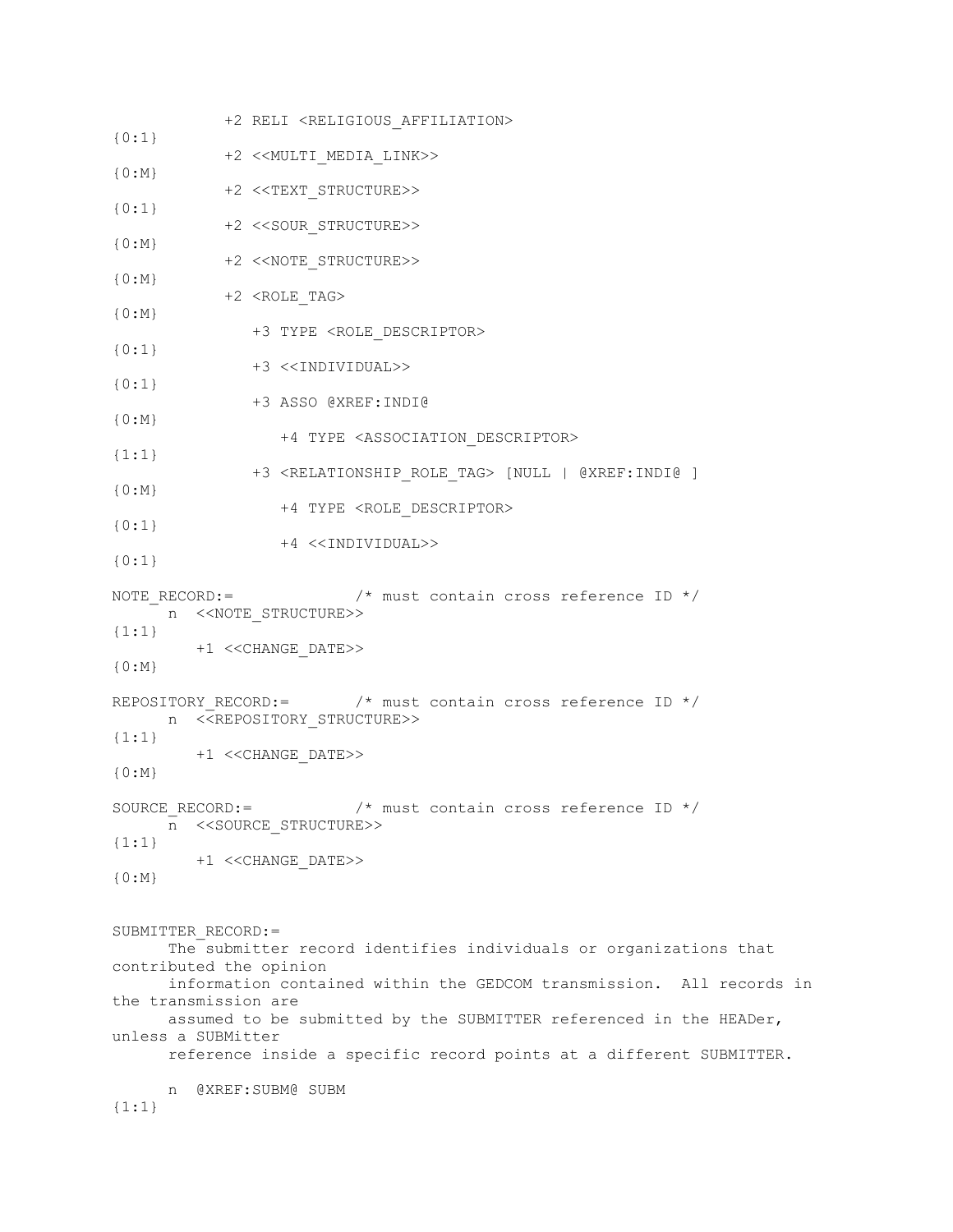|           | +1 << NAME STRUCTURE>>                      |
|-----------|---------------------------------------------|
| $\{1:1\}$ |                                             |
|           | +1 < <address structure="">&gt;</address>   |
| $\{0:1\}$ |                                             |
| ${0:3}$   | +1 LANG <language preference=""></language> |
|           | +1 << CHANGE DATE>>                         |
| $\{0:M\}$ |                                             |

SUBSTRUCTURES OF THE LINEAGE-LINKED FORM ADDRESS\_STRUCTURE:= n SITE <SITE\_NAME> {0:1} n ADDR <ADDRESS\_LINE> {0:1} +1 CONT <ADDRESS\_LINE> {0:M} +1 PHON <PHONE\_NUMBER> {0:3} BURIAL\_STRUCTURE:=  $\bar{U}$ sed only when cemetery information is managed separately from the burial place name. It is permissible to include the cemetery name as the low level locality name; for example, Richmond Cemetery, Richmond, Cache, Utah, USA. n CEME <CEMETERY\_NAME> {0:1} +1 PLOT <BURIAL\_PLOT\_ID> {0:1} CHANGE\_DATE:=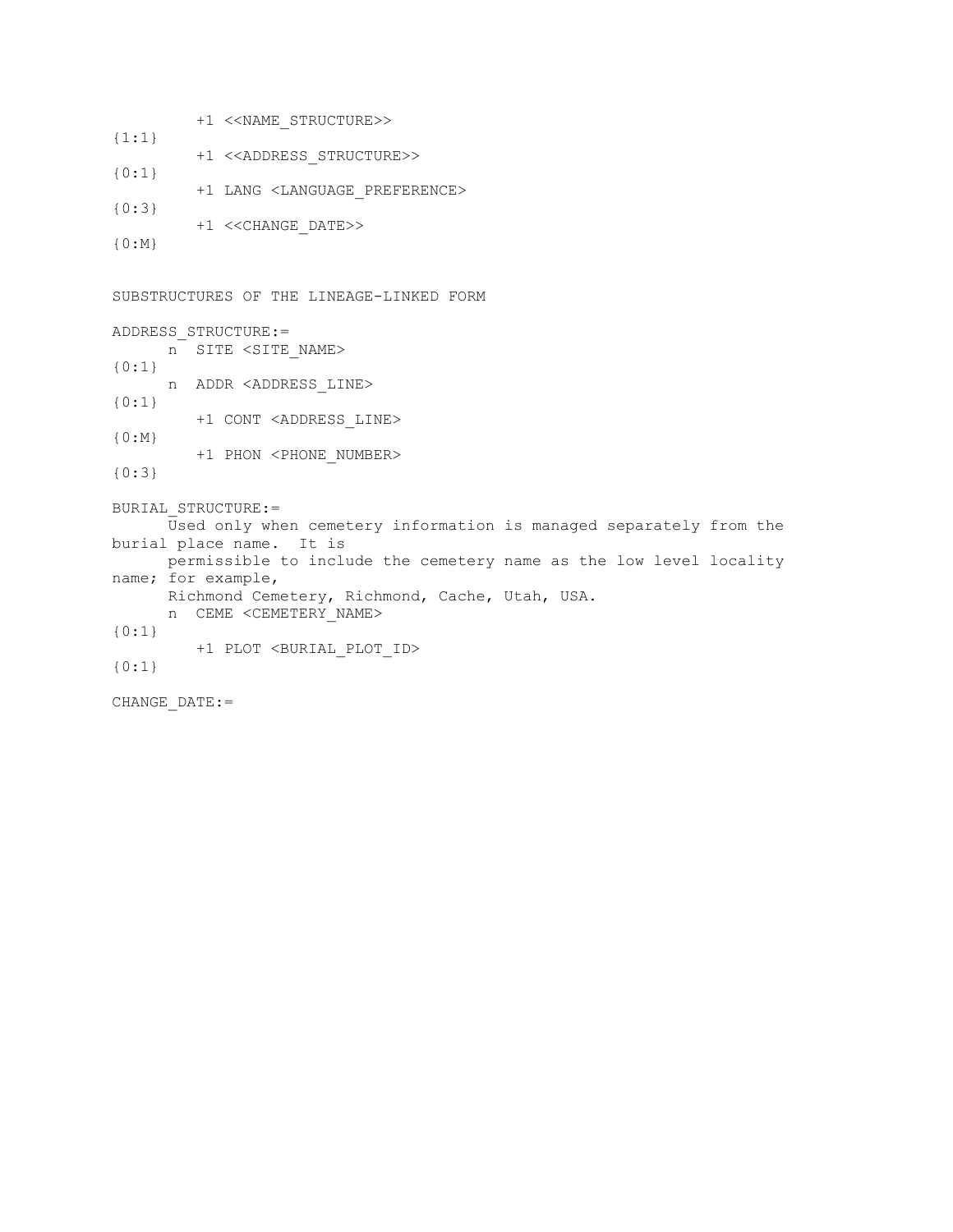n CHAN {1:1} +1 DATE <CHANGE\_DATE> {1:1} +2 TIME <TIME\_VALUE> {0:1} +1 <<NOTE\_STRUCTURE>> {0:1} CHILD\_FAMILY\_EVENT:=  $\lceil$  n ADOP {1:1} +1 TYPE <CHILD\_FAMILY\_EVENT\_DESCRIPTOR> {0:1} +1 AGE <AGE\_VALUE> {0:1} +1 DATE <DATE\_VALUE> {0:1} +1 <<PLACE\_STRUCTURE>> {0:1} +1 <<SOUR\_STRUCTURE>> {0:1} +1 <<NOTE\_STRUCTURE>> {0:1}  $\blacksquare$  n <<LDS\_CHILD\_SEALING\_EVENT>> {0:1} ] CORRECTNESS\_ASSESMENT:= n QUAY < QUALITY OF DATA> {0:1} /\* used subordinate to any tag containing a value \*/ EVENT\_STRUCTURE:= Information about an individual with respect to a specific event, such as the age, marital status, religious affiliation of this individual at time of this event. Keep in mind that this is data specific to the individual owning this event and not the data that belongs to the source in which this data was found. For instance Immigration and Emigration events should use a reference a source structure to show the SHIP and PORT information concerning the event. Roles of other individuals can be shown using the EVENt record. A link to the event record can be made by using the SOURce structure to point to the EVENt record. The event record in this case would be an evidence record supporting the assertions made in creating this event structure. n <EVENT\_TAG>  ${1:1}$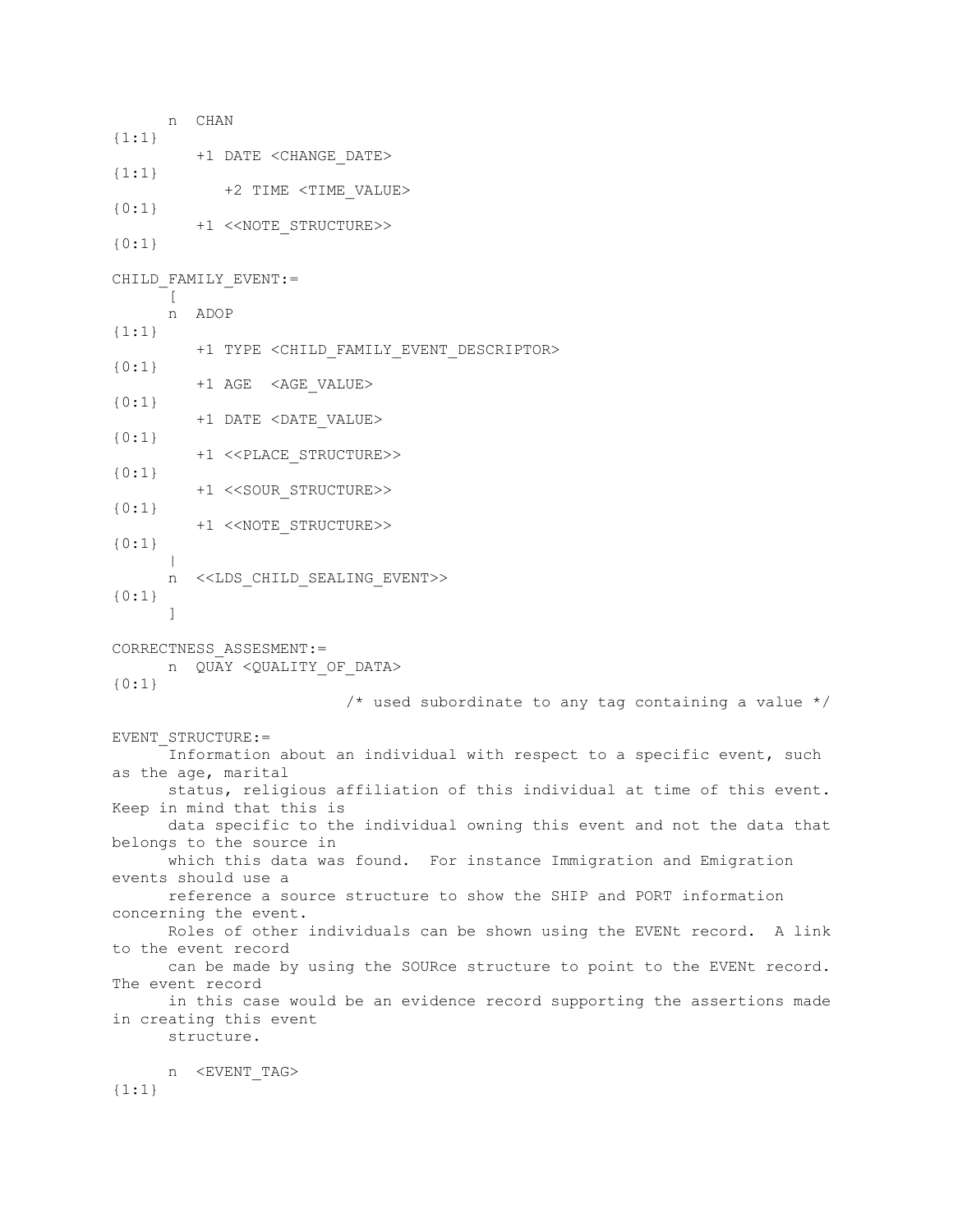|                    | +1 TYPE <event_descriptor></event_descriptor>           |
|--------------------|---------------------------------------------------------|
| ${0:M}$            | +1 DATE <date value=""></date>                          |
| ${0:1}$            | +1 < <place structure="">&gt;</place>                   |
| ${0:1}$            |                                                         |
| ${0:1}$            | +2 << BURIAL STRUCTURE>>                                |
| ${0:1}$            | +1 AGE <age_value></age_value>                          |
| ${0:1}$            | +1 MSTAT <marital status=""></marital>                  |
| ${0:1}$            | +1 CAUS <cause death="" of=""></cause>                  |
| ${0:1}$            | +1 RELI <religious_affiliation></religious_affiliation> |
|                    | +1 AGNC <government agency=""></government>             |
| ${0:1}$            | +1 < <text_structure>&gt;</text_structure>              |
| ${0:1}$            | +1 << SOUR STRUCTURE>>                                  |
| ${0:1}$            | +1 << NOTE STRUCTURE>>                                  |
| ${0:1}$            | +1 << CHANGE_DATE>>                                     |
| ${0:M}$            |                                                         |
| INDIVIDUAL:=       |                                                         |
| $\{1:N\}$          | n < <name_structure>&gt;</name_structure>               |
| ${0:M}$            | n TITL <indi title=""></indi>                           |
| ${0:1}$            | n SEX <sex value=""></sex>                              |
|                    | n < <event_structure>&gt;</event_structure>             |
| $\{0:\mathbb{M}\}$ | n < <address_structure>&gt;</address_structure>         |
| ${0:M}$<br>n       | RELI <religious affiliation=""></religious>             |
| ${0:M}$<br>n -     | NAMR <religious name=""></religious>                    |
| $\{0:M\}$          | +1 RELI <religious affiliation=""></religious>          |
| $\{0:1\}$          | EDUC <scholastic achievement=""></scholastic>           |
| n -<br>${0:M}$     |                                                         |
| n<br>${0:M}$       | OCCU <occupation></occupation>                          |
| n<br>${0:M}$       | SSN <social number="" security=""></social>             |
| ${0:M}$            | n IDNO <national id="" number=""></national>            |
| ${1:1}$            | +1 TYPE <type of=""></type>                             |
| n                  | PROP <possessions></possessions>                        |
| ${0:M}$            |                                                         |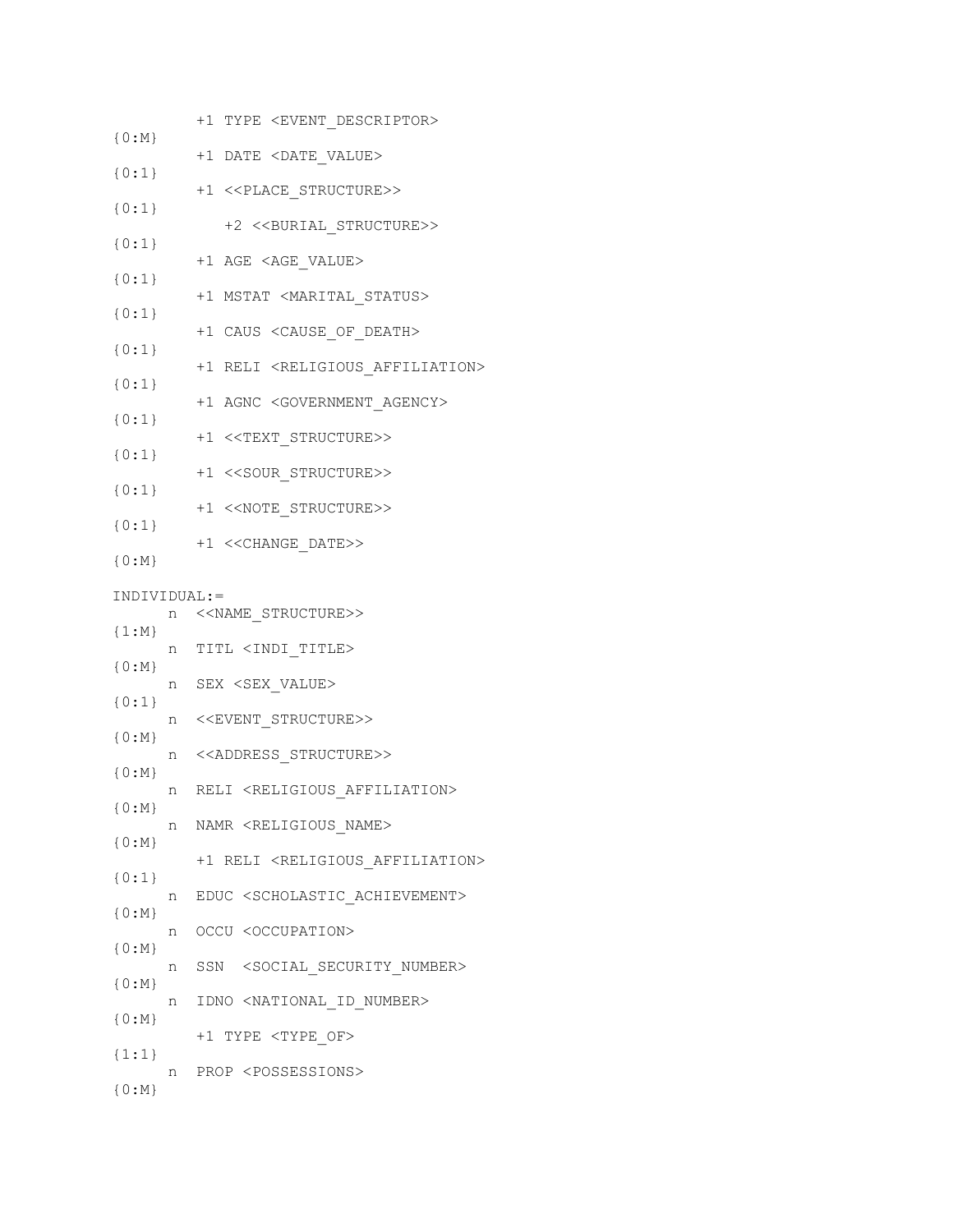n DSCR <PHYSICAL\_DESCRIPTION> {0:M} +1 CONT <PHYSICAL\_DESCRIPTION> {0:M} n SIGN <SIGNATURE\_INFO>  ${0:M}$  n NMR <COUNT\_OF\_MARRIAGES>  ${0:M}$  n NCHI <COUNT\_OF\_CHILDREN>  ${0:M}$  n NATI <NATIONALITY> {0:M} n CAST <CASTE\_NAME> {0:M} LDS\_CHILD\_SEALING\_EVENT:= n SLGC {1:1} +1 TYPE <LDS\_CHILD\_SEALING\_DESCRIPTOR> {0:1} +1 DATE <DATE\_VALUE> {0:1} +1 TEMP <TEMPLE\_VALUE> {0:1} LDS\_FAM\_ORDINANCE\_EVENT:= n SLGS  ${1:1}$  +1 TYPE <LDS\_FAM\_ORD\_DESCRIPTOR> {0:1} +1 DATE <DATE\_VALUE> {0:1} +1 TEMP <TEMPLE\_VALUE> {0:1} LDS\_INDI\_ORDINANCE\_EVENT:= n <LDS INDI ORD> {1:1} +1 TYPE <LDS\_INDI\_ORD\_DESCRIPTOR> {0:1} +1 DATE <DATE\_VALUE> {0:1} +1 TEMP <TEMPLE\_VALUE> {0:1} +1 <<SOUR\_STRUCTURE>> {0:1} +1 <<NOTE\_STRUCTURE>> {0:1} MULTI\_MEDIA\_LINK:= n AUDIO <ESCAPE TO AUXILLARY PROCESSING> {0:1} n PHOTO <ESCAPE\_TO\_AUXILLARY\_PROCESSING> {0:1} n VIDEO <ESCAPE\_TO\_AUXILLARY\_PROCESSING> {0:1}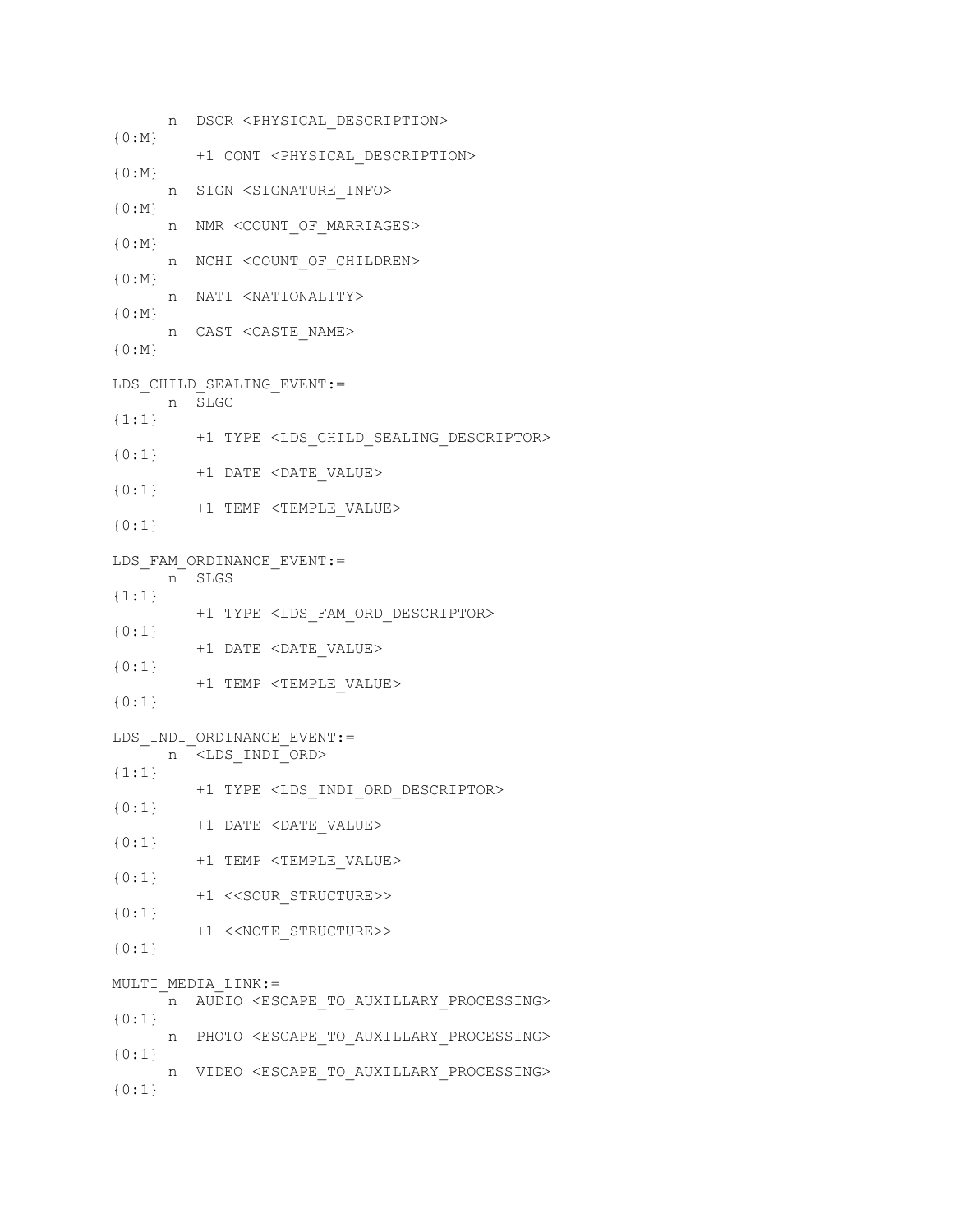NAME STRUCTURE:= n NAME <PERSONAL NAME> {1:1} +1 TYPE <NAME\_TYPE\_DESCRIPTOR> {0:1} +1 <<SOUR\_STRUCTURE>> {0:1} +1 <<NOTE\_STRUCTURE>> {0:1} NOTE STRUCTURE:= This structure contains information originated by the submitter. n [ @XREF:NOTE@ | NULL ] NOTE [ <SUBMITTER\_TEXT> | NULL ] {1:1} +1 CONT <SUBMITTER\_TEXT> {1:M} +1 NOTE @XREF:NOTE@ {0:1} PLACE STRUCTURE:= n PLAC <PLACE\_VALUE> {1:1} +1 FORM <PLACE\_HIERARCHY> {0:1} +1 <<ADDRESS\_STRUCTURE>>

{0:1}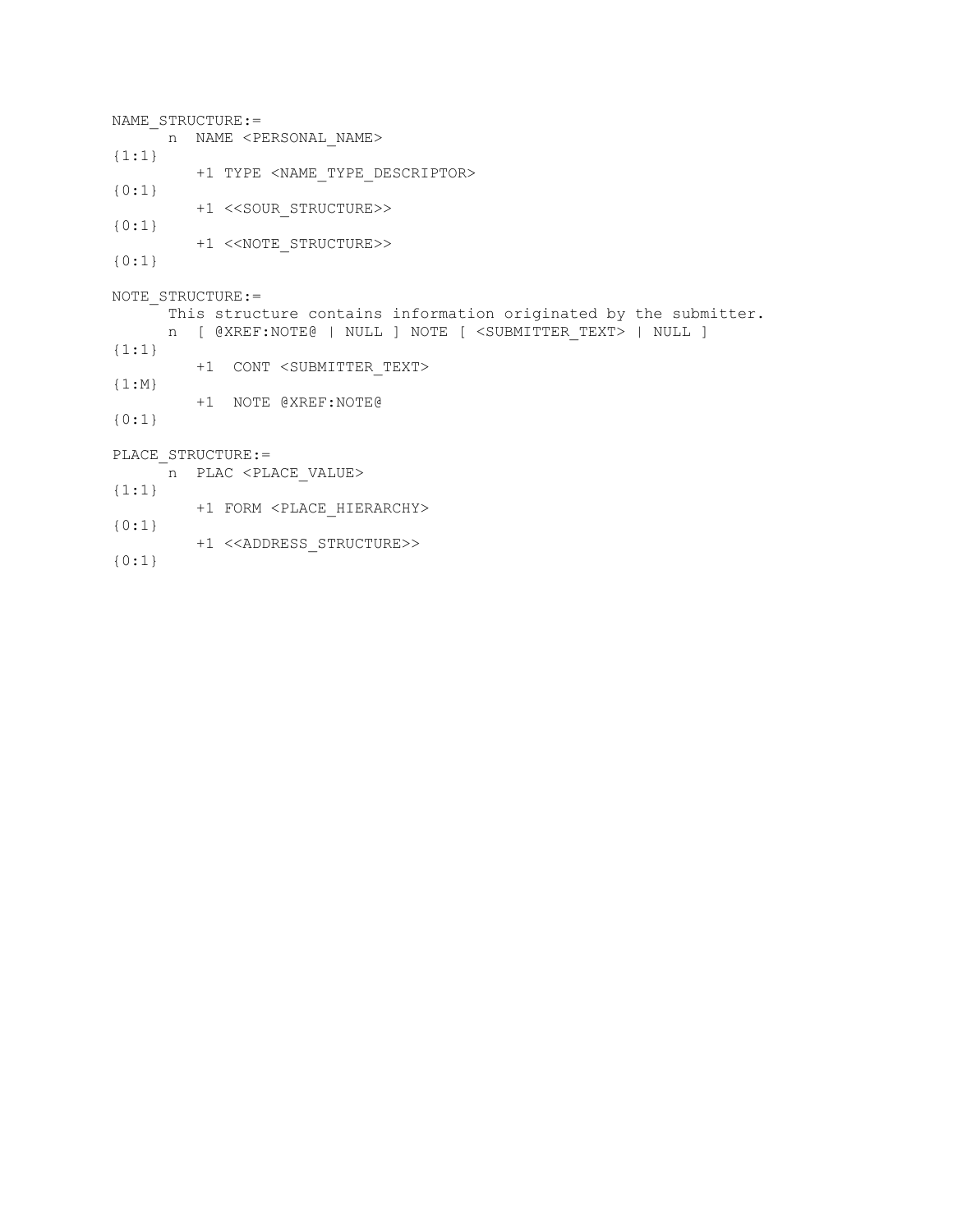+1 <<SOUR\_STRUCTURE>> {0:1} +1 <<NOTE\_STRUCTURE>> {0:1} REPOSITORY\_STRUCTURE:= n [ @XREF:REPO@ | NULL ] REPO {1:1} +2 NAME <NAME\_OF\_REPOSITORY> {0:1} +2 CNTC <NAME\_OF\_CONTACT\_PERSON> {0:1} +2 <<ADDRESS\_STRUCTURE>> {0:1} +2 MEDI <MEDIA\_TYPE> {0:1} +2 CALN <SOURCE\_CALL\_NUMBER> {0:1} +3 ITEM <FILM\_ITEM\_IDENTIFICATION> {0:1} +3 SHEE <SHEET\_NUMBER> {0:1} +3 PAGE <PAGE\_NUMBER> {0:1} +2 REFN <MANUAL\_FILING\_IDENTIFICATION>  ${0:1}$  +2 <<NOTE\_STRUCTURE>> {0:1} SOURCE\_STRUCTURE The source structure represents the submitter's basis (justification) for the opinions asserted in a lineage linked transmission. This information is used by other researchers to (1) determine how much confidence to place in the associated assertions, (2) compare new evidence to old evidence from prior research, and (3) locate and examine the evidence to make an independent evaluation of it. If a source is not explicitly cited for a given context, the source is by default ascribed to be the personal opinion of the submitter, with no further basis for its credibility. The justification takes the form of a description of the source from which the evidence was obtained, and may include a machine-readable representation of the evidence itself, such as an image of a document or an extract of its contents. A given source may be the basis for many different assertions. Thus, much of the information is the same for many different citations of that source, such as the publisher information; and yet, some of the information varies from one citation to the next, such as the page number for a specific item. Consequently, the SOURCE STRUCTURE includes a sophisticated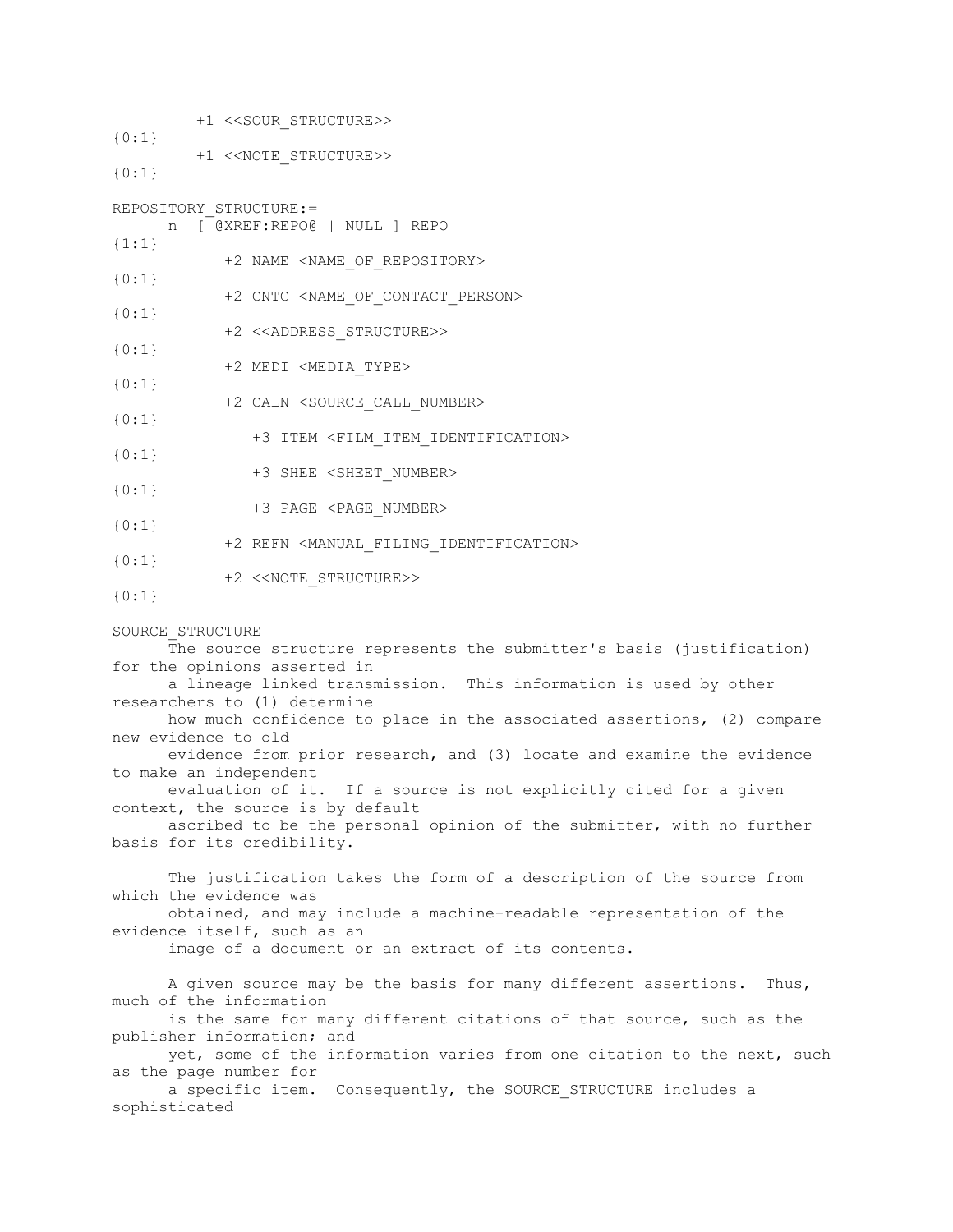mechanism for sharing general source description information that is common across multiple citations, while at the same time allowing more specific information to be more directly associated with individual citations. All tags within the SOURCE\_STRUCTURE participate in this approach.

 To implement the mechanism, the SOURCE\_STRUCTURE includes a SOURce pointer that refers to another SOURCE\_STRUCTURE containing more general information to be included in the citation. This forms a chain of records, beginning within an individual or family record and ending in a source record that does not contain another SOURce pointer. A given tag may appear in more than one record along the chain. In this case, the tag occurring in one link (source record) of the chain is said to shadow or supersede the same tag found in subsequent records of the chain. A program looking for a particular tag (or tags) in the citation starts looking in the first record of the chain and continues looking in each subsequent record in the chain for the appropriate tag, succeeding when the tag is found or failing when the end of the chain is reached. In effect, a complete logical source citation is the set of all tags of all records within the source chain, excluding shadowed tags. The chain may consist of only one SOURCE STRUCTURE contained entirely inside an individual or family record, with no SOURce pointer leading out from the individual or family record. More typically, the chain will begin in the individual or family record and end in an ordinary source description record. Occasionally, a multiple volume source may be represented using a record in the middle of the chain for specific information about the volume.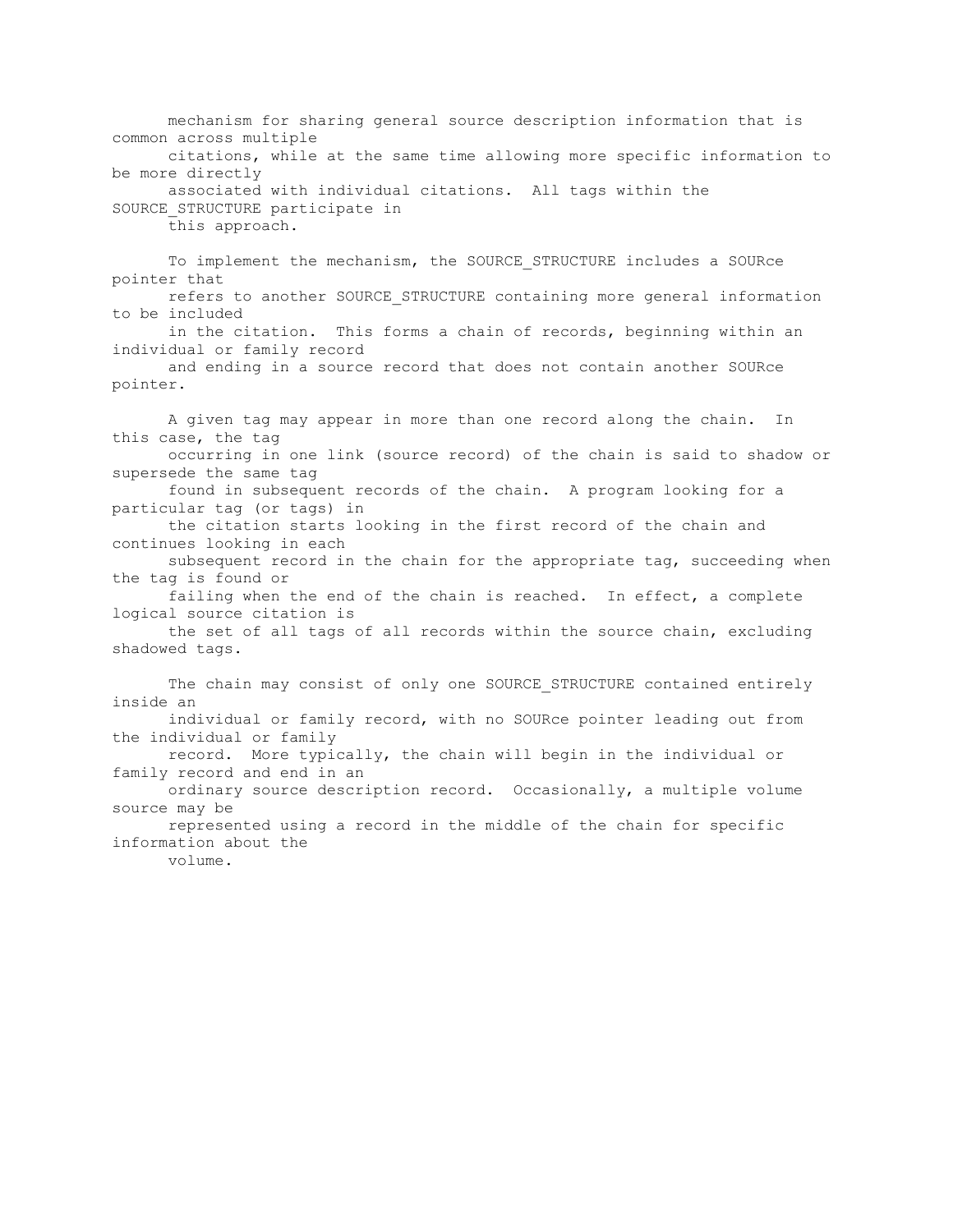For example, in a multiple volume source where each volume covered a range of years, a volume description would contain the PERIod covered by the volume, and the more general description of the set of volumes would contain the PERIod covered by the entire set of volumes. In assembling the complete source citation, the program would stop searching for the PERIod as soon as it found a PERIod tag, which in this case would be in the volume description. In a multiple volume source where each volume covered a specific place as part of a larger grouping of places, the program would find the PLACE STRUCTURE information in the intermediate volume description, and it would find the PERIod information in the final, more general description of the set of volumes. We encourage data entry systems to develop flexible entry screens which will prompt their users for information which will meet the minimum standards for citing sources. At the minimum there should be an entry form for published sources and one for unpublished sources. The elements below are marked if they were recommended by the National Genealogical Society as being a help in citing puplished (p) or unpublished (u) sources. SOURCE\_STRUCTURE:= /\*\*\*\*\*\* TYPE OF SOURCE \*\*\*\*\*\*/ n [ @XREF:SOUR@ | NULL ] SOUR [ <TEXT> | NULL ] +1 [ CONT | CONC ] <TEXT>  ${0:1}$  +1 CLAS <SOURCE\_CLASSIFICATION\_CODE>  $\{1:1\}$ up +1 EVEN <EVENT\_CLASSIFICATION\_CODE> {0:1} +1 PERI <TIME\_PERIOD\_COVERED> {0:M}up /\*\*\*\*\*\* CITATION SPECIFIC INFO \*\*\*\*\*\*/ +1 TITL [<DESCRIPTIVE\_TITLE> | @XREF:SOUR@] {0:1}up +1 SOUR [ @XREF:SOUR@ | @XREF:EVEN ] {0:M}up +1 PAGE <PAGE\_DESCRIPTION> {0:1}up +1 DATE <ENTRY\_RECORDED\_DATE> {0:1}u +1 CENS {0:1} +2 DATE <CENSUS\_DATE> {0:1}u +2 LINE <LINE\_NUMBER> {0:1}u +2 DWEL <DWELLING\_NUMBER> {0:1}u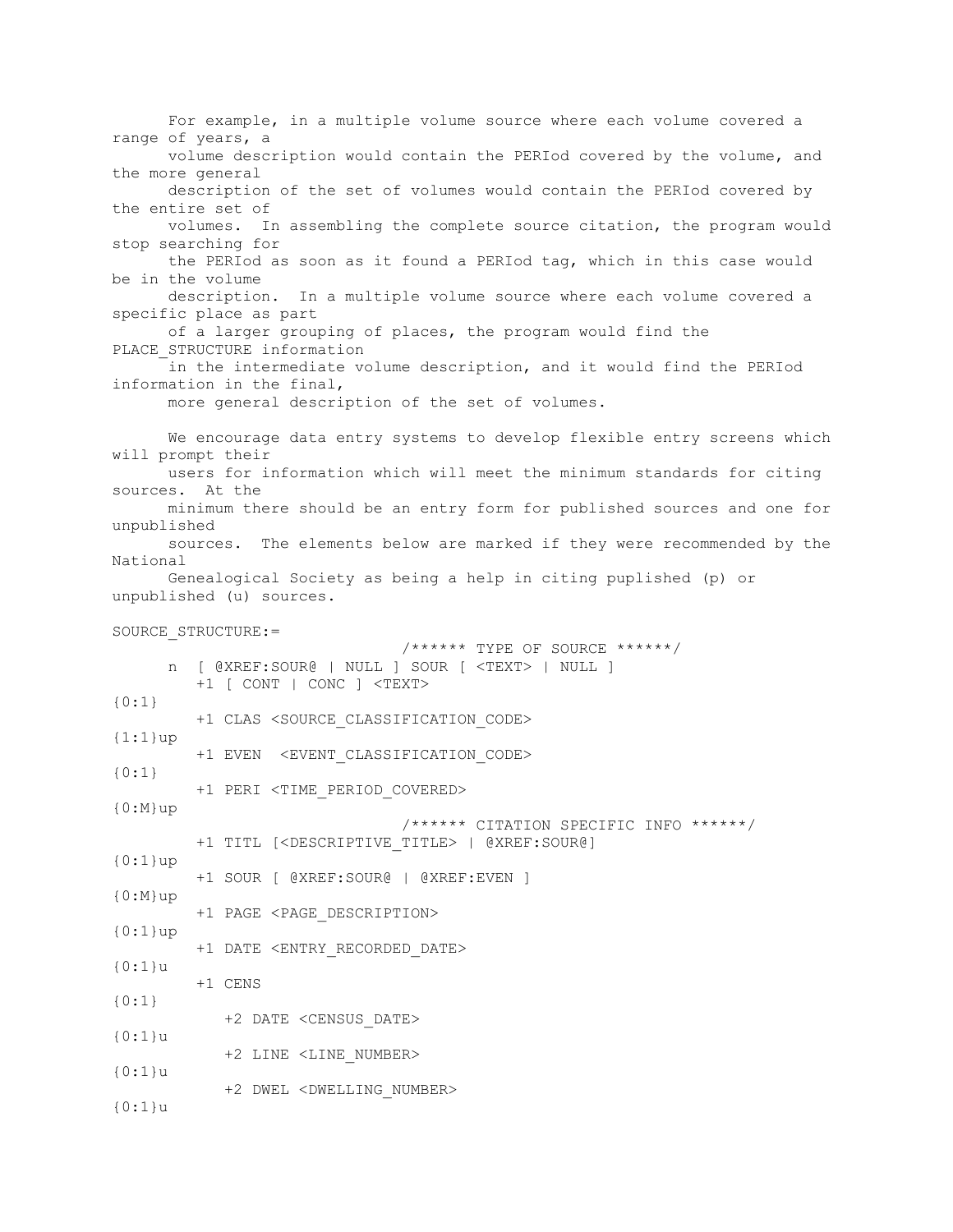+2 FAMN <FAMILY\_NUMBER> {0:1}u +2 <<NOTE\_STRUCTURE>> {0:1} /\*\*\*\*\*\* WHO CREATED IT \*\*\*\*\*\*/ +1 ORIG {0:M} +2 NAME <ORIGINATOR\_NAME> {0:1}up +2 TYPE <ORIGINATOR\_TYPE> {1:1}up +2 <<NOTE\_STRUCTURE>> {0:1} /\*\*\*\*\*\* PUBLICATION INFO \*\*\*\*\*\*/ +1 PUBL {0:1} +2 TYPE <PUBLICATION\_TYPE> {1:1}up +2 NAME <NAME\_OF\_PUBLICATION> {0:1}p +2 PUBR <PUBLISHER\_NAME> {0:1}p +2 <<ADDRESS\_STRUCTURE> {0:1} +2 DATE <PUBLICATION\_DATE> {0:1}up +2 EDTN <PUBLICATION\_EDITION> {0:1}p +2 SERS <SERIES\_VOLUME\_DESCRIPTION> {0:1}p +2 ISSU <PERIODICAL\_ISSUE\_NUMBER> {0:1}p +2 LCCN <LIBRARY\_CONGRESS\_CALL\_NUMBER> {0:1} /\*\*\*\*\*\* WHERE IS IT STORED \*\*\*\*\*\*/ +1 <<REPOSITORY\_STRUCTURE>> {0:1}up /\*\*\*\*\*\* IMMIGRATION/EMIGRATION \*\*\*/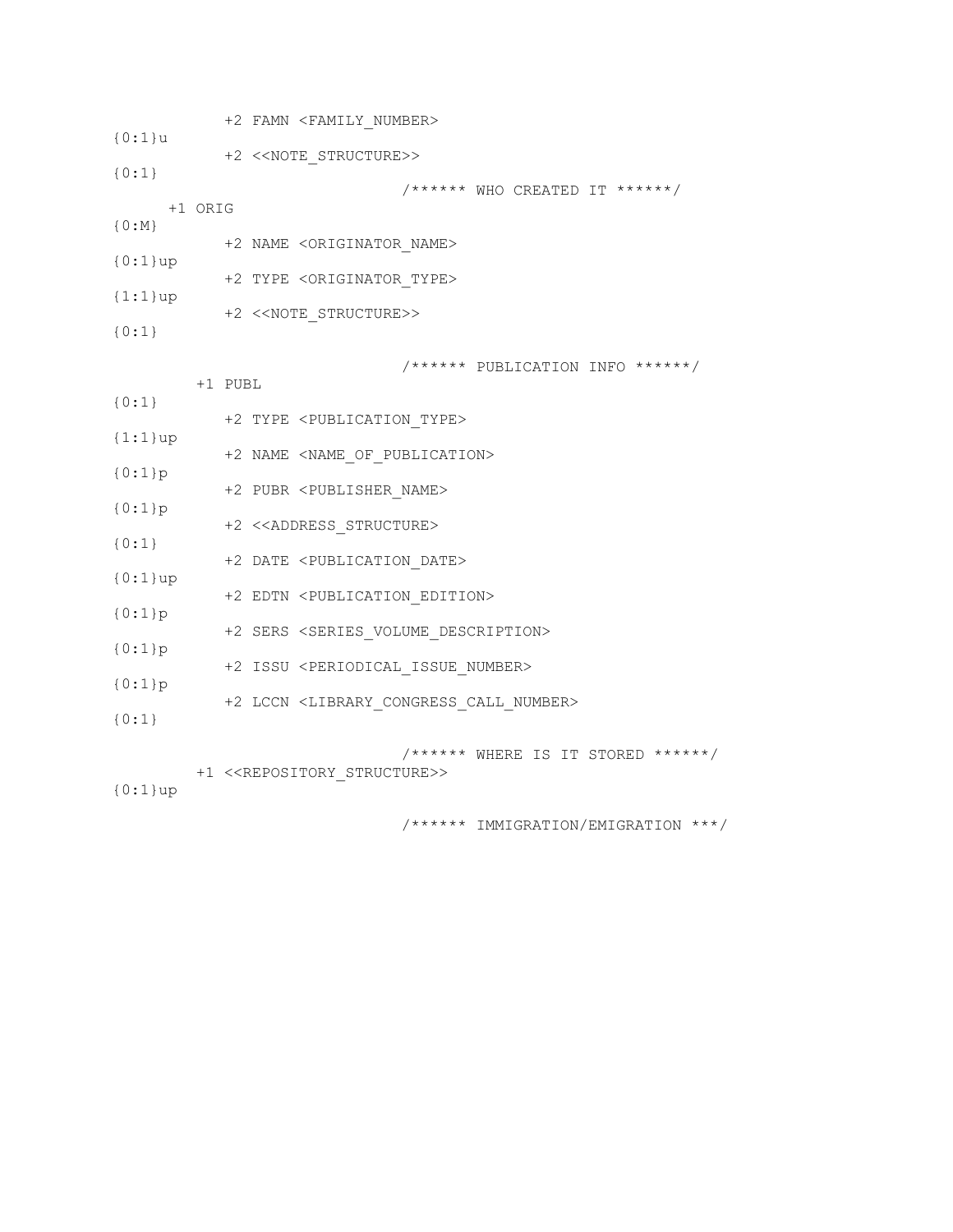+2 NAME <NAME\_OF\_VESSEL> {0:1} +2 PORT {0:1} +3 ARVL {0:1} +4 DATE <ARRIVAL\_DATE> {0:1} +4 PLAC <ARRIVAL\_PLACE> {0:1} +3 DPRT {0:1} +4 DATE <DEPARTURE\_DATE> {0:1} +4 PLAC <DEPARTURE\_PLACE> {0:1} +2 <<TEXT\_STRUCTURE>> {0:1} +2 <<NOTE\_STRUCTURE>> {0:1} /\*\*\*\*\*\* SUPPORT DATA \*\*\*\*\*\*/ +1 <<TEXT\_STRUCTURE>> {0:1} +1 <<MULTI\_MEDIA\_LINK>>  $\{0:N\}$  +1 <<NOTE\_STRUCTURE>> {0:1} +1 STAT <SEARCH\_STATUS> {0:1} +2 DATE <SEARCH\_STATUS\_DATE> {0:1} +1 REFS @XREF:SOUR@ /\* REFERENCED SOURCE \*/ {0:1} +1 FIDE <SOURCE\_FIDELITY\_CODE> {0:1} +1 QUAY <QUALITY\_OF\_DATA> {0:1} TEXT\_STRUCTURE:= This structure contains information from the source document. n TEXT <SOURCE\_TEXT> {1:1} +1 [ CONT | CONC ] <SOURCE\_TEXT>  ${1:M}$  +1 <<NOTE\_STRUCTURE>> {0:1} USER TAG IN CONTEXT:= A context structure which represents all of the superior level numbers and associated tags from level zero to the level of the new user tag. All user tag names must start with and underscore (). 0 <OLD\_TAG\_1> {1:1}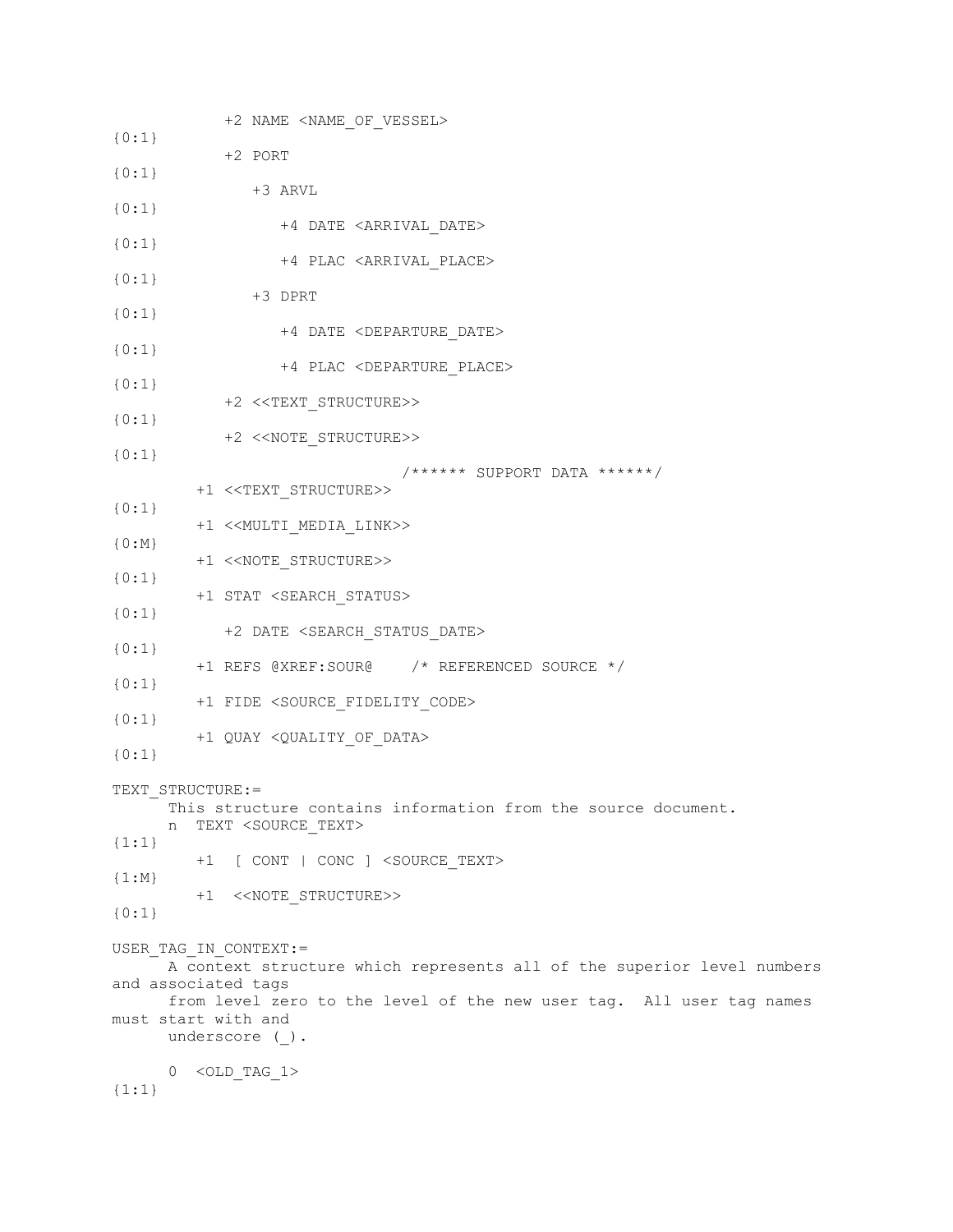1 <OLD\_TAG\_2>

{0:M} 2 <NEW TAG>

{0:M}

/\* always start user tag name with an underscore ( ).\*/ For example, two new user tags are to be defined as \_HOSP and \_NURS and placed subordinate to an individual's birth. The user tag in context would be: (Example only) n INDI +1 BIRT +2 \_HOSP  $+2$  NURS The resulting USER TAG SCHEMA, to be included in the HEADer record, would then look like the following: (Example only) n SCHEMA +1 INDI +2 BIRT +3 \_HOSP +4 LABL <FULL\_TAG\_NAME> +4 DEFN <USER\_TAG-DEFINITION> +4 ISA <IS\_A\_KIND\_OF\_TAG> +3 \_NURSE +4 LABL <FULL\_TAG\_NAME> +4 DEFN <USER\_TAG-DEFINITION> +4 ISA <IS A KIND OF TAG> See User Defined Tag section at the end of chapter 2 for additional information. USER\_TAG\_SCHEMA:= n <<USER\_TAG\_IN\_CONTEXT>>  ${1:M}$  +m LABL <FULL\_TAG\_NAME> {1:1} +m DEFN <USER\_TAG\_DEFINITION> {1:1} +m ISA <IS\_A\_KIND\_OF\_TAG>  ${1:1}$  /\* +m represents the first subordinate level to the new user defined tag level. (See example shown under the substructure definition for USER TAG IN CONTEXT). \*/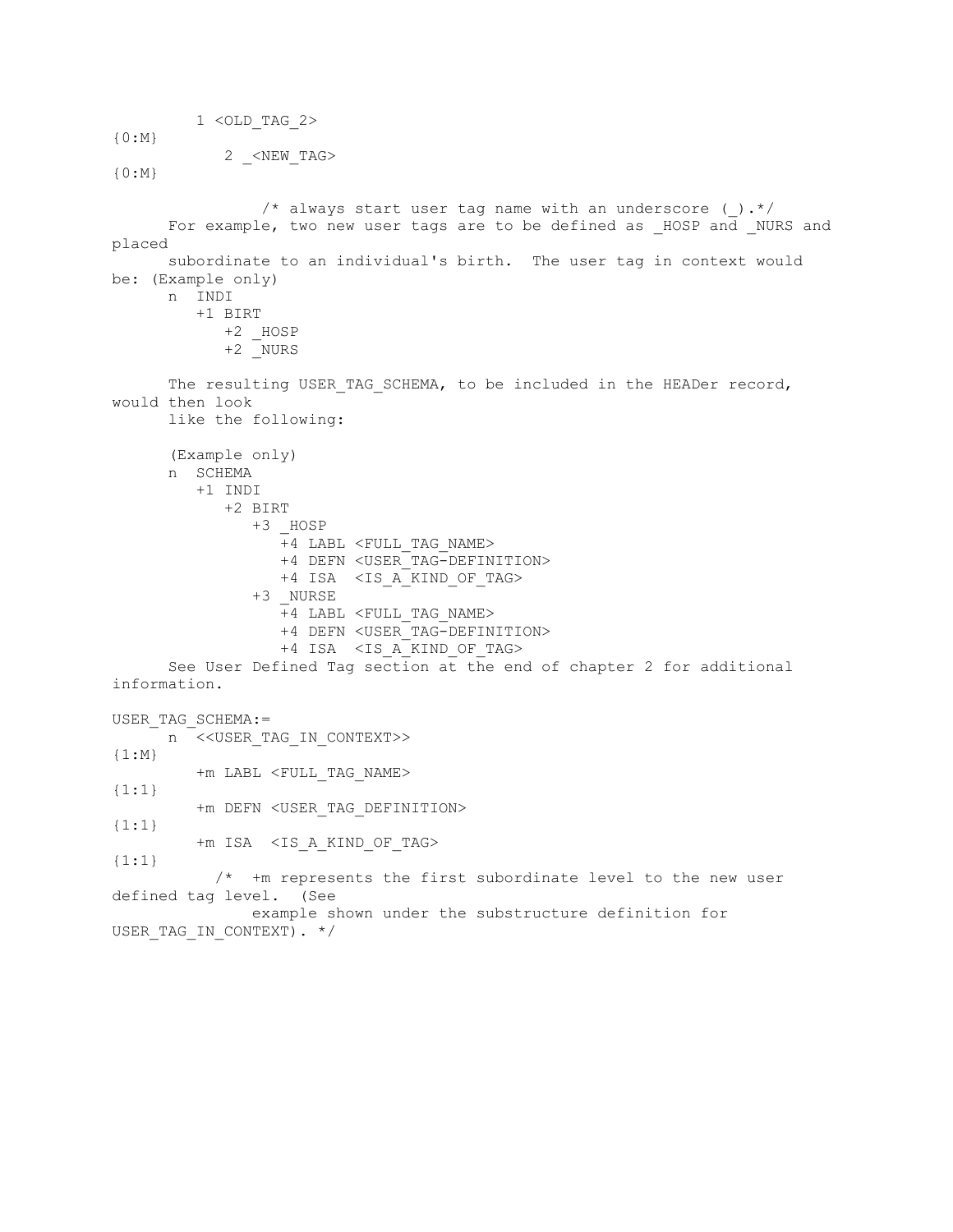## PRIMITIVE ELEMENTS OF THE LINEAGE-LINKED FORM

The fields sizes are to show the minimum recommended field length within a database that is constrained to fixed length fields. GEDCOM lines are limited to 255 characters. However, data of any length can be included in GEDCOM by using the CONCatenation or CONTinuation tag to expand a field beyond the 255 limit. These two tags are being used to extend text type messages rather than extending, for example, a name line. Text lines are used in ADDR, DSCR, NOTE, SOUR, TEXT, etc. ADDRESS LINE:= {Size=1:40} Address information that, when combined with NAME and CONTinuation lines, meets requirements for sending communications through the mail.  $AGE$   ${NALUE :=$   ${Size=1:30}$  A number that indicates the age in years, months, and/or days. Any labels must come after their corresponding number, for example; 4 yr 8 mo 10 da. The year is required, and listed first, even if it is 0 (zero). ANCESTRAL FILE NUMBER:  $=$  {Size=1:8} A unique permanent record number of an individual record contained in the LDS Ancestral File. ARRIVAL DATE:= {Size=1:90}  $\overline{\text{CDATE}}$  VALUE> A date associated with an arrival event, such as the arrival of a ship into a port. ARRIVAL PLACE:= {Size=1:120} <PLACE\_VALUE> The place from which travel terminated, such as the locality name of a port of arrival, such as Ellis Island, New York, New York. ASSOCIATION DESCRIPTOR:= {Size=1:90} A word or phrase that describes the association between this person and another person identified by a pointer. (For example, n ASSO great grandfather @XREF:SUBM@ would be read, this person is a great-grandfather of the person defined in the submitter record.) AUXILLARY\_FILE\_REFERENCE:=  ${Size=1:30}$  A full file reference to the auxillary data to be linked to the GEDCOM context. AUXILLARY SET FORMAT:= {Size=1:10} [ OLE | GIF | TIF | WPG | etc. ] Indicates the format of the data that is being linked to the GEDCOM context. This will allow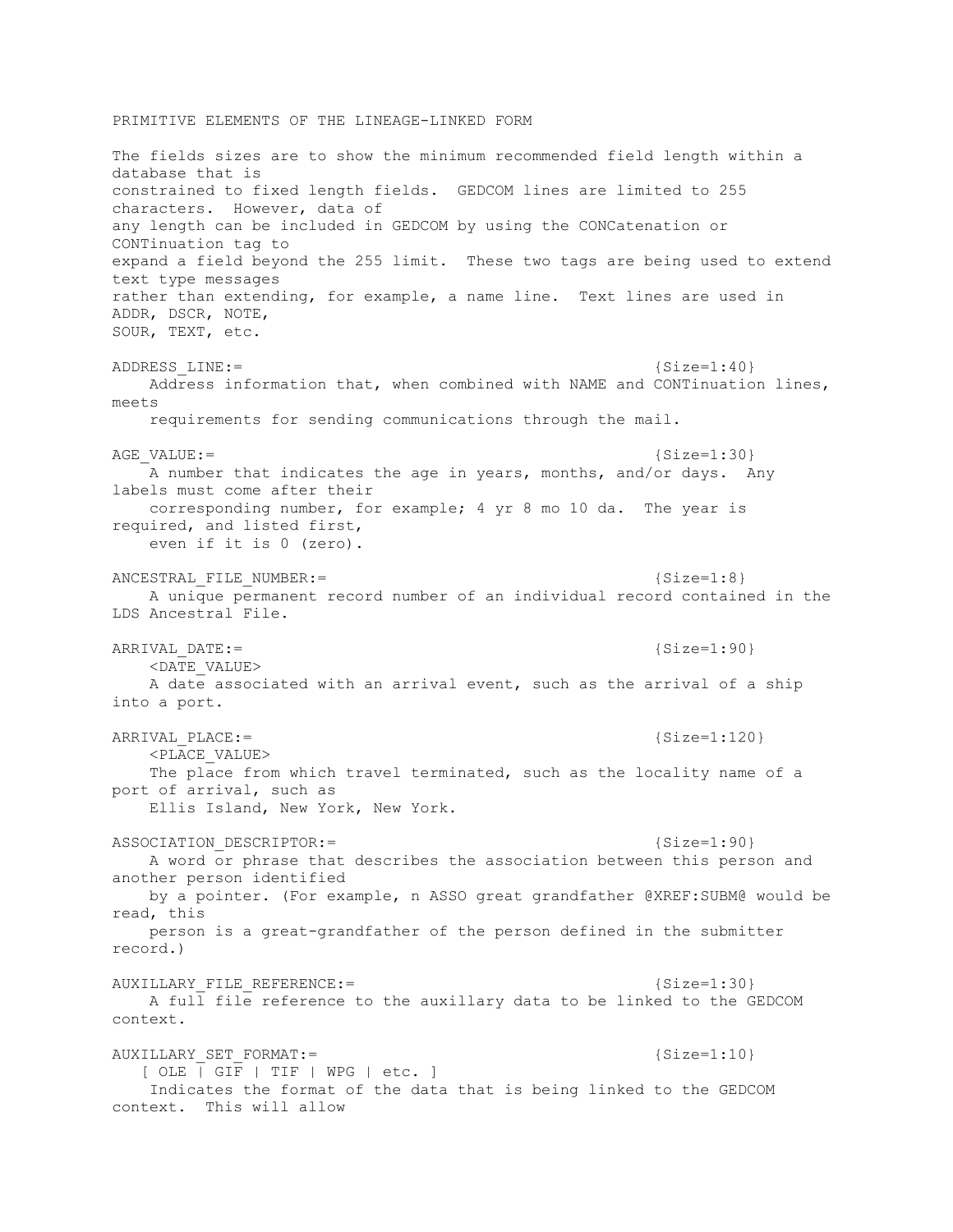the GEDCOM processor to determine whether they are able to process the auxillary data. The auxillary file should contain a header record with data required, by the indicated format, to process the file data. CALENDAR ESCAPE SEQUENCE:=  ${Sice=4:15}$  [ @#DHEBREW@ | @#DROMAN@ | @#DFRENCH R@ | @#DGREGORIAN@ | @#DJULIAN@ | @#DUNKNOWN@ ] An escape sequence that allows dates from one of the indicated calendars to be represented. The default calendar is the Gregorian calendar. CASTE NAME:=  ${Size=1:90}$  A name assigned to a particular group that this person was associated with, such as a particular racial group, religious group, or a group with an inherited status. CAUSE OF DEATH:=  ${Size=1:90}$  The cause of death of this person. This should be the same cause as listed on the death certificate if known. (A medical history structure may be developed for a future GEDCOM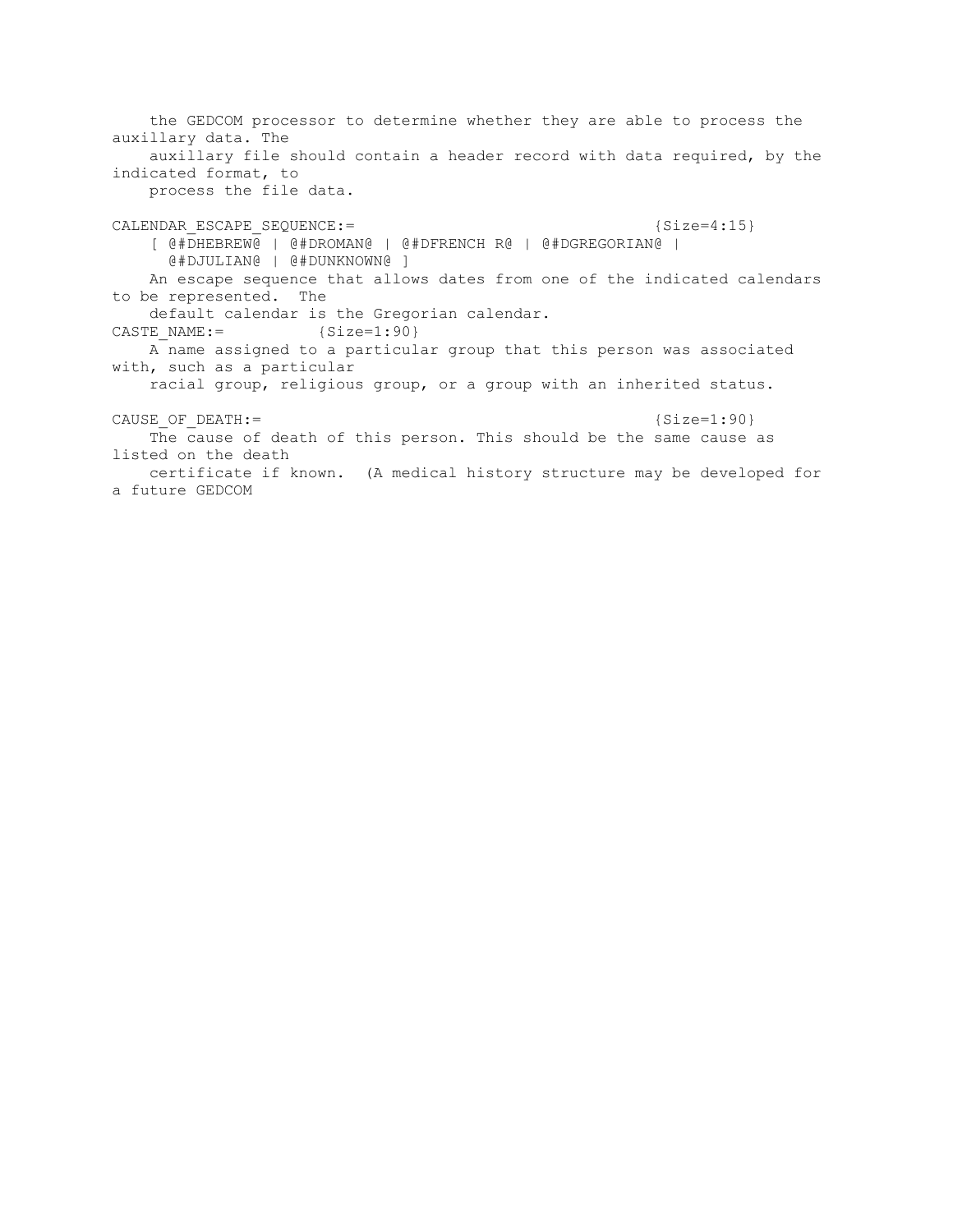release.) CEMETERY\_NAME:= {Size=1:90} The name of the cemetery where a person was buried. CHANGE DATE:= {Size=10:11} <DATE\_EXACT> The date that this data was last changed.  $CHARACTER$   $SET: =$  {Size=1:8} A code value that represents the character set to be used to interpret this data. The default character set is ANSEL which includes ASCII as a subset. UNICODE is also will be allowed. See chapter 3. CHILD\_FAMILY\_EVENT\_DESCRIPTOR:=  ${Size=1:90}$  A word or phrase that describes or modifies the adoption event being reported. CONCATENATED DATA:= {Size=1:247} Adds new data to the end of the data in the preceding context. CONTACT PERSON:=  ${Size=1:120}$  <PERSONAL\_NAME> The name of the person to whom communications should be addressed. CONTINUED DATA:= {Size=1:247} A new line which logically is included in the preceding line. This may be used in specified situations where the value length exceeds the maximum allowed length for the line. COPYRIGHT STATEMENT:=  ${Size=1:90}$  A copyright statement needed to protect the rights of the owner of this data. CORPORATE NAME:= {Size=1:90} The company, corporate or government agency name. COUNT OF CHILDREN:=  ${S_1S_2}$ Type=NUMBER} The number of children of this individual from all marriages or of this family, regardless of whether the associated children are represented in the GEDCOM file. COUNT OF MARRIAGES:=  ${Size=1:3}$ , Type=NUMBER} The number of different families that this person was known to have been a member of as a spouse or parent, regardless of whether the associated families are represented in the GEDCOM file. DATE DUAL:=  ${Size=1:90}$ <DATE\_REGULAR/<YEAR\_ALTERNATIVE>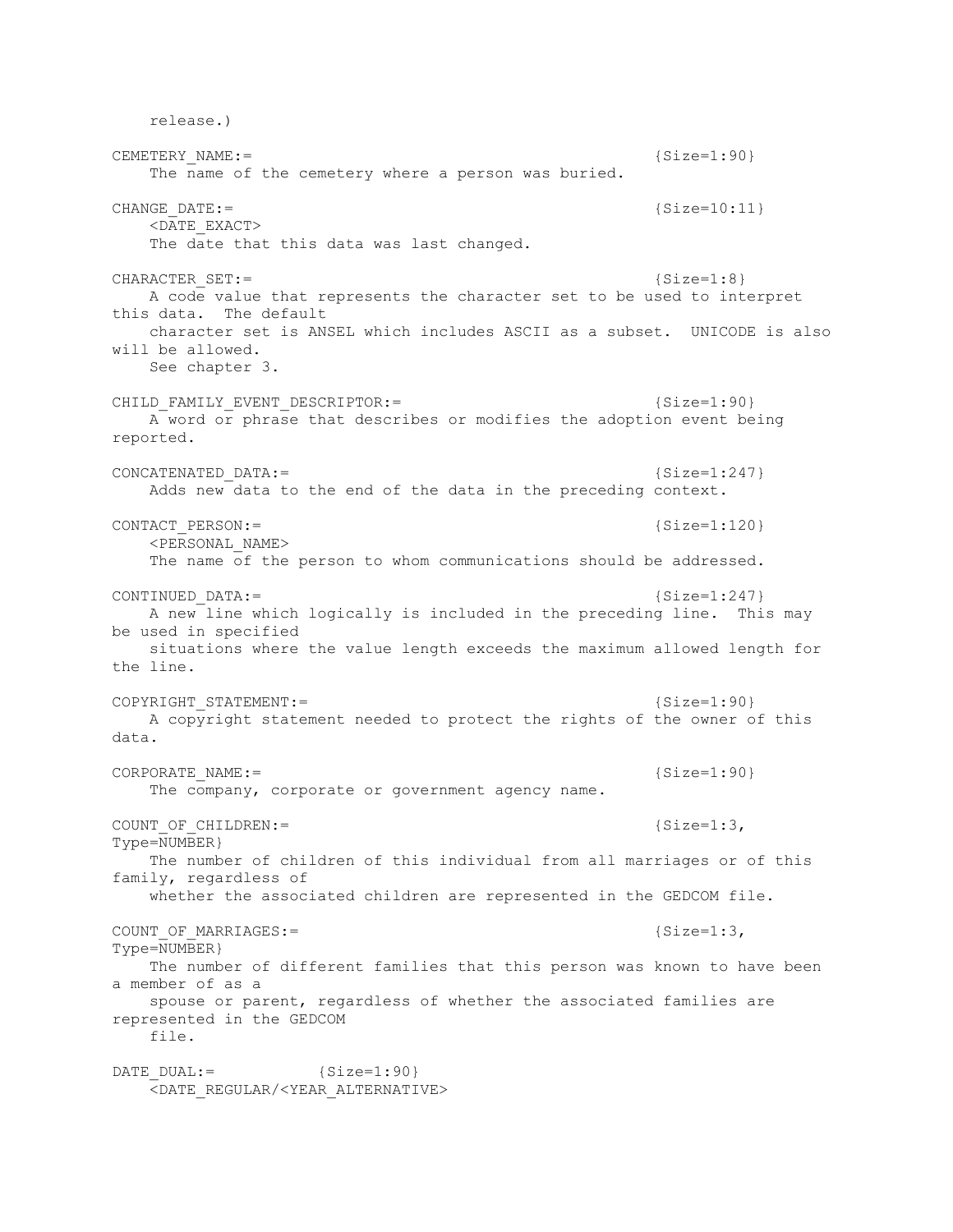A date which shows the possible date alternatives arising from a calendar change, for example, 15 Dec 1752/3. DATE EXACT:=  ${Size=10:11}$  $\overline{<}$ DAY>  $\langle$ MONTH>  $\langle$ YEAR> A formatted date with one space between the day and the month and one space between the month and the year. DATE MODIFIER:= {Size=3:15} [ ABT | AFT | BEF | EST | <CALENDAR\_ESCAPE\_SEQUENCE>]

Qualifies the meaning of a date.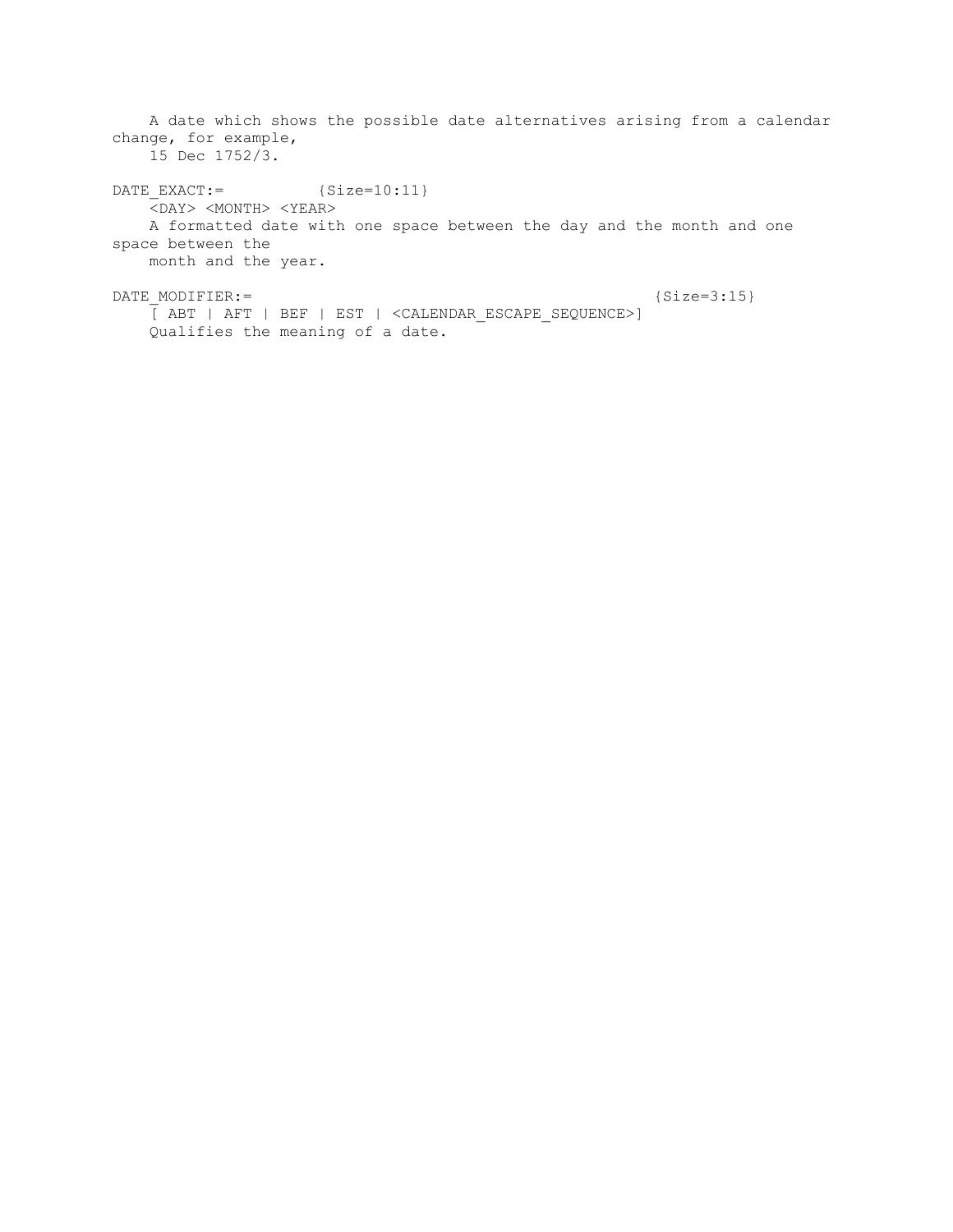ABT = About AFT = After BEF = Before EST = Estimated DATE PHRASE:=  ${Size=1:90}$  <text> Any statement offered as a date when the specific year is not known, but which gives information about when an event occurred. DATE RANGE:=  ${Size=17:31}$  [ BET <DATE\_REGULAR> AND <DATE\_REGULAR> ] DATE\_REGULAR:= {Size=4:35}  $\overline{C}$  <DATE\_MODIFIER | blank ]  $\overline{C}$  <DATE\_EXACT> | <MONTH> <YEAR> | <YEAR> ] DATE VALUE:=  ${Size=1:90}$  [ <DATE\_REGULAR> | <DATE\_PHRASE> | <DATE\_RANGE> | <DATE\_WITH\_BC> | <DATE\_DUAL> | <DATE\_MODIFIER> <DATE\_REGULAR> ] Examples: 15 JUN 1990 2 days after easter 1790 BET NOV 1830 AND 25 DEC 1830 600 B.C. ABT 1 JAN 1440 @#DFRENCH R@28 NIVOSE AN09 DATE WITH BC:= {Size=1:90} [ <DATE\_PHRASE> <YEAR> B.C. ] A date of an event that occurred before Christ.  $DX :=$  {Size=1:2,} Type=NUMBER} dd Day of the month, where dd is a numeric digit whose value is within the valid range of the days for the associated month.  $DEPARTURE$   $DATE :=$   ${Size=1:90}$  <DATE\_VALUE> A date associated with an departure event, such as the departure of a ship from a port. DEPARTURE PLACE:= {Size=1:120} <PLACE\_VALUE> The place from which travel began, such as the locality name of a port of departure, such as Pier 37, San Francisco, California. DESCRIPTIVE TITLE:=  ${Size=1:247}$  A descriptive title of the information source, such as a description of: A title of an article published in a periodical. A letter including the date, the sender and the receiver. A transaction between a buyer and seller including their names and date of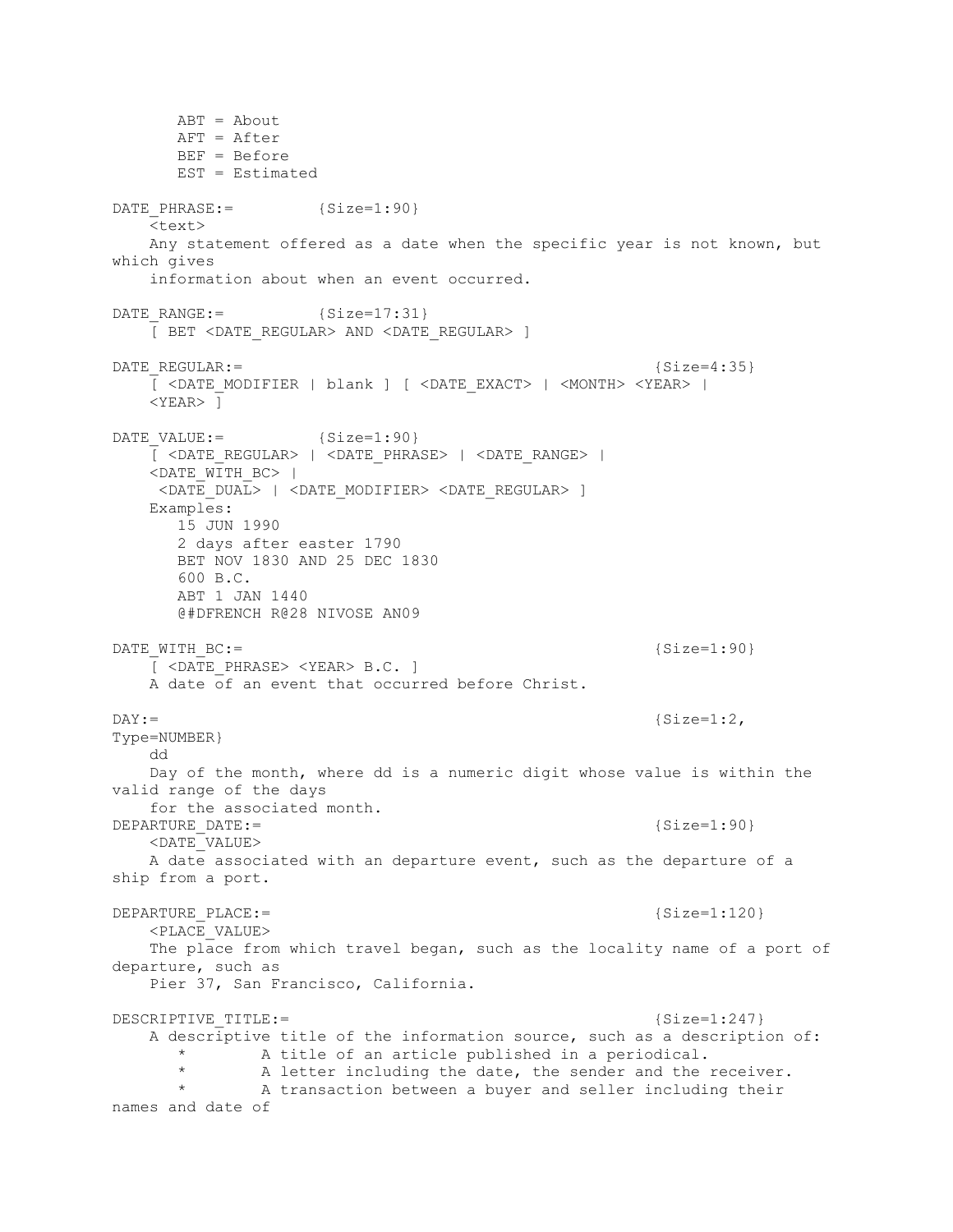transaction. A Family Bible containing genealogical information including past and present owners and a physical description of the book. A personal interview. DIVORCE DESCRIPTOR:=  ${Size=1:90}$  A word or phrase that commonly describes the kind of separation, such as "divorce" or "separated", that took place between husband and wife. The separation descriptor should use the same word or phrase and in the same language, whenever possible, that was used by the recorder of the event. DIV EVNT TAG:=  ${Size=3:4}$  [ ANUL | DIV | DIVF ] (See Appendix B for additional Tags) A family event tag which describes the event of separation. ENTRY RECORDING DATE:=  ${Size=1:90}$  <DATE\_VALUE> The date that the entry was entered into the source record by the recorder. ESCAPE TO AUXILLARY PROCESSING:=  $\{Size=1:30\}$  [ @#A<AUXILLARY\_FILE\_REFERENCE> <AUXILLARY\_SET\_FORMAT> An escape sequence which allows for alternate data formats to be linked to a specific context within the GEDCOM file. The linked data referenced is for special processing and is tied to the context in which the escape was issued. For instance, data specific to Window's Object linking and embedding servers would be referenced in this manner. See Chapter 6, "Microsoft Windows Programmer's Reference" for the format of the standard OLE data stream. This allows the transmission of images, sounds, or other auxillary processing associated with the enclosing context. The format of the escape sequence has only been designed for including data by referencing a specific file name. This means that there will be an unique auxillary data file for each link. In the future we may adopt a method of including all of the auxillary data in a single auxillary transmission file. Other auxillary process formats may also be defined in later GEDCOM versions. EVENT CLASSIFICATION CODE:=  ${Size=1:90}$  [ <IND\_EVNT\_TAG> | <EVENT\_DESCRIPTOR> ] A code that classifies the principal event that caused this source record to be created. EVENT DESCRIPTOR: =  ${Size=1:90}$  A descriptor that should be used whenever the EVEN tag is used to define the event being cited. For example, if the event was a purchase of a residence, the EVEN tag would be followed by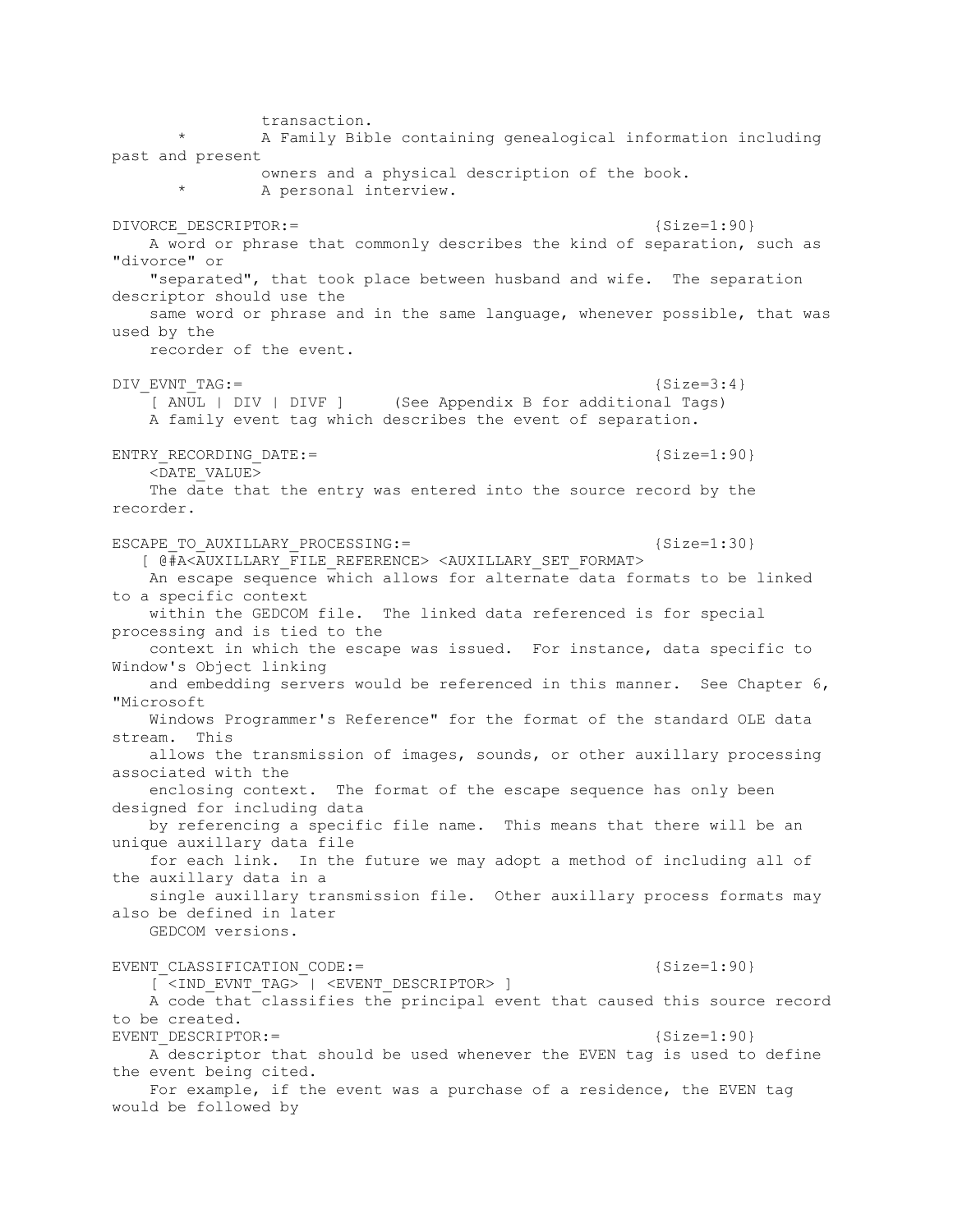the phrase "Purchased Residence." When this descriptor is used with any of the defined event tags, it modifies the basic definition of the associated tag. For example the BIRT tag could be used in connection with an EVENT DESCRIPTOR of "Stillborn" to modify the birth event as a stillborn birth. An EVENT DESCRIPTOR of "DEAD" shows a person is dead but the death date is not known. The event descriptor should use the same word or phrase and in the same language, when possible, that was used by the recorder of the event. Systems that display data from the GEDCOM form should be able to display the descriptor value in their screen or printed output. EVENT TAG:=  ${Size=3:4}$  $\overline{C}$  <IND EVNT TAG> | <FAM EVNT TAG> | <DIV EVNT TAG> ] An event tag chosen from the tags identifying either individual or family events, including the EVEN tag with an event descriptor. FAMILY\_EVENT\_DESCRIPTOR:=  ${Size=1:90}$  A word or phrase that best describes the circumstances that created this family. The marriage descriptor should use the same word or phrase and in the same language, when possible, that was used by the recorder of the event. Possible descriptor values include "Childbirth unmarried," "Common Law," "Tribal Custom," for example. Systems that display data from the GEDCOM form should be able to display the descriptor value in their screen or printed output. (See also <DIV EVNT TAG>.) FAM EVNT TAG:=  ${Size=3:4}$  [ CENS | MARR | MARB | MARC | MARL | MARS | ENGA | EVEN ] (See Appendix B for additional Tags) An event tag indicating the reason for defining a family. FILE NAME:=  ${Size=1:90}$  The name of the GEDCOM transmission file on the source operating system. It includes the path, file name, and file extension. The path may optionally include the drive letter. FILM ITEM IDENTIFICATION:=  $\{Size=1:90\}$  A particular book or unit of material that may have been filmed with other books or units on the same microfilm. The convention used in the Family History Department microfilms is to include a separator frame with a sequential item number to separate multiple books on a single film. FULL TAG NAME:=  ${Size=1:15}$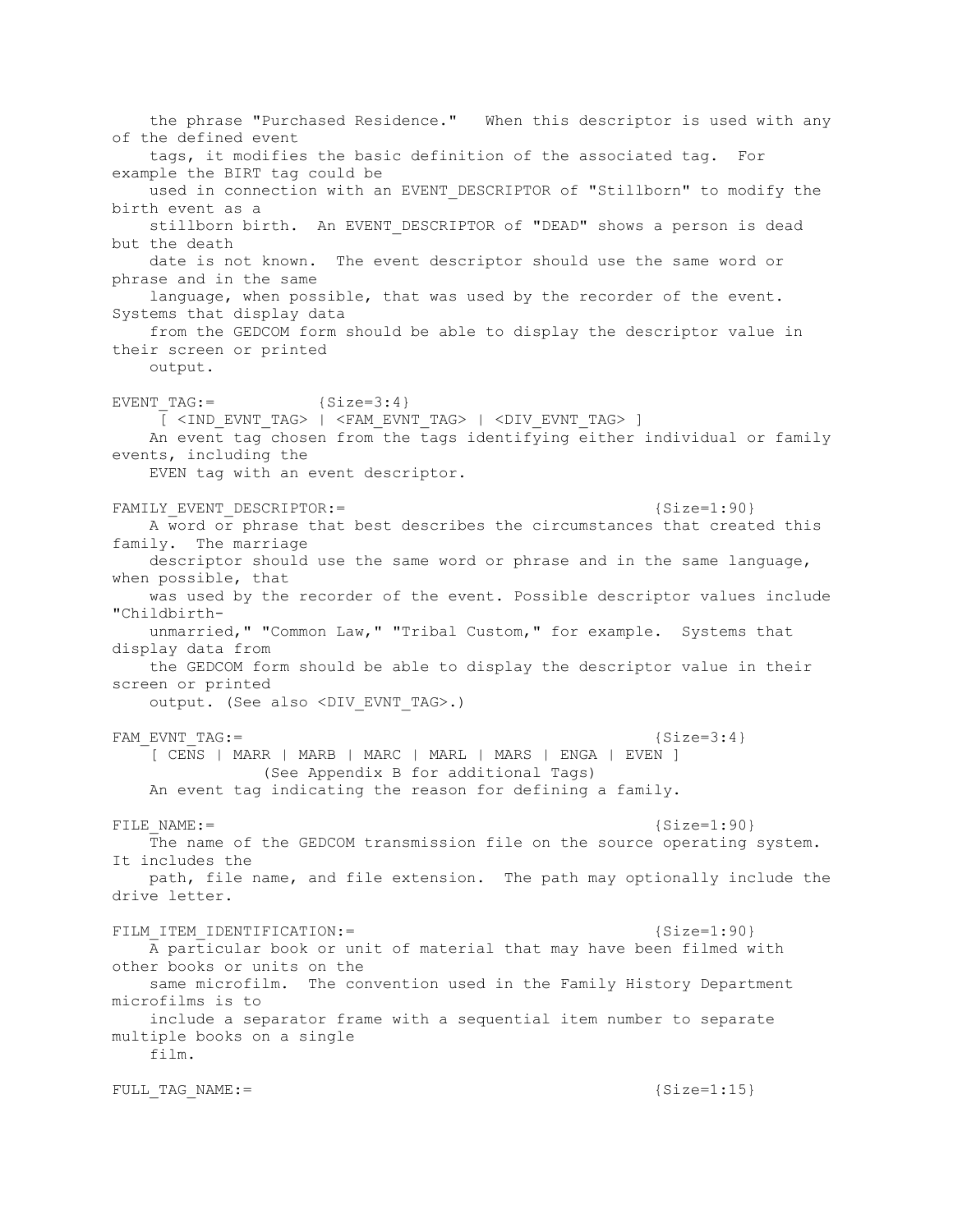The long name of a user defined GEDCOM tag. For example, HOSP tag would have a long name of HOSPITAL. This name should be a name that could be used as a field label for reports and screens. The name may include underscore characters ().  $GEDCOM$   $\text{FORM} :=$  {Size=1:15} [ LINEAGE-LINKED | (others to be registered) ] The GEDCOM form used to construct this transmission. GOVERNMENT  $AGENCY:=$   ${Size=1:90}$  The name of the branch of government associated with this event or data. IND EVNT TAG:=  ${Size=3:4}$  [ ADOP | BIRT | BAPM | BARM | BASM | BLES | BURI | CENS | CHR | CHRA | CONF | DEAT | EVEN | EMIG | GRAD | IMMI | MARR | NATU | ORDN | RETI | PROB | WILL ] An individual event tag. The EVEN tag must be followed by a TYPE and an <EVENT\_DESCRIPTOR>. The <EVENT\_DESCRIPTOR> is optional for the defined event tags, for example: 1 EVEN 2 TYPE Farley Family Reunion 1 BIRT 2 TYPE illegitimate (See Appendix A for tag definitions or see Appendix B for proposed Tags. These proposed tags have not been standardized. They may be used as a value for the TYPE tag under the EVEN tag or under the appropriate approved event tags. Appropriate means that the event should be processed the same as the selected superior tag) INDI TITLE:= {Size=1:90} A formal designation used by an individual in connection with the individuals name, for example, (Captain) John Smith. INFORMANTS NAME:= {Size=1:90}  $\leq$ PERSONAL NAME> The name of a person who contributed evidence information. INTERVIEWERS NAME:= {Size=1:90} <PERSONAL\_NAME> The name of the person who conducted the interview for information.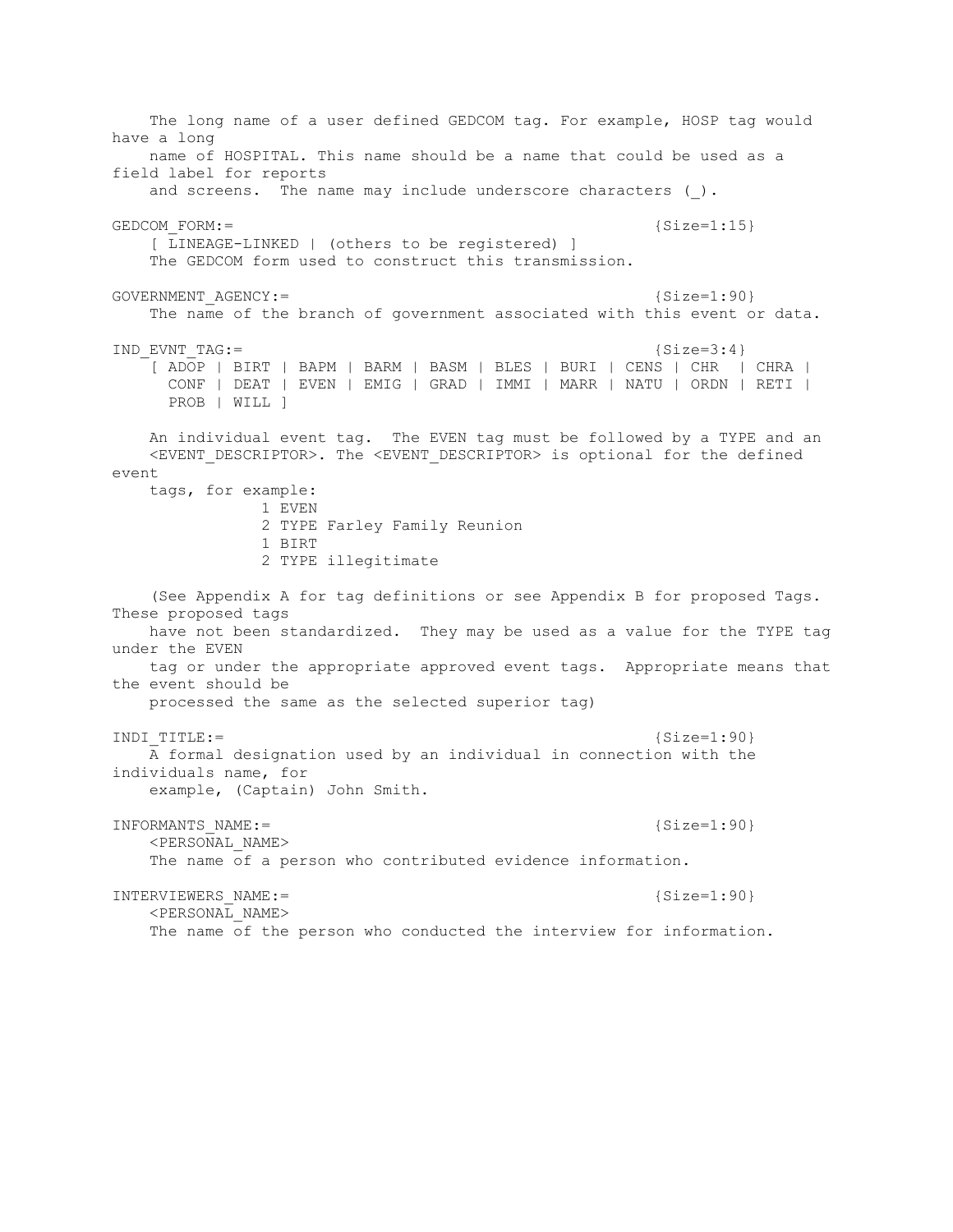IS A KIND OF TAG:=  ${Size=1:25}$  [ <LANGUAGE\_TABLE> ] The human language in which the data in the transmission is normally read or written. It is used primarily by programs to select language-specific sorting sequences and phonetic name matching algorithms. LANGUAGE PREFERENCE:= {Size=1:90} [ <LANGUAGE\_TABLE> ] The language in which a person prefers to communicate. Multiple language preference is shown by using multiple occurrences in order of priority. LANGUAGE TABLE:= {Size=1:25} A table of valid language codes. This table of valid languages may be found in the Encyclopedia Britannica 1989 Book of the Year. LDS CHILD SEALING DESCRIPTOR:=  ${Size=1:20}$  <LDS\_ORDINANCE\_DESCRIPTOR> A descriptor that describes the disposition of this ordinance. The appropriate descriptor is one of the choices defined by <LDS ORDINANCE DESCRIPTOR>. LDS FAM ORD DESCRIPTOR:= {Size=1:20} <LDS\_ORDINANCE\_DESCRIPTOR> A descriptor that describes the disposition of this ordinance. The appropriate descriptor is one of the choices defined by <LDS ORDINANCE DESCRIPTOR>. LDS INDI  $ORD :=$  {Size=3:4} [ BAPL | CONL | WAC | ENDL ] A tag that represents an individual's religious event associated with The Church of Jesus Christ of Latter-day Saints. (See Appendix A for a definition of these tags.) LDS INDI ORD DESCRIPTOR:= {Size=1:90} <LDS\_ORDINANCE\_DESCRIPTOR> A descriptor that specifies the disposition of this ordinance. The appropriate descriptor is one of the choices defined by <LDS ORDINANCE DESCRIPTOR>. LDS ORDINANCE DESCRIPTOR:=  ${Size=1:20}$  [ BIC | CANCELED | COMPLETED | DNS | DONE | INFANT | STILLBORN | SUBMITTED ] A code indicating the status of an LDS ordinance. BIC = This person was born in the covenant, meaning that he or she automatically receives the blessing of 'child to parent' sealing. COMPLETED= This ordinances has been completed but the date is not known. DNS = This record is not being submitted for this temple ordinances. DONE = This ordinance has been completed but the date is not known.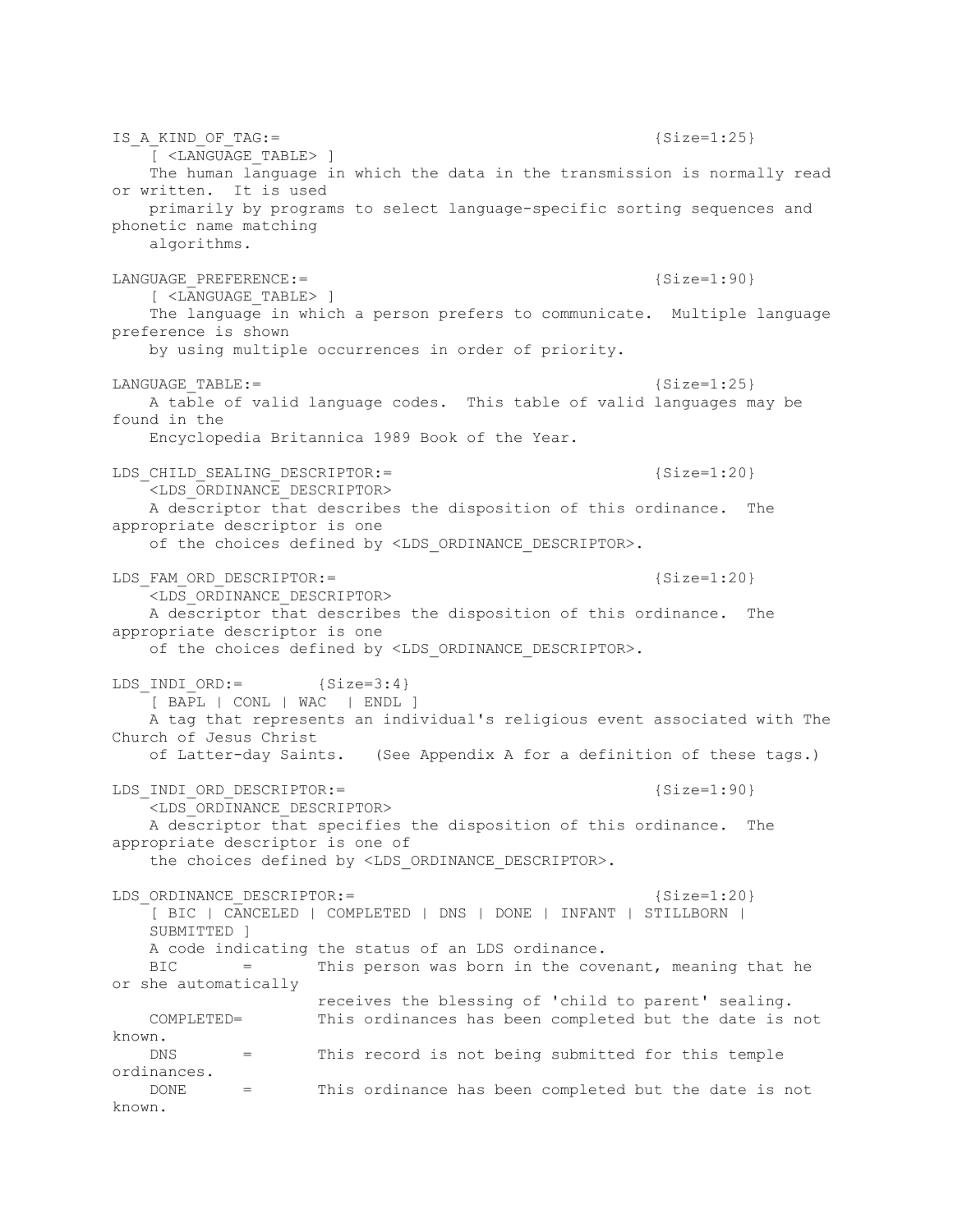| INFANT =<br>$STILLBORN =$<br>$SUBMITTED =$                                                                                 | This person died before eight years old.<br>This person was stillborn.<br>This ordinance was previously submitted.                                 |                                                                                            |
|----------------------------------------------------------------------------------------------------------------------------|----------------------------------------------------------------------------------------------------------------------------------------------------|--------------------------------------------------------------------------------------------|
| ${Size=1:20}$<br>LIBRARY CONGRESS CALL NUMBER: =<br>The call number assigned to this item by the U.S. Library of Congress. |                                                                                                                                                    |                                                                                            |
| MANUAL FILING IDENTIFICATION:=<br>personal collection.<br>items can be specifically<br>Number 18", or "Box                 | Personal genealogical collections should be organized and filed so that<br>identified and retrieved. For example, "Probate file Drawer 83, File D, | ${Size=1:90}$<br>A description of where the source is manually filed at this repository or |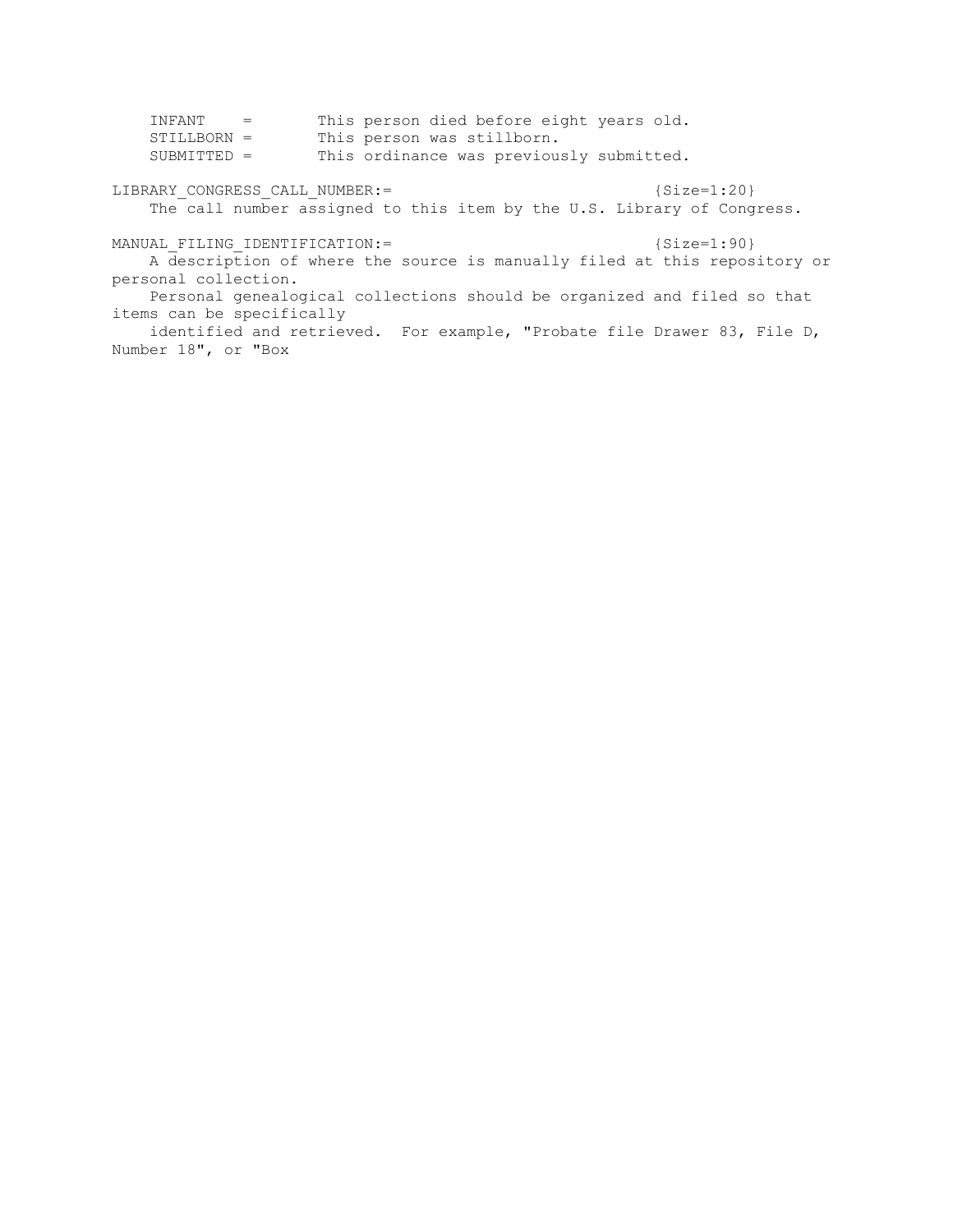3, Smith Folder". MARITAL STATUS:=  ${Size=1:20}$  $[D \mid S \mid W \mid \langle TEXT \rangle]$  The marital status at the time of the associated event. Status values are: D = Single but legally Divorced at time of event. M = Married at time of event. S = Single, never married at time of event. W = Single because of the death of a spouse. \_ = If other information about marital status is to be shown add the appropriate text preceded by an underscore " ". MEDIA TYPE:=  ${Size=1:15}$  [ AUDIO | BOOK | CARD | ELECTRONIC | FICHE | FILM | MAGAZINE | MANUSCRIPT | MAP | NEWSPAPER | PHOTO | TOMBSTONE | VIDEO ] A code, selected from one of the media classifications choices above that indicates the type of material in which the referenced source is stored.  $MONTH :=$  {Size=3:3} [ JAN | FEB | MAR | APR | MAY | JUN | JUL | AUG | SEP | OCT | NOV | DEC ] A month name abbreviation selected from the choices above, used in forming dates. NAME OF SOURCE DATA:= {Size=1:90} The name of the electronic data source that was used to obtain the data in this transmission. For example, the data may have been obtained from a CD-ROM disc that was named "U.S. 1880 CENSUS CD-ROM vol. 13." NAME OF VESSEL:= {Size=1:90} A name of the ship, air ship, or commercial vehicle used for travel, immigration, emigration, etc. NATIONALITY:= {Size=1:90} The person's national origin in common usage. Examples: Irish, Native American, Swede, and so forth. NATIONAL ID NUMBER:=  ${Size=1:30}$  A nationally-controlled number assigned to an individual. Commonly known national numbers should be assigned their own tag, such as SSN for U.S. Social Security Number. The use of the IDNO tag requires a subordinate TYPE tag to identify what kind of number is being stored. For example: n IDNO 43-456-1899 +1 TYPE Canadian Health Registration NEW TAG:=  ${Size=3:15}$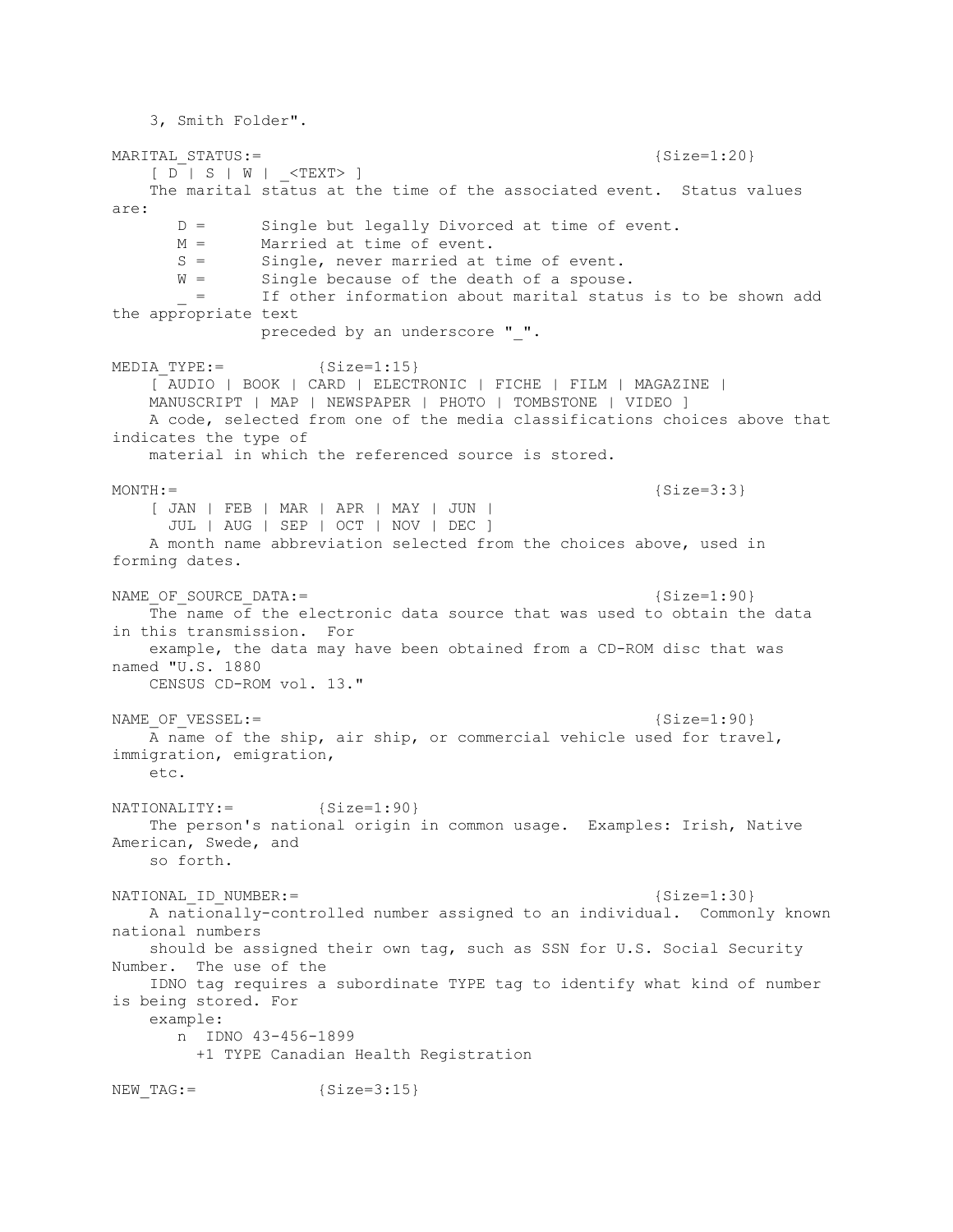A user defined tag that is contained in the GEDCOM current transmission. This tag must be defined within the SCHEMA context in the HEADer record and its name must begin with an underscore (). The SCHEMA context defines the data associated with this new tag. (See tags LABL, DEFN, and ISA).  $NULL :=$  {Size=0:0} convention that indicates the absence of any characters in the value including

A the null character (0x00) which is prohibited.

## OCCUPATION:= {Size=1:90}

 The kind of activity that an individual does for a job, profession, or principal activity.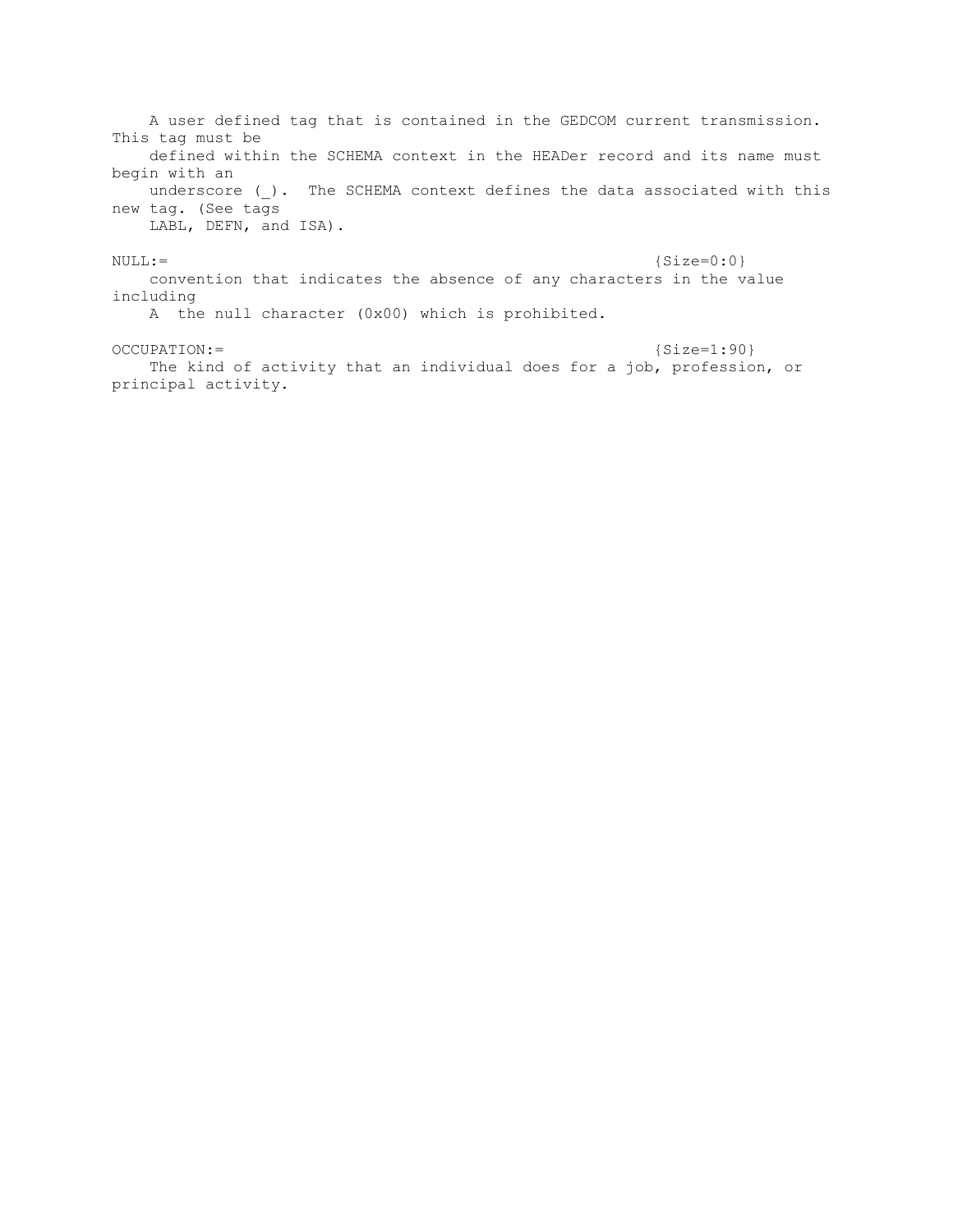OLD TAG  $1:=$  {Size=3:15} This is any tag defined by the GEDCOM standard and is used in the SCHEMA context of the HEADer record to show the context in which a new user defined tag is being used. This tag always represents a tag which was used at level 0. OLD TAG  $2:=$  {Size=3:15} This is any tag defined by the GEDCOM standard and is used in the SCHEMA context of the HEADer record to show the context in which a new user defined tag is being used. Old\_TAG\_2 represents any tag at any level between level 1 and the level in which the new user defined tag resides. For example, n SCHEMA +1 INDI (zero level) +2 BURI +3 PLAC +4 CEME +5 PLOT (new user tag) ORD\_BY\_PATRON\_CODE:=  ${Size=1:1}$  [ Y | N ] A code that identifies whether the patron will provide proxies for the cleared ordinances specified by the associated tag. Y = Patron will provide proxies for the associated cleared ordinance. N = Temple is to provide proxies for the associated cleared ordinance. ORIGINATOR NAME:= {Size=1:120} [ <PERSONAL\_NAME> | <CORPORATE\_NAME> ] The name of the person or organization that created this source. ORIGINATOR TYPE:=  ${Size=3:15}$  [ AUTHOR | COMPILER | TRANSCRIBER | ABSTRACTOR | EDITOR | INFORMANT | INTERVIEWER | GOVERNMENT | BUSINESS | ORGANIZATION ] A classification of the type of the person or entity that created this source. PAGE DESCRIPTION:=  ${Size=1:90}$  A field that identifies the page within the source. This may be a page number range, a specific page number, or another way of defining how to find the specified information within the source. PERIODICAL ISSUE NUMBER:= {Size=1:90} The number or description of the specific periodical publication. PERMANENT RECORD FILE NUMBER: =  ${Size=1:18}$  <REGISTERED\_RESOURCE\_IDENTIFIER>:<RECORD\_IDENTIFIER> The record number that uniquely identifies this record within a registered network resource. The number will be usable as a cross-reference pointer. The use of the colon (:) is reserved to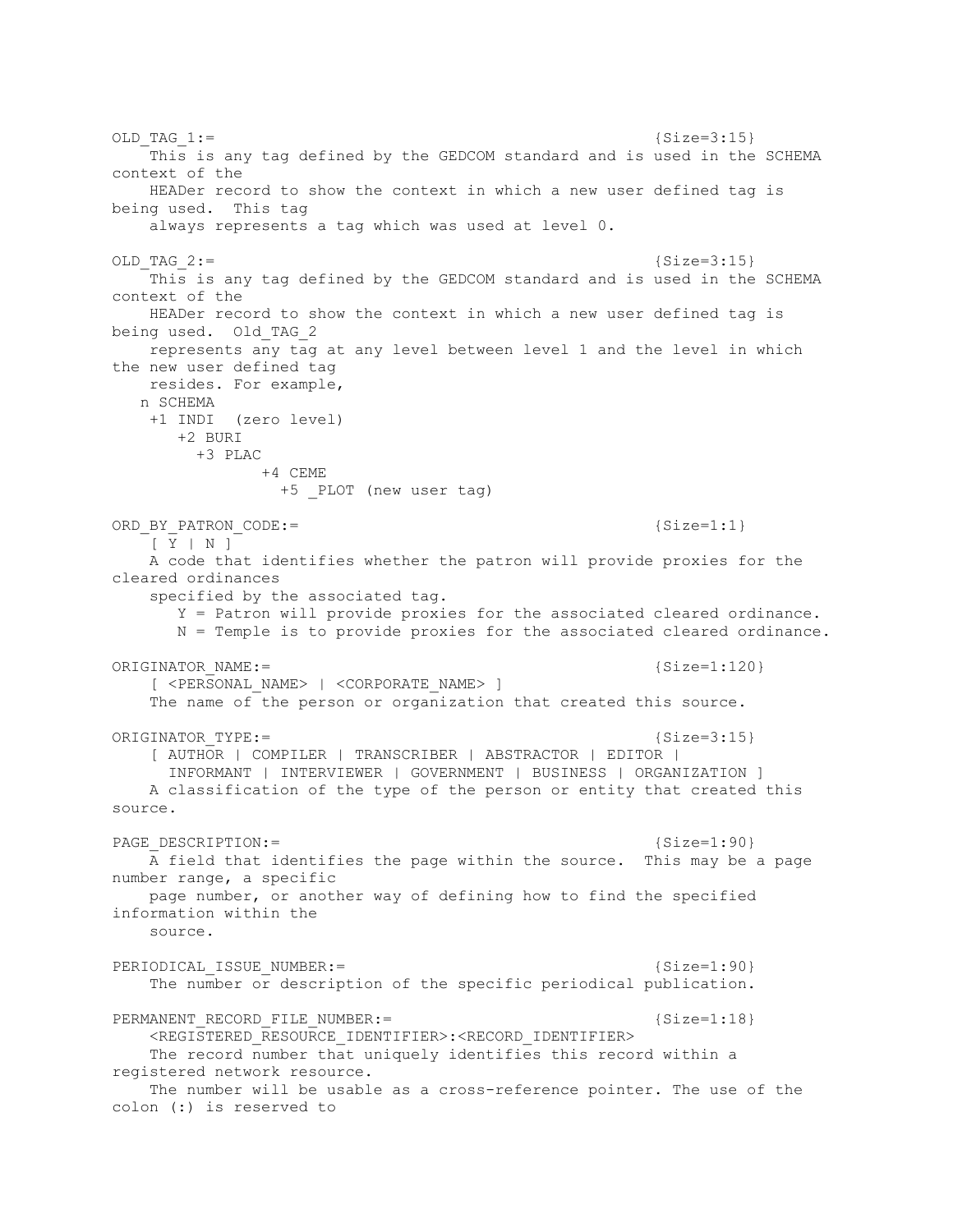indicate the separation of the 'registered resource identifier'(precedes the colon) and the unique 'record identifier' within that resource (follows the colon). In cases where the colon is used, implementations that check pointers should not expect to find a matching cross reference identifier in the transmission but would find them in the indicated database within a network. Making resource files available to a public network is a future implementation. PERSONAL NAME:= {Size=1:120}

 $\lceil$  $<$ TEXT> | /<TEXT>/ |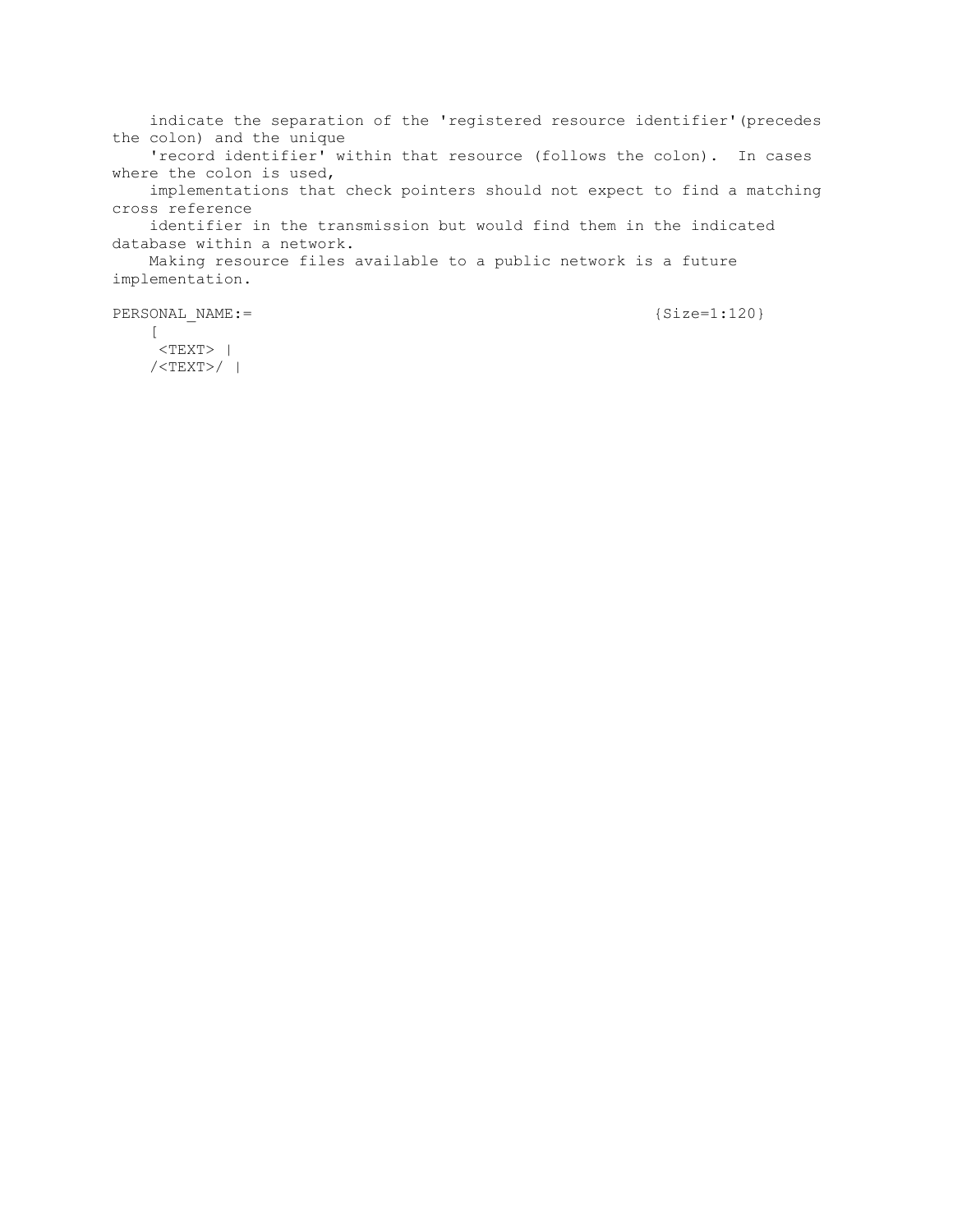<TEXT> /<TEXT>/ | /<TEXT>/ <TEXT> | <TEXT> /<TEXT>/ <TEXT> ] The surname of an individual, if known, is enclosed between two slash (/) characters. The order of the name parts should be the order that the person would customarily have used when giving it to a recorder. If part of name is illegible, that part is indicated by ... (ellipses). Examples: William Lee /Parry/ William Lee /Parry/ William /Lee/ Parry William Lee /Pa.../ PHONE NUMBER:= {Size=1:25} A phone number. PHYSICAL DESCRIPTION:= {Size=1:247} A comma delimited, unstructured list of the attributes that describe the physical characteristics of a person, place, or object. Example: 1 DSCR Hair Brown, Eyes Brown, Height 5 ft 8 in PLACE VALUE:= {Size=1:120}  $\lceil$  $<$ TEXT> | <TEXT>, <PLACE\_VALUE>  $\qquad \qquad$  The jurisdictional name of the place where the event took place. Jurisdictions are separated by commas, that is, town, county, state or village, parish, country. Receiving systems cannot assume that the nth locality position is necessarily a specific level of jurisdiction. Some systems may include a PLAC context in the HEADer record which will specify the jurisdictional levels to the place names. Missing intermediate jurisdictions is represented by adjacent placeholder commas. If FORM value within the PLACe context of the HEADer record is present, then all levels of jurisdiction must be accounted in this way. For example if the following was included in the header record: 0 HEAD 1 PLAC 2 FORM city, county, state, country Then each place name would be expected to account for the four levels by using appropriately placed commas.

 A FORM tag showing a change to this default assumption shown in the HEADer record can be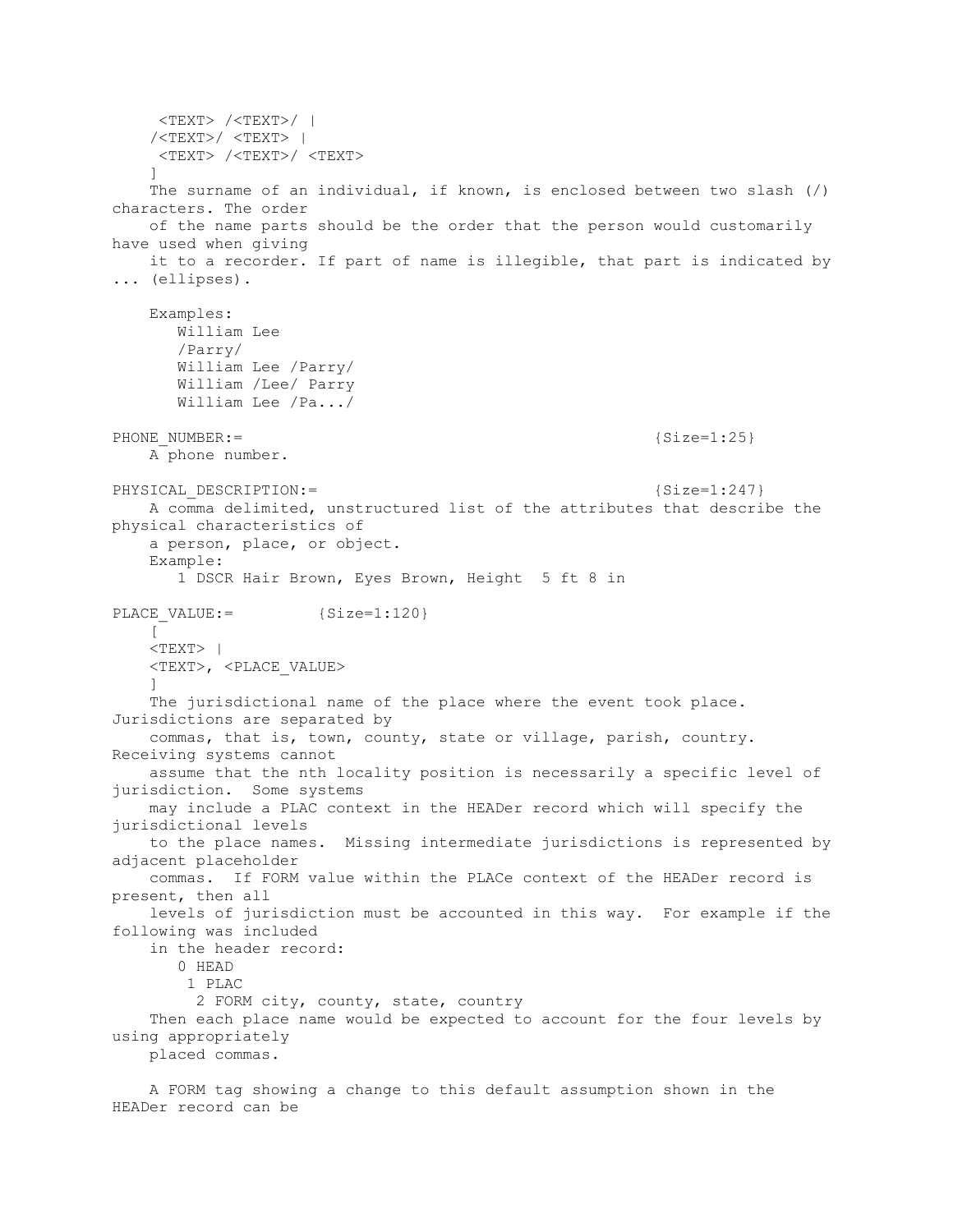used subordinate to an individual place structure to show the variant jurisdictional levels. A place of origin that is not necessarily a birth place is shown by preceding the place name with the word "of." Missing or illegible characters within a place name are indicated by ... (ellipses). POSSESSIONS:= {Size=1:247} A list of possessions (real estate or other property) belonging to this individual, separated by commas.

PRODUCT\_NAME:= {Size=1:90} The name of the software product that produced this transmission.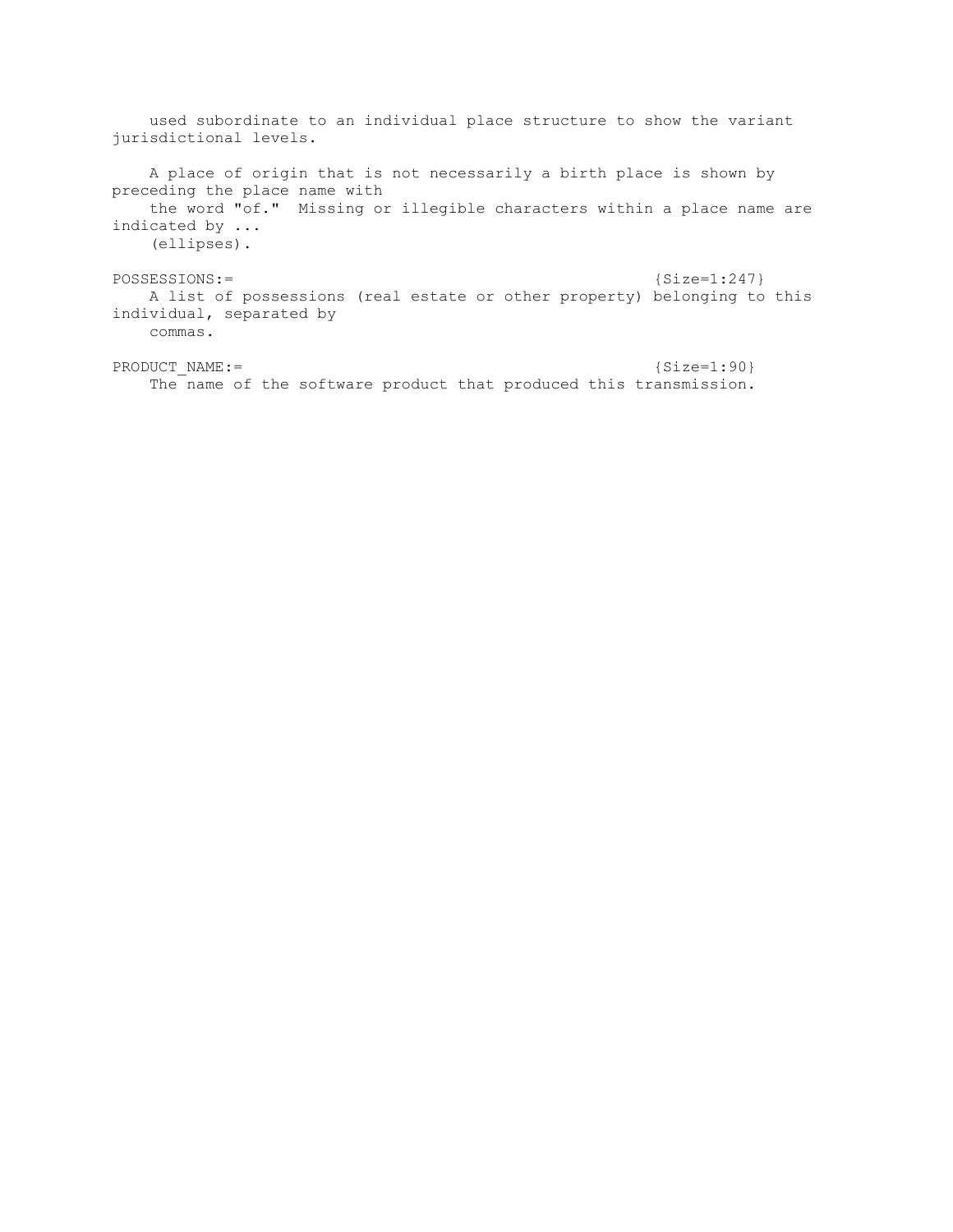PUBLICATION DATE:=  ${Size=1:90}$  <DATE\_REGULAR> The date this source was published or compiled. PUBLICATION EDITION:= {Size=1:90} A description of the specific version of the publication which is being referenced. PUBLICATION NAME:= {Size=1:90} The name of a publication such as a book, pamphlet, periodical, newspaper, or other monographic publication. PUBLICATION PLACE:= {Size=1:120} <PLACE\_VALUE> The name of the place (city, state) where an item was published or the location of the publisher's main office. PUBLICATION TYPE:= {Size=4:12} [ BOOK | PERIODICAL | NEWSPAPER | UNPUBLISHED | ELECTRONIC ] PUBLISHER\_NAME:= {Size=1:90} The name of the publisher of the referenced publication. QUALITY OF DATA:=  ${Size=1:1}$ , Type=NUMBER} [ 0 | 1 | 2 | 3 ] The submitter's assessment of the reliability of the information for the associated fact: 0 = Unreliable evidence or data was estimated. 1 = Direct or primary evidence with some question of reliability or potential for bias for example, an autobiography). 2 = Secondary evidence. 3 = Direct and primary evidence used, or by dominance of the evidence. RECORD\_IDENTIFIER: = {Size=1:18} An identification number assigned to each record within a specific data base. If this identifier is associated with a preceding colon (:), then it is the record number within the registered resource identified by the data that precedes the (:) else it is a specific reference to a record within the current database if no registered resource identifier precedes the (:). If the colon is not present it is the identification of a record within the current GEDCOM transmission file. REGISTERED RESOURCE IDENTIFIER:=  ${Size=1:18}$  This is an identifier assigned to a resource data base which is available through access to an available network. (Future plans.) RELATIONSHIP\_ROLE\_TAG:=  ${Size=1:90}$  $[$  BROT  $]$   $CHIL$  $]$   $FATH$   $|$  HEIR  $|$  HUSB  $|$  MOTH  $|$  PARE  $|$  PHUS  $|$  PWIF  $|$  SIBL  $|$ SIST | WIFE ]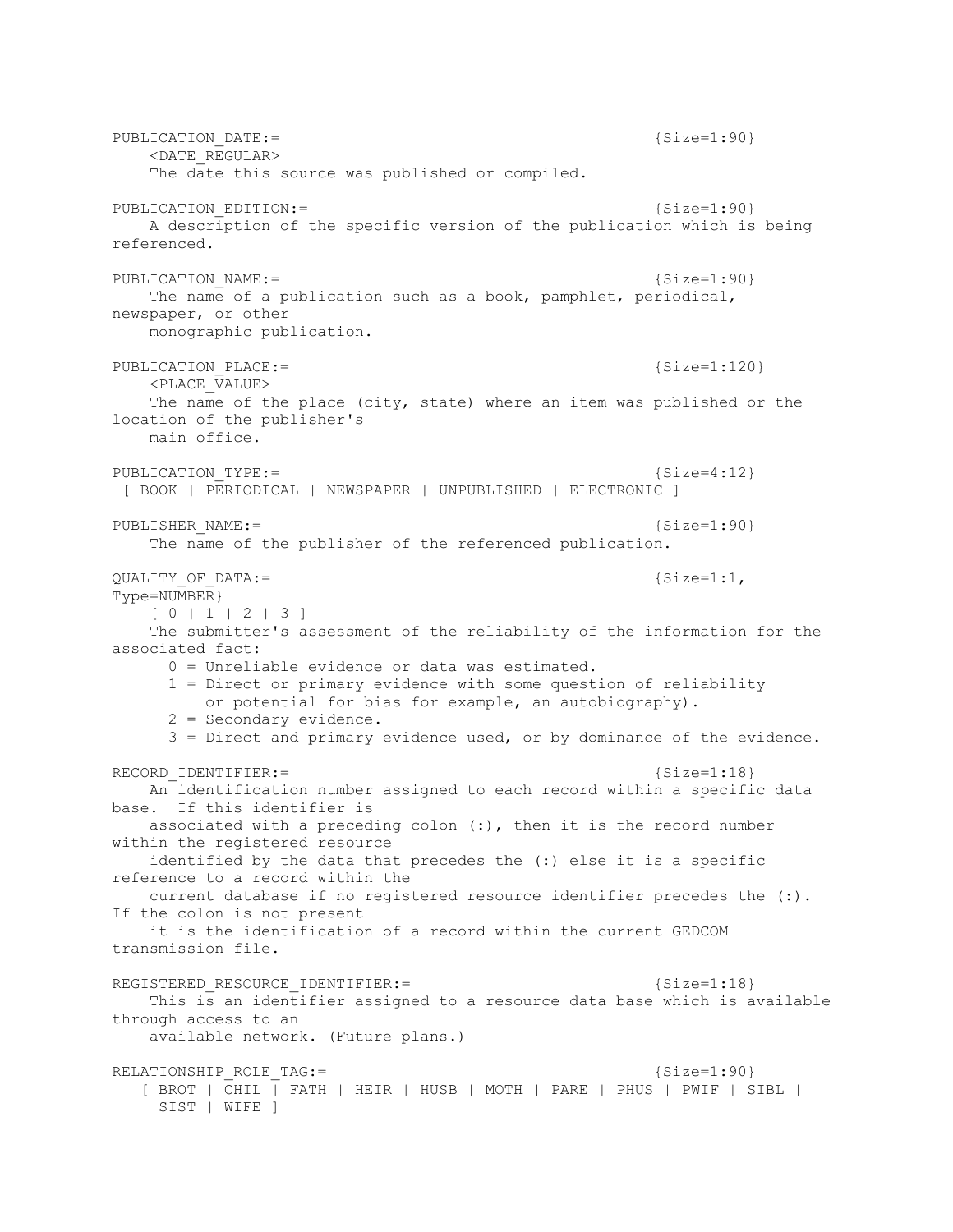RELIGIOUS AFFILIATION:=  ${Size=1:90}$  A name of the religion with which this person or record was affiliated. RELIGIOUS NAME:= {Size=1:120} A name given to a person to be used in connection with a religion. REPOSITORY NAME:= {Size=1:90} The official name of the archive in which the stated source material is stored. ROLE DESCRIPTOR:= {Size=1:90} A word or phrase that identifies the role of each person in the event being described. This should be the same word or phrase, and in the same language, that the recorder used to define the role in the actual record. This is used in connection with the ROLE TAG. ROLE TAG:=  ${Size=1:20}$  [ BUYR | CHIL | FATH | GODP | HDOH | HDOG | HEIR | HFAT | HMOT | HUSB | INFT | LEGA | MEMBER| MOTH | OFFI | PARE | PHUS | PWIF | RECO | REL | ROLE | SELR | TXPY | WFAT | WIFE | WITN | WMOT | INDI ] A tag that indicates the role of the individuals mentioned in a source event record. If the above list does not include the role being cited, use the ROLE TAG followed by a ROLE DESCRIPTOR to define the role. (See appendix A for the definition of these tags and Appendix B for additional ROLEs which have been proposed as GEDCOM tags). Names of individuals mentioned in the event but their role was not mentioned, should be identified by using the INDI role tag. Any associations between others of known roles and this individual can be shown by using the ASSOciation pointer. SCHOLASTIC ACHIEVEMENT:= {Size=1:247} A description of a scholastic or educational achievement or pursuit. SEARCH\_STATUS:= {Size=1:90} [ ACTIVE | FOUND | NO | ORDERED | PLANNED | PROVED ] A field that shows the research status with respect to the cited source. Where: ACTIVE = This source is currently being searched.<br>FOUND = Part or all of the expected information FOUND = Part or all of the expected information has been found. NO = This source is no longer in use because the information could not be found. ORDERD = A request for this source has been sent to the Repository. PLANNED= This source is to be examined. PROVED = This source has been reconciled with the data in this record. SEARCH\_STATUS\_DATE:=  ${Size=1:90}$  <DATE\_EXACT> The date on which the current SEARCH STATUS was set.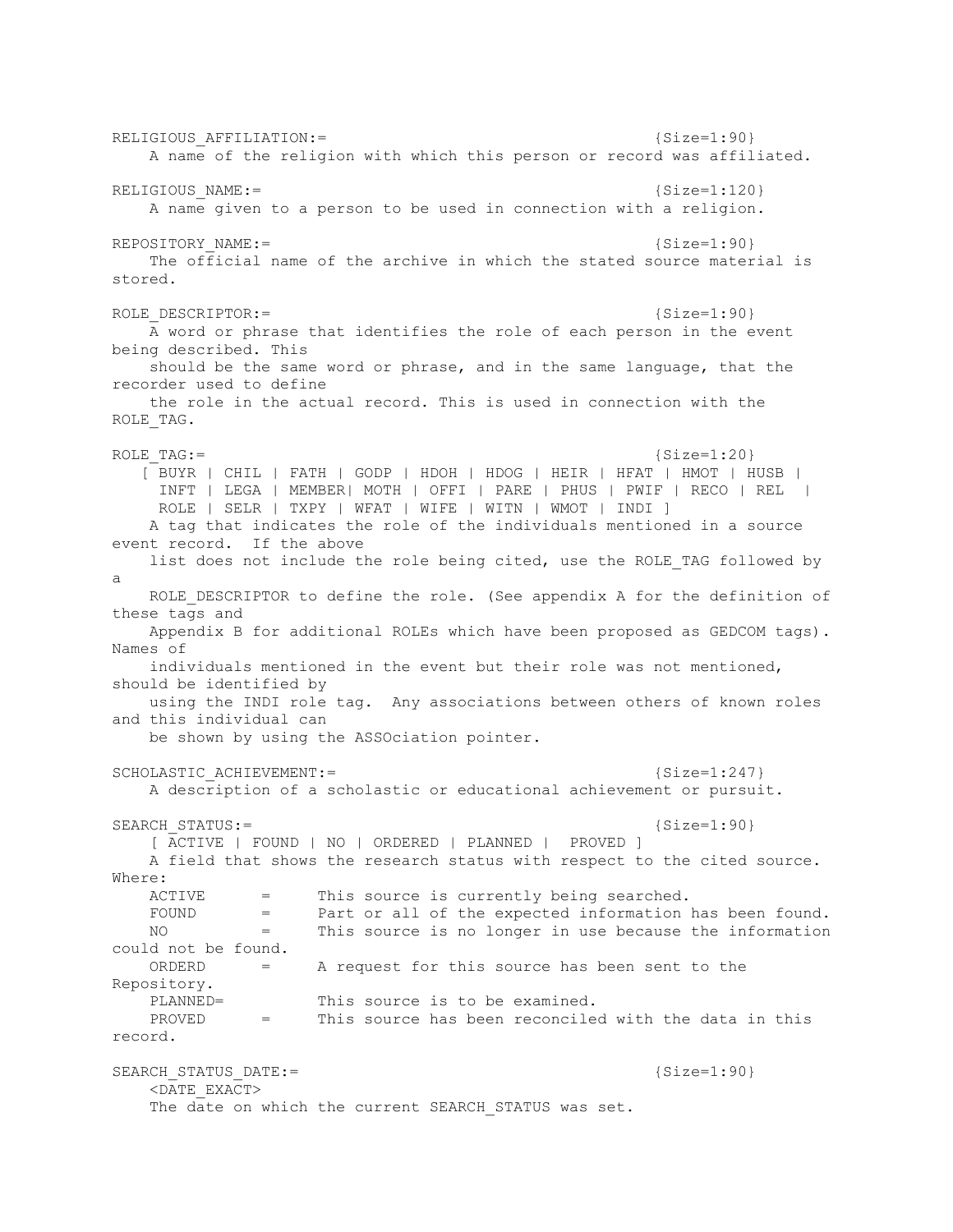SERIES VOLUME DESCRIPTION:=  ${Size=1:247}$  A description of a successive publication. The description should identify the timing of the publication, for example, Spring, Summer, Fall, Winter. The description should also state the volume number of periodicals or of multi-volume books. SEX\_VALUE:= {Size=1:7} A code that indicates the sex of the individual:  $M = Male$  F = Female SIGNATURE INFO:= {Size=1:90} A description of the capabilities of this person to sign documents, the symbol used in signing, did they know how to sign, did they use a model to produce a signature. SITE NAME:=  ${Size=1:90}$  The name of a specific site associated with an event, address, or place. SOCIAL SECURITY NUMBER: = {Size=9:11} A social security identification number assigned to this person. SOURCE CALL NUMBER:= {Size=1:90} An identification number used to file and retrieve items from the holdings of a repository.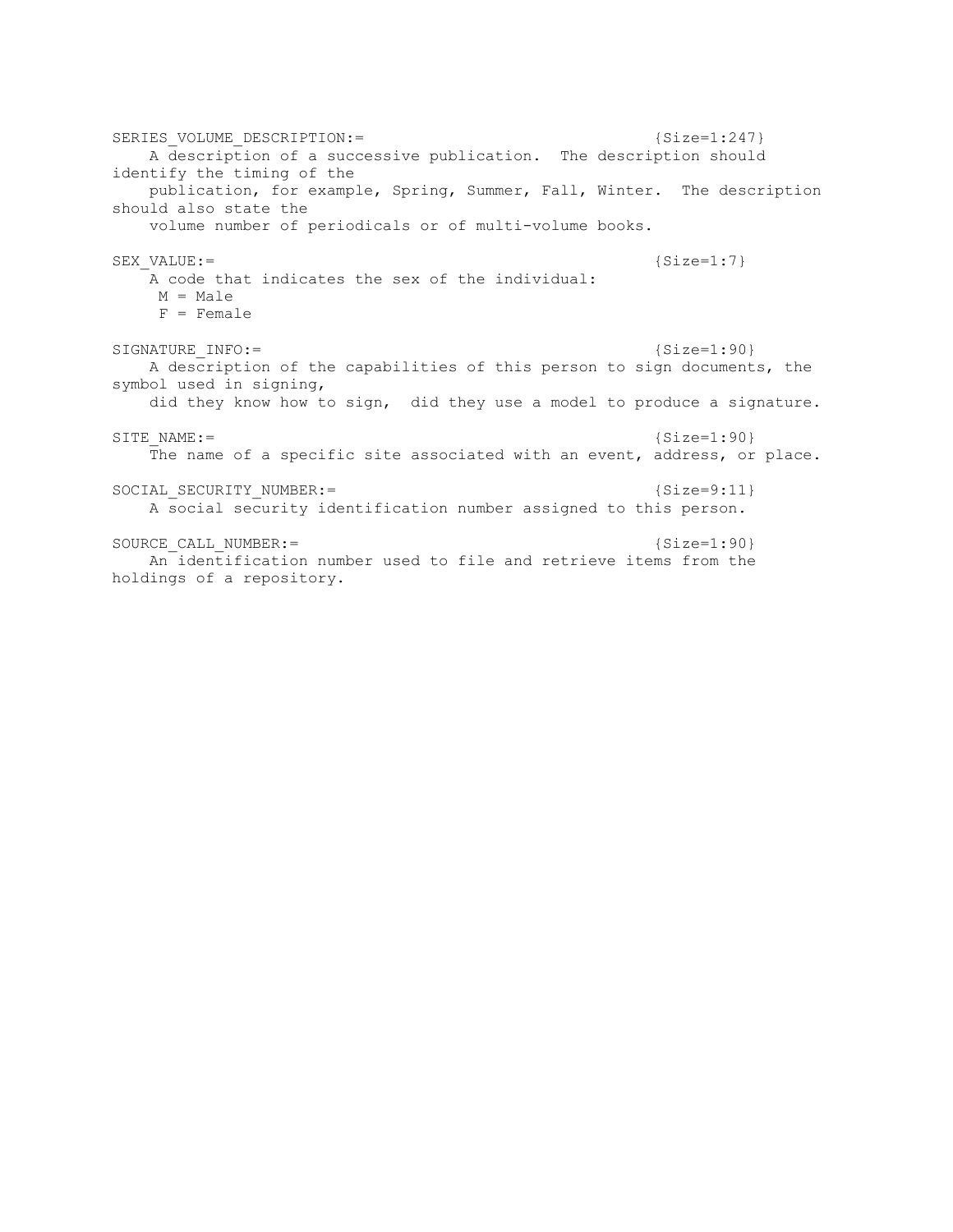SOURCE CLASS DESCRIPTOR:=  ${Size=1:25}$  A descriptive word or phrase that classifies the type of source being cited. This descriptor is used only when none of the classifications defined under the <SOURCE\_CLASSIFICATION\_CODE> fit this source type. Systems that display data from the GEDCOM form should be able to display the descriptor value in their screen or printed output. SOURCE CLASSIFICATION CODE:=  ${Size=7:90}$  [ BOOK | CENSUS | CHURCH | COURT | HISTORY | INTERVIEW | JOURNAL | LAND | LETTER | MILITARY | NEWSPAPER | PERIODICAL | PERSONAL | RECITED | TRADITION | VITAL | OTHER!<SOURCE\_CLASS\_DESCRIPTOR> ] A code which classifies the source which contained the evidence data. Where: BOOK = A published work including biographies and genealogies. CENSUS = A official census. CHURCH = A church record. COURT = A record from a court, both criminal and civil. HISTORY = A published historical account. INTERVIEW = An interview. JOURNAL = A personal record or diary. LAND = A record of land holdings or transactions, both federal and state. LETTER = A letter or other written communication.<br>MILITARY = A military record. MILITARY = A military record.<br>NEWSPAPER = A newspaper accoun = A newspaper account. NEWSFAFER = A HEWSPAPUL accounc.<br>PERIODICAL = A work that is published at certain intervals, such as monthly, quarterly, or yearly. PERSONAL = A source that was compiled from accounts given from a person's memory. RECITED = A recited genealogy, such as a tribal or clan genealogy. TRADITION = A source that was compiled from accounts communicated by word-of-mouth from one generation to another. VITAL = A vital record created by a government agency of vital records such as births, marriages, and divorces. OTHER! = Other sources can be identified by using (OTHER!) followed by <SOURCE\_CLASS\_DESCRIPTOR>. Systems that display data from the GEDCOM form should be able to display the descriptor value in their output. SOURCE FIDELITY CODE:= {Size=7:17} [ ORIGINAL | PHOTOCOPY | TRANSCRIPT | EXTRACT ] A code is a selected from the above choices that provides an assessment of the fidelity (the exactness) of this source material. ORIGINAL = This source is the original record being cited.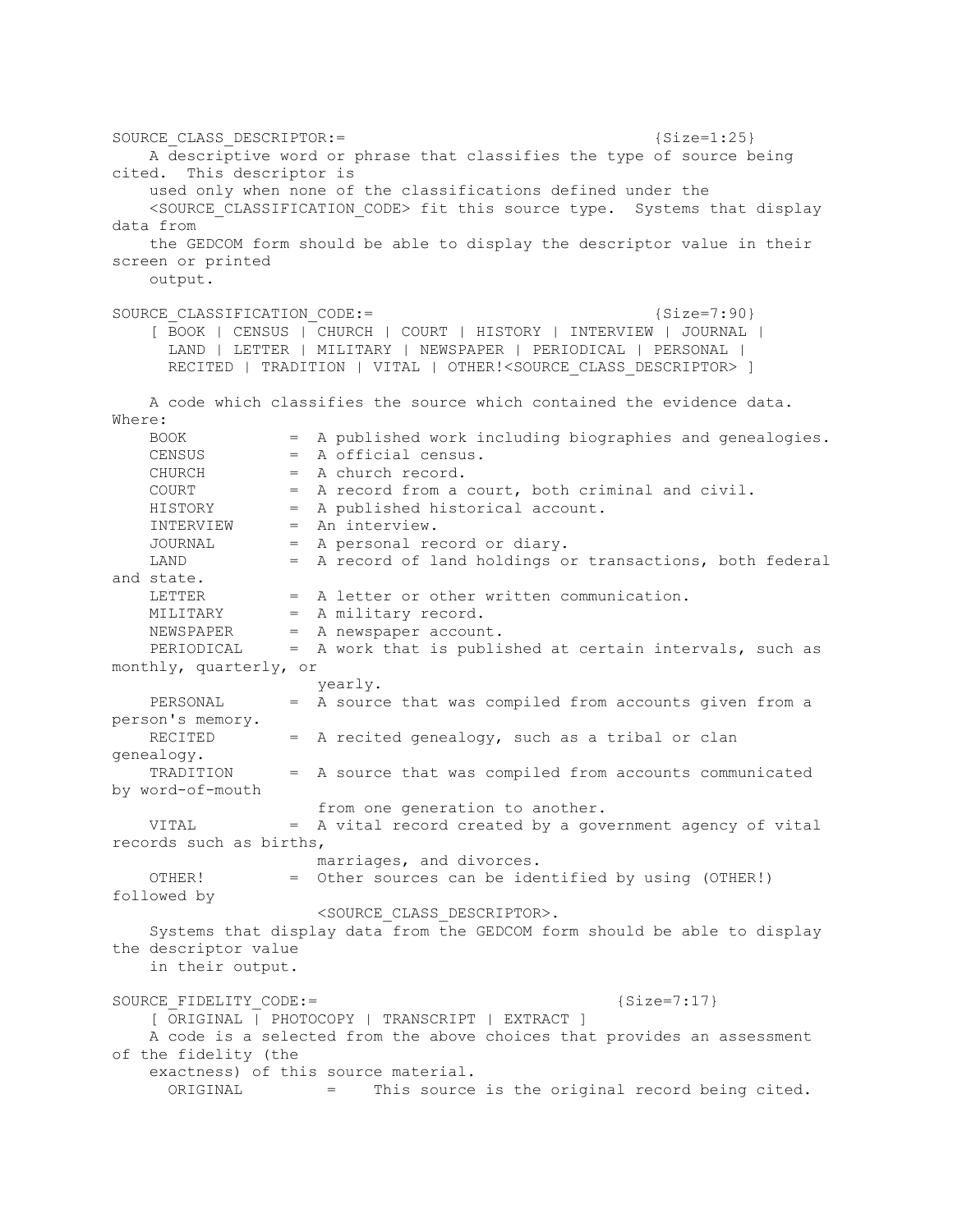PHOTOCOPY = This source is a photocopy of the original record. TRANSCRIPT = This source is a complete transcription of the original record. EXTRACT = This source is an abridgement, subset, and/or interpretation. SOURCE FILM NUMBER:= {Size=1:15} A unique number assigned by the repository to identify the specific microfilm containing information about the event of interest. SOURCE JURISDICTION PLACE:=  ${Size=1:120}$  $\overline{P_{\text{LACE}}}$  VALUE> The name of the lowest jurisdiction that encompasses all lower-level places named in this source. For example, "Franklin, Idaho" would be used as a source jurisdiction place for events occurring in the various towns within Franklin county but "Idaho" would be used as a source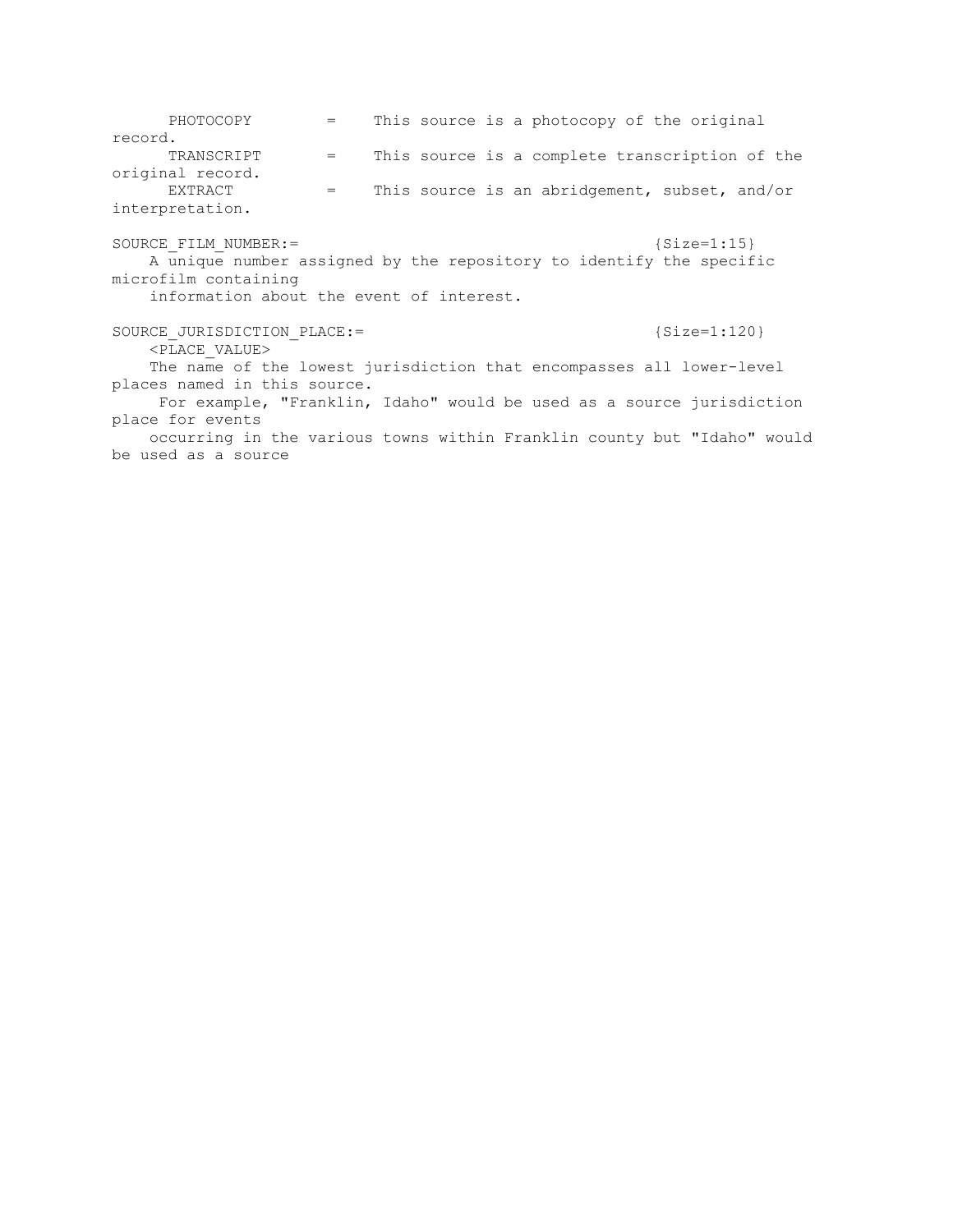jurisdiction place if the source records referenced other counties in Idaho besides Franklin county. SOURCE TEXT:= {Size=1:247} <TEXT> A verbatim copy of any description contained within the source. This indicates notes that are actually contained in the source document, not the submitter's opinion about the source. SUBMITTER TEXT:=  ${Size=1:247}$  Comments or opinions from the submitter. SYSTEM\_NAME:= {Size=1:20} The name of the sending or receiving GEDCOM-compatible product. The system name for the sending system was obtained when the product was registered as a GEDCOMcompatible product. All GEDCOM transmissions must be so identified. The system name used with the DESTination tag should be: "ANSTFILE" when sending to the ancestral file. "TempleReady" when submitting for temple ordinances. The same DESTination system name as was used with the SOURce tag is used when the destination is unknown. TEMPLE VALUE:=  ${Size=5:5}$  A 5-character abbreviation of the temple in which LDS temple ordinances are performed. (Contact the GEDCOM Coordinator for a table of valid abbreviations)  $\texttt{TEXT} :=$  {Size=1:247} A string composed of any valid character or string of characters in the GEDCOM character set. TIME PERIOD:= {Size=1:90} [ FROM <DATE\_REGULAR> TO <DATE\_REGULAR> | FROM <DATE\_REGULAR> | TO <DATE\_REGULAR> ] The range in time of an event or set of events, inclusive. The choice FROM <DATE\_REGULAR> indicates a range from a beginning date to an indefinite future date. This differs from the date range notation in that the date range is to indicate that an event took place on a given date within the range. The time period date indicates that the event or events cover or happened over the time period specified. The choice TO <DATE REGULAR> indicates from an indefinite beginning to a specified date. Examples: FROM 1904 to 1915 FROM 1904 TO 1905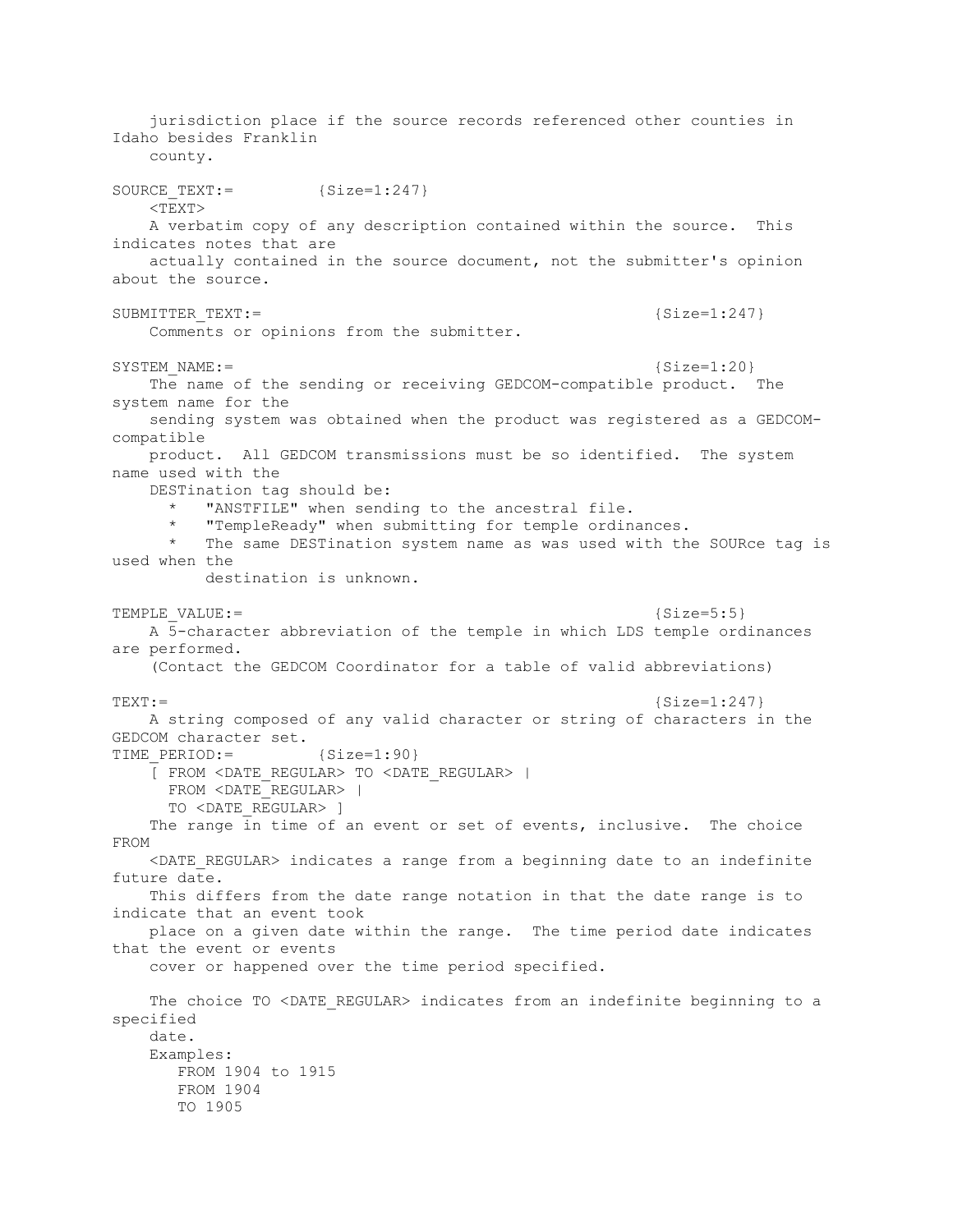TIME  $VALUE :=$  {Size=1:10} [ hh:mm:ss.fs ] The time of a specific event, usually a computer-timed event, where: hh = hours on a 24 hour clock mm = minutes ss = seconds, (optional) fs = decimal fraction of a second, (optional) TRANSMISSION DATE:= {Size=10:11} <DATE\_EXACT> The date that this transmission was created. TYPE  $OF: =$  {Size=1:20} A user-defined number or text that the submitter uses to identify this record. For instance, it may be a record number within the submitter's automated or manual system, or it may be a page and position number on a pedigree chart. USER\_TAG\_DEFINITION:= A formal description of the user defined tag. This description can be used by the receiving system to give meaning to the user defined tags. (See Chapter 2, User Defined Tags section.) VERSION NUMBER:=  ${Size=1:15}$  An identifier that represents the version level assigned to the associated product. It is defined and changed by the creators of the product.  $XREF:=$  {Size=1:15} Either a pointer or a cross-reference identifier. If this element appears before the tag in a GEDCOM-line, then it is a cross-reference identifier. If it appears after the tag in a GEDCOM line, then it is a pointer. The method of delimiting a pointer or crossreference identifier is to enclose the pointer or cross reference identifier within at-signs ( $\theta$ ), for example, @I123@. A XREF may not begin with a number sign (#). This is to avoid confusion with an escape sequence prefix (@#). The use of a colon (:) in the XREF is reserved for creating future network cross-references.  $XREF:ANY:=$  {Size=1:15} <XREF> A universal pointer. It may point to any other cross-reference identifier type. XREF:EVEN:= {Size=1:15} <XREF> A pointer to or a cross reference identifier of a source event record. XREF:FACT:= {Size=1:15} <XREF>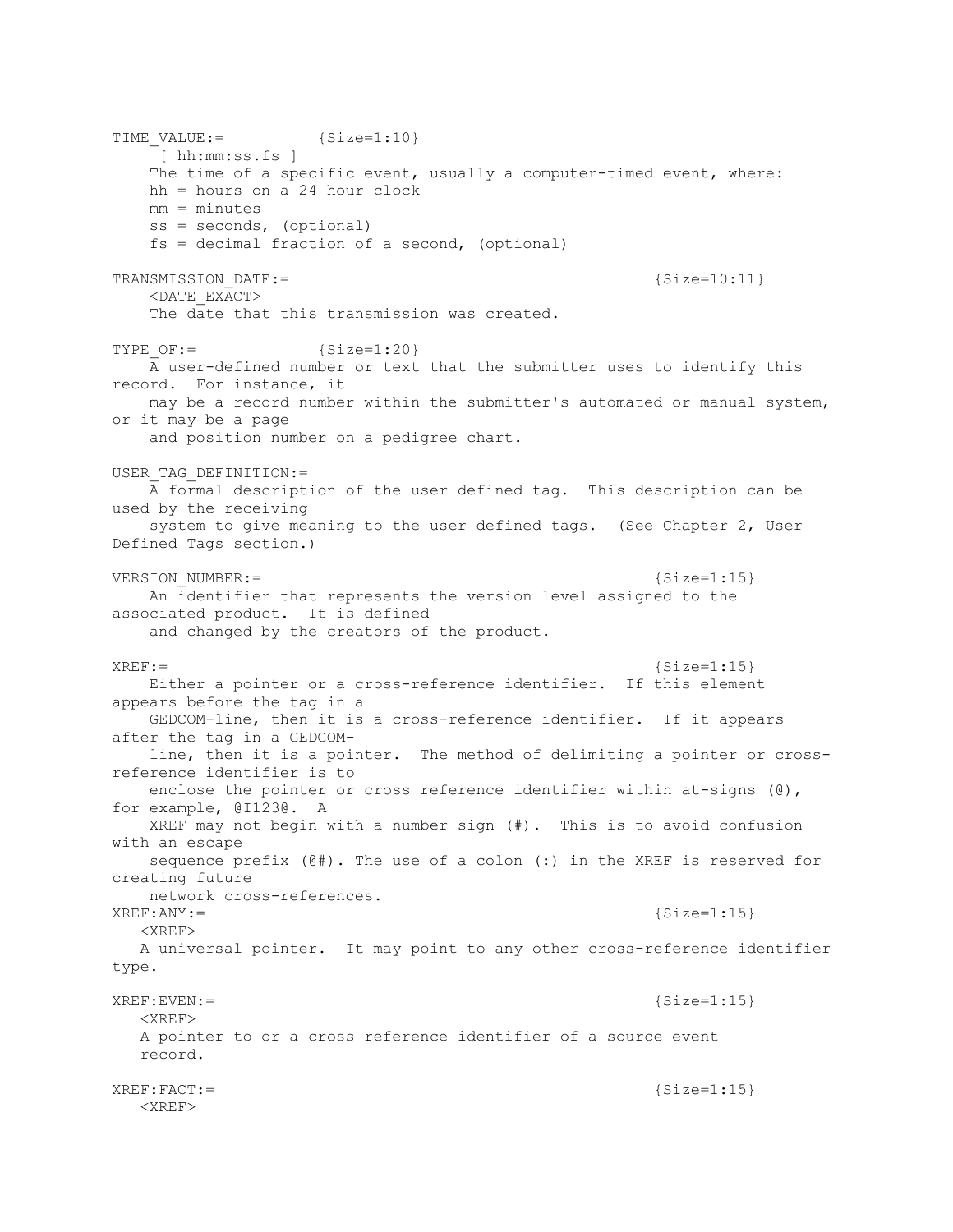A pointer to or a cross reference identifier of a facts record. XREF:FAM:= {Size=1:15} <XREF> A pointer to or a cross reference identifier of a family record.  $XREF: INDI: =$  {Size=1:15} <XREF> A pointer to or a cross reference identifier of an individual record. XREF:NOTE:= {Size=1:15} <XREF> A pointer to or a cross reference identifier of a note record. XREF:REPO:= {Size=1:15}  $<$  $XREF$  $>$  Either a pointer to a REPOsitory, a SUBMitter, or an INDIvidual record, or a cross reference identifier of a repository record. XREF:REC!ID:= {Size=1:15} [ <FILE:REC!ID> | <REC!ID> | <!ID> ] Enclosed in at-signs (@), this is a pointer to a context within a record. Normally the pointer will only be used to point to role contexts within the current event record but the principle should allow the reference to a context within a specific record within a specific file. The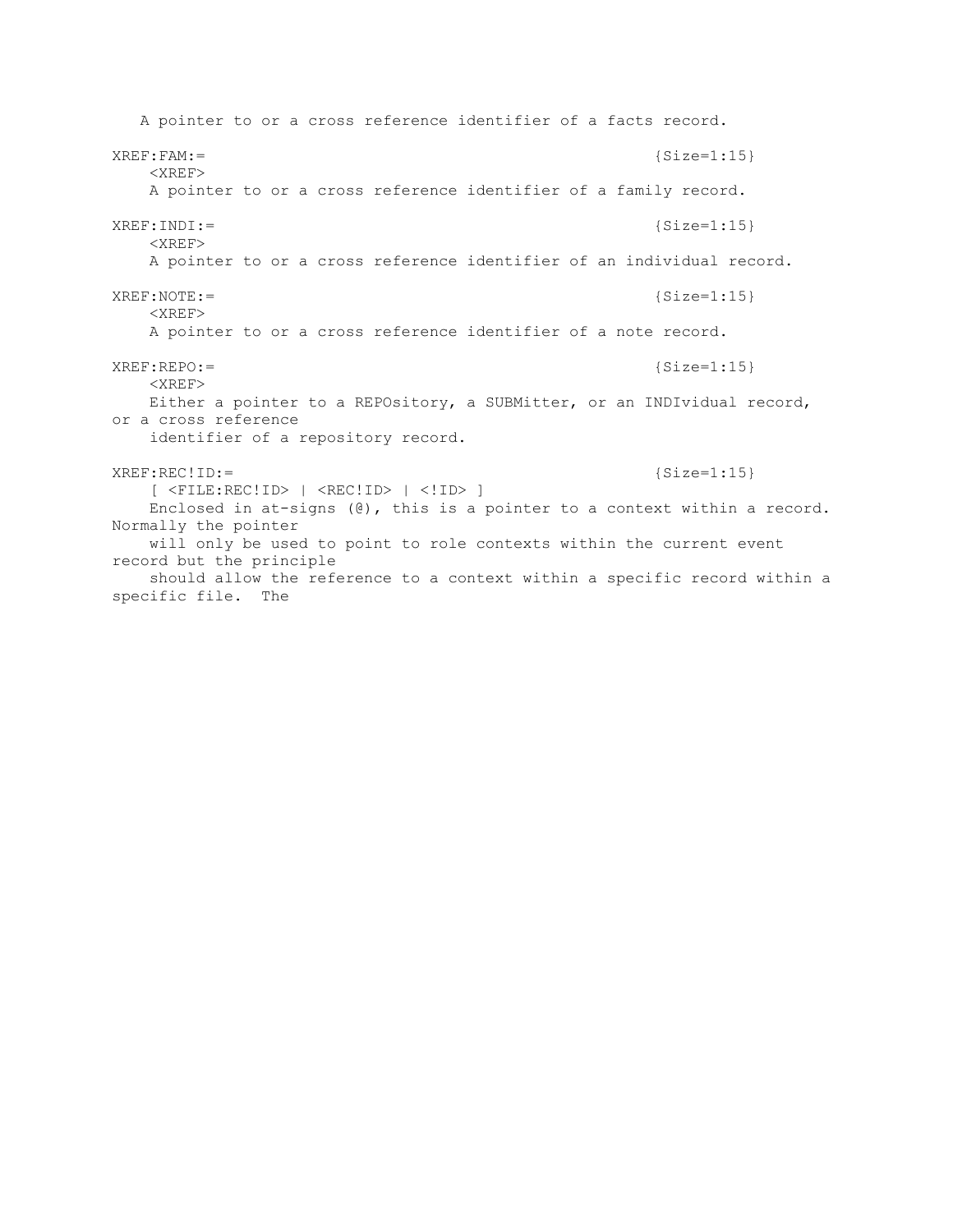following are valid ways of representing this pointer: @FILE:REC!ID@ = A pointer to a specific context <!ID>, within a specific record <REC> within a specific file <FILE:>, that logically replaces the context containing the cross reference pointer. (Future.) @REC!ID@ = A pointer to a specific context <!ID> within a specific record within the current GEDCOM transmission. not valid: @!ID@ = A pointer to a specific context <!ID> within the current record of this GEDCOM transmission must also contain the record level pointer, such as @I13!3@. XREF: SOUR: = {Size=1:15} <XREF> Either a pointer to a SOURce, a SUBMitter, or an INDIvidual record, or a cross reference identifier of a source record. XREF: SUBM: =  ${Size=1:15}$  <XREF> Either a pointer to a SUBMitter, or an INDIvidual record, or a cross reference identifier of a submitter record.  $YEAR :=$  {Size=3:4, Type=NUMBER} A numeric representation of the calendar year in which an event occurred. YEAR ALTERNATIVE:=  ${Size=1:1}$ , Type=NUMBER} A year modifier which shows the possible date alternatives for pre-1752 date brought about by a calendar change, for example, 15 Dec 1752/3. COMPATIBILITY WITH OTHER GEDCOM VERSIONS Products based on GEDCOM 5.3 are generally compatible with products based on prior GEDCOM versions. However, there are four issues related to specific products that introduce incompatibilities which can be accommodated by programming to handle the information in both the standard and the non-standard way. Compatibility with prior implementations may be maintained by doing the following: 1. Treat a TITL tag found at level 0 as if it were a SOUR record, including its subordinate structure. Roots III points from a SOUR structure in an INDI record to a 0 TITL source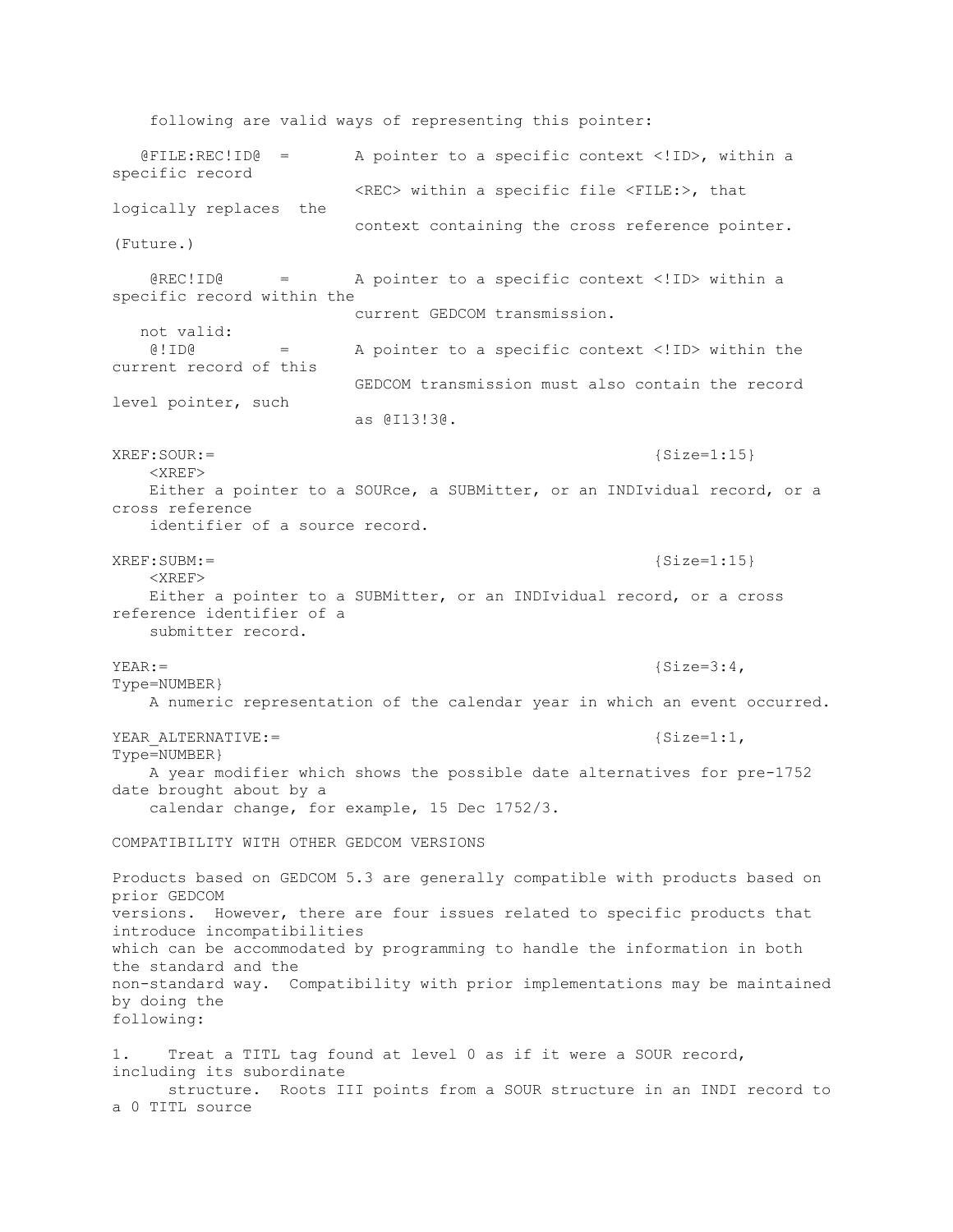record in this manner. Likewise, the TITL tag must be used instead of the SOUR tag in the level 0 SOUR record to send source information to Roots III. 2. The structure for LDS sealing of child to parents was changed in the standard from the FAM- CHIL-SLGC structure to the INDI-FAMC-SLGC structure to conform with the more natural access path to this information. PAF 2.1 reads the sealing date in the FAM-CHIL-SLGC structure, while other products read it in the INDI-FAMC-SLGC structure. To accommodate all implementations, systems handling the LDS ordinance events should look for the child sealing information in either place. Systems should also write the child sealing information in both structures when preparing a transmission. Other child events were also moved to the INDI-FAMC structure, namely ADOPtion, which should receive the same treatment. 3. When an individual has multiple names, GEDCOM 5.x requires listing the preferred instance first, followed by less-preferred names. However, PAF and other products take only the last instance during a transmission, causing the preferred name to be dropped when more than one name is present. The same happens with all multiple-instance tags where only one instance is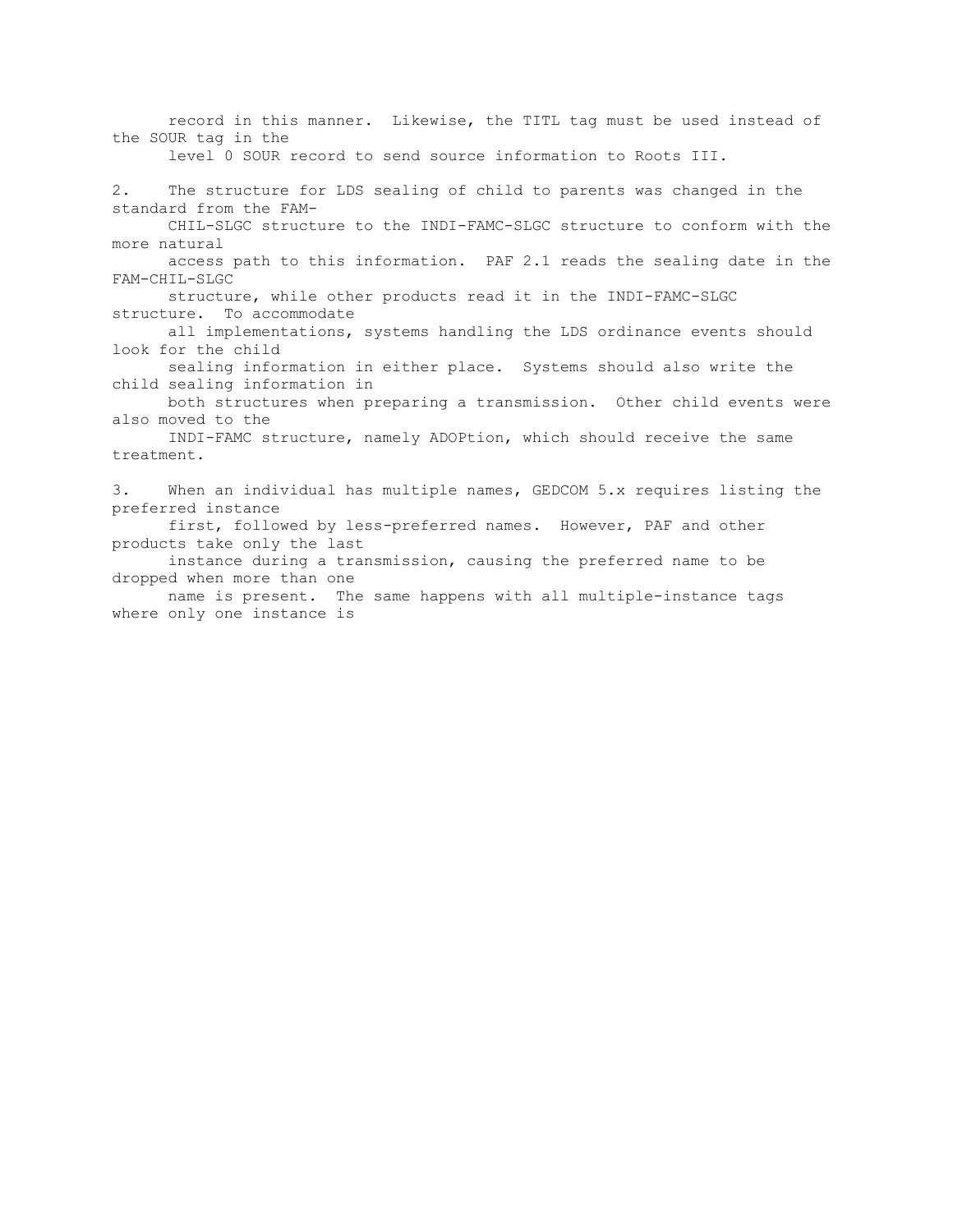received. When writing to GEDCOM 4.0 (or earlier) compatible systems you should only output the preferred name under the name tag and export the also-knownas name in a note field. We anticipate a future change to allow use of indentation to make GEDCOM files easier to read. To make this transition easier, beginning with GEDCOM 5.3, leading white space in a GEDCOM line should be handled by receiving systems by ignoring it. Indentation should NOT be transmitted in GEDCOM files until this change is established in a future version of The GEDCOM Standard. PACKAGING THE GEDCOM TRANSMISSION FILE The GEDCOM transmission is normally created on a DOS or Macintosh compatible diskette. The DOS filename extension is (.GED). Macintosh filenames do not use file extensions. When the GEDCOM file is too large to fit on a single diskette, the file is divided after any wholeline (last character is the terminator), and the DOS filename extension becomes (G##) where (##) is (00) for the second disk, (01) for the third, and so forth. For Macintosh filenames, append the two digits to the subsequent filenames in parentheses. (See example below.) This allows the receiving software to ensure that disks are read in the correct sequence. Given that the user-supplied portion of the file name is SMITH, then the complete filenames for a three-disk transmission would be: Disk DOS Filename Macintosh Filename 1 SMITH.GED SMITH 2 SMITH.G00 SMITH(00) 3 SMITH.G01 SMITH(01) The required GEDCOM HEADer record appears only on the first disk and the required TRLR (trailer) record appears only on the last disk and must be followed by the terminator. USER DEFINED TAGS Data stored in different systems within a user defined context will not be easy to share between other systems. GEDCOM defines a schema that can be included within the HEADer record which will give receiving systems the information to assist them in interpreting the user defined data. Utmost care should be taken when defining User tags. The primary use would be for transmitting data between the same software driven system, system developers are encouraged to find ways of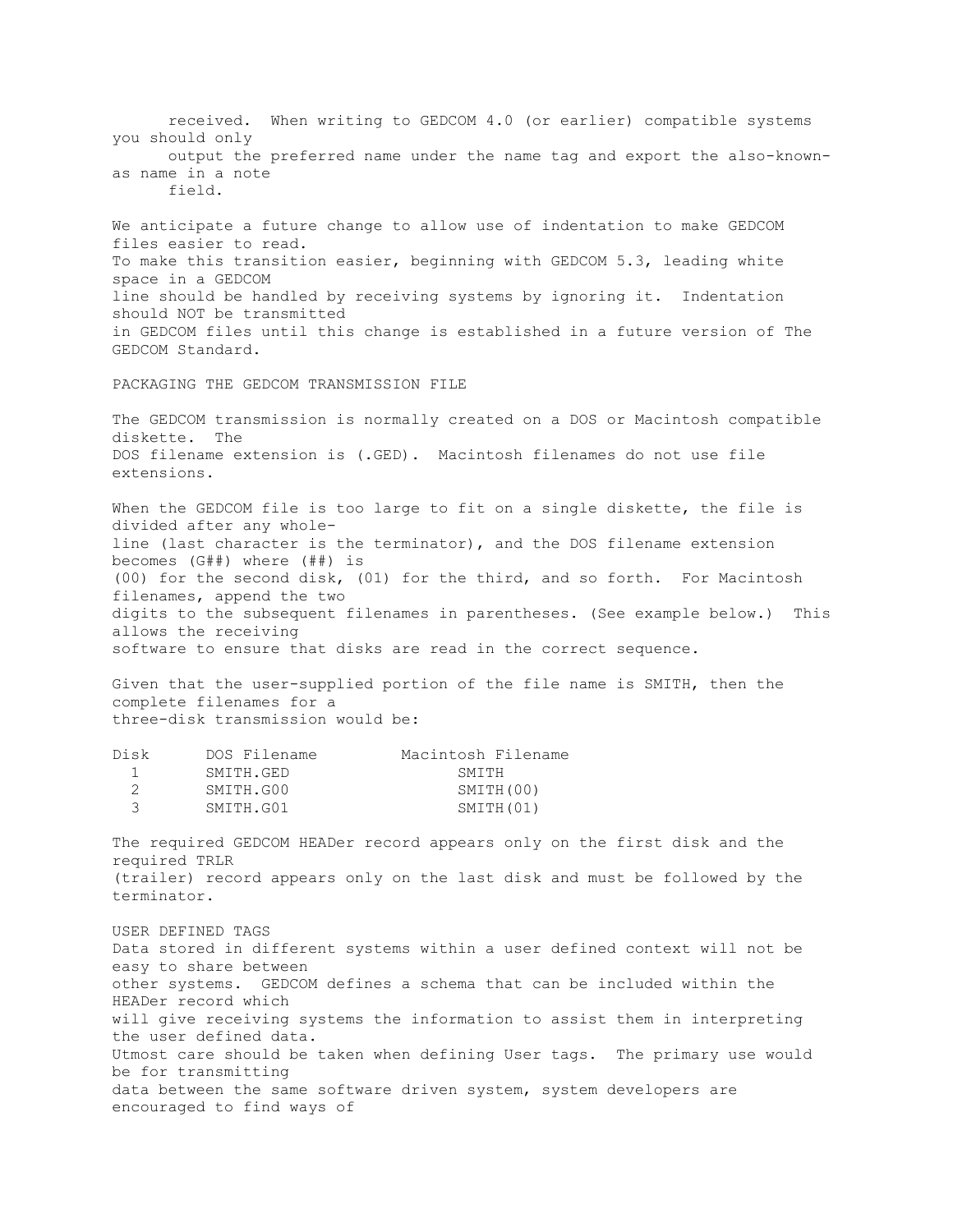supporting user defined tags, but GEDCOM only provides a way to express the data, it usage is left to the receiving software.

This schema is designed to show: a. The context within which the new tag appears in the records. b. The name of the new tag, which must start with an underscore (). c. The definition of the new tag. d. The label or long name of the new tag, if different from the tag name. e. The kind of data that this new tag represents in terms of a predefined standard GEDCOM tag. For Example, if HOSPital was being defined as a user tag, then we would use the SITE tag to show that hospital is a kind of SITE. In the Sample Lineage-linked GEDCOM Transmission example below is the SCHEMA required for defining a new user defined tag " HOSP" which is intended to show the name of the name of the hospital where a birth took place. Included in the schema context is: 1. The LABL tag to define a longer tag name that can be used as a field label. 2. The DEFN tag which allows sharing of the definition of the new tag.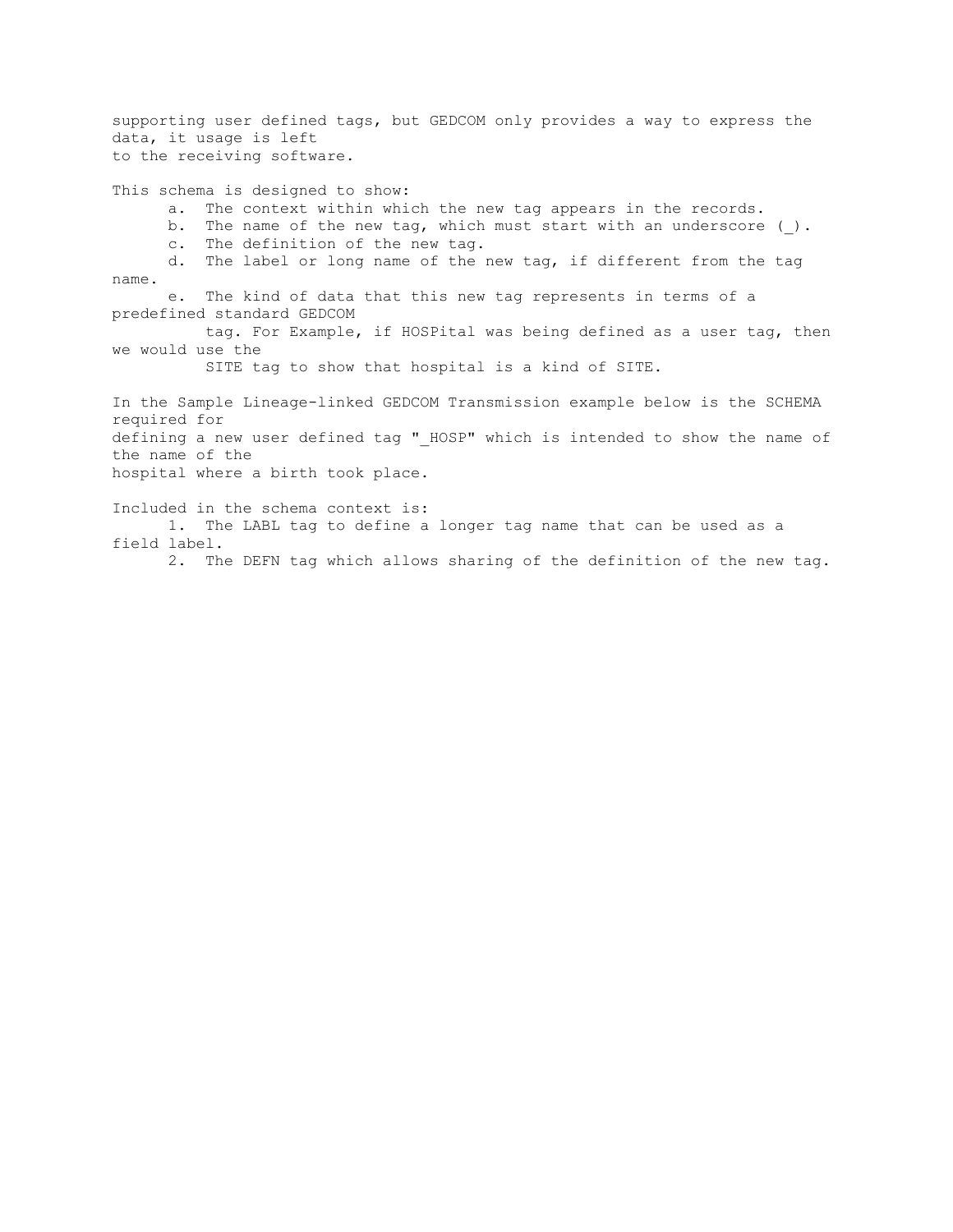3. The ISA tag to show that this tag is a kind of another standardized tag. In this case \_HOSPital is a kind of SITE. ESCAPE SEQUENCE FORMAT FOR THE LINEAGE-LINKED FORM The Lineage-linked form utilizes the escape sequence feature provided in the GEDCOM grammar in the following way: \* An escape sequence in the HEADer structure invokes variant processing for the entire transmission. \* An escape sequence that appears in subsequent structures affect only the line on which the escape sequence appears unless that line has subordinate CONTinuation or CONCatenation lines. In this case the variant processing applies to the subordinate CONTinuation and CONCatenation substructure lines as well. \* The form of the escape sequence is  $\theta$ # escape type code escape text  $\theta$ where the escape type code indicates that: A = A auxillary data format or processing is being referenced. Auxillary data formats include such forms as images, sound, or other data requiring auxillary processing. (See primitive element ESCAPE TO AUXILLARY PROCESSING above in this chapter). C = Character set processing is being invoked.  $D =$  Date processing for special calendar is being invoked. (see primitive element CALENDAR\_ESCAPE\_SEQUENCE above in this chapter). The escape text specifies the specific processing to be done within that particular type, for example, @#DJULIAN@ indicates julian date processing. SAMPLE LINEAGE-LINKED GEDCOM TRANSMISSION The example below shows how some of these value types appear in a valid GEDCOM Lineagelinked transmission. The example is a sample transmission of genealogical information about three individuals who are members of the same family--husband, wife, and child. In the example, "Joe/Williams/" is the value specified by the tag NAME under the INDI tag for the record (@3@). Other values in other lines, such as the birth date and place, provide additional information about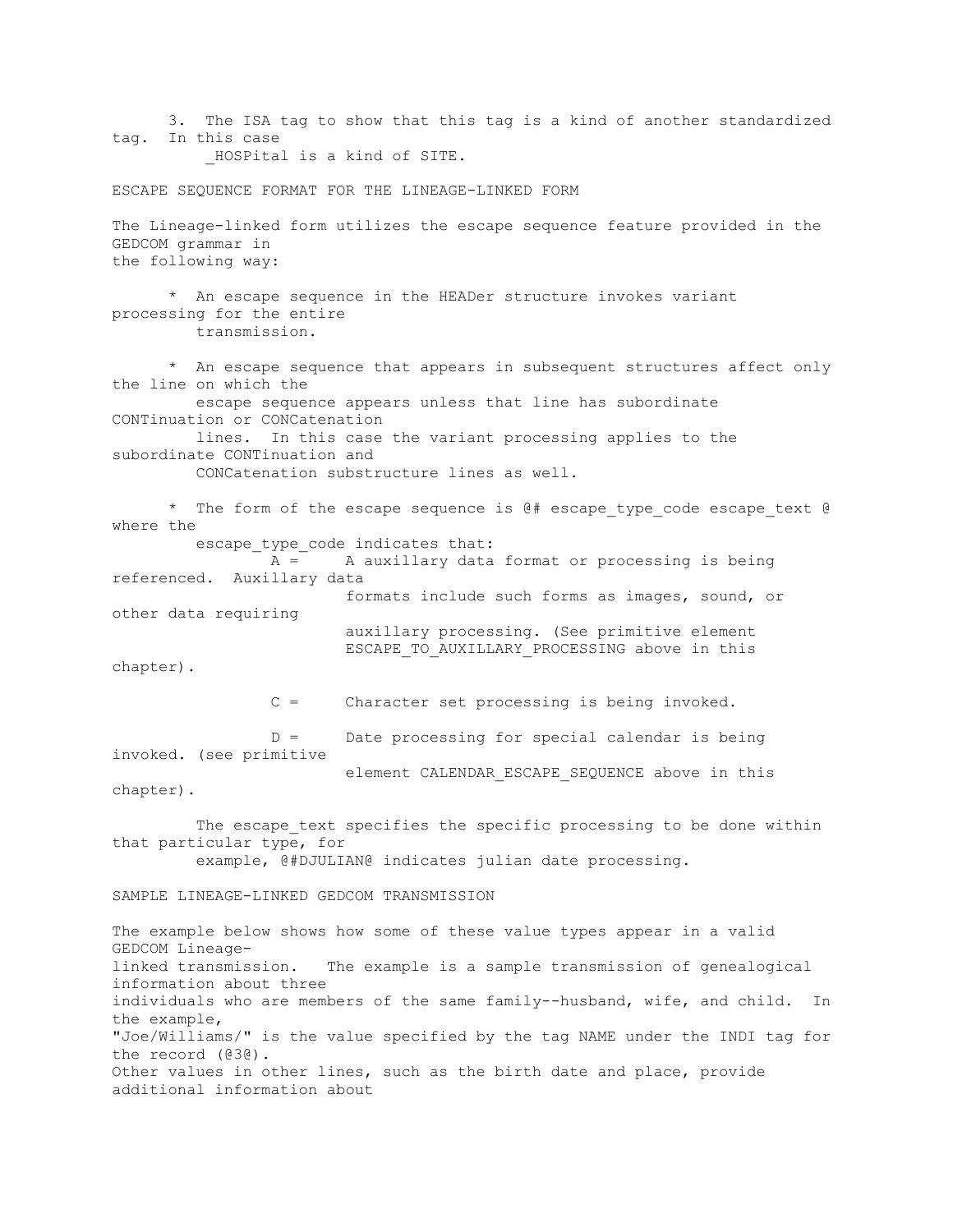Joe Williams. The value (@4@) specified by the FAMC tag is a pointer to the FAMily record (@4@) of which Joe Williams is a child. Included also in this transmission example are three other record types: a source record, a submitter record, and a repository record. These records are pointed to from within other records in the transmission. This shows how pointer values can be used in creating the GEDCOM Lineage-linked form. Example: (Indentation is for readability only.) 0 HEAD 1 SOUR PAF 2 VERS 2.1 1 DEST ANSTFILE 1 SUBM @5@ 1 GEDC

2 VERS 5.2

 3 BIRT 4 \_HOSP

 1 SCHEMA 2 INDI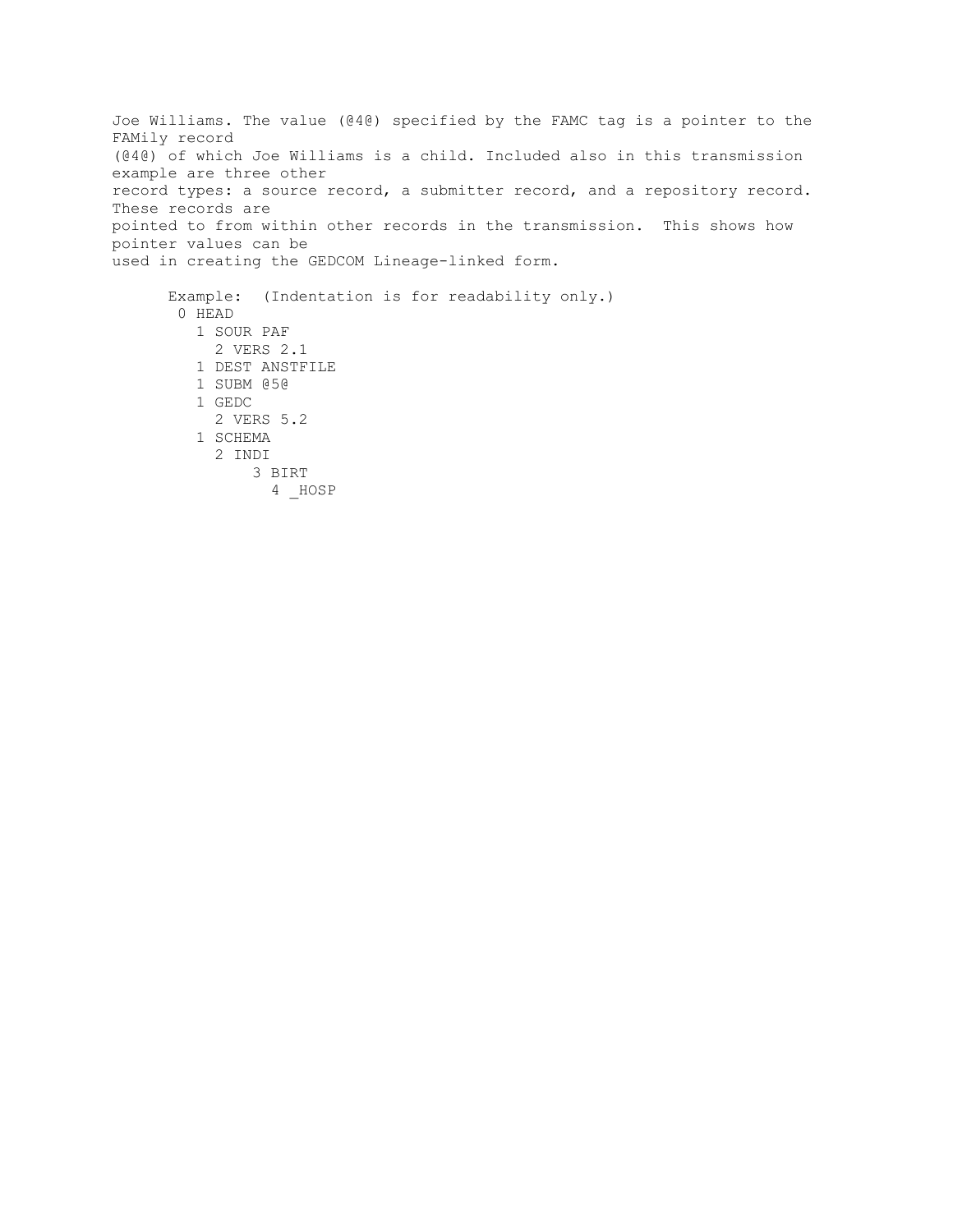```
 5 LABL HOSPITAL
            5 DEFN The name of a hospital
            5 ISA SITE
0 @1@ INDI
  1 NAME Robert Eugene/Williams/
  1 SEX M
  1 BIRT 
    2 DATE 02 OCT 1822
    2 PLAC Weston, Madison, Connecticut
   2 HOSP St. Marks
    2 SOUR @6@
  1 DEAT 
    2 DATE 14 APR 1905
    2 PLAC Stamford, Fairfield, CT
    2 QUAY 2
  1 BURI 
    2 PLAC Stamford, CT
      3 CEME Spring Hill Cemetery 
  1 OCCU Publisher
  1 FAMS @4@
0 @2@ INDI
  1 NAME Mary Ann/Wilson/
  1 SEX F
  1 BIRT
    2 DATE BEF 1828
    2 PLAC Connecticut
  1 FAMS @4@
0 @3@ INDI
  1 NAME Joe/Williams/
  1 SEX M
  1 BIRT
    2 DATE 11 JUN 1861
    2 PLAC Idaho Falls, Bonneville, Idaho
  1 FAMC @4@
0 @4@ FAM
 1 HUSB @1@
  1 WIFE @2@
  1 CHIL @3@
  1 MARR
    2 DATE DEC 1859
0 @5@ SUBM
  1 NAME Reldon /Poulson/
  1 ADDR 1900 43rd Street West
    2 CONT Billings, MT 68051
    2 PHON (406) 555-1232
0 @6@ SOUR
  1 TYPE VITAL
  1 EVEN BIRT
  1 TITL County Birth Records 
  1 PERI FROM 1820 TO 1825
 1 PLAC , Madison, Connecticut
  1 RECO CIVIL
  1 FIDE PHOTOCOPY
  1 REPO @7@
    2 MEDI FILM
    2 CALN 13B-1234.01
```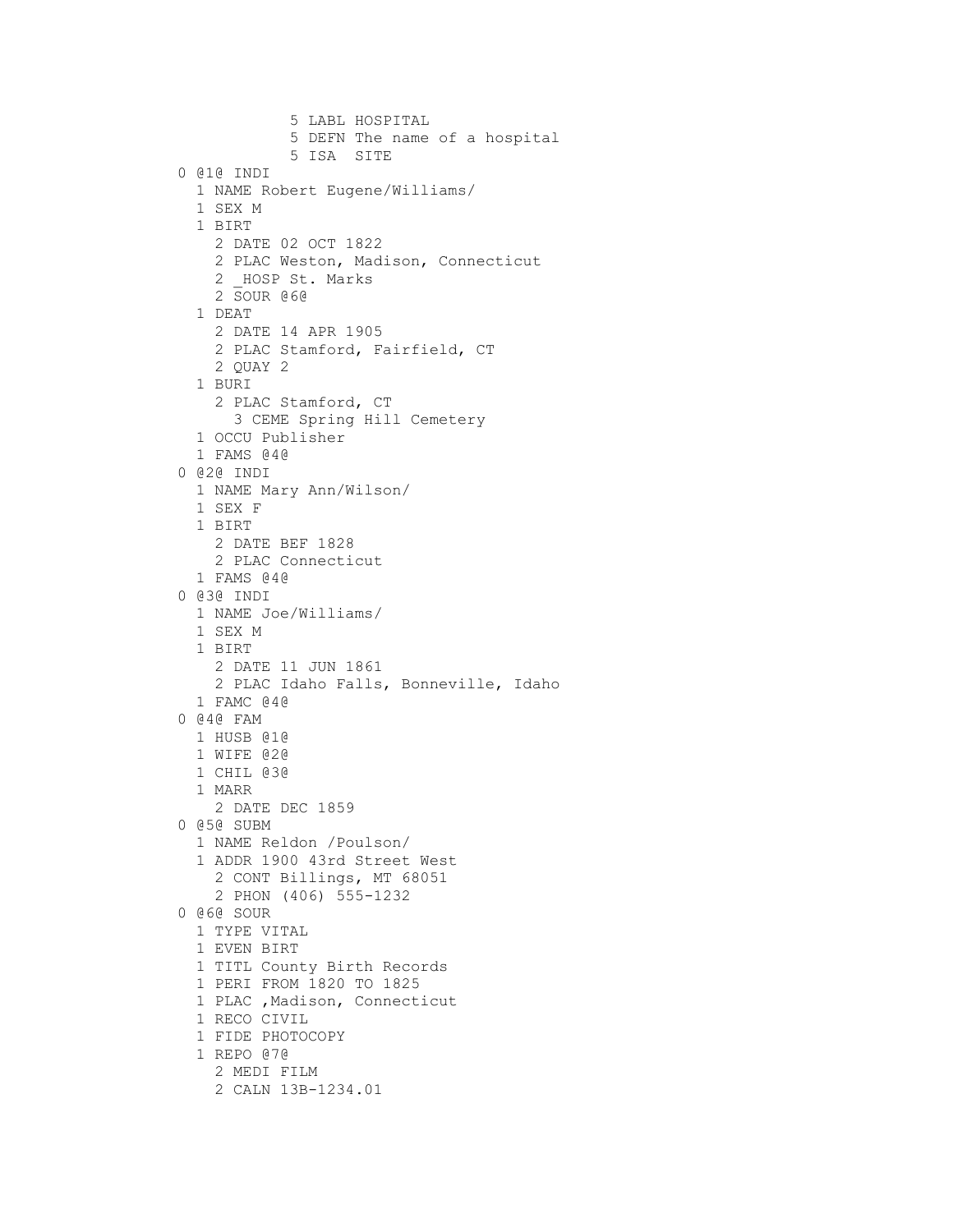0 @7@ REPO 1 NAME Family History Library 1 ADDR 35 N West Temple Street 2 CONT Salt Lake City, UT 84150 0 TRLR

SAMPLE EVENT\_RECORD

This example shows how the Evidence Record format might be used to store an extraction of a christening record:

```
 0 @EV13@ EVEN
1 TYPE CHR
    2 DATE 17 NOV 1830
    2 PLAC Littlehampton, West Sussex, England
       3 ADDR 9 Chiltern Close
         4 CONT East Preston
    2 @EV13!1@ CHIL
      3 NAME Jason \Wilde\
      3 AGE 4 yrs
    2 @EV13!2@ MOTH
       3 NAME Wilma \Wilson\
       3 BIRT
         4 DATE 15 MAY 1810
         4 PLAC Nottingham, England
    2 @EV13!3@ FATH
       3 NAME William \Wilde\
       3 BIRT
         4 DATE 15 OCT 1805
        4 PLAC Nottingham, England
       3 ASSO @EV13!4@
        4 TYPE BROTHER
    2 @EV13!4@ GODF
       3 NAME David \Wilde\
```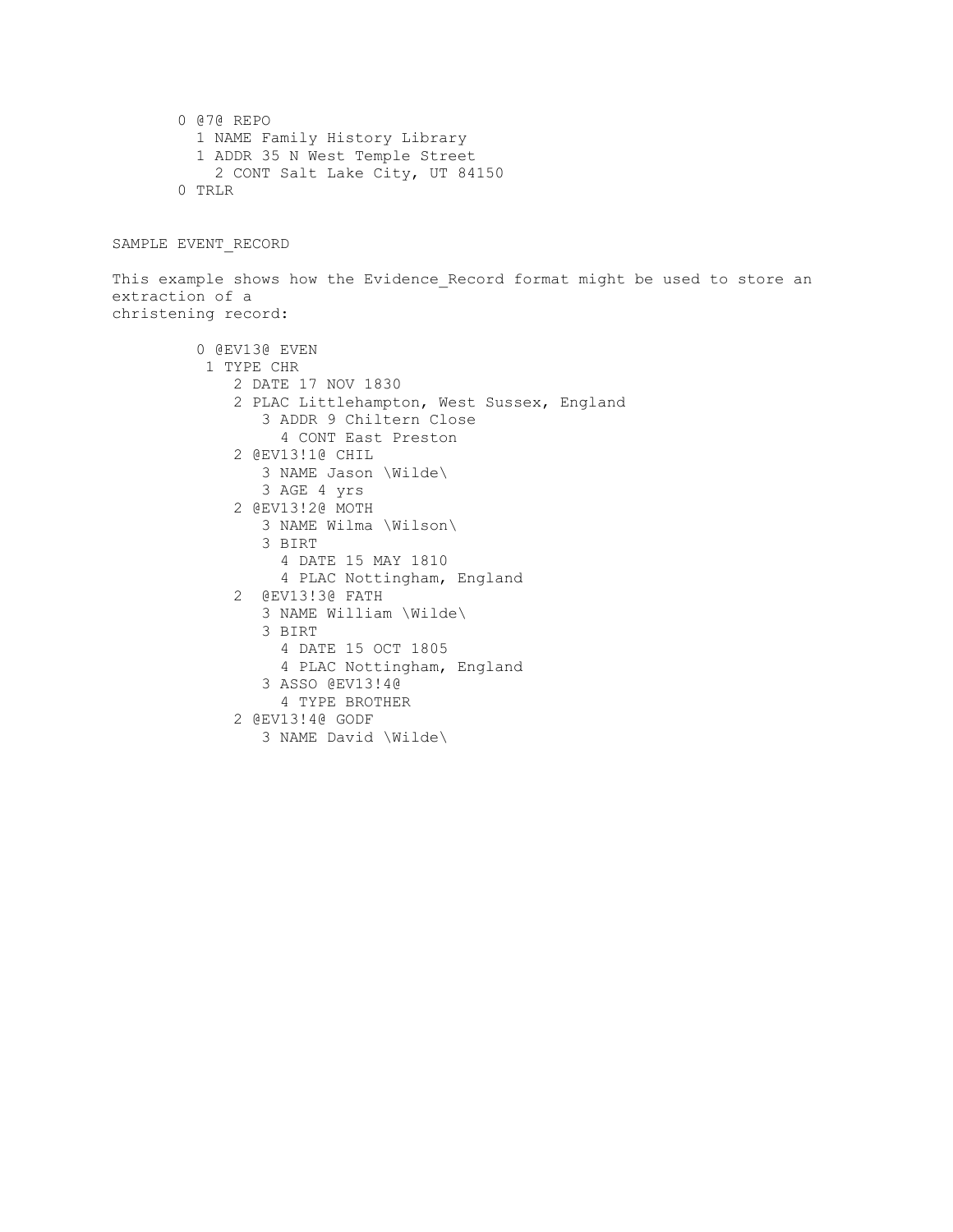Chapter 3

## INTRODUCTION

character and the

GEDCOM needs to be designed to accommodate different character sets to facilitate the sharing of genealogical data in different languages. In order to minimize the number of differing standards to accomplish this, we have chosen to have each system convert their usage to ANSEL and eventually UNICODE. In January of 1991 a Unicode Consortium was founded to promote the use of the Unicode standard which accommodates all characters in one character set (see the section on Unicode below). Unicode Consortium has agreed with the ISO 10646 standard to merge and Unicode will be a subset of the ISO 10646 international character encoding standard. The difficulty is in handling the two character code sequences. Therefore, until the multibyte handling becomes more common, the usage of ANSEL to represent the latin-based international characters will be the standard. The GEDCOM specification does not address the implementation methods for multilingual processing, such as keyboard arrangements, sorting sequences, or character and graphic representations (font styles, proportional spacing, and so forth) on the CRT or printers, however, Unicode standard has defined formatting characters which will indicate the direction of the text presentation as well as other text formatting character codes. Most of the genealogy systems developed so far utilize either ASCII or ANSEL, or both. ANSEL accommodates the set of Latin-based languages, as explained below. 8-Bit ANSEL The 8-Bit ANSEL (American National Standard for Extended Latin Alphabet Coded Character Set for Bibliographic Use, Z39.47, 1985 copyright) is the default character set for GEDCOM. It is used for all transmissions of information unless another character set is specified. The use of this character set standard makes it possible to preserve the full integrity of the language by providing a

method of using the standard ASCII character set and supplementing it with both non-spacing character modifiers (diacritic) as well as spacing special characters. Nonspacing means that the diacritic is printed without advancing the device's print position. The character being modified is then printed in the same position, resulting in a combined image of both the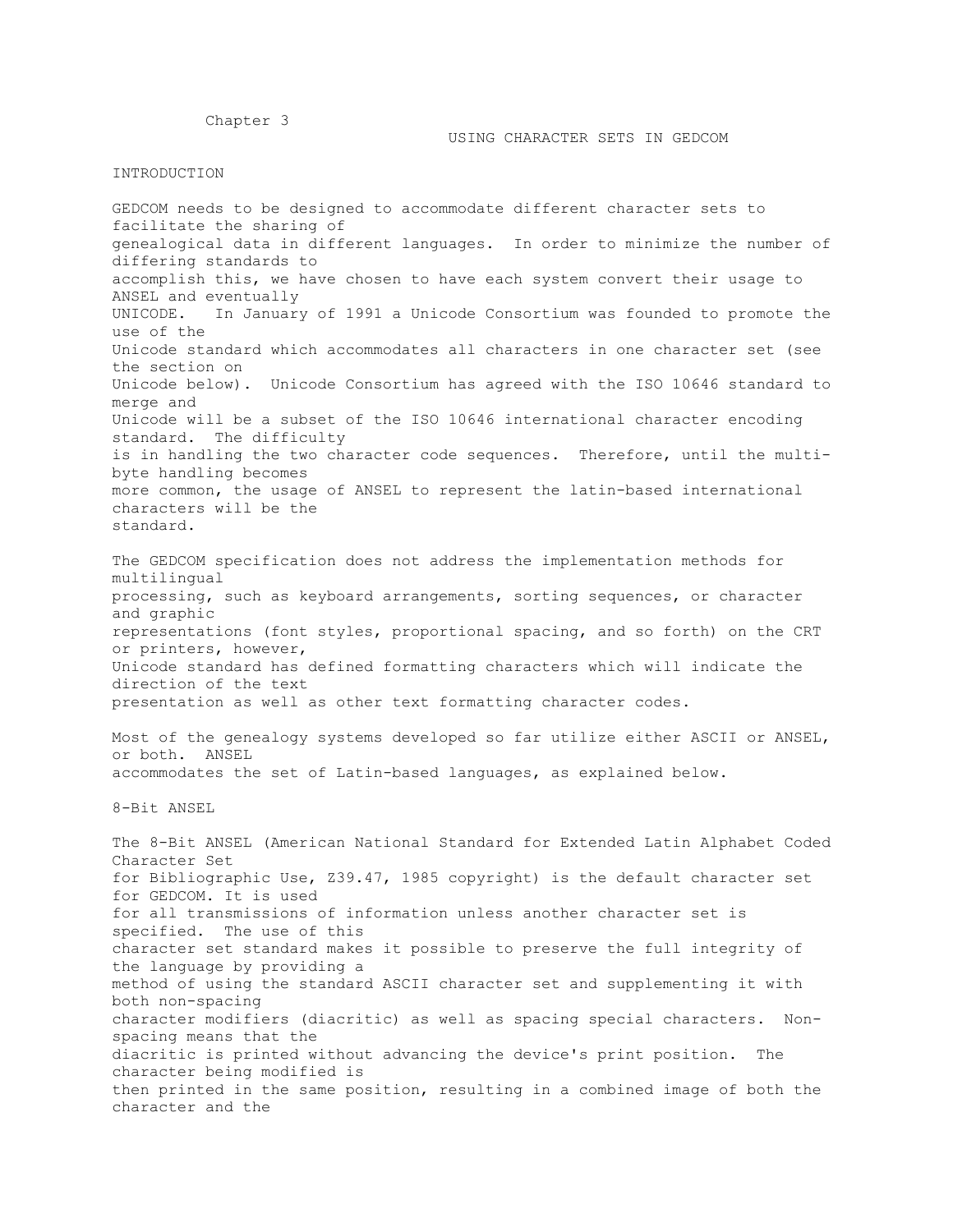diacritic(s). The storage of ANSEL requires storing the non-spacing graphic character(s) preceding the ASCII character that the diacritic is to modify. The ANSEL standard specifies an extended 8-bit configuration (above 128) to represent the spacing and non-spacing graphic characters that make up most of the Latin based languages. ANSEL is a super-set of ASCII. The standard ASCII characters including the control characters are preserved. ANSEL is known by two other names: (1) ANSI Z39.47-1985) and (2) the American Library Association character set, used in library systems worldwide, including the MARC (MAchine-Readable Catalog) format. A description of the codes for the ANSEL character set has been reproduced with permission and is included with the printed version of The GEDCOM Standard. The description of ANSEL codes is not included in the electronic version. This description may be purchased from the American National Standards Institute at 1430 Broadway, New York, N.Y. 10018. The description of the ANSEL character set standard includes the following: An 8-Bit Code Table showing the ASCII and extended ANSEL codes An explanation or legend of these codes \* A chart that identifies the ANSEL Non-spacing Graphic Characters \* A chart that identifies the ASCII Control Characters A chart that identifies the ASCII Graphic Characters

Character-set codes 0 through 127 are the same for 8-Bit ANSEL and 8-Bit ASCII (USA version--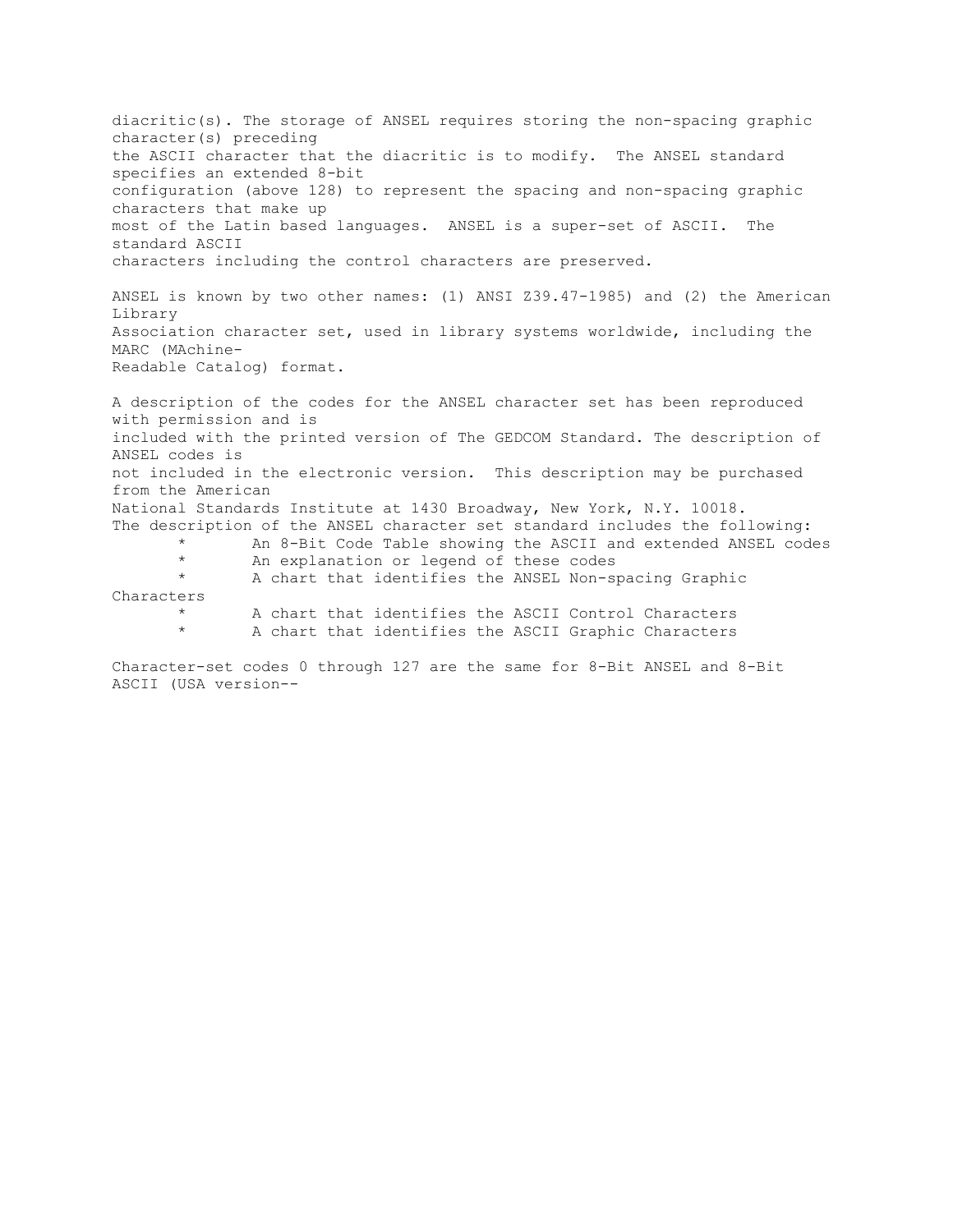ANSI 8-Bit). Character-set codes 128 through 255 are unique to the ANSEL character set. ASCII (USA version) When there isn't a need for diacritics or other special characters, and if you are not transmitting binary data, you will find it convenient to use ASCII (8-bit USA version) if your computer already supports it. This is a standard of the American National Standards Institute (ANSI). Most of the basic printable characters of ANSEL and ASCII (USA version--ANSI 8-Bit) are identical. Binary Character Set Binary formats for representing photographs and other bit-mapped graphics should use the escape sequence "escape to supplementary processing" for linking supplementary files to the GEDCOM context (see chapter 2). UNICODE (ISO 10646) The Unicode standard is a new character code designed to encode text for storage in computer files. It is a subset of the upcoming ISO 10646 standard. The design of the Unicode standard is based on the simplicity and consistency of today's prevalent character code set, extended ASCII code set, but goes far beyond ASCII's limited ability to encode only the Latin alphabet: the Unicode encoding provides the capacity to encode all of the characters used for written languages throughout the world. In order to accommodate the many thousands of characters used in the international text, the Unicode standard uses a 16-bit code set instead of extended ASCII's 8-bit code set. This expansion provides codes for more than 65,000 characters. The Unicode standard assigns each character a unique 16-bit value, and does not use complex modes or escape codes to specify modified characters or special cases. The text representation of the Unicode 16-bit numbers is U+0041 which is assigned to the letter A, 65 decimal. The Unicode standard includes the Latin alphabet used for English, the Cyrillic alphabet used for Russian, the Greek, Hebrew, and Arabic alphabets. Other alphabets used in countries across Europe, Africa, the Indian subcontinent, and Asia, such as Japanese Kana, Korean Hangul, and Chinese Bopomofo are included. The largest part of the Unicode standard is devoted to thousands of unified character codes for Chinese, Japanese, and Korean ideographs. (See "The Unicode standard", vol. 1 and 2, published by Addison-Wesley Publishing, for character code standards.)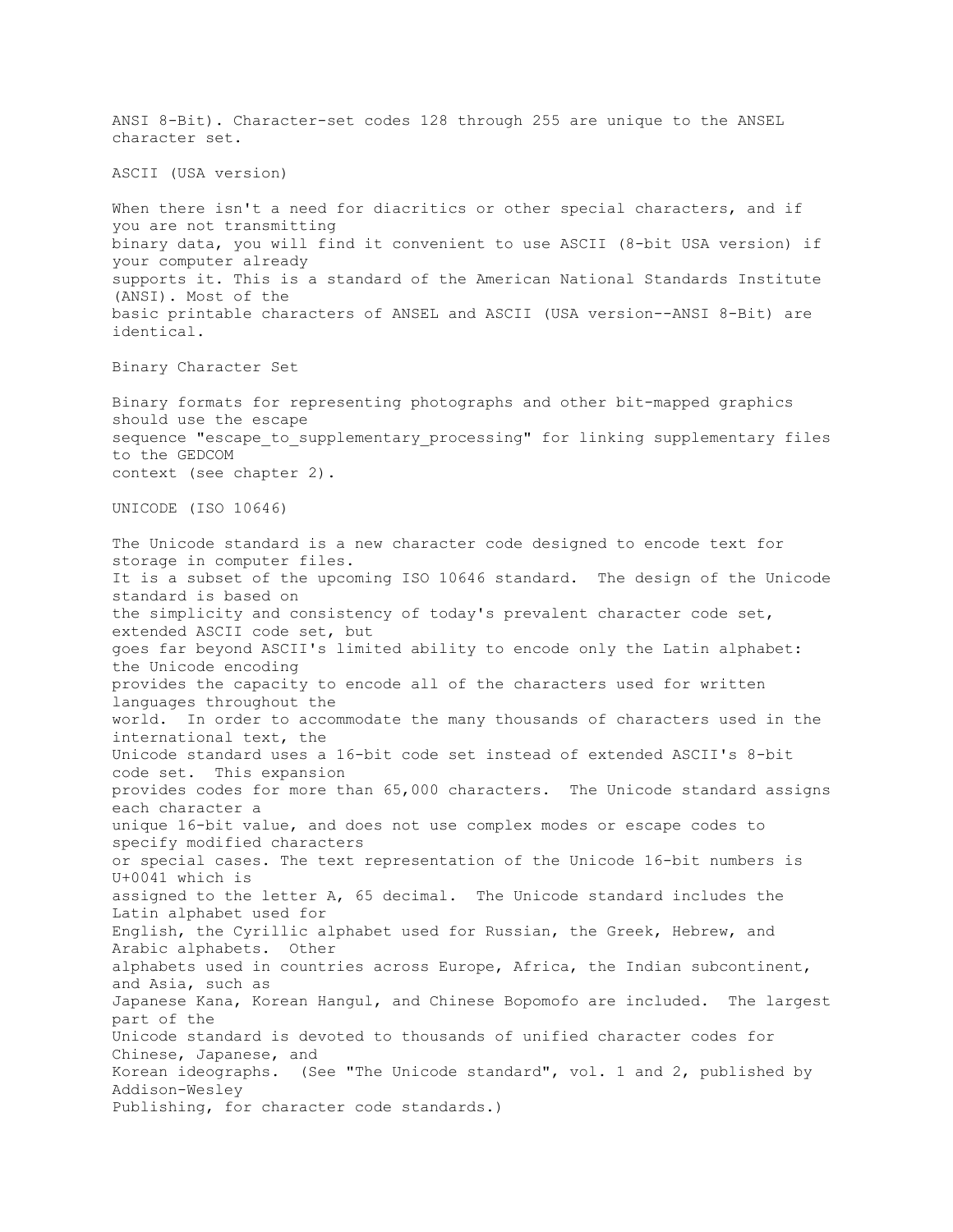The Unicode character set environment, which contains a character set for all languages, minimizes previous GEDCOM requirements to provide escape sequences for moving from one character set to another. If the Unicode environment is used to produce a GEDCOM transmission, the header record would also be in Unicode, requiring receiving systems to determine whether the transmission is Unicode or ASCII before they could interpret the GEDCOM header. This would be done by reading the first two bytes of the transmission. If the first two bytes are 0x30 and 0x20 then the transmission will be in either ASCII or ANSEL as determined by the header record. If the first two bytes are 0x30 and 0x00 then the transmission should be processed as a Unicode transmission. (Different platforms may reverse the position of the null byte, in which case the test would be for 0x00 and 0x30.) How to change character sets

The character set for an entire transmission is specified in the characterset line of the header record.

The example below shows the specification in the header record.

 Example: Lvl Tag Value 0 HEAD 1 SOUR PAF 2 VERS 2.1 1 DEST ANSTFILE 1 CHAR ANSEL

The character-set change remains in effect until the TRLR record is encountered at the end of the transmission.

The lineage linked form no longer makes use of the character escape sequence to change a character set context inside of the transmission. Unicode does not require shifting from character set to character set and we should encourage its use for multi-language support.

For more information about character sets, see the following:

Extended Latin Alphabet Coded Character Set for Bibliographic Use. American National Standards (ANSI), Z39.47, 1985.

\* "8-Bit ASCII--Structure and Rules." American National Standards (ANSI) X3.134.1-198x.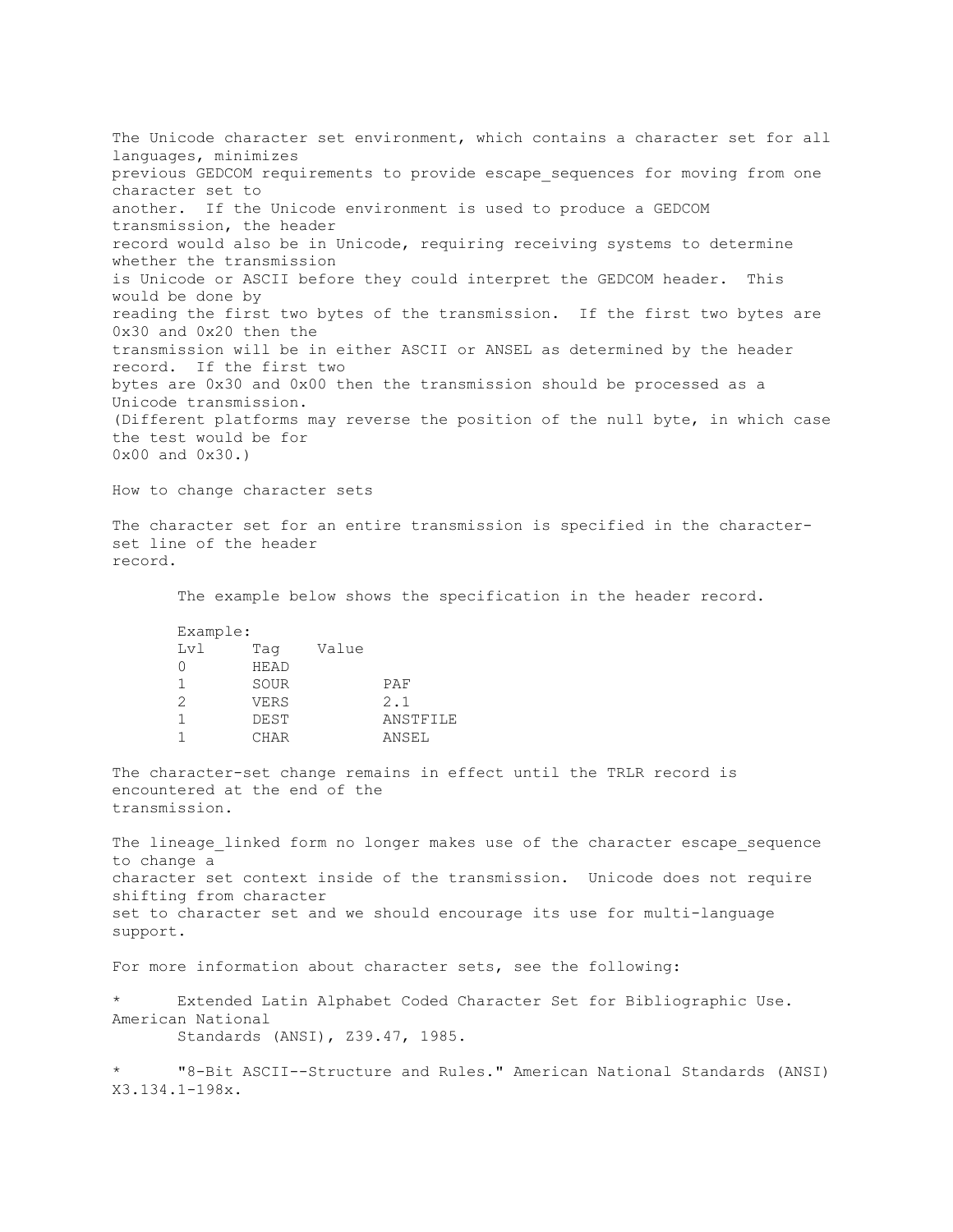\* "7-Bit and 8-Bit ASCII Supplemental Multilingual Graphic Character Set (ASCII Multilingual

Set)" (manuscript). American National Standards (ANSI), X3.134.2-198x.

"The Unicode standard", vol. 1 and 2, published by Addison-Wesley Publishing.

> Appendix A LINEAGE-LINKED GEDCOM TAG DEFINITION

## Introduction

Appendix A is a glossary of the tags approved for use with Lineage-linked GEDCOM. (See chapter 2 for an example of the tags in context that describes the Lineage-linked structure.) Every tag must be used within the context shown to ensure that all information transmitted by means of GEDCOM is uniformly identified.

The tags vary in type, depending on their role or use in a transmission. They are used to identify individuals, families, names, dates, places, events, roles, sex, sources, relationships, control codes and other kinds of data for computers, computer programs, and computer systems.

Generally, the definition for each tag is broad enough to cover all uses of the tag. Any new tag needed to extend the Lineage-linked form can be used for by a system that generates GEDCOM output may be used and will not violate the Lineage-linked GEDCOM standard as long as the context for the Lineage-linked GEDCOM grammar is not violated. System builders using new tags should register them and their definitions with the GEDCOM Coordinator at the address listed on the title page of this document. The Coordinator will evaluate the feasibility of including them as a part of the next release of the standard. Suggestions and proposed additions are welcome.

## Lineage-Linked GEDCOM Tag Definitions

This section provides the definition of the standardized GEDCOM tags and shows the formal name of the tag inside of {braces}.

ADDR {ADDRESS}:= The contemporary place, usually required for postal purposes, of an individual, a submitter of information, a repository, a business, a school, or a company.

ADOP {ADOPTION}:=

 The event of a legal creation of the child-parent relationship that does not exist biologically.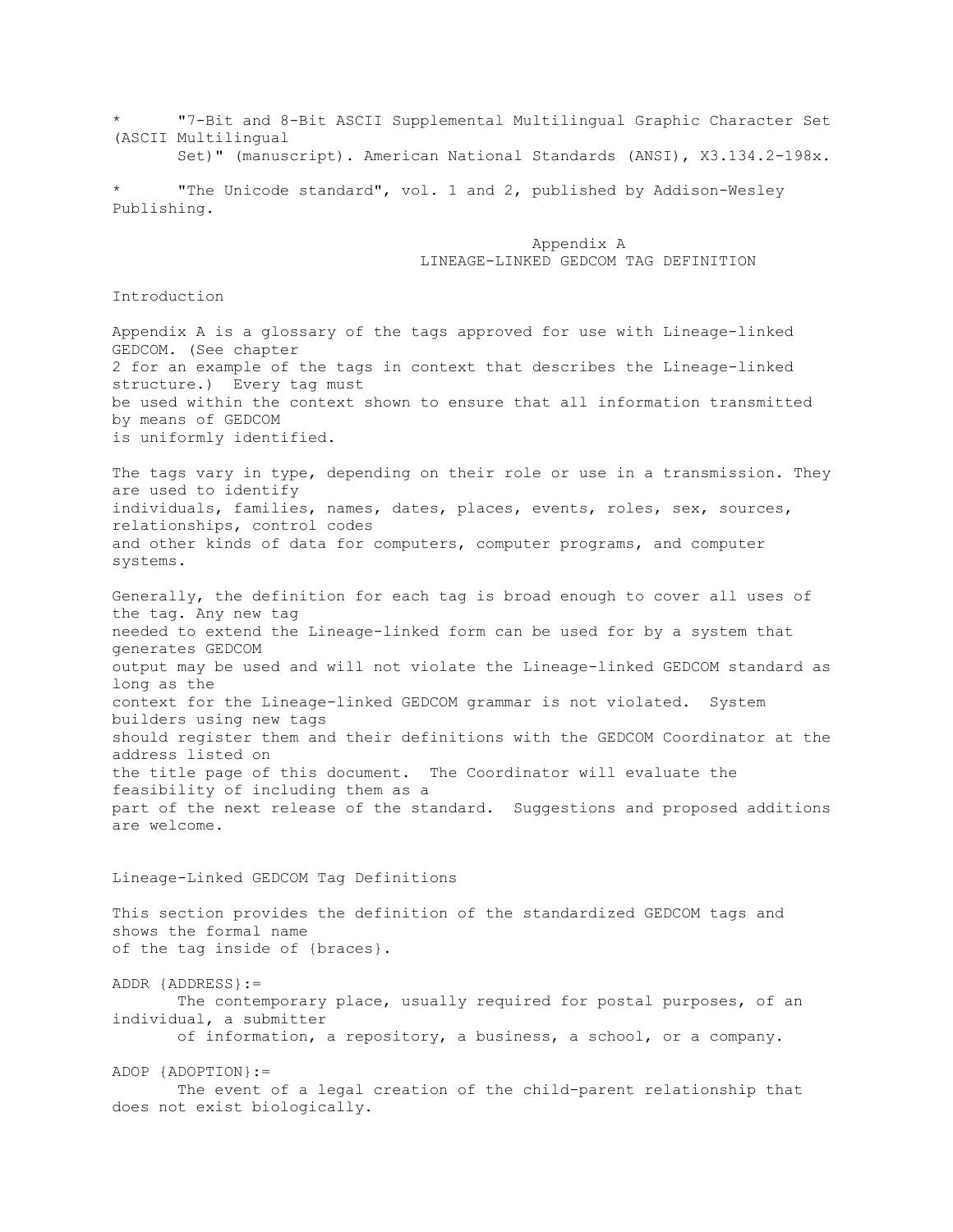$AFN$  { $AFN$ } := A unique permanent record file number of an individual record stored in the Ancestral File.  $AGE$  {AGE} := The age of the individual at the time an event occurred, or the age listed in the document. AGNC {AGENCY}:= The name of the branch of government. ALIA {ALIAS}:= A pointer to which indicates that another record is suspected of being the same person. When the suspicions are confirmed, drop the alias line, combine all data into one record, and delete the other record. Alias should NOT be used to record alternate names for the same person. (See Name tag definition.) ANCI {ANCES INTEREST} := Indicates an individual in which the submitter has interest in additional research for ancestors of this individual. (See also DESI) ANUL {ANNULMENT}:= An event declaring a marriage void from the beginning (never existed). ARVL {ARRIVAL}:=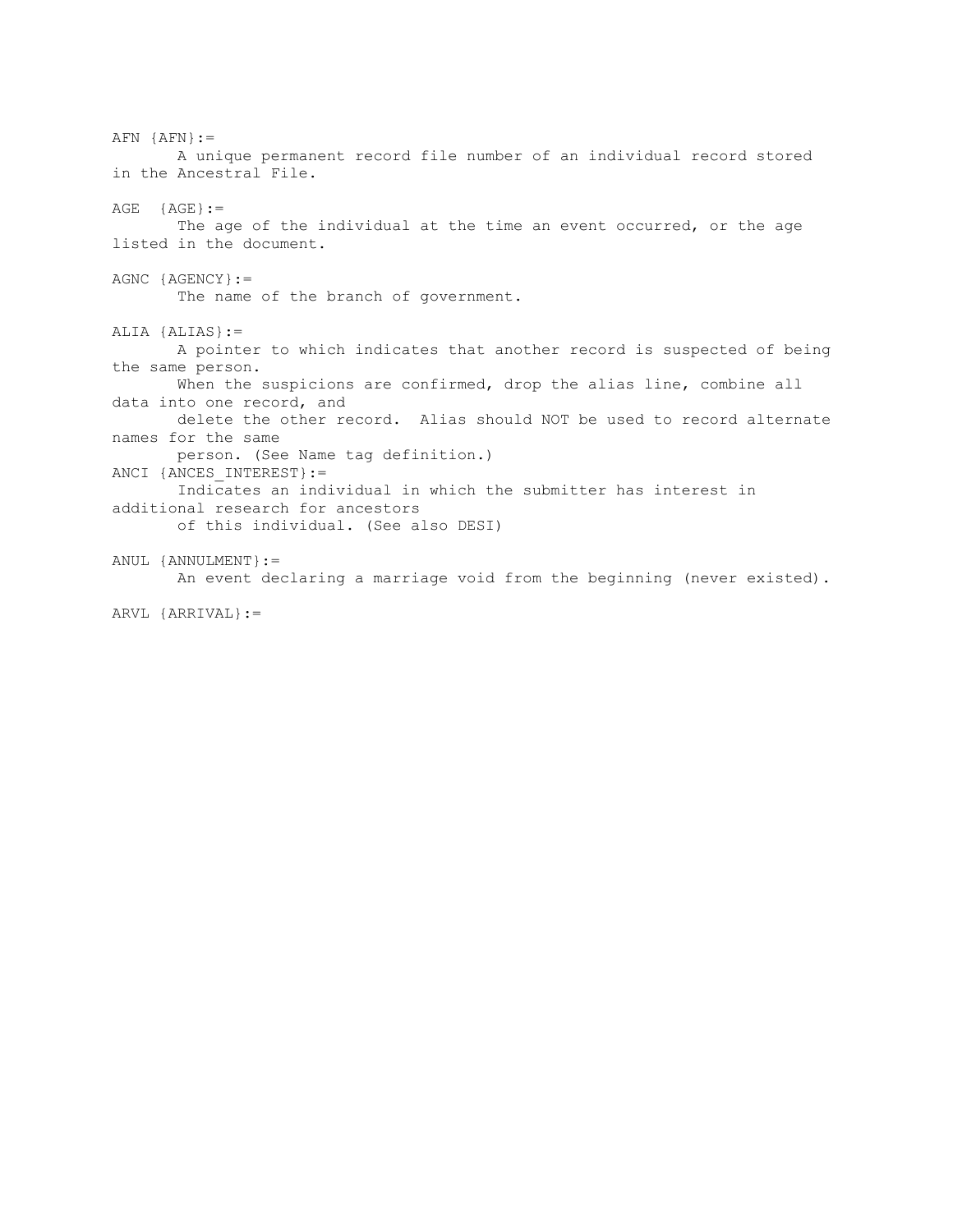An event declaring the arrival or reaching of a destination. ASSO {ASSOCIATES}:= Identifies friends, neighbors, or associates of an individual. AUTH {AUTHOR}:= The name of the individual who created or compiled information. BAPL {BAPTISM-LDS}:= The event of baptism performed at age eight or later by priesthood authority of The Church of Jesus Christ of Latter-day Saints. (See also BAPM.) BAPM {BAPTISM}:= The event of baptism (not LDS), performed in infancy or later. (See also BAPL and CHR. BARM {BAR\_MITZVAH}:= The ceremonial event held when a Jewish boy reaches age 13. BASM {BAS\_MITZVAH}:= The ceremonial event held when a Jewish girl reaches age 12, also known as "Bat Mitzvah". BIRT {BIRTH}:= The event of entering into life. BLES {BLESSING}:= A religious event of bestowing divine care or intercession. BROT {BROTHER}:= A male sibling. BURI {BURIAL}:= The event of the proper disposing of the mortal remains of a deceased person. BUYR {BUYER}:= A person who purchased or purchases from another. CALN {CALL NUMBER}:= The number used by a repository to identify the specific items in its collections. CAST {CASTE}:= The name of an individual's rank or status in society, based on racial or religious differences, or differences in wealth, inherited rank, profession, occupation, etc. CAUS {CAUSE}:= A description of the cause of the associated event or fact, such as the cause of death. CEME {CEMETERY}:= The name of the cemetery or other resting place where an individual is buried.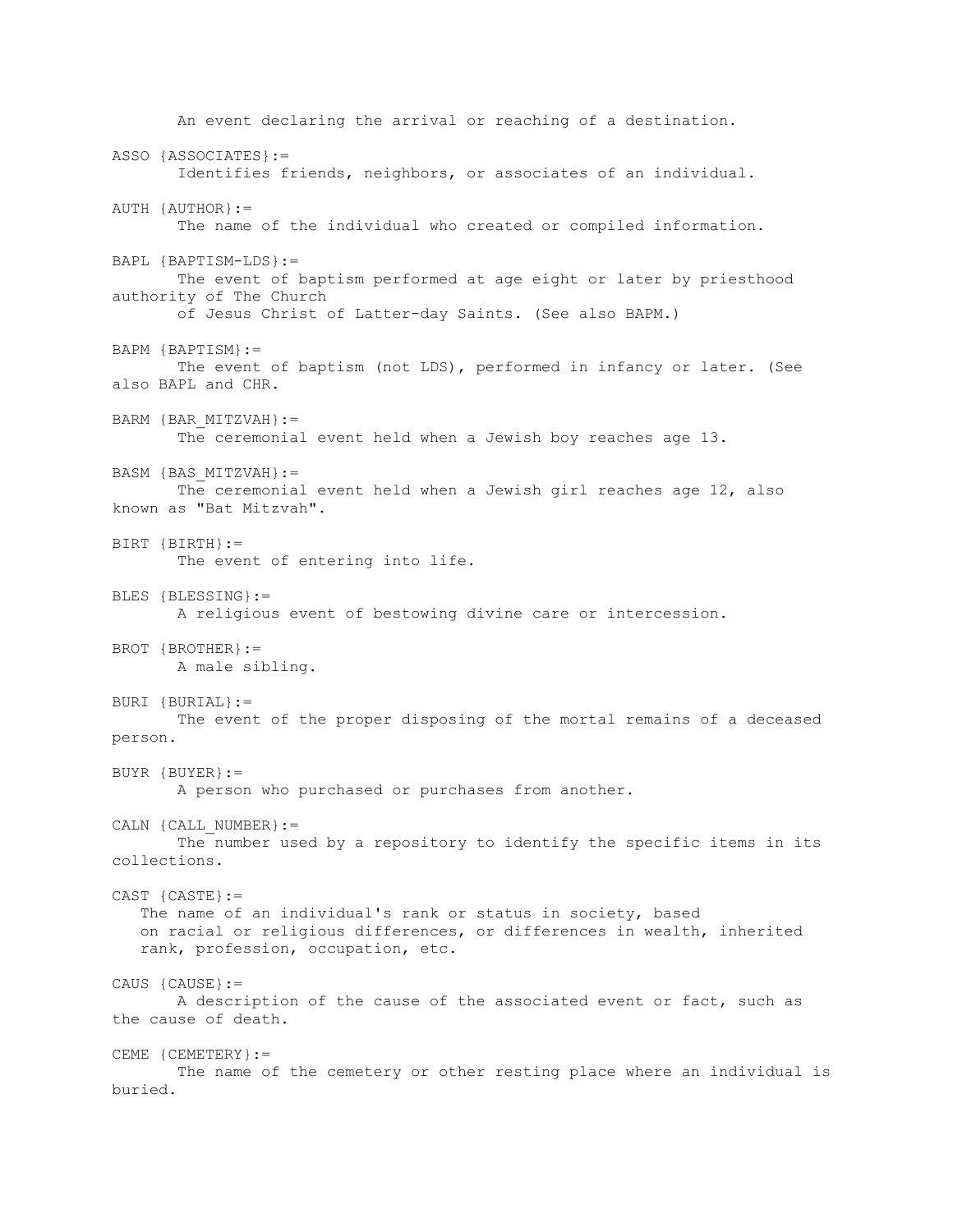CENS {CENSUS}:= The event of the periodic count of the population for a designated locality, such as a national or state Census.

CHAN {CHANGE}:= Indicates a change, correction, or modification. Typically used in connection with a DATE to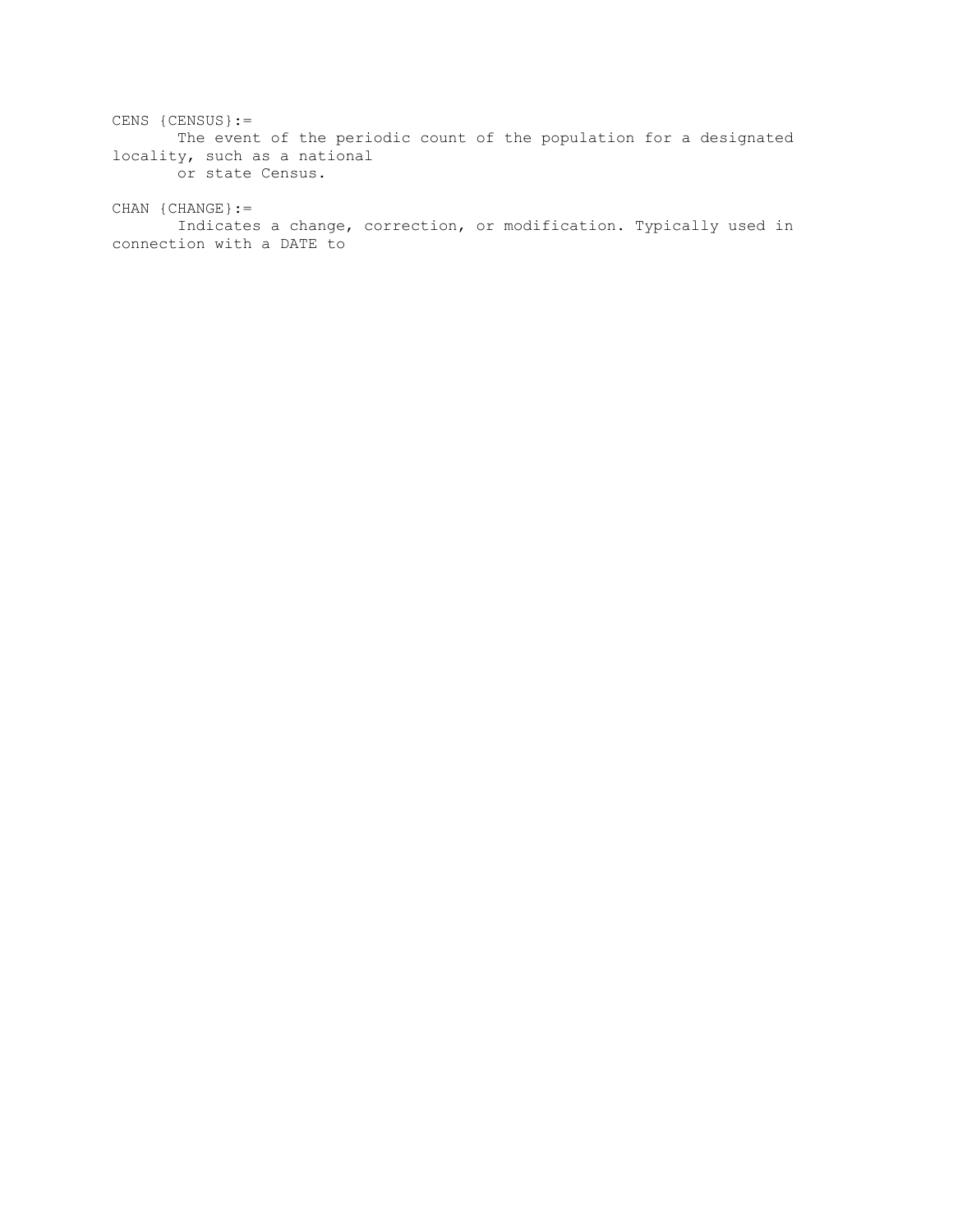specify when a change in information occurred. CHAR {CHARACTER}:= An indicator of the character set used in writing this automated information. CHIL {CHILD}:= The natural, adopted, or sealed (LDS) child of a father and a mother. CHR {CHRISTENING}:= The religious event (not LDS) of baptizing and/or naming a child. CHRA {ADULT CHRISTNG}:= The religious event (not LDS) of baptizing and/or naming an adult person. CLAS {CLASSIFICATION}:= A classification name given to identify objects because they posses a set of similar attributes or characteristics. CNTC {CONTACT\_PERSON}:= The name of a person that is listed as the contact person at an institution such as a repository, college, business, etc. CONC {CONCATENATION}:= An indicator that the additional value information follows and is to be connected to the value of the superior preceding line without a new line. CONF {CONFIRMATION}:= The religious event (not LDS) of conferring the gift of the Holy Ghost and, among protestants, full church membership. CONL {CONFIRMATION\_L}:= The religious event by which a person receives membership in The Church of Jesus Christ of Latter-day Saints. CONT {CONTINUED}:= An indicator that additional value information follows and is to be connected with the value of the superior preceding line as a new line. COPR {COPYRIGHT}:= A statement that accompanies data to protect it from unlawful duplication and distribution. CORP {CORPORATE}:= A name of an institution, agency, corporation, or company. CPLR {COMPILER}:= The name of the person that compiled writings of others. DATA {DATA}:=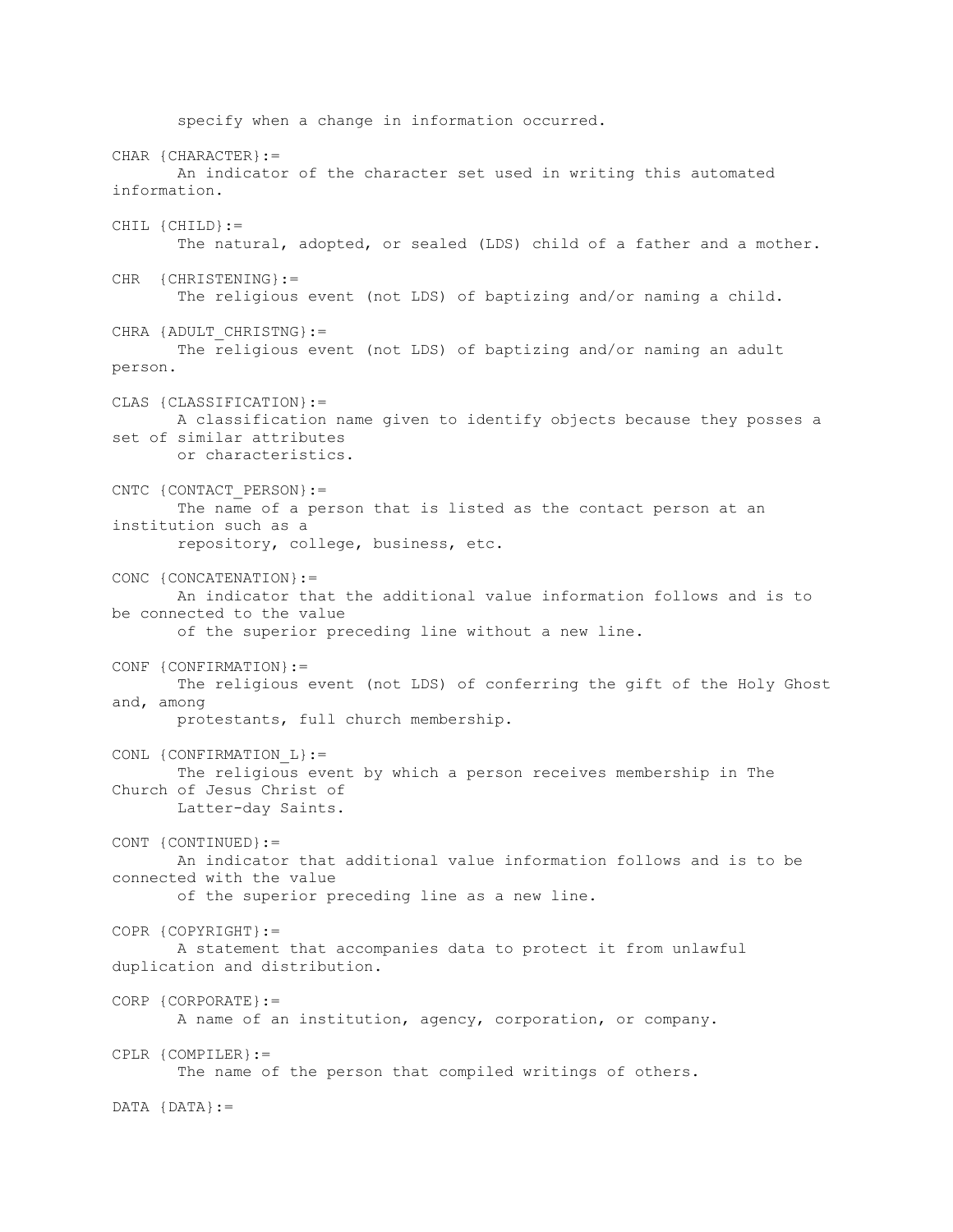Pertaining to stored automated information. DATE {DATE}:= The time of an event in calendar days. DEAT {DEATH}:= The event when mortal life terminates. DEFN {DEFINITION}:= A textual description of something. DESI {DESCENDANT\_INT}:= Indicates the submitter that has interest in research to identify additional descendants of this individual. (See also ANCI.) DEST {DESTINATION}:= A system receiving data. DIV {DIVORCE}:= An event of dissolving a marriage through civil action. DIVF {DIVORCE\_FILED}:= An event of filing for a divorce by a spouse. DPRT {DEPARTURE}:= An event declaring the departure or leaving for another destination. DSCR {PHY DESCRIPTION}:= The physical characteristics of a person, place, or thing. EDTR {EDITOR}:= The name of a person who edited information. EDUC {EDUCATION}:= Indicates the education attained. ENDL {ENDOWMENT}:= A religious event where an endowment ordinance for an individual was performed by priesthood authority in an LDS Temple. ENGA {ENGAGEMENT}:= An event of recording or announcing an agreement between two people to become married. EMIG {EMIGRATION}:= An event of leaving one's homeland with the intent of residing elsewhere. EVEN {EVENT}:= A noteworthy event related to an individual, a group, or an organization. FAM {FAMILY}:= Identifies a legal, common law, or other customary relationship of husband and wife and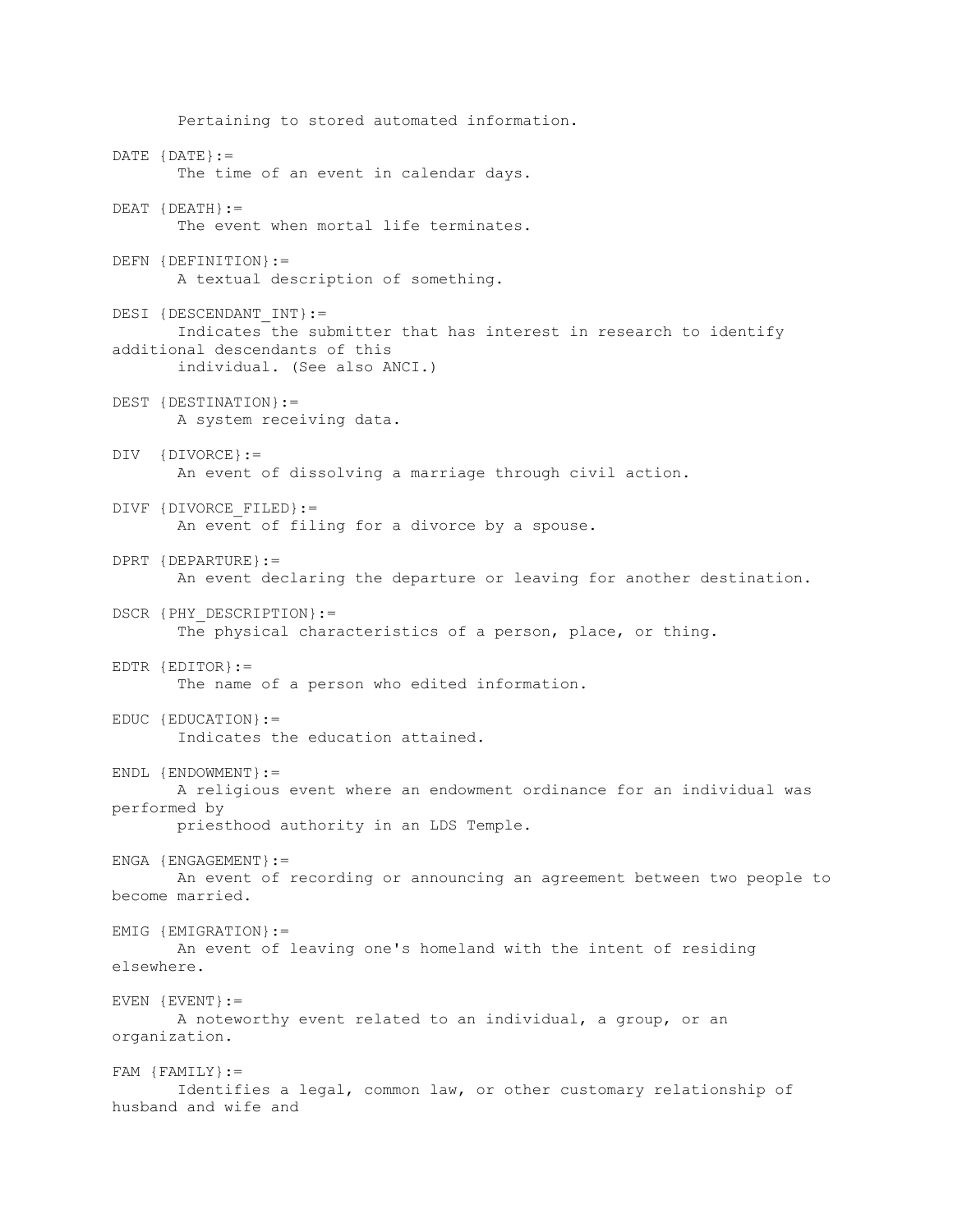their children, if any, or a family created by virtue of the birth of a child to its biological father and mother. FAMC {FAMILY CHILD}:= Identifies the family in which an individual appears as a child. FAMS {FAMILY SPOUSE}:= Identifies the family in which an individual appears as a spouse.  $FATH$  { $FATHER$ } := Identifies the male parent in a family. In the Lineage-linked form this tag is used only in the EVENT RECORD role tag structure (See Chapter 2). Direct parent relationships are represented using the HUSBand and WIFE tags as part of the FAMILY\_RECORD.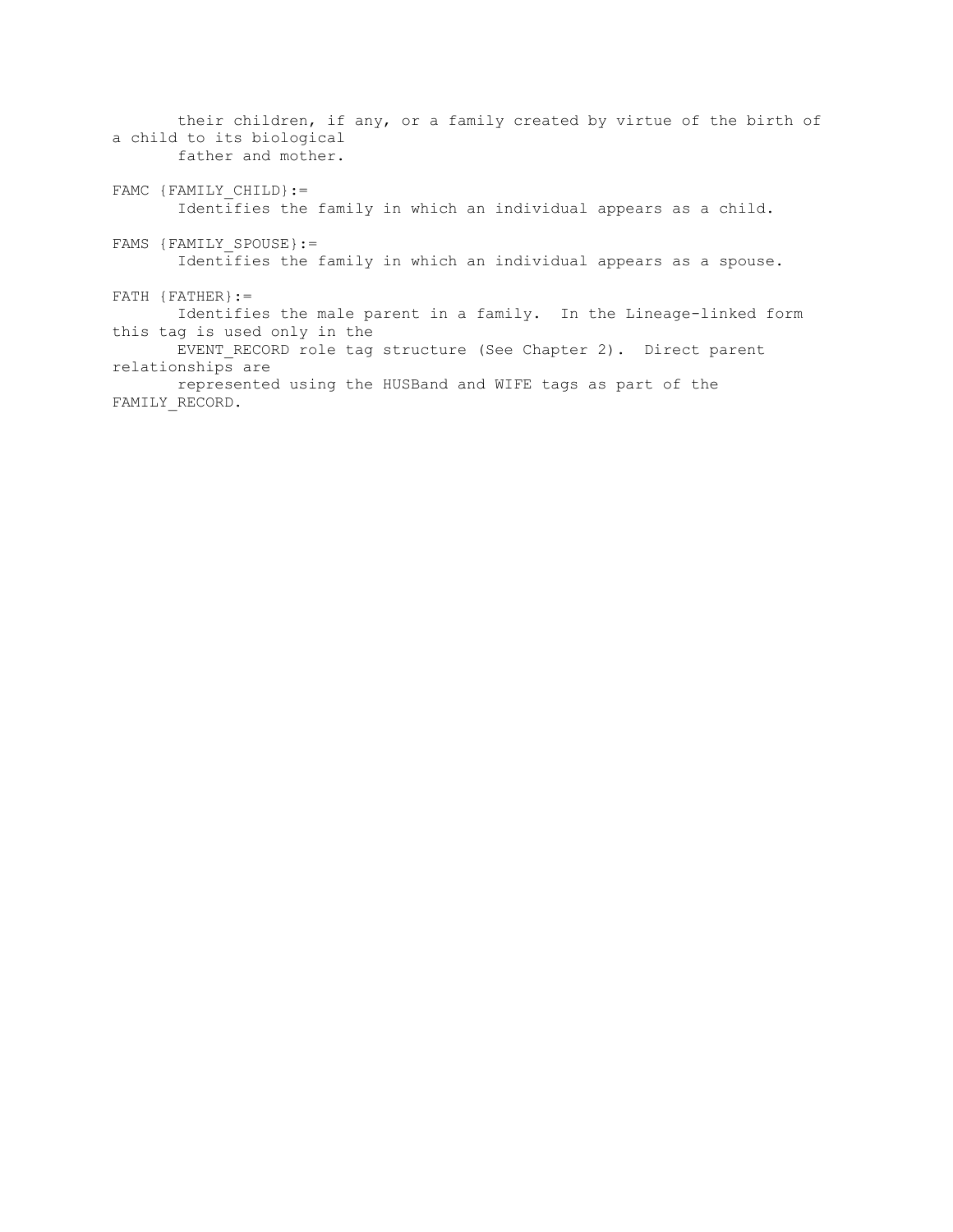FIDE {FIDELITY}:= A description of the state of originality of the record to permit an assessment of the potential for accuracy or errors due to the use of a copy of the record. FILE {FILE}:= An information storage place that is ordered and arranged for preservation and reference. FILM {FILM\_NUMBER}:= An assigned, unique number used to identify a reel of film. FORM {FORMAT}:= An assigned name given to a consistent format in which information can be conveyed. GEDC {GEDCOM}:= Information about the use of GEDCOM in a transmission. GODP {GODPARENT}:= A sponsor at a religious rite (baptism). GRAD {GRADUATION}:= An event of awarding educational diplomas or degrees to individuals. HDOH {HEAD HOUSEHOLD}:= Identifies a person whose role was recorded as "head of household" for an event such as a census. HEAD {HEADER}:= Identifies information pertaining to an entire GEDCOM transmission. HEIR {HEIR}:= A role of an individual who inherited or is entitled to inherit an estate. HFAT {HUSB\_FATHER}:= A role of an individual acting as the husband's father for a cited event. HMOT {HUSB MOTHER}:= A role of an individual acting as the husband's mother for a cited event. HUSB {HUSBAND}:= An individual in the family role of a married man or father. IDNO {IDENT\_NUMBER}:= A number assigned to identify a person within some significant external system. IMMI {IMMIGRATION}:= An event of entering into a new locality with the intent of residing there.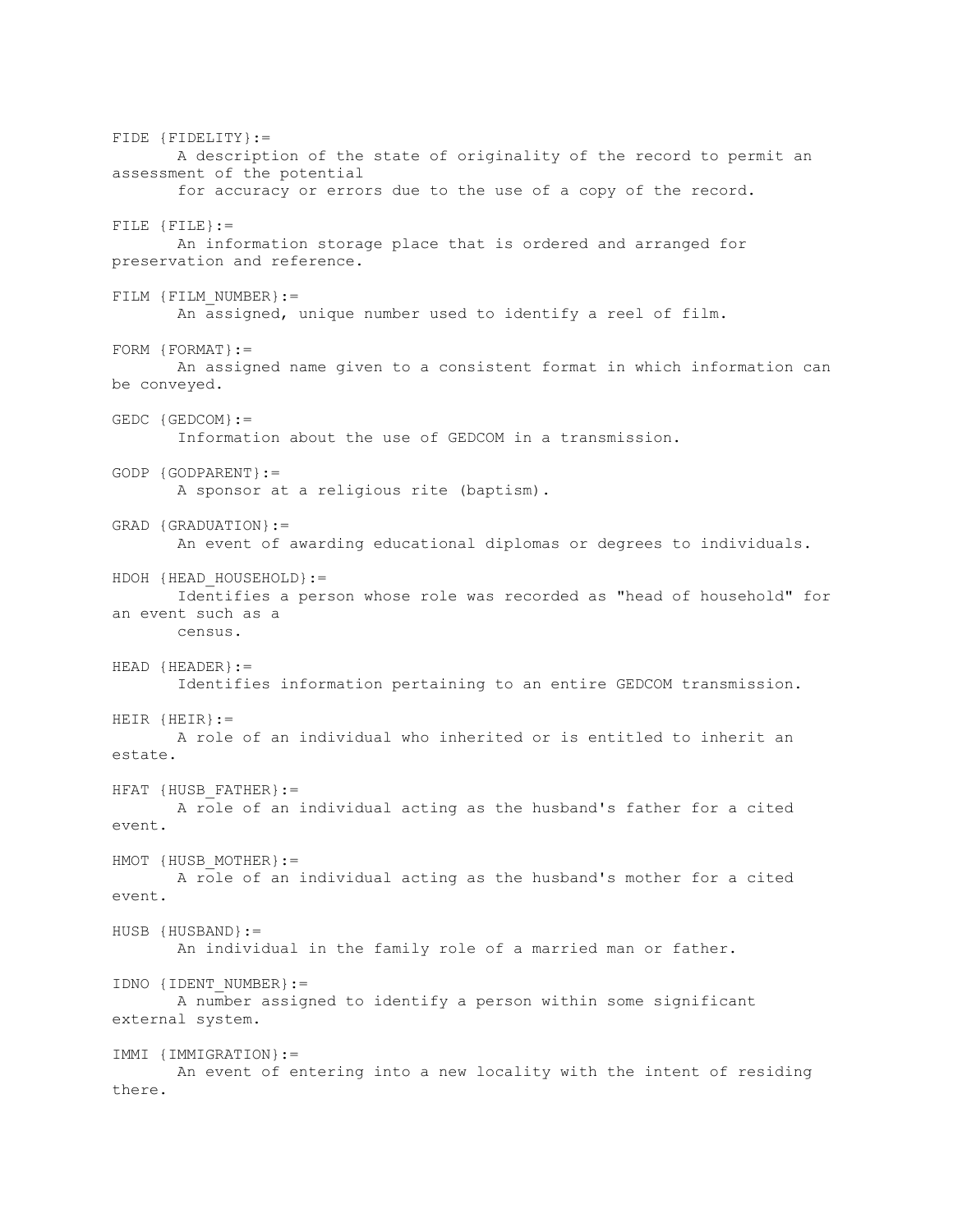| $INDI$ {INDIVIDUAL} :=<br>A person.                                                         |
|---------------------------------------------------------------------------------------------|
| $INDX$ {INDEXED} :=<br>Specifies information about an index to simplify finding information |
| in a source.                                                                                |
| $INFT$ {INFORMANT} :=<br>An individual who reported facts concerning an event.              |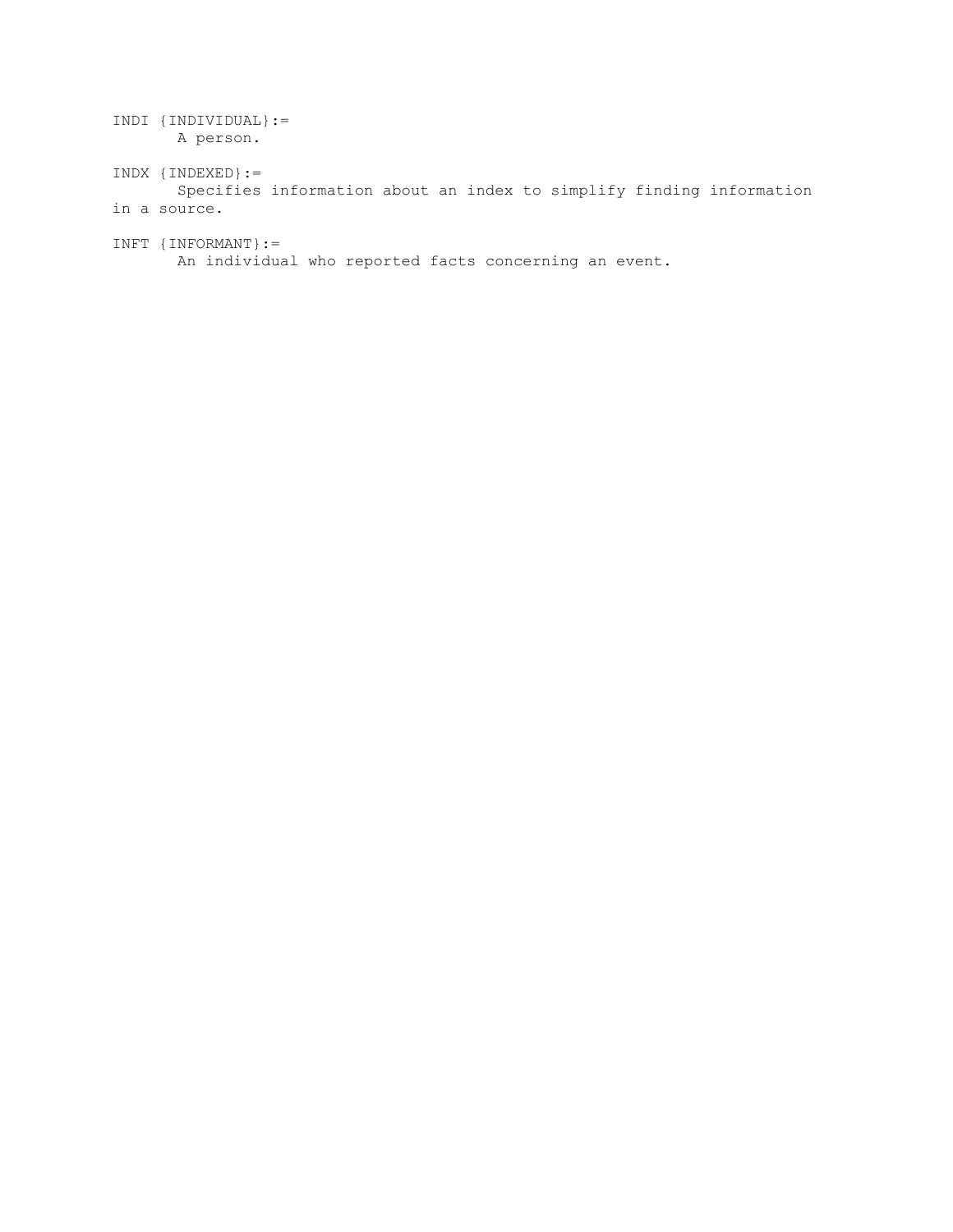INTV {INTERVIEWER}:= The person who facilitated, recorded, and obtained information during an interview. ISA  $\{IS A KIND OF\}:=$  Indicates the tag of an object of which this object inherits its characteristics from. ISSUE {ISSUE}:= An identifier used to differentiate one giving out from another, such as a number differentiating one periodical publication from another. ITEM {ITEM}:= Refers to a unit within a set of things that belong together. The unit itself may be made up of other objects but collectively they are referred to as an unit (item) of the set. A group of papers filmed together under one header page is referred to as an item on a film. LABL {LABEL}:= A name assigned to a field or product which helps to identify it. LANG {LANGUAGE}:= The name of the language used in a communication or transmission of information. LCCN {LIB CONGRS CALL}:= The number assigned by the U.S. Library of Congress to a document, book, etc. LGTE {LEGATEE}:= A role of an individual acting as a person receiving a bequest or legal devise. MARB {MARRIAGE\_BANN}:= An event of an official public notice given that two people intend to marry. MARC {MARR CONTRACT} := An event of recording a formal agreement of marriage, including the prenuptial agreement in which marriage partners reach agreement about the property rights of one or both, securing property to their children. MARL {MARR\_LICENSE}:= An event of obtaining a legal license to marry. MARR {MARRIAGE}:= A legal, common-law, or customary event of creating a family unit of a man and a woman as husband and wife. MARS {MARR SETTLEMENT} :=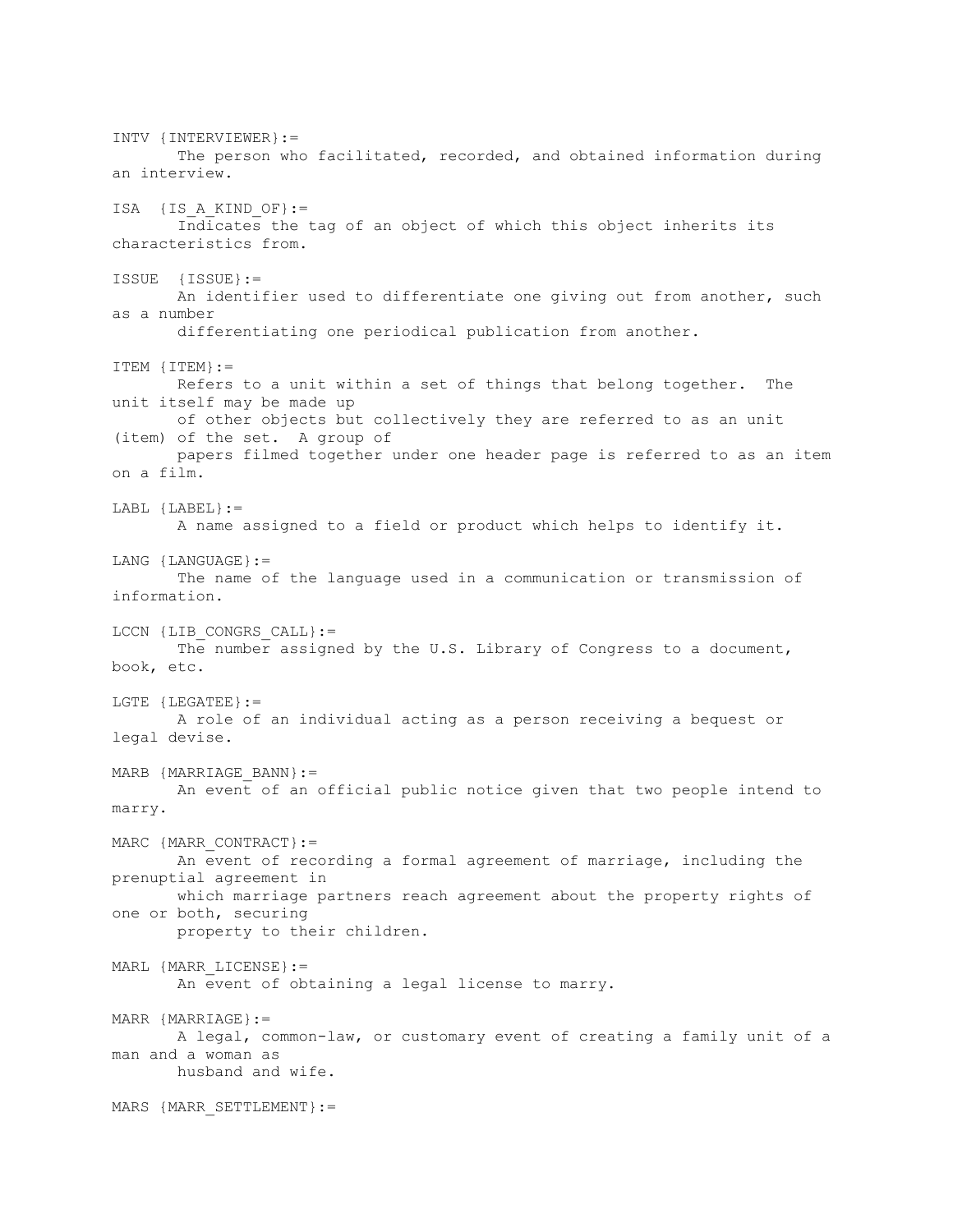An event of creating an agreement between two people contemplating marriage, at which time they agree to release or modify property rights that would otherwise arise from the marriage. MEDI {MEDIA}:= The medium used to store or transmit information.  $MBR$  {MEMBER} := Identifies an individual (element) belonging to a group (set).  $MOTH$   ${MOTHER}$  := Identifies the female parent in a family. In the Lineage-linked form this tag is used only in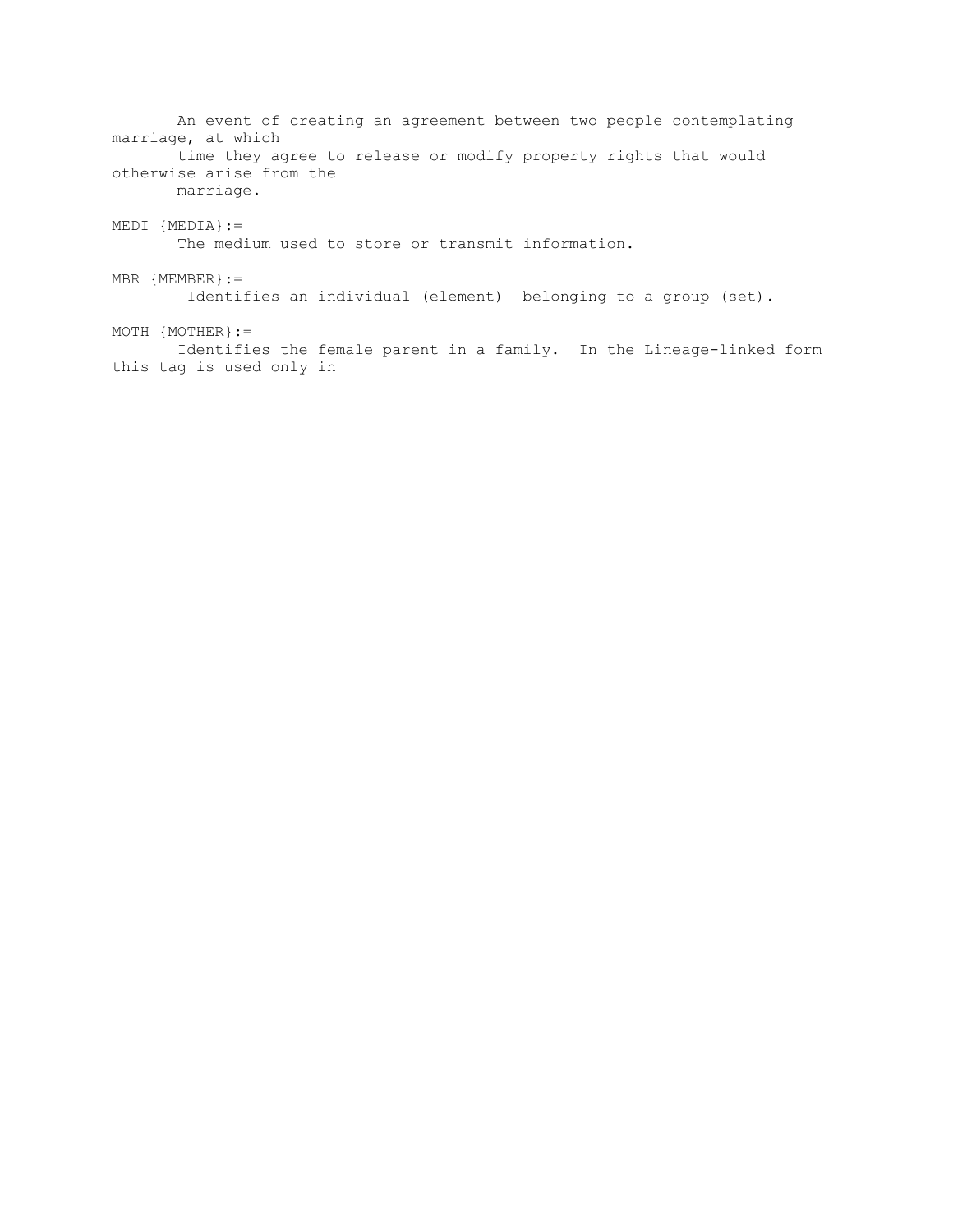the EVENT RECORD role tag structure (See Chapter 2). Parent relationships are represented using the HUSBand and WIFE tags as part of the FAMILY\_RECORD. NAME  $\{NAME\}$ : = A word or combination of words used to help identify an individual, title, or other item. More than one NAME line should be used for people who were known by multiple names. NAMR {NAME RELIGIOUS }:= A name given to an individual to be used in association with one's religion. NAMS {NAME SAKE}:= Identifies the person that an individual is named after to perpetuate the person's name. NATI {NATIONALITY}:= The national heritage of an individual. NATU {NATURALIZATION}:= The event of obtaining citizenship. NCHI {CHILDREN COUNT}:= The number of children that this person is known to be the parent of (all marriages), or that belong to this family. NMR {MARRIAGE COUNT}:= The number of times this person has participated in a family as a spouse or parent. NOTE {NOTE}:= Additional information provided by the submitter for understanding the enclosing data. OCCU {OCCUPATION}:= The type of work or profession of an individual. OFFI {OFFICIATOR}:= A person acting in an authorized capacity as voice in performing an ordinance or ceremony. ORDN {ORDINATION}:= A religious event of receiving authority to act in religious matters. ORIG {ORIGINATION}:= Pertains to the creation or root of an object. OWNR {OWNER}:= The name of the person who is the owner of the associated item or property. PAGE {PAGE}:= A number or description to identify the page in a document.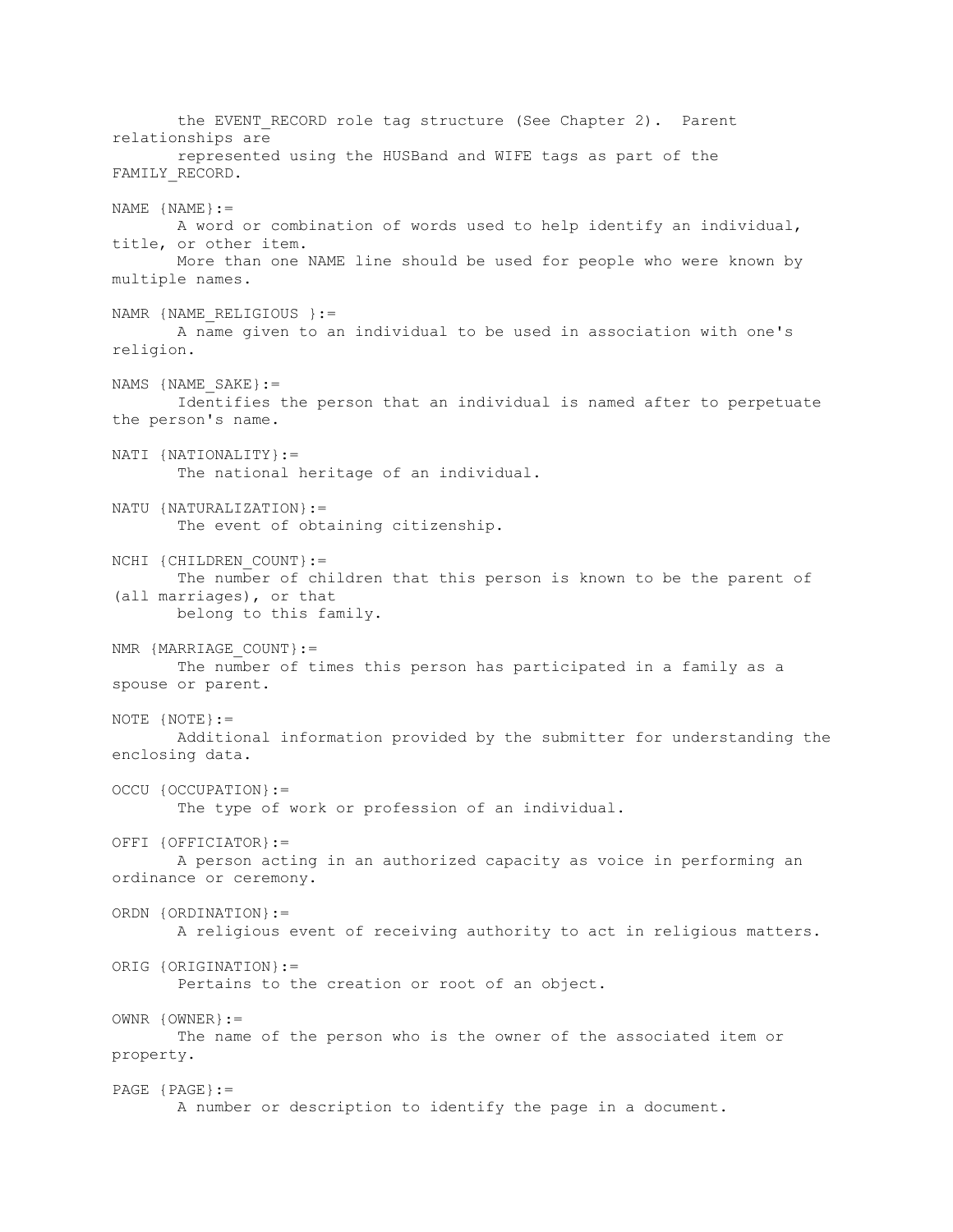PERI {PERIOD}:= Indicates the range of time during which an event took place. PHON {PHONE}:= A unique number assigned to dial a specific telephone. PHOTO {PHOTO}:= A photograph (graphic image) of a person, place, or thing, depending on the enclosing context.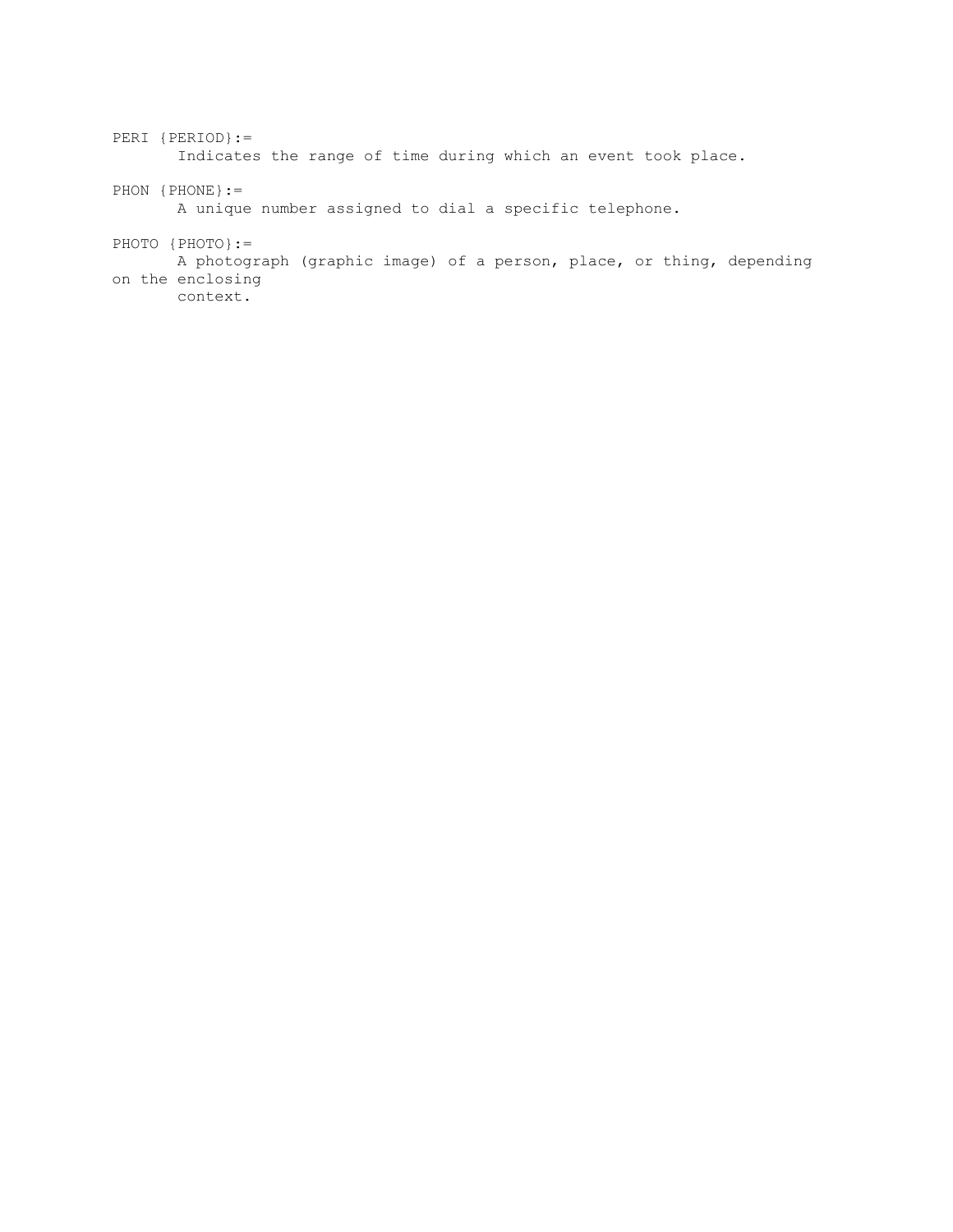PHUS {PREV HUSB}:= An individual in the role of the principal's previous husband for a cited event. PLAC {PLACE}:= A jurisdictional name to identify the place or location of an event. PORT {PORT}:= A site identifier of entering or leaving, such as an air port, harbor, port of entry, or a data port where data enters or leaves a system. PROB {PROBATE}:= An event of judicial determination of the validity of a will. May indicate several related court activities over several dates. PROP {PROPERTY}:= The name of land and/or other properties possessed by this individual. PUBL {PUBLICATION}:= A published work. PUBR {PUBLISHER}:= The name of the company or individual who published a work. PWIF {PREV WIFE}:= An individual in the role of the principal's previous wife for a cited event. QUAY {QUALITY\_OF\_DATA}:= An assessment of the reliability of the evidence to support the conclusion drawn from the evidence. RECO {RECORDER}:= A person responsible for recording information about an event, place, or person. REFN {REFERENCE}:= A description or number used to identify an item for filing, storage, or other reference purposes. REFS {REFERENCED SOUR}:= A source that was referenced by the cited source but was not examined by the submitter. Examined sources are listed using a SOUR tag. RELI {RELIGION}:= A religious denomination to which a person is affiliated or for which a record applies. REPO {REPOSITORY}:= An institution that has the specified item as part of its collection(s).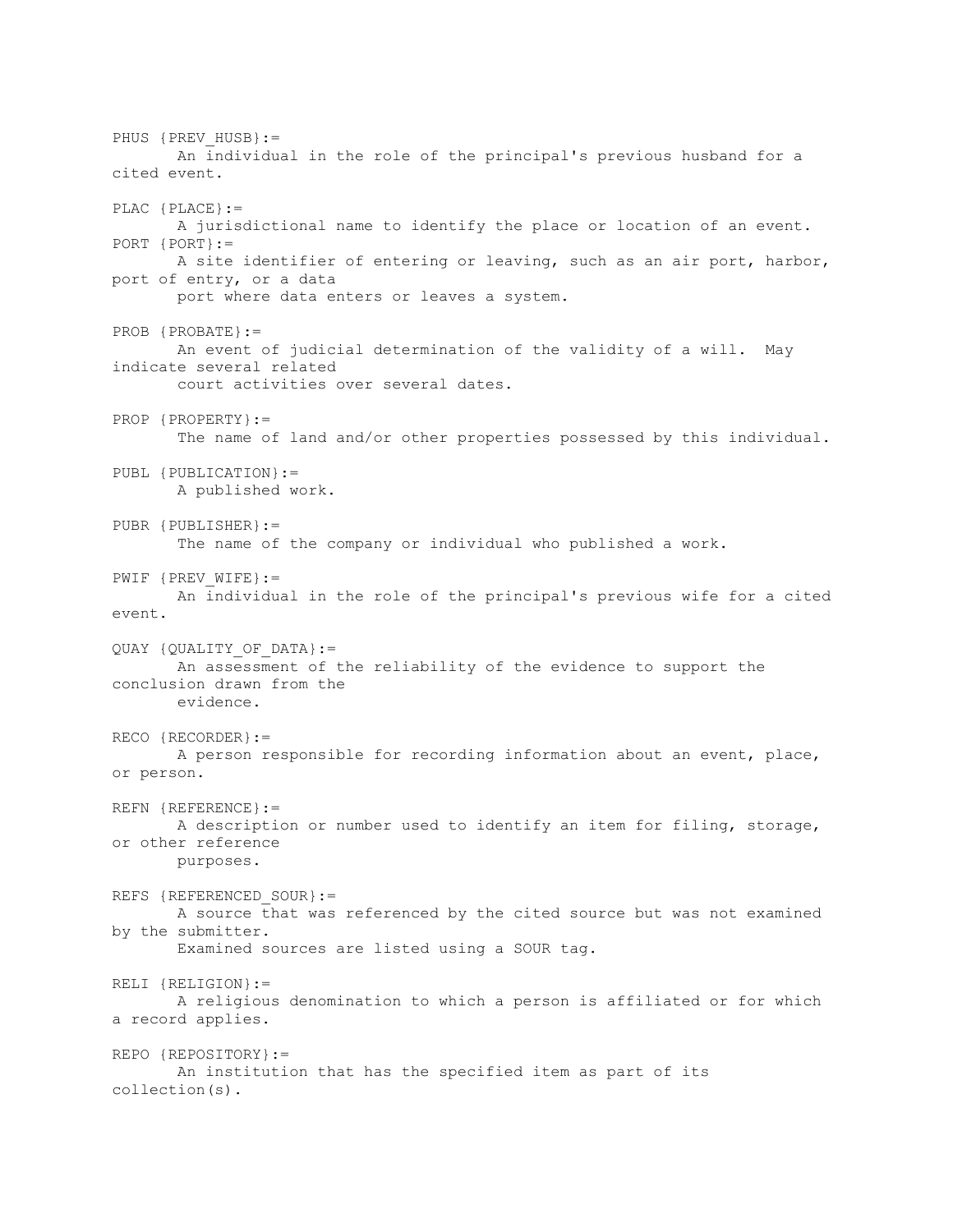RETI {RETIREMENT} := An event of exiting an occupational relationship with an employer after a qualifying time period. RFN {REC\_FILE\_NUMBER}:= A permanent number assigned to a record that uniquely identifies it within a known file.

ROLE {ROLE}:=

 A name given to a role played by an individual in connection with an event.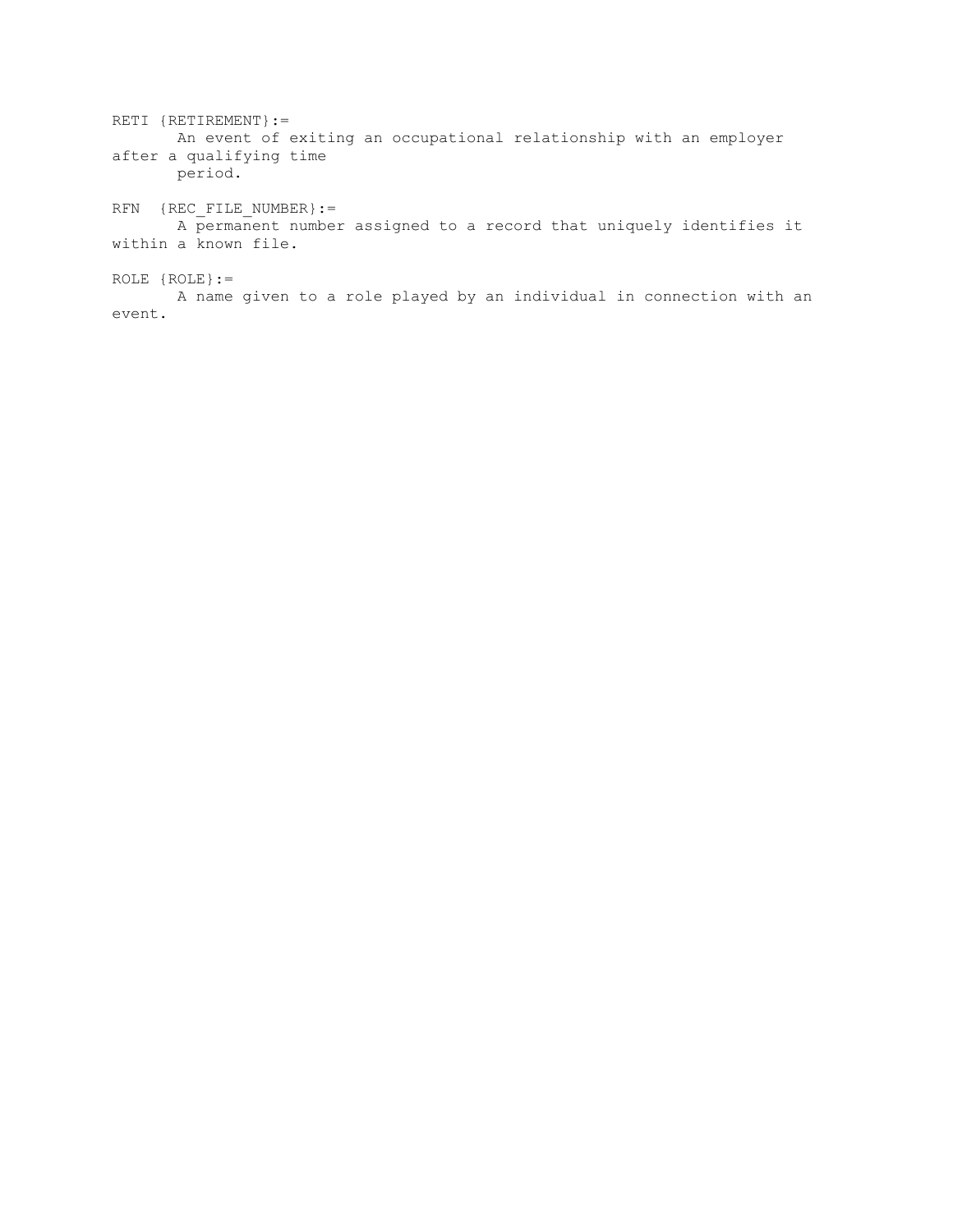SCHEMA {SCHEMA}:= A context pattern definition that specifies the meaning and the valid context(s) of a user defined tag. See the SCHEMA\_STRUCTURE substructure definition. SELR {SELLER}:= A person who sold or sells to another. SEQU {SEQUENCE}:= Indicates the sequence or order of an event or information. SERS {SERIES}:= Designates the volume within a series in which a given work is a part. SEX  ${SEX}$ := Indicates the sex of an individual--male or female. No SEX line is present if the sex is unknown. SIBL {SIBLING}:= A male or female child of a common parent. SIGN {SIGNATURE}:= Used to identify information about an individual's signature. SIST {SISTER}:= A female sibling. SITE {SITE}:= The name of the specific location, building, etc. that is in connection with the address or place value, such as, "Shriners Hospital" or "The Church of the Epiphany". SLGC {SEALING CHILD}:= A religious event pertaining to the sealing of a child to his or her parents in an LDS temple ceremony. SLGS {SEALING SPOUSE}:= A religious event pertaining to the sealing of a husband and wife in an LDS temple ceremony. SOUND {SOUND}:= A collection of sound bits pertaining to the enclosed context. SOUR {SOURCE}:= The initial or original material from which information was obtained. SPOU {SPOUSE}:= A husband or wife of a person. SSN {SOC\_SEC\_NUMBER}:= A number assigned by the United States Social Security Administration. Used for tax identification purposes.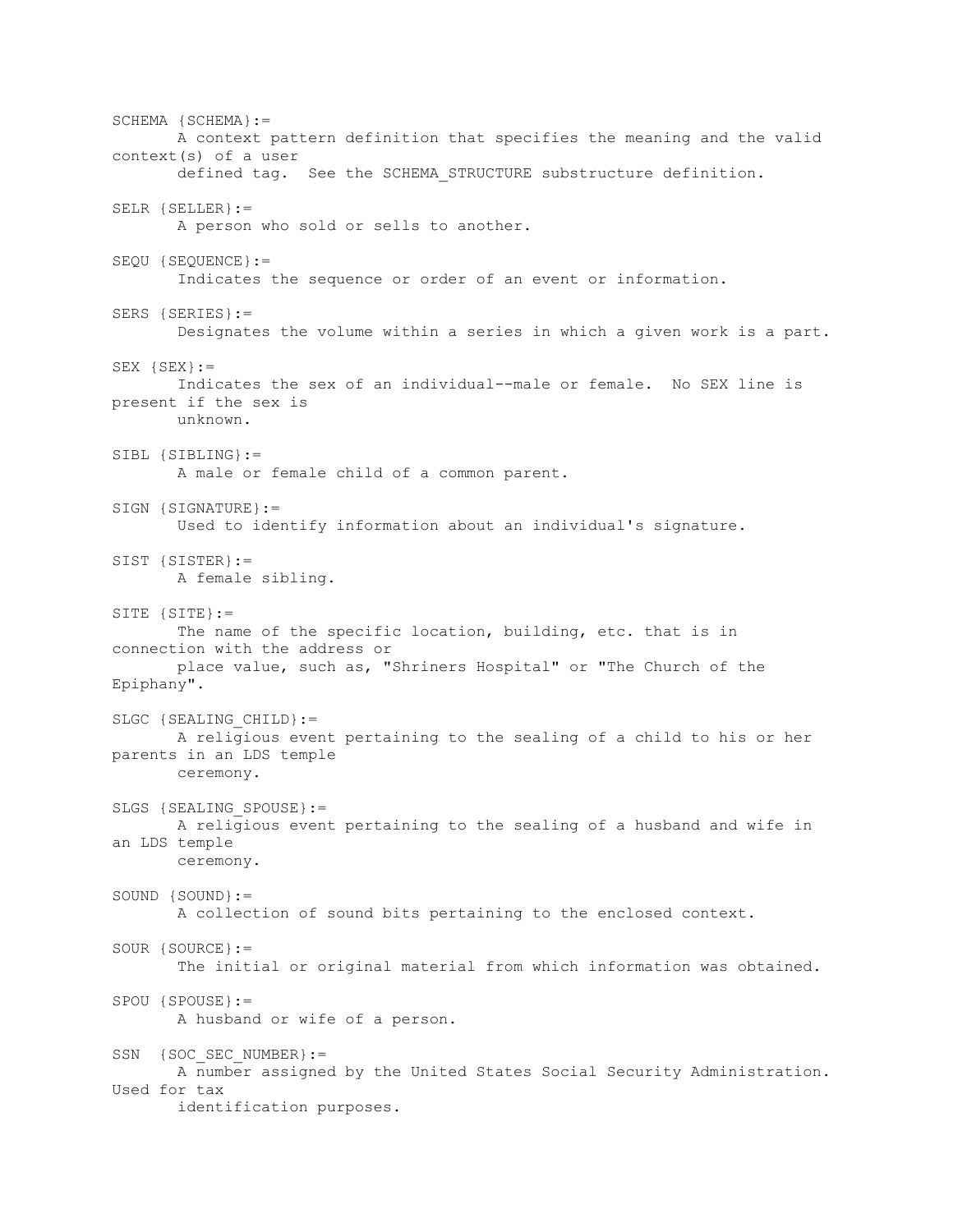```
STAT {STATUS}:=
       An assessment of the state or condition of something.
SUBM {SUBMITTER}:=
       An individual or organization who contributes genealogical data to a 
file or transfers it to
       someone else.
```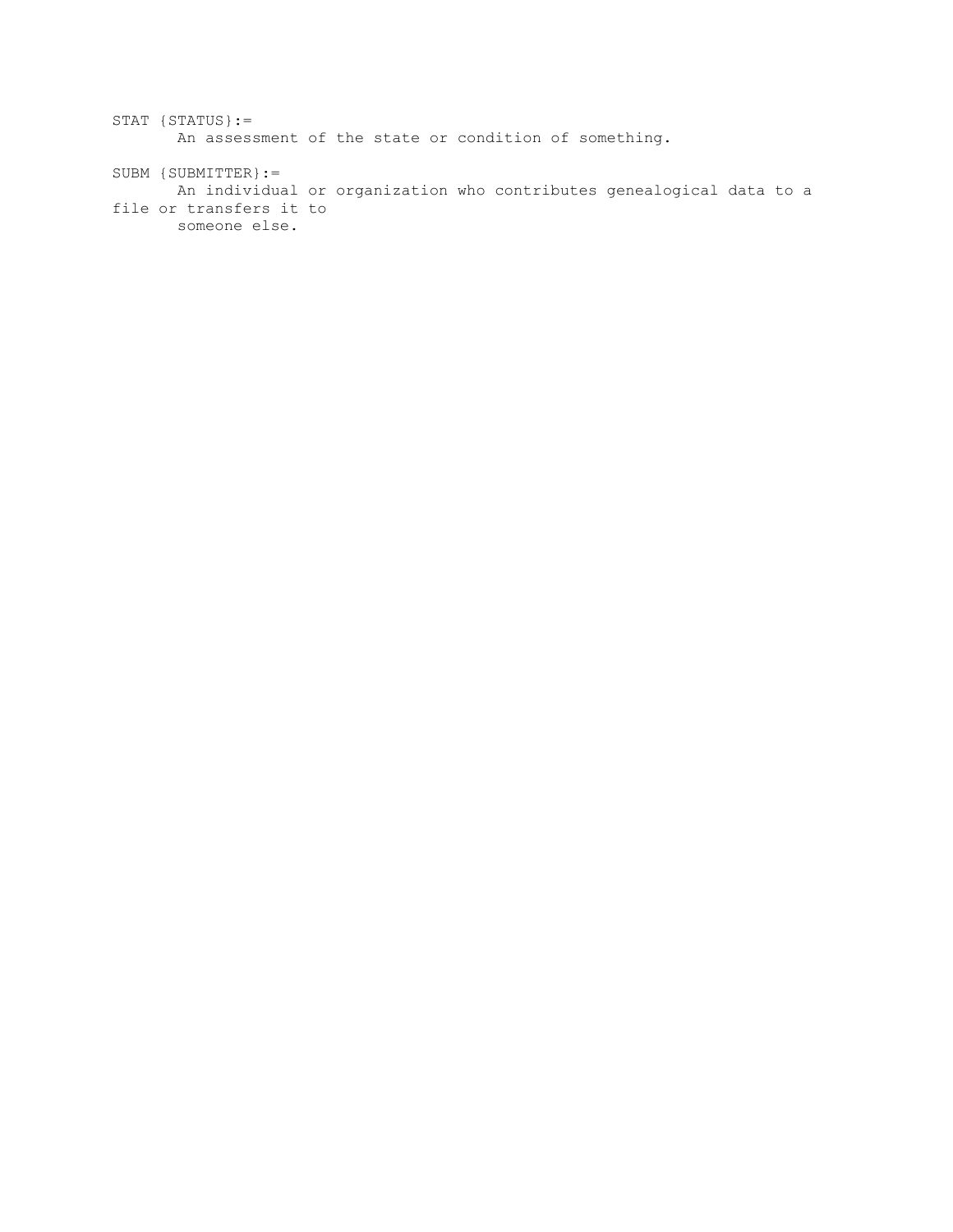TEMP {TEMPLE}:= The name or code that represents the name of a temple of The Church of Jesus Christ of Latter-day Saints.  $TEXT$   ${TEXT}$  := The exact wording found in an original source document. TIME {TIME}:= A time value in a 24-hour clock format, including hours, minutes, and optional seconds, separated by a colon ":". Fractions of seconds are shown in decimal notation. TITL {TITLE}:= A descriptive description of a specific writing, such as the title of a book when used in a source context, or a formal designation used by an individual in connection with individual's name, such as Captain. TRLR {TRAILER}:= At level 0, specifies the end of a GEDCOM transmission. TXPY {TAXPAYER}:= A role of a person who has been assessed a tax. TYPE {TYPE}:= A further qualification to the meaning of the associated superior tag. The value does not have any computer processing reliability. It is more in the form of a short one or two word note that should be displayed any time the associated data is displayed. VERS {VERSION}:= Indicates which version of a product, item, or publication is being used or referenced. WFAT  $\{WIFEFATHER\}:=$  A role of an individual acting as the wife's father for a cited event. WIFE {WIFE}:= An individual in the family role of a married woman or mother. WILL {WILL}:= A legal document treated as an event, by which a person disposes of his or her estate, to take effect after death. The event date is the date the will was signed while the person was alive. (See also PROBate.) WITN {WITNESS}:= An individual who attested that he or she saw an event take place. WMOT {WIFE MOTHER}:= A role of an individual acting as the wife's mother for a cited event.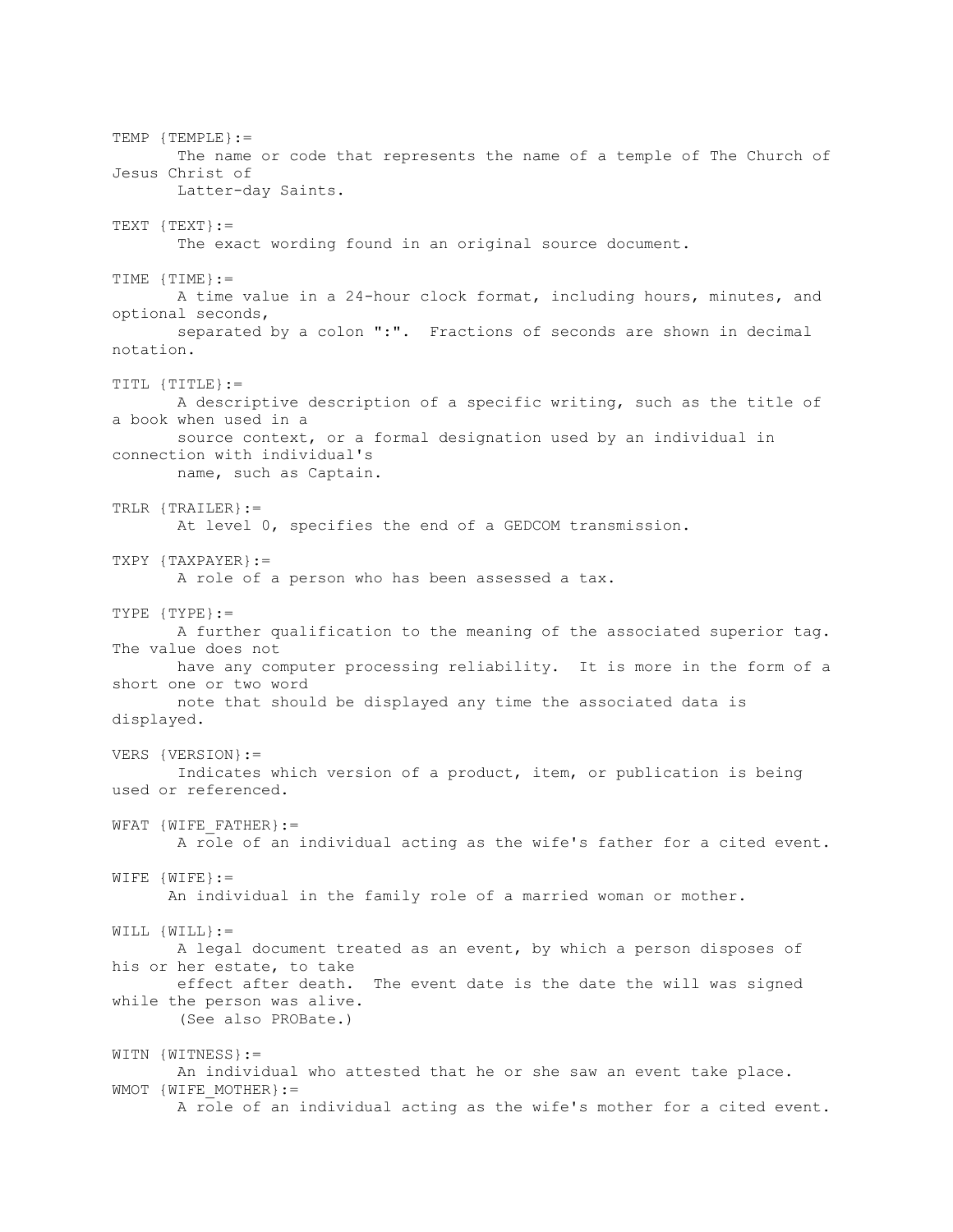XLTR {TRANSLATOR}:= The name of a person who translated words from one language to another.

THE GEDCOM STANDARD

Appendix B

PROPOSED EVENT AND ROLE TAG DEFINITIONS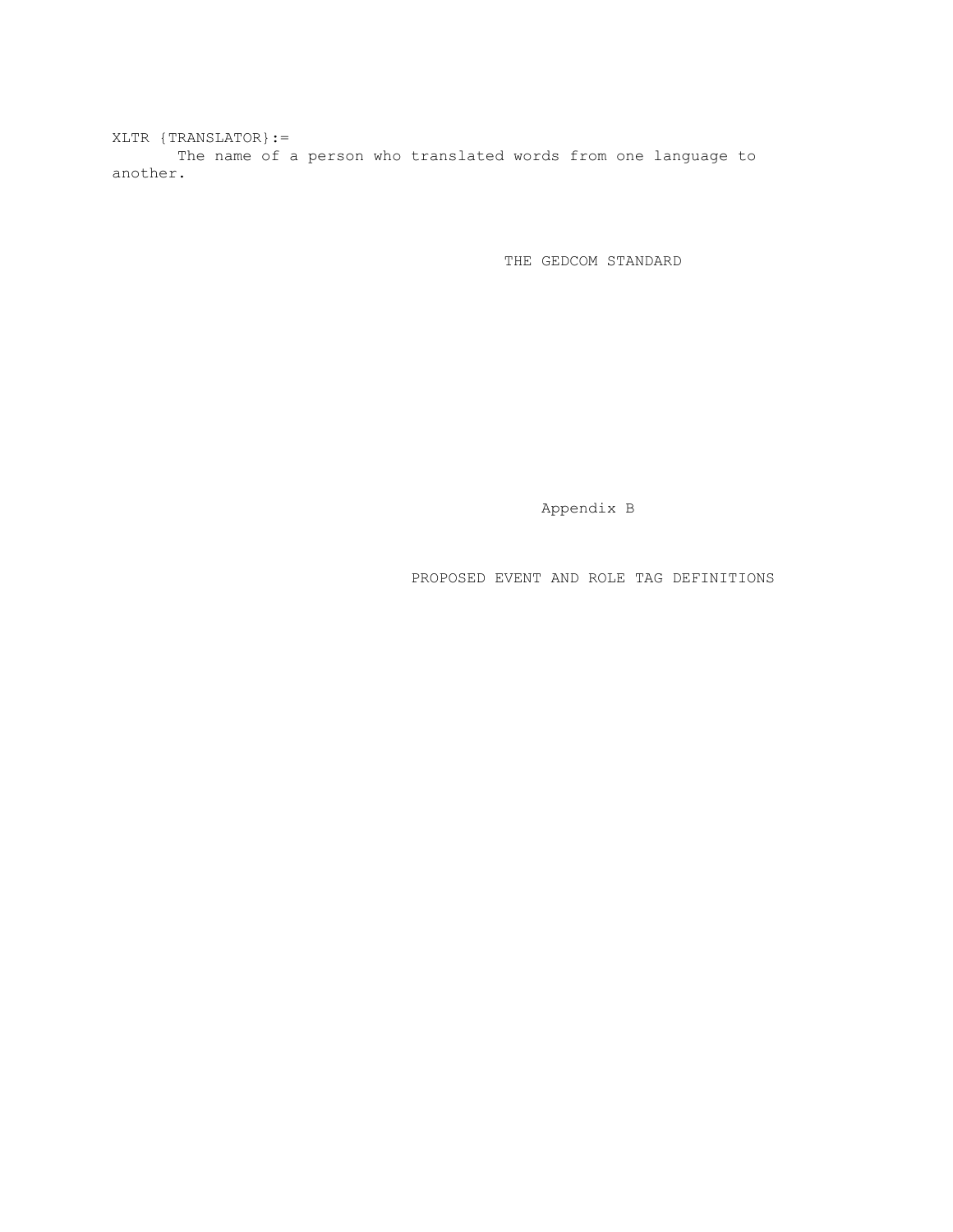The additional event and roll tags below have not yet been standardized. They are shown here in this draft form to obtain opinions as well as definitions. We will standardize as many as makes sense by the time the draft is finalized. The underscore ' ' in front of the tags indicate the tags which have not been standardized and should be structured as user defined tags complete with your own definition and classification using the ISA tag. The other tags, the ones with the asterisk '\*' have been standardized and defined in the 5.x Appendix A. Tags not appearing in Appendix A are not used in any of the lineage-linked structures of 5.x and were therefore dropped from the standard approved list.

Events:

| TAG:                                                                                            | TAG NAME                                                                                                                                      | DEFINITION |
|-------------------------------------------------------------------------------------------------|-----------------------------------------------------------------------------------------------------------------------------------------------|------------|
| ABJUR<br>ABSOL<br>ADOP<br>APPRN                                                                 | Abjuration<br>Absolution<br>Adoption*<br>Apprenticeship                                                                                       |            |
| BAPM<br><b>BIRT</b>                                                                             | Baptism*<br>Birth*                                                                                                                            |            |
| <b>CENS</b><br>CHARTR<br>CHR.<br>CITZN<br>CIVIL<br>CNFSCTN<br>COMUN<br>CONF<br>CRIME<br>CRTULRY | Census*<br>Charter<br>Christening*<br>Citizenship<br>Court Civil<br>Confiscation<br>Communion<br>Confirmation*<br>Court Criminal<br>Cartulary |            |
| DEAT<br>DEAT NOTE<br><b>DIV</b><br>DIV ANUL<br>DIV SEP<br>DOWRY<br>DPORTN                       | Death*<br>Death Notice<br>Divorce*<br>Divorce Annulment<br>Divorce Separation<br>Dowry<br>Deportation                                         |            |
| EDUC<br>EMIG<br>EMPLYMT<br>ENRLMNT<br><b>EXCUTN</b>                                             | Education*<br>Emigration*<br>Employment<br>Enrollment - matriculation<br>Execution                                                            |            |
| F COMM<br>FUNRL HOME                                                                            | First Communion<br>Funeral Home                                                                                                               |            |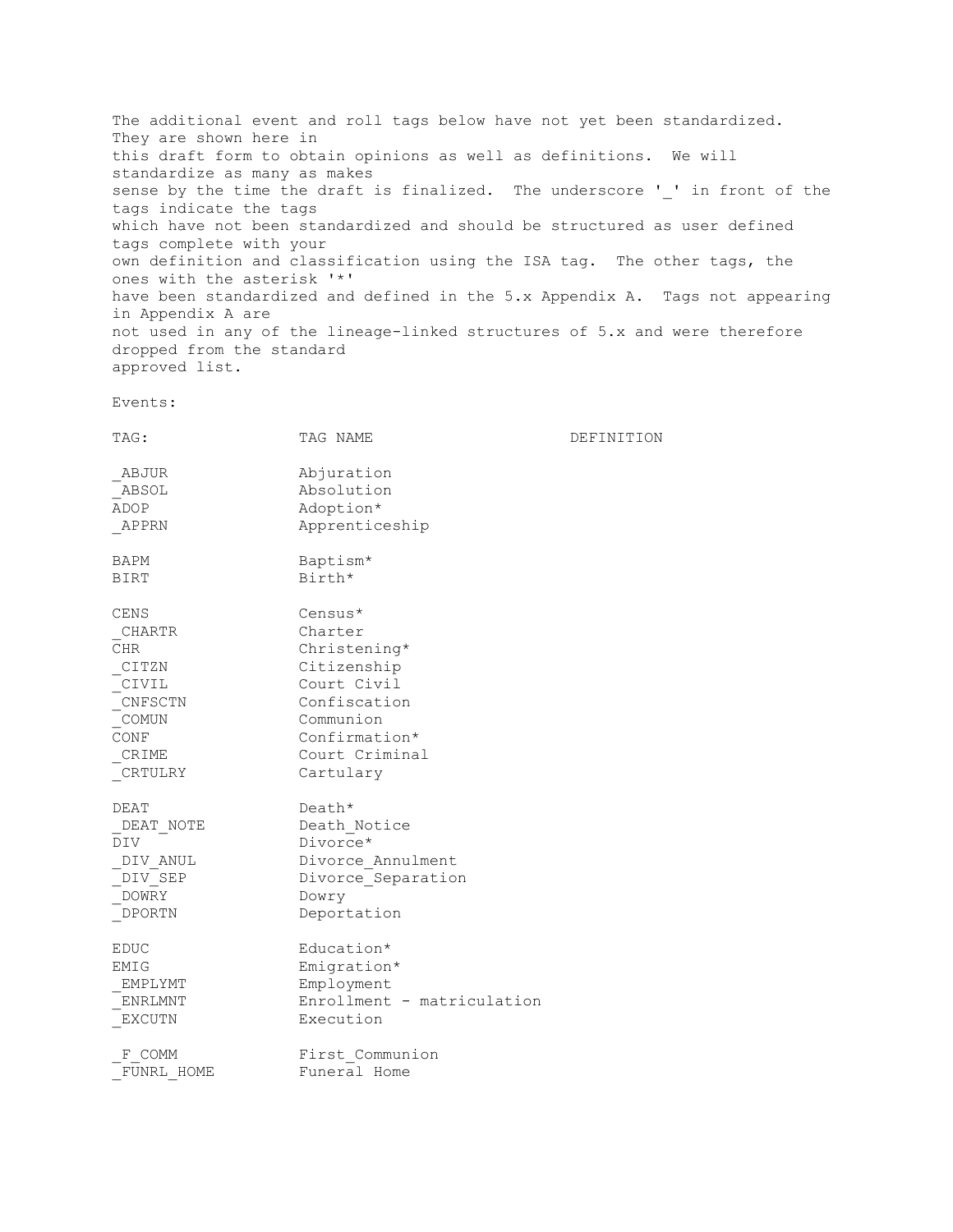TAG: TAG NAME DEFINITION GALLEY Galley GRAD Graduation\* IMMI Immigration\* \_INTRO Introduction LAND Land LND LEAS Land Lease LND PURC Land Purchase MARR BTRO Marriage Betrothal MARR CMLAW Marriage Common Law MARR CNSNU Marriage Consanguinity - marriage to blood relatives MARR CNTRC Marriage Contract MARR DIMIS Marriage Dimissorial - permission to get married in another jurisdiction MARR DISPN Marriage Dispensations MARR ENGA Marriage Engagements MARR INTNT Marriage Intention MARR REHAB Marriage Rehabilitation MARR\_BANN Marriage\_Banns - Announcements MARR Marriage\* MILI Military\* \_MILI-INDU Military\_Induction MILI DIS Military Discharge \_MISS\_PRSN Missing Person NAME CHNG Name Change NATU Naturalization\* ORDN Ordination\* \_PASL Passenger\_List<br>\_PASP Passport \_PASP Passport<br>\_POLI\_RPT Police\_Re<br>POPL\_REG Population POLI RPT Police Reports POPL REG Population Register  $P$ oor $L$ aw PROB Probate\* ROSTR Roster \_S\_COMM Solemn Communion \_SASINE Sasine -<br>SEPRTN Separation \_<br>SLAVE Slavery

Events: (cont')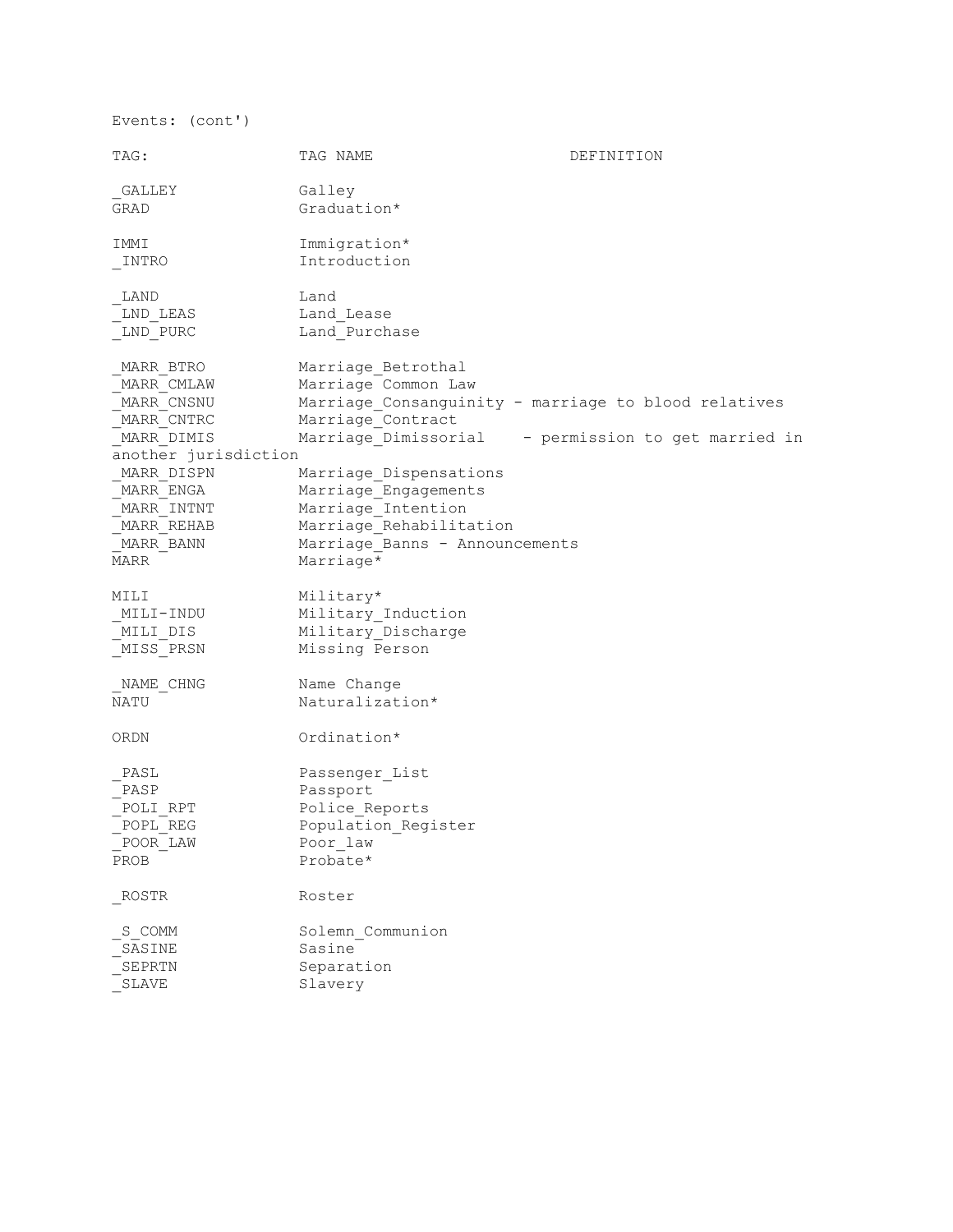Events: (cont')

| TAG:                                                                         | TAG NAME                                                       | DEFINITION                                                                                                                                    |
|------------------------------------------------------------------------------|----------------------------------------------------------------|-----------------------------------------------------------------------------------------------------------------------------------------------|
| TXPY<br>TSTMNT                                                               | Tax payer*<br>Testament                                        |                                                                                                                                               |
| VOTE REG<br>VOW                                                              | Voting Registration<br>Vow                                     |                                                                                                                                               |
| WILL                                                                         | Will*                                                          |                                                                                                                                               |
| Roles:<br>events. The status of these                                        |                                                                | The following are roles which could be used to describe participants in<br>tags are the same as those listed for the event tags listed above. |
| TAG NAME<br>TAG:                                                             |                                                                | DEFINITION                                                                                                                                    |
| ANCE<br>APLCNT<br>APPRN<br>APRSR<br>AUNT                                     | Ancestor<br>Applicant<br>Apprentice<br>Appraiser<br>Aunt       |                                                                                                                                               |
| <b>BISHP</b><br><b>BOARDR</b><br><b>BOROWR</b><br>BRID<br>BRO<br><b>BUYR</b> | Bishop<br>Boarder<br>Borrower<br>Bride<br>Brother<br>Buyer*    |                                                                                                                                               |
| CAPT<br>CHIL<br>CLRGY<br>CMDR<br>COUSN<br>CREW                               | Captain<br>Child*<br>Clergymen<br>Commander<br>Cousins<br>Crew |                                                                                                                                               |
| DEAD<br>DESC                                                                 | Deceased<br>Descendant                                         |                                                                                                                                               |
| EMPLYR<br>EXCUTR<br>FATH<br>FIANCE<br>FREND                                  | Employer<br>Executor<br>Father*<br>Fiance<br>Friend            |                                                                                                                                               |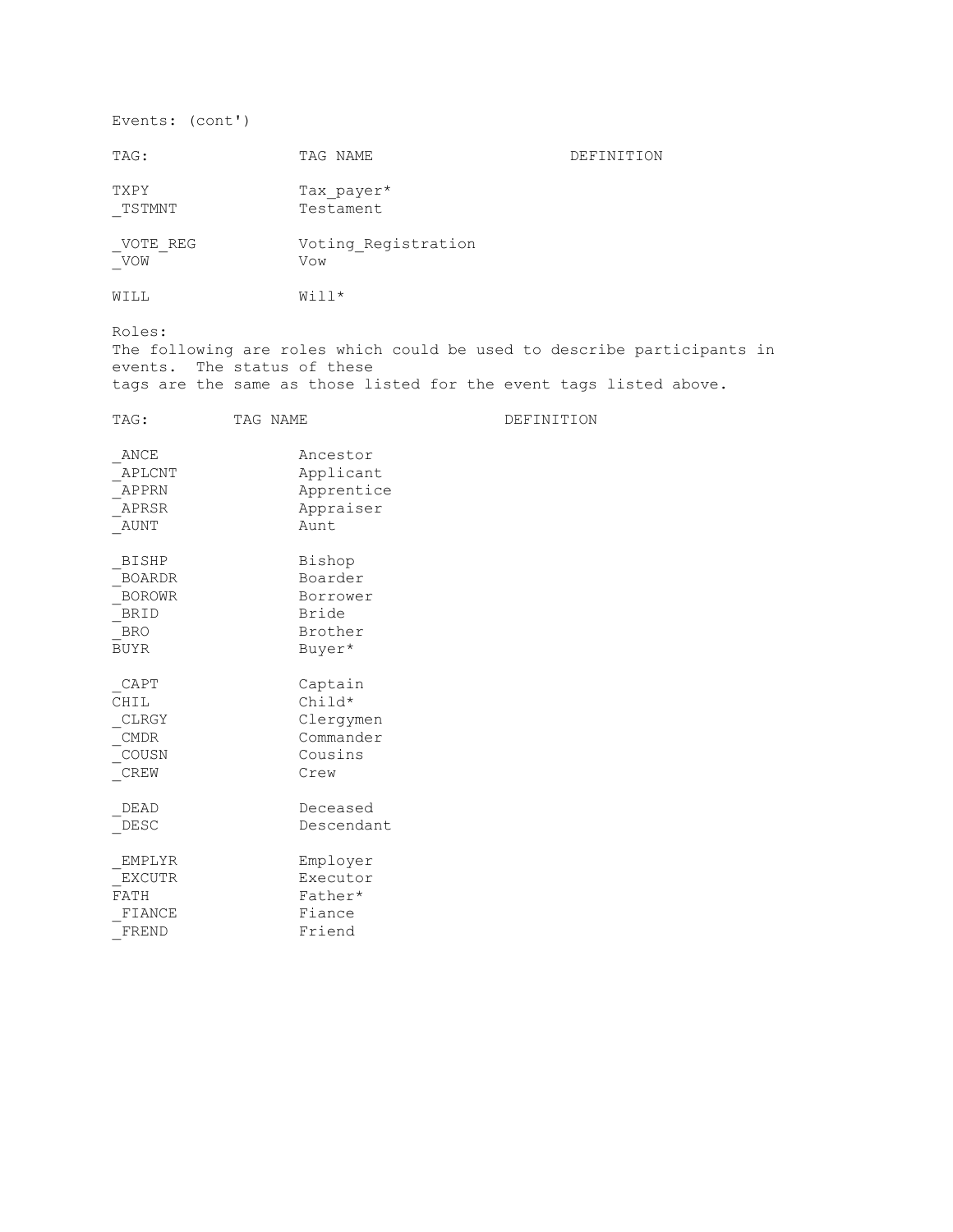| TAG:                                                                                                                    | TAG NAME |                                                                                                                                                           | DEFINITION |
|-------------------------------------------------------------------------------------------------------------------------|----------|-----------------------------------------------------------------------------------------------------------------------------------------------------------|------------|
| GODF<br>GODM<br>GODP<br>GR AUNT<br>GR FATH<br>GR MOTH<br>GR UNCL<br>GROO<br>GUARDN                                      |          | Godfather<br>Godmother<br>Godparent*<br>Grand Aunt<br>Grand Father<br>Grand Mother<br>Grand Uncle<br>Groom<br>Guardian                                    |            |
| HDOH<br>HEIR<br>HUSB                                                                                                    |          | Head of house*<br>Heir<br>Husband*                                                                                                                        |            |
| INFT<br>INSTR                                                                                                           |          | Informant*<br>Instructor                                                                                                                                  |            |
| JRNYMN<br>JUDGE<br>LENDR<br>M WIFE<br>MNSTR<br>MONK<br>MOTH<br>MSTR                                                     |          | Journeyman<br>Judge<br>Lender<br>Midwife<br>Minister<br>Monk<br>Mother*<br>Master                                                                         |            |
| NIECE<br>NEPH<br>NLAW<br>NLAW BRO<br>NLAW DAU<br>NLAW FATH<br>NLAW MOTH<br>NLAW SIS<br>NLAW SON<br>NOTRY<br>NUN<br>NURS |          | Niece<br>Nephew<br>In law<br>Brother in law<br>Daughter in law<br>Father in law<br>Mother in law<br>Sister in law<br>Son in law<br>Notary<br>Nun<br>Nurse |            |
| OFFI<br>ORPHN                                                                                                           |          | Official*<br>Orphan                                                                                                                                       |            |
| PHYSN<br>PROF<br>PRISNR<br>PATIENT<br>PASNGR                                                                            |          | Physician<br>Professor<br>Prisoner<br>Patient<br>Passenger                                                                                                |            |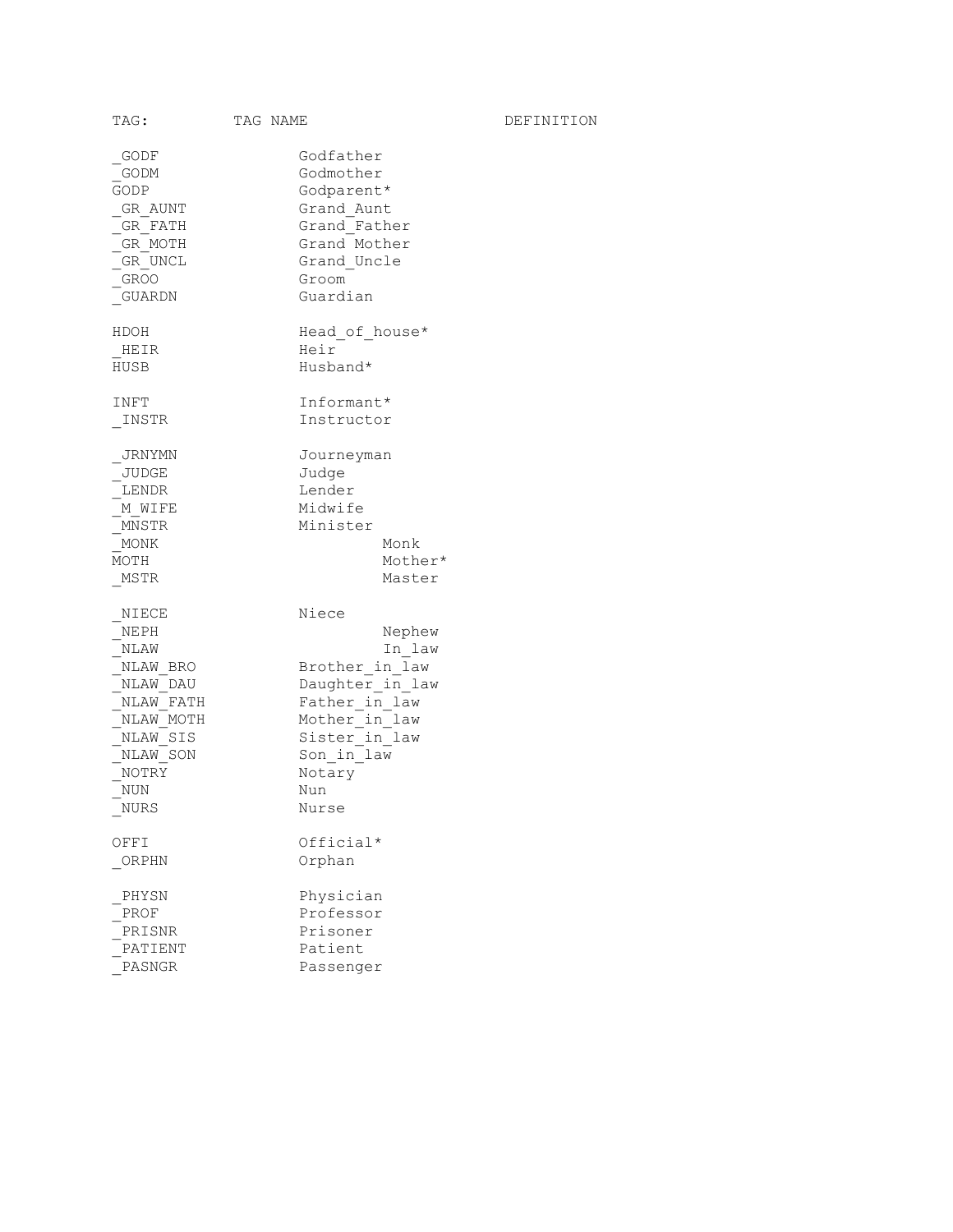| TAG:                                                                                        | TAG NAME                                                                                                | DEFINITION |
|---------------------------------------------------------------------------------------------|---------------------------------------------------------------------------------------------------------|------------|
| <b>RECO</b><br>REL<br><b>RNTR</b><br>RSDNT                                                  | Recorder*<br>Relative*<br>Renter<br>Resident                                                            |            |
| SASSIER<br>SBLNG<br><b>SELR</b><br>SIS<br>SLAV<br>SOLDR<br>SPOU<br>SERVNT<br>STEWRT<br>STUD | Sassier<br>Sibling<br>Seller*<br>Sister<br>Slave<br>Soldier<br>Spouse*<br>Servant<br>Stewart<br>Student |            |
| TEACHR<br>TENANT<br>UNCL                                                                    | Teacher<br>Tenant<br>Uncle                                                                              |            |
| WARD<br>WIFE<br>WITN                                                                        | Ward<br>Wife*<br>Witness*                                                                               |            |

THE GEDCOM STANDARD

Appendix C

ANSEL CHARACTER SET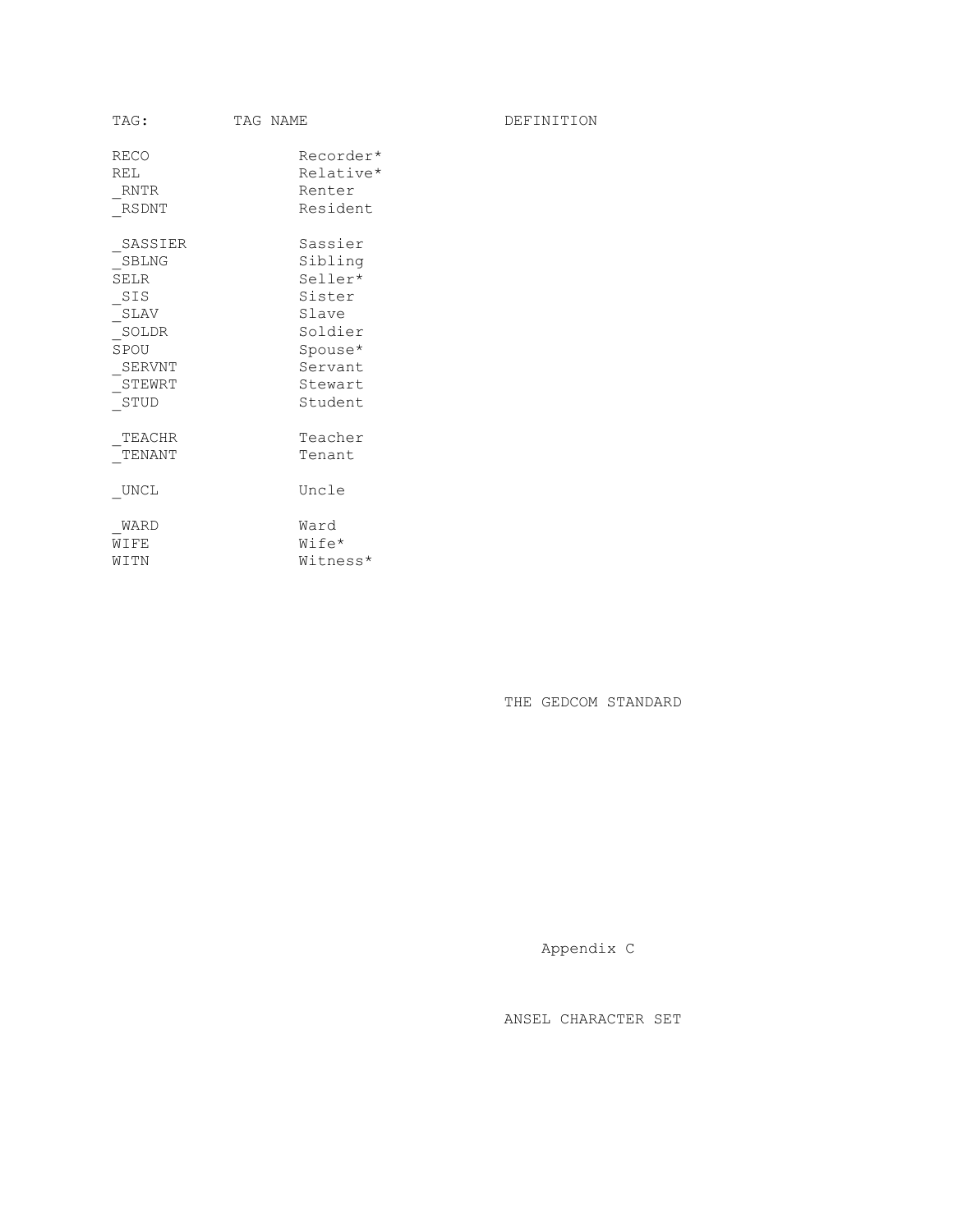Reproduced by permission from American National Standards Institute 1430 Broadway, New York, N.Y. 10018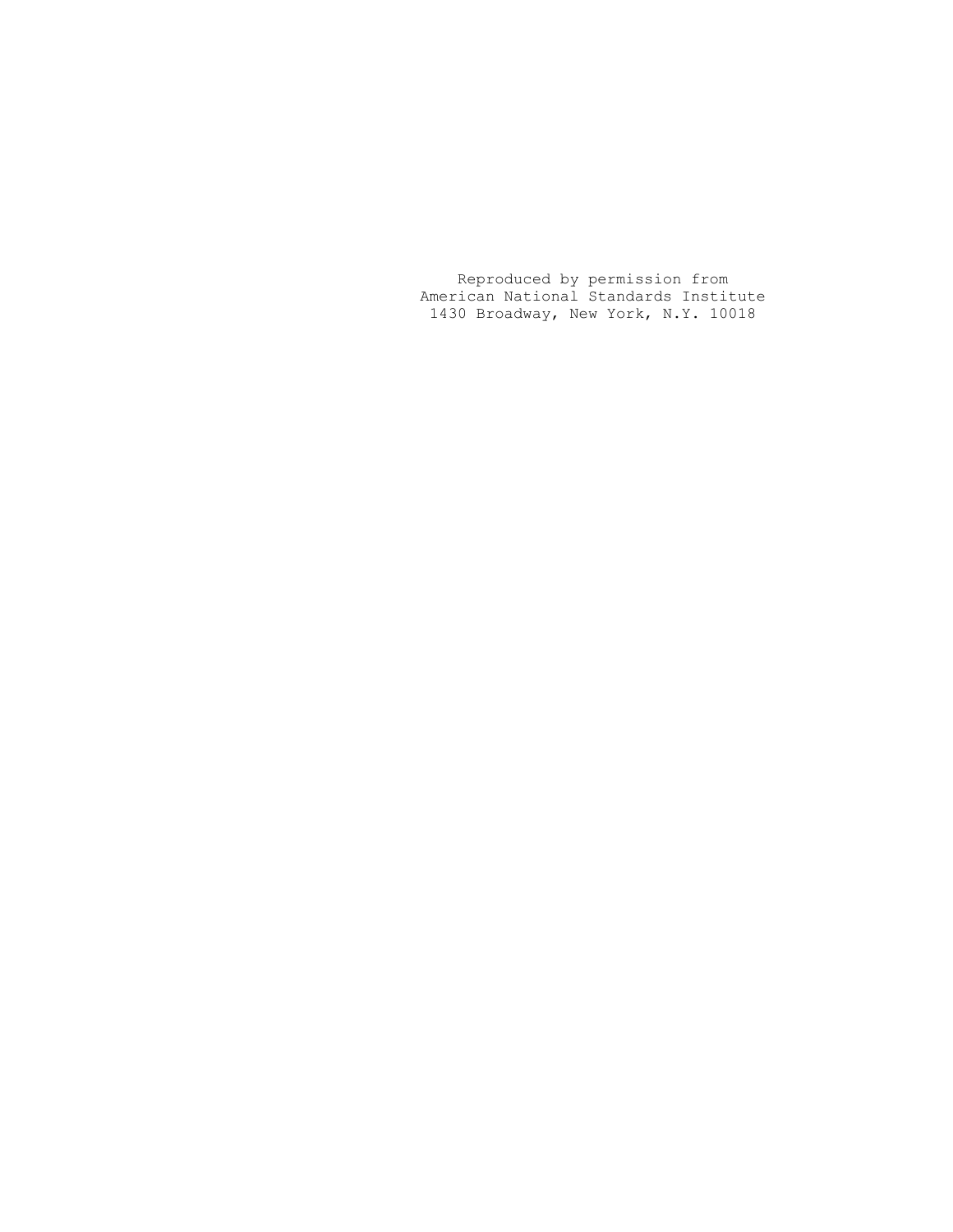The following tables show the spacing and non-spacing diacritic characters that are contained in the ANSEL set. This table was added to give help to those receiving the machine version to the GEDCOM standard. The graphic characters shown are not always accurate, however the name of the diacritic and the decimal equivalent should agree with the ANSEL standard. C/R column refers to the column and row of the American National Standard Z39.47- 1985 showing the ANSEL character graphic and its 8 bit binary representation. wpcode column shows the Wordperfect (code page , character number) (1,2) chosen as the closest representation of the diacritic as shown in Wordperfect Appendix P. of version (5.1) Dec column shows to the decimal equivalent for that diacritic as is used in the ANSEL character set. Name column gives the english name of the diacritic. example of use column shows an example of words using this diacritic. For the non spacing diacritic, this mark appears before the character in which it should be superimposed. ANSEL Non-spacing graphic characters 8-bit C/R wpcode Dec Graphic Name example of use  $14/0$  2,4 224  $\bullet$  low rising tone mark c $\bullet$ ui  $14/1$  1,0 225  $\bullet$  grave accent r $\bullet$ egle  $14/2$  1,6 226  $\bullet$  acute accent est $\bullet$ a 14/3 1,3 227  $\bullet$  circumflex accent m $\bullet$ eme  $14/4$  1,2 228  $\bullet$  tilde ni $\bullet$ no 14/5 1,8 229  $\bullet$  macron g�aj�ejs  $14/6$  1,22 230  $\bullet$  breve and to alt $\bullet$ a  $14/7$  1,15 231  $\bullet$  dot above  $\bullet$  231  $\bullet$  $14/8$  1,7 232  $\bullet$  umlaut (diaeresis)  $\bullet$  Oppna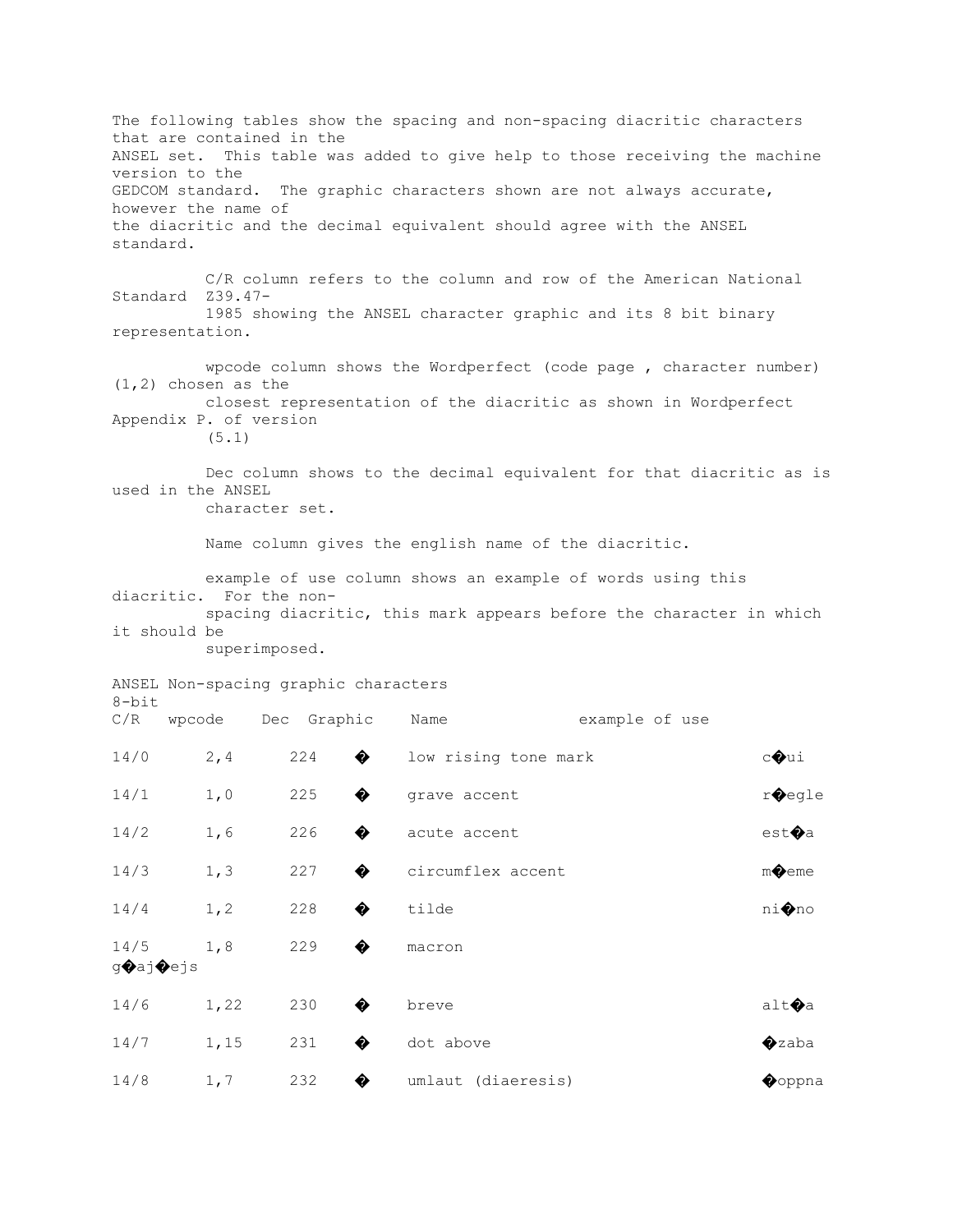| 14/9 | 1,19 233 $\bullet$ hacek |  |                                                   | v◆zdy         |
|------|--------------------------|--|---------------------------------------------------|---------------|
|      |                          |  | $14/10$ 1,14 234 $\bullet$ circle above (angstrm) | h <b>O</b> ar |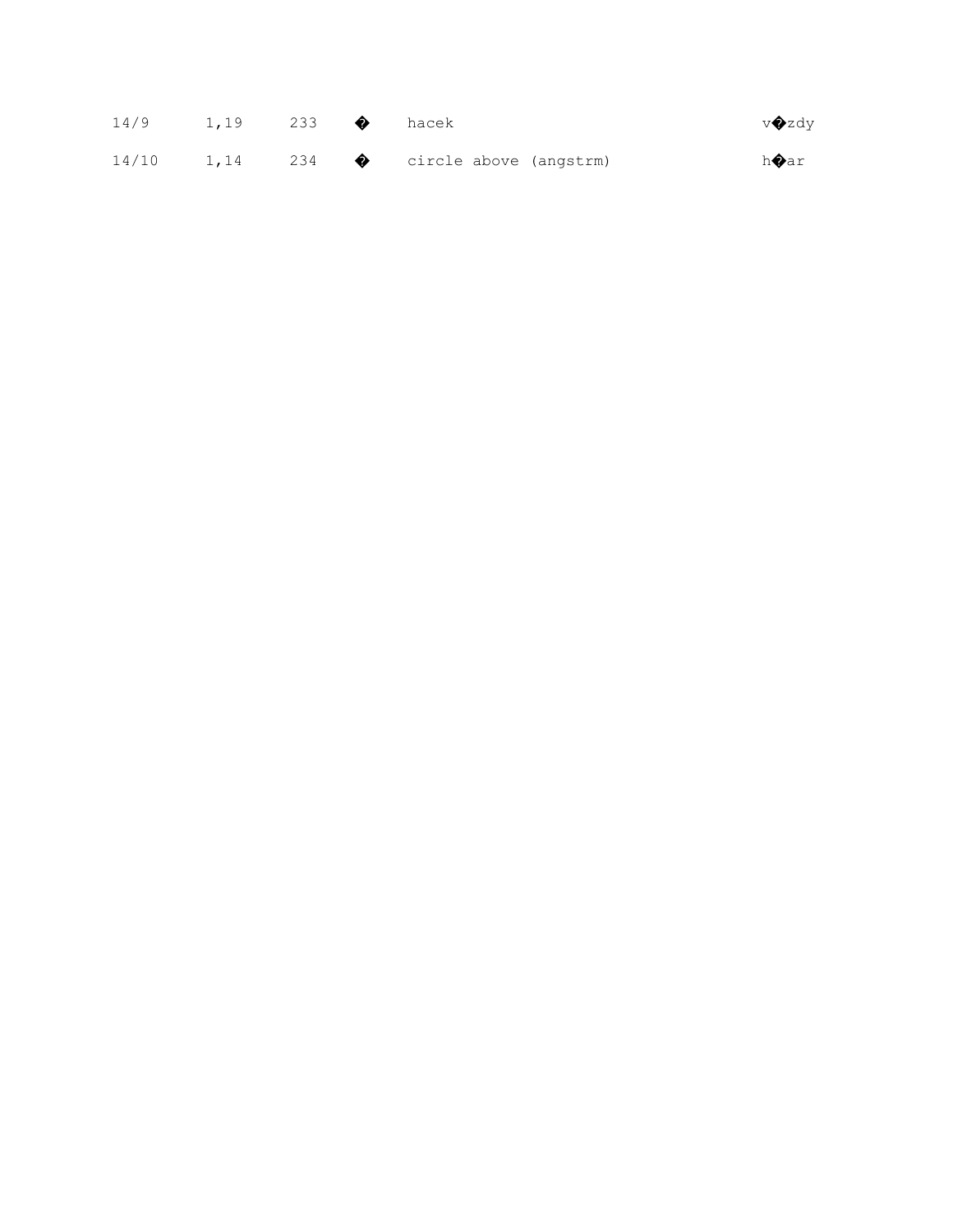| $8 - bit$                   |                                                    | ANSEL Non-spacing graphic characters |   |                   |                                              |                |                  |  |
|-----------------------------|----------------------------------------------------|--------------------------------------|---|-------------------|----------------------------------------------|----------------|------------------|--|
|                             | C/R wpcode                                         | Dec Graphic                          |   | Name              |                                              | example of use |                  |  |
| 14/11                       | 2,11<br>akademii $\lozenge$ a                      | 235                                  | ♦ |                   | ligature, left half                          |                |                  |  |
|                             | $14/12$ 2,12<br>akademii $\lozenge$ a              | 236                                  | ♦ |                   | ligature, right hlf                          |                |                  |  |
| 14/13                       | 1,10<br>rozde◆lovac                                | 237                                  | ♦ |                   | high comma, off center                       |                |                  |  |
| id <b>O</b> oszaki          | $14/14$ 1,16                                       | 238                                  | ♦ |                   | double acute accent                          |                |                  |  |
| 14/15                       | 2,25                                               | 239                                  | ♦ | candrabindu       |                                              |                | Ali <b>♦</b> iev |  |
| 15/0                        | 2,15                                               | 240                                  | ♦ | cedilla           |                                              |                | $\bullet$ ca     |  |
| 15/1                        | 2,17                                               | 241                                  | ♦ | right hook        |                                              |                | viet <b>O</b> a  |  |
| 15/2                        | 2,0                                                | 242                                  | ♦ | dot below         |                                              |                | te�da            |  |
| 15/3<br>khu $\bigcirc$ tbah | 2,1                                                | 243                                  | ♦ | double dot below  |                                              |                |                  |  |
| 15/4                        | 2, 3<br>Mahar $\bigcirc$ sicaritam $\bigcirc$ rtam | 244                                  | ♦ | circle below      |                                              |                |                  |  |
| 15/5                        | 2,6                                                | 245                                  | ♦ | double underscore |                                              |                | <b>O</b> Ghulam  |  |
| 15/6                        | 2, 7                                               | 246                                  | ♦ | underscore        |                                              |                | samar            |  |
| 15/7<br>darzi�na            | 2,16                                               | 247                                  | ♦ | left hook         |                                              |                |                  |  |
| 15/8                        | 2,14                                               | 248                                  | ♦ | right cedilla     |                                              |                | kh�ong           |  |
| 15/9<br>OhumantuOs          | 2, 9                                               | 249                                  | ♦ | half circle below |                                              |                |                  |  |
| 15/10                       |                                                    | 250                                  |   |                   | double tilde, left half                      |                | <b>O</b> ngalan  |  |
| 15/11                       |                                                    | 251                                  |   |                   | double tilde, right hlf                      |                | <b>O</b> ngalan  |  |
| 15/12<br>15/13              | 1, 5                                               | 252                                  | ♦ |                   | diacritic slash through char (LDS extension) |                |                  |  |
| 15/14                       | 1,9<br>g�eotermika                                 | 254                                  | � |                   | high comma, centered                         |                |                  |  |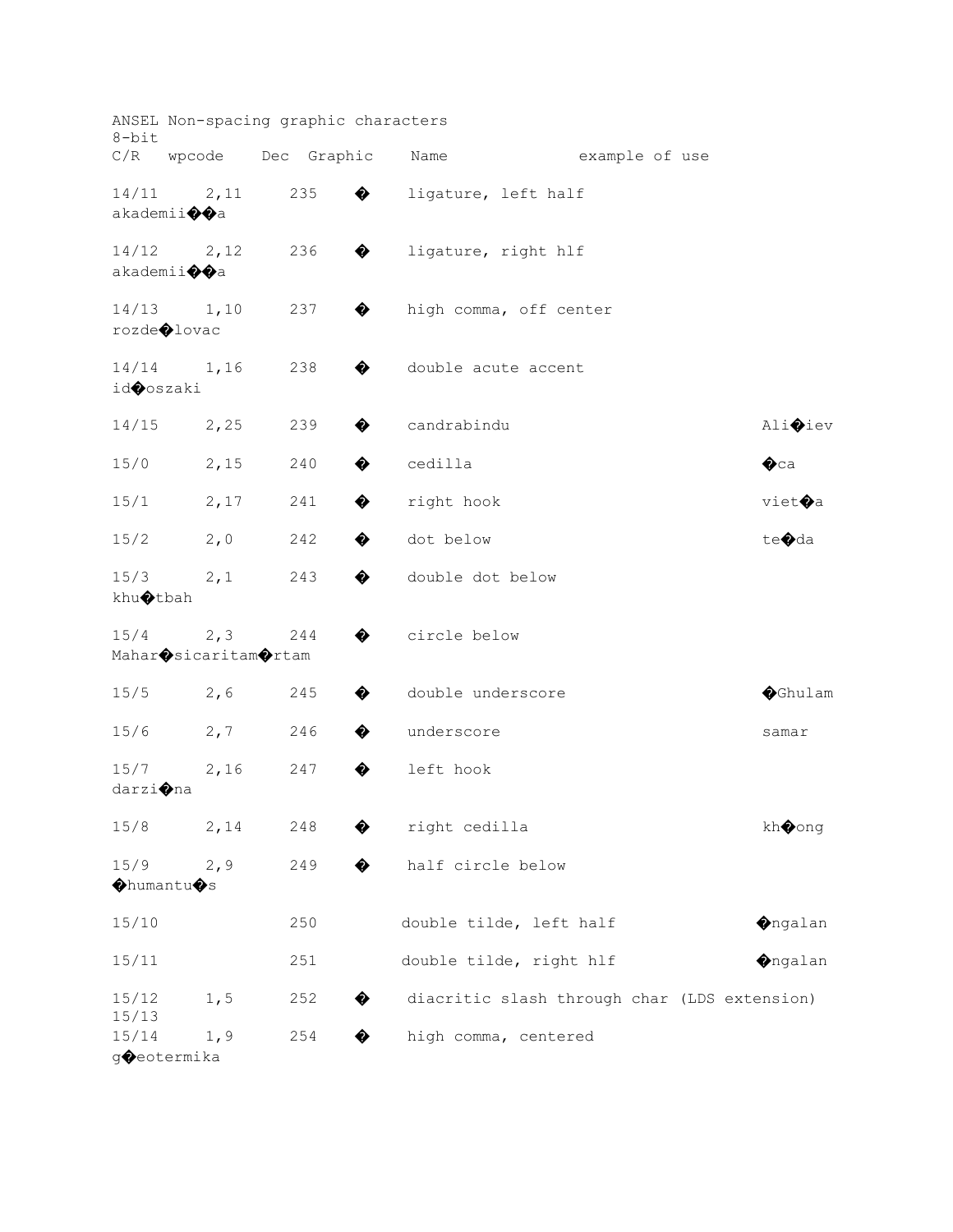| 8-bit                        | ANSEL Spacing graphic characters |     |   |                         |                |                |
|------------------------------|----------------------------------|-----|---|-------------------------|----------------|----------------|
| C/R<br>10/0                  | wpcode Dec Graphic               |     |   | Name                    | example of use |                |
| 10/1                         | 1,152                            | 161 | ♦ | slash L - uppercase     |                | ♦♦ા♦           |
| 10/2                         | 1,80                             | 162 | ♦ | slash O - uppercase     |                | $\bullet$ st   |
| 10/3                         | 1,78                             | 163 | ♦ | slash D - uppercase     |                | $\bullet$ uro  |
| 10/4                         | 1,88                             | 164 | ♦ | thorn - uppercase       |                | $\bigcirc$ ann |
| 10/5                         | 1,36                             | 165 | ♦ | ligature AE - uppercase |                | $\bigcirc$ gir |
| 10/6                         | 1,166                            | 166 | ♦ | ligature OE - uppercase |                | <b>Quvre</b>   |
| 10/7<br>fakul $\bigcirc$ tet | 1,6                              | 167 | ♦ | miagkii znak            |                |                |
| 10/8<br>novel�la             | 1, 1                             | 168 | ♦ | middle dot              |                |                |
| 10/9                         | 5,28                             | 169 | ♦ | musical flat            |                | BO             |
| 10/10                        | 4,22                             | 170 | ♦ | patent mark             |                | ABC            |
| 10/11                        | 6,1                              | 171 | ♦ | plus or minus           |                | AOB            |
| 10/12                        | 1,230                            | 172 | ♦ | hook 0 - uppercase      |                | BO             |
| 10/13                        | 1,232                            | 173 | ♦ | hook U - uppercase      |                | <b>XOA</b>     |
| 10/14<br>Un�yusho            | 1,11                             | 174 | ♦ | alif                    |                |                |
| 10/15<br>- future            |                                  | 175 |   |                         |                | reserved       |
| 11/0                         | 2,11                             | 176 | ♦ | ayn                     |                | fa <b>Oil</b>  |
| 11/1                         | 1,153                            | 177 | ♦ | slash 1 - lowercase     |                | rozbi          |
| 11/2                         | 1,81                             | 178 | ♦ | slash o - lowercase     |                | hoj            |
| 11/3                         | 1,79                             | 179 | ♦ | slash d - lowercase     |                | <b>O</b> avola |
| 11/4                         | 1,89                             | 180 | ♦ | thorn - lowercase       |                | $\bigcirc$ ann |